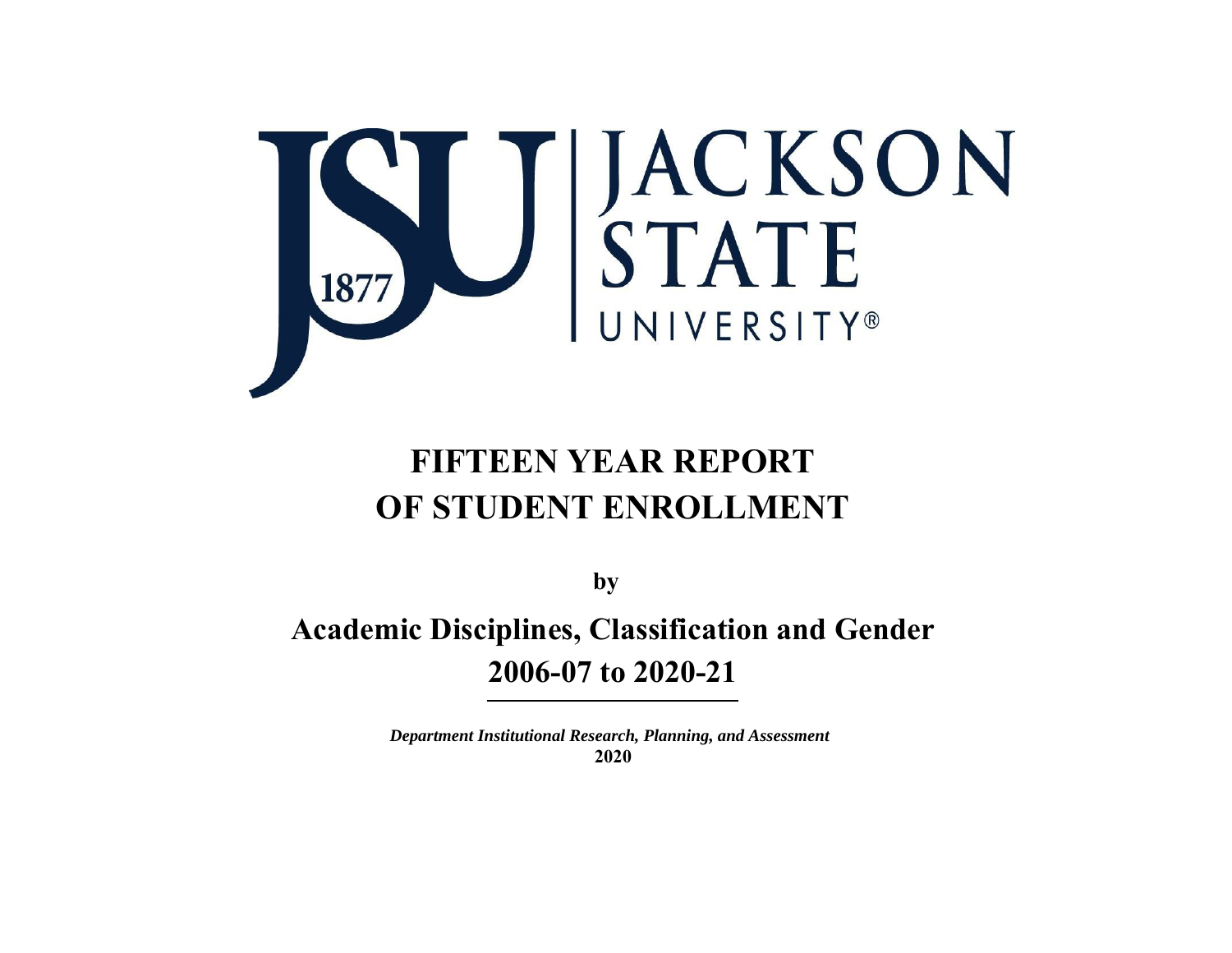#### **PREFACE**

This annual report contains data on student enrollment at Jackson State University for fall semesters 2004-05 to 2017-18. Data are listed by academic discipline, educational classification and gender in alphabetical order. All data are compiled from Census files.

It is the intent of the Department of Institutional Research, Planning, and Assessment (DIRPA) to provide data which are useful to the administrators, faculty and staff.

Please direct any questions or comments to the Department of Institutional Research, Planning, and Assessment at (601) 979-2484.

Thank you.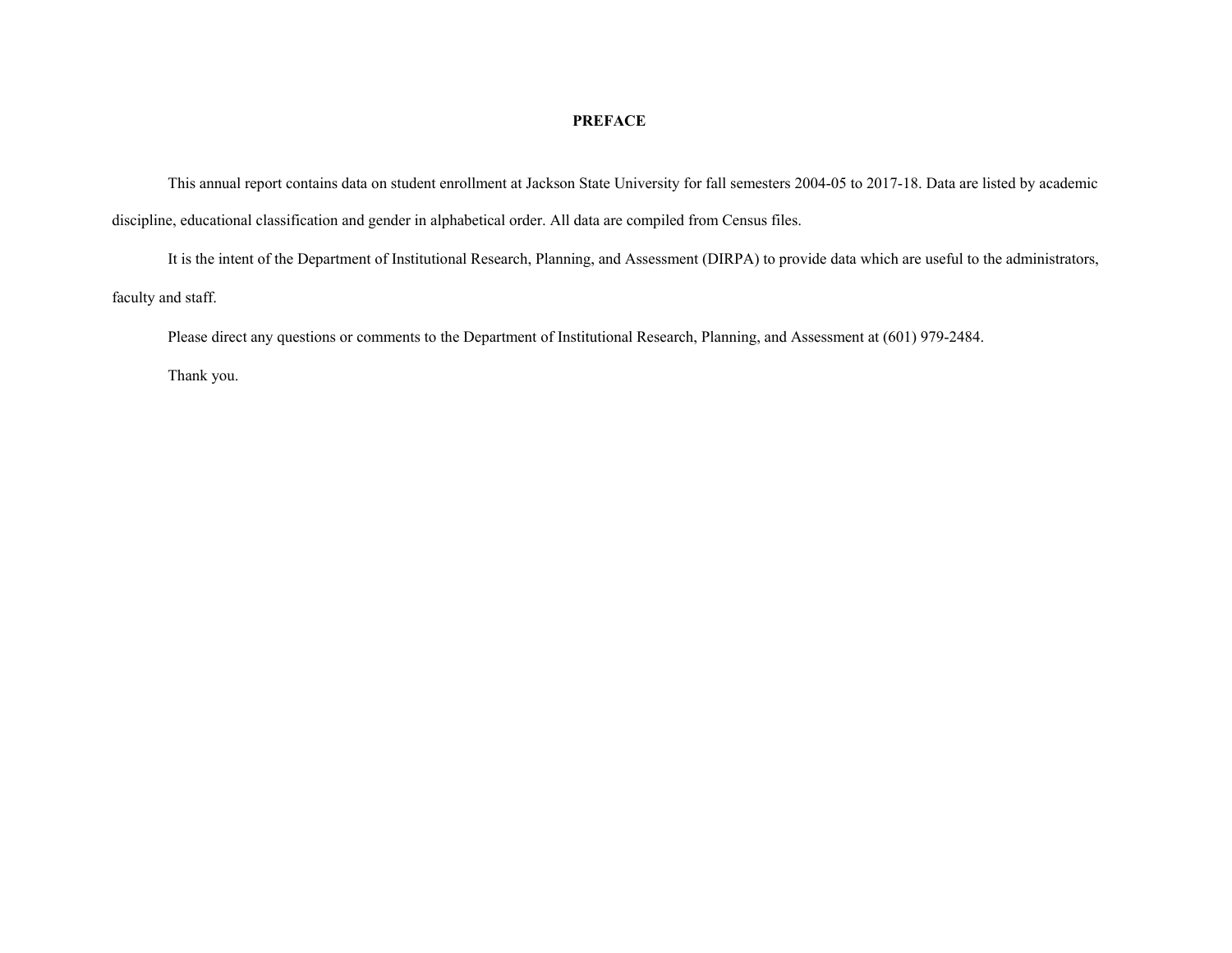#### **TABLE OF CONTENTS**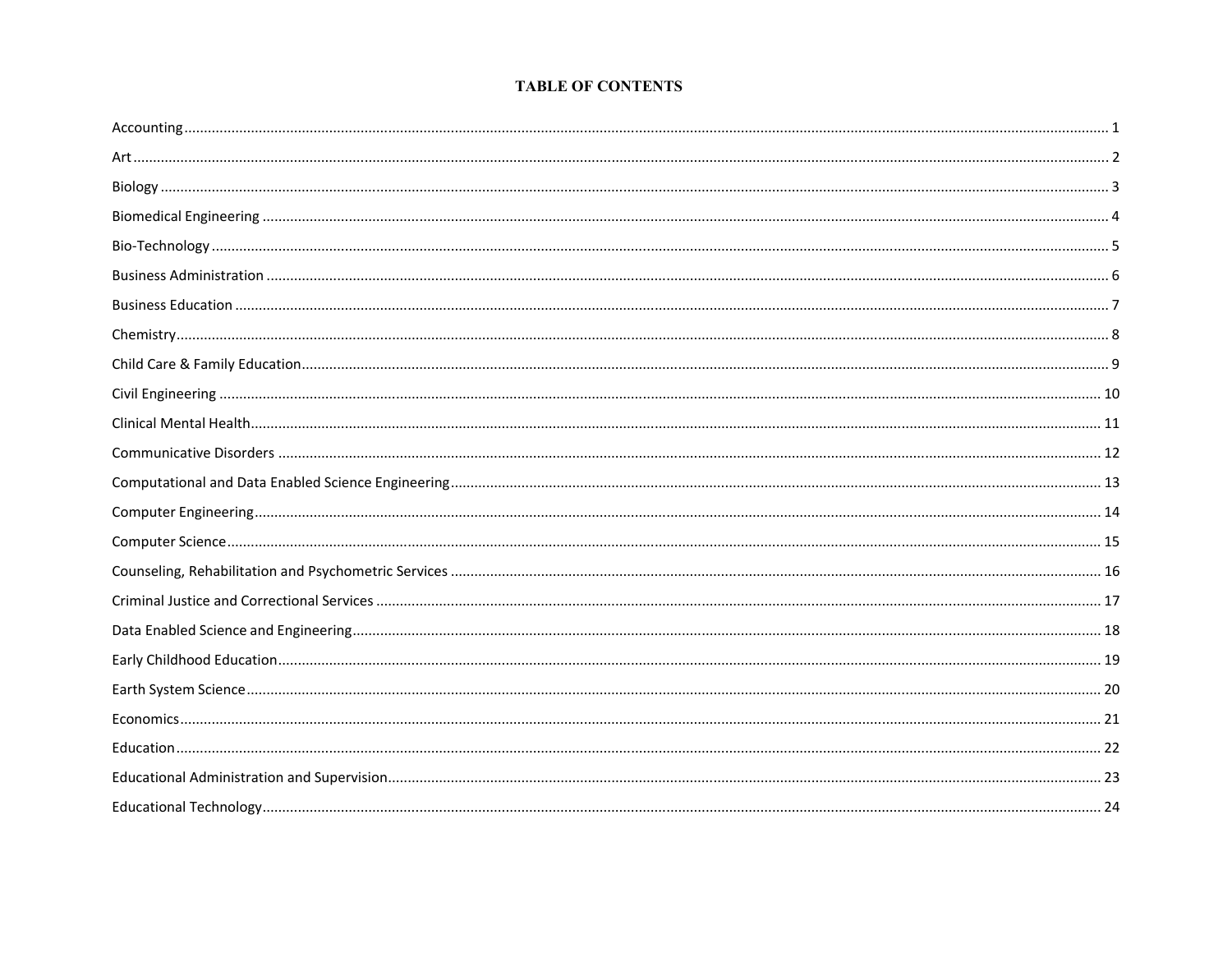#### **TABLE OF CONTENTS (con't)**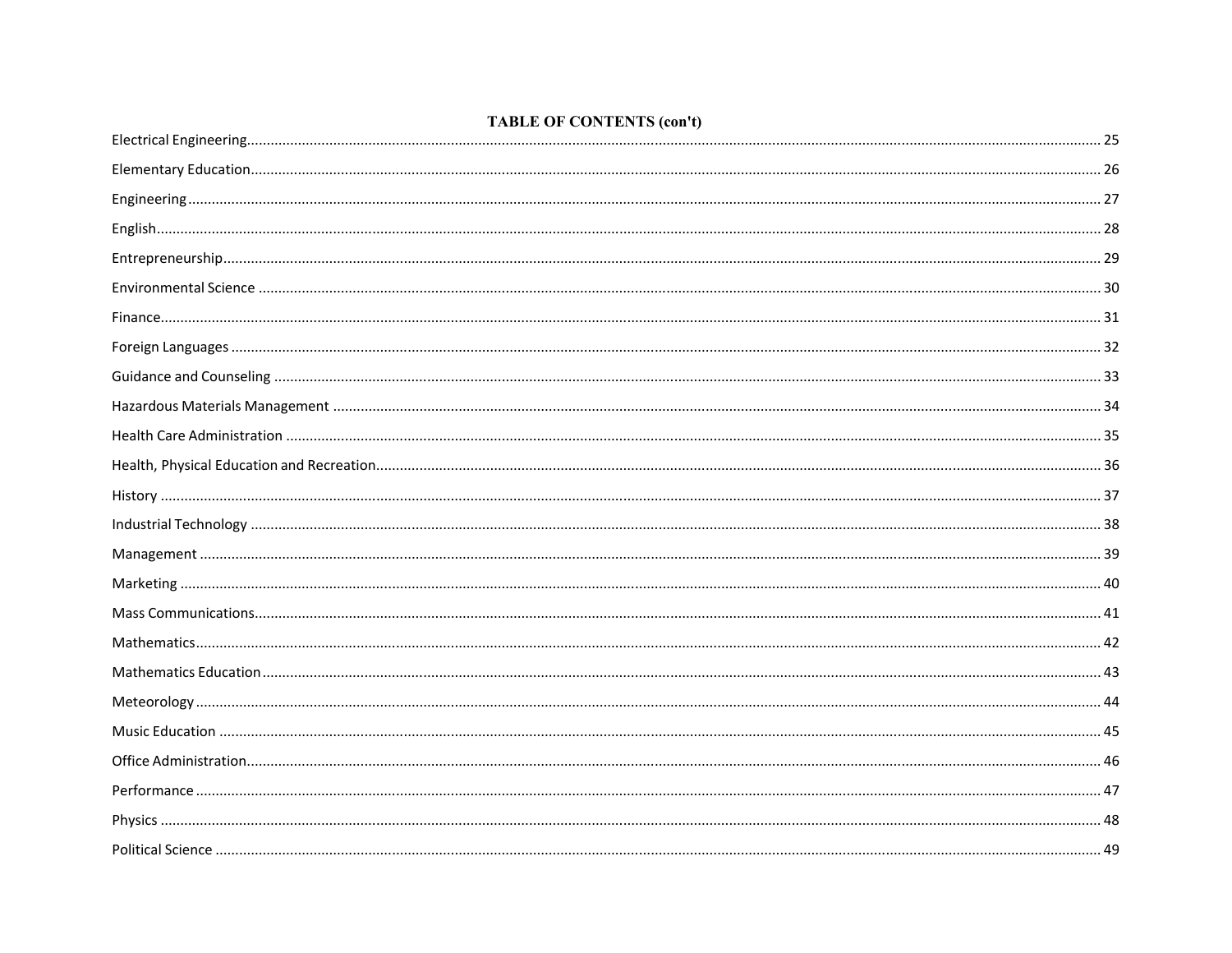#### **TABLE OF CONTENTS (con't)**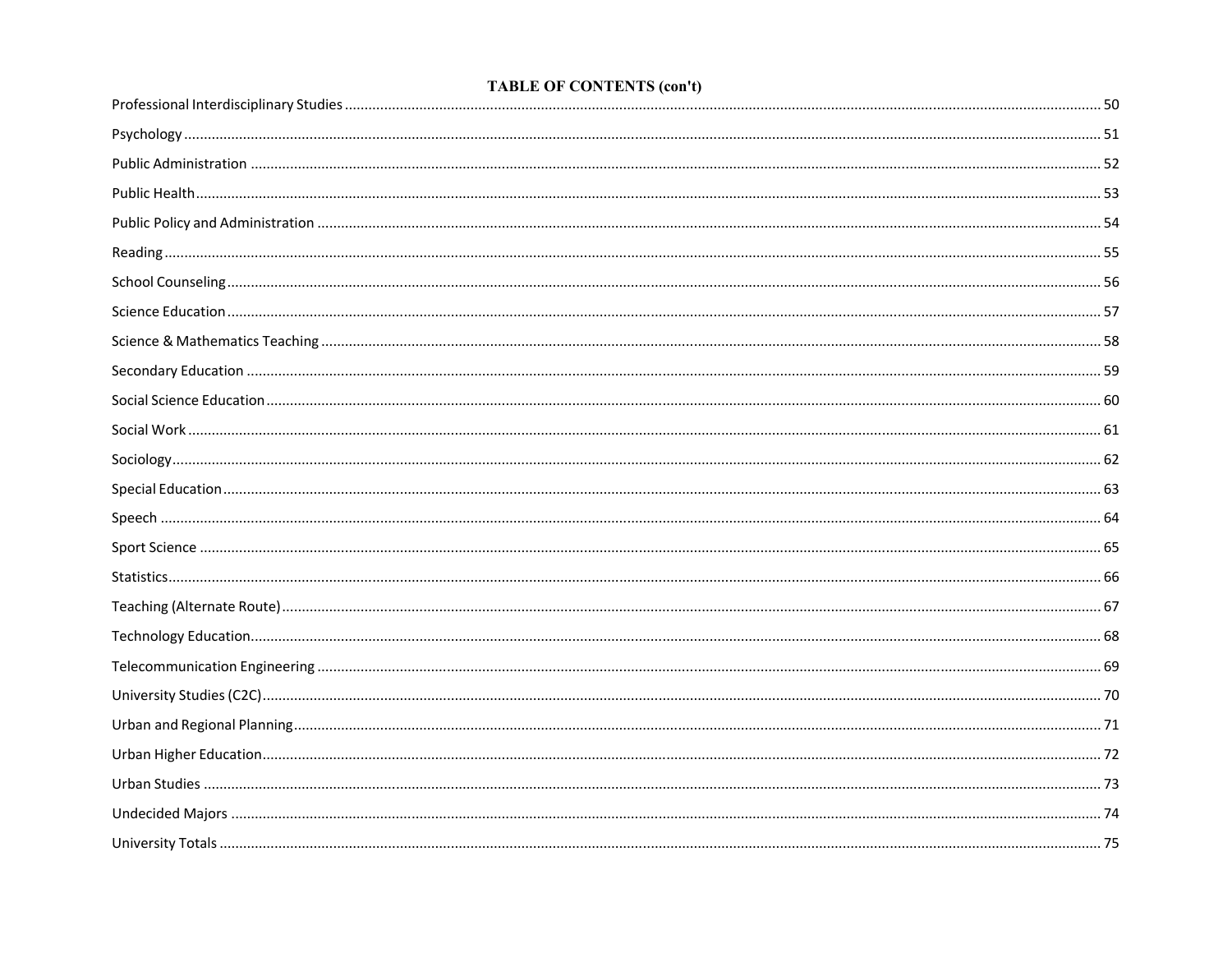| <b>DISCIPLINE</b> | <b>ACCOUNTING</b> |                 |                |                  |              |               |                |               |                 |               |                    |
|-------------------|-------------------|-----------------|----------------|------------------|--------------|---------------|----------------|---------------|-----------------|---------------|--------------------|
| CLASSIFICATION    |                   | <b>FRESHMAN</b> |                | <b>SOPHOMORE</b> | <b>JUNOR</b> |               | <b>SENIOR</b>  |               | <b>GRADUATE</b> |               |                    |
| <b>GENDER</b>     | <b>MALE</b>       | <b>FEMALE</b>   | <b>MALE</b>    | <b>FEMALE</b>    | <b>MALE</b>  | <b>FEMALE</b> | <b>MALE</b>    | <b>FEMALE</b> | <b>MALE</b>     | <b>FEMALE</b> | <b>GRAND TOTAL</b> |
| <b>YEAR</b>       |                   |                 |                |                  |              |               |                |               |                 |               |                    |
| 2006-07           | 17                | 50              | 17             | 48               | 24           | 49            | 32             | 75            | 12              | 23            | 347                |
| 2007-08           | 37                | 43              | 20             | 42               | 25           | 64            | 38             | 79            | 11              | 22            | 381                |
| 2008-09           | 28                | 55              | 22             | 39               | 13           | 41            | 45             | 81            | 8               | 27            | 359                |
| 2009-10           | 29                | 38              | 23             | 56               | 20           | 41            | 34             | 80            | $\overline{7}$  | 28            | 356                |
| 2010-11           | 22                | 28              | 17             | 43               | 30           | 55            | 37             | 76            | 6               | 17            | 331                |
| 2011-12           | 32                | 19              | 22             | 31               | 16           | 41            | 50             | 89            | 16              | 25            | 341                |
| 2012-13           | 11                | 21              | 25             | 22               | 33           | 43            | 30             | 77            | 12              | 28            | 302                |
| 2013-14           | 24                | 21              | 18             | 33               | 32           | 41            | 31             | 79            | 10              | 24            | 313                |
| 2014-15           | 20                | 29              | 28             | 23               | 21           | 48            | 47             | 57            | 12              | 23            | 308                |
| 2015-16           | 31                | 34              | 18             | 34               | 31           | 36            | 46             | 66            | 13              | 16            | 325                |
| 2016-17           | 30                | 43              | 26             | 29               | 24           | 30            | 39             | 67            | 5               | 24            | 317                |
| 2017-18           | 28                | 27              | 21             | 20               | 36           | 27            | 61             | 38            | 23              | 8             | 289                |
| 2018-19           | 16                | 23              | 12             | 16               | 15           | 34            | 34             | 46            | 12              | 15            | 223                |
| 2019-20           | 18                | 18              | 9              | 18               | 10           | 30            | 23             | 45            | 5               | 11            | 187                |
| 2020-21           | $\overline{7}$    | 11              | $\overline{7}$ | 13               | 12           | 22            | $\overline{2}$ | 22            | 9               | 14            | 148                |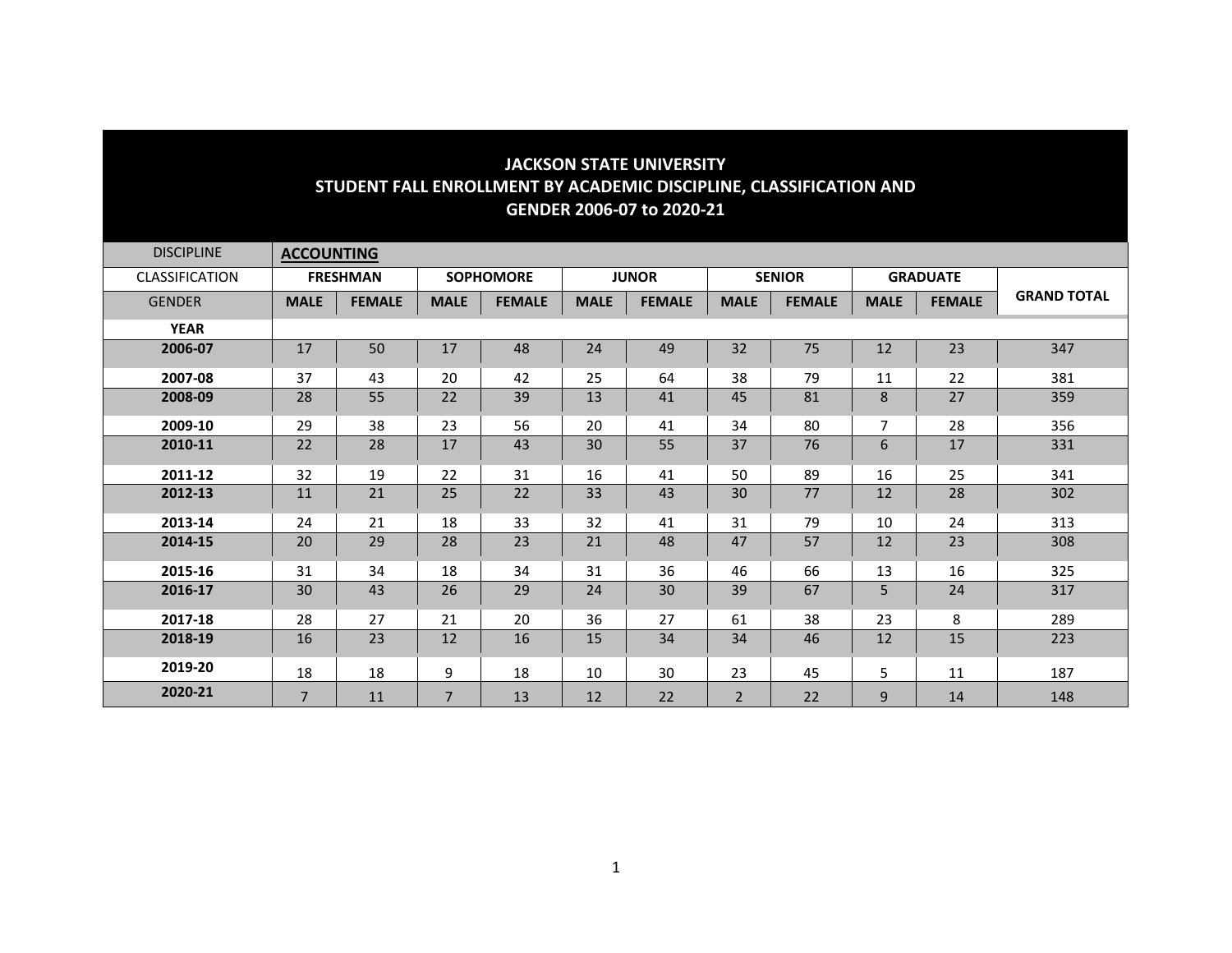| <b>DISCIPLINE</b> | <b>ART</b>  |                 |             |                  |             |               |             |               |                                       |                   |                    |
|-------------------|-------------|-----------------|-------------|------------------|-------------|---------------|-------------|---------------|---------------------------------------|-------------------|--------------------|
| CLASSIFICATION    |             | <b>FRESHMAN</b> |             | <b>SOPHOMORE</b> |             | <b>JUNIOR</b> |             | <b>SENIOR</b> |                                       | <b>GRADUATE</b>   |                    |
| <b>GENDER</b>     | <b>MALE</b> | <b>FEMALE</b>   | <b>MALE</b> | <b>FEMALE</b>    | <b>MALE</b> | <b>FEMALE</b> | <b>MALE</b> | <b>FEMALE</b> | <b>MALE</b>                           | <b>FEMALE</b>     | <b>GRAND TOTAL</b> |
| <b>YEAR</b>       |             |                 |             |                  |             |               |             |               |                                       |                   |                    |
| 2006-07           | 15          | 8               | 14          | 9                | 11          | 11            | 18          | 12            | $\qquad \qquad -$                     | $-$               | 98                 |
| 2007-08           | 12          | 5               | 12          | 8                | 11          | 15            | 11          | 12            | $\overline{\phantom{m}}$              | $\qquad \qquad -$ | 86                 |
| 2008-09           | 9           | 9               | 6           | $\overline{4}$   | 14          | 11            | 11          | 21            | $\overline{\phantom{m}}$              | --                | 85                 |
| 2009-10           | 16          | 8               | 11          | 6                | 11          | 8             | 18          | 20            | $\overline{\phantom{a}}$              | $\qquad \qquad -$ | 98                 |
| 2010-11           | 17          | 11              | 17          | 11               | 10          | 5             | 17          | 22            | $\overline{\phantom{a}}$              | --                | 110                |
| 2011-12           | 14          | 8               | 15          | 12               | 19          | 8             | 15          | 20            | $\overline{\phantom{m}}$              | --                | 111                |
| 2012-13           | 14          | 18              | 14          | 5                | 9           | 15            | 12          | 22            | $\overline{\phantom{a}}$              | $\qquad \qquad -$ | 109                |
| 2013-14           | 23          | 18              | 13          | 9                | 12          | 13            | 17          | 17            | $\overline{\phantom{a}}$              | $- -$             | 122                |
| 2014-15           | 24          | 21              | 14          | 17               | 17          | 14            | 16          | 19            | $\overline{\phantom{a}}$              | $- -$             | 142                |
| 2015-16           | 22          | 18              | 16          | 19               | 14          | 13            | 16          | 21            | $\overline{\phantom{a}}$              | $- -$             | 139                |
| 2016-17           | 26          | 10              | 18          | 17               | 14          | 19            | 18          | 19            | $\overline{\phantom{a}}$              | $\qquad \qquad -$ | 141                |
| 2017-18           | 17          | 13              | 18          | 9                | 13          | 13            | 19          | 20            | $\overline{\phantom{a}}$              | $\qquad \qquad -$ | 122                |
| 2018-19           | 19          | 9               | 14          | 15               | 15          | 13            | 22          | 24            | $\qquad \qquad -$                     | $\qquad \qquad -$ | 131                |
| 2019-20           | 21          | 13              | 12          | 15               | 14          | 10            | 13          | 16            | $\hspace{0.05cm}$ – $\hspace{0.05cm}$ | $- -$             | 114                |
| 2020-21           | 8           | 5               | 12          | 8                | 5           | 14            | 17          | 12            | $\overline{\phantom{m}}$              | $- -$             | 81                 |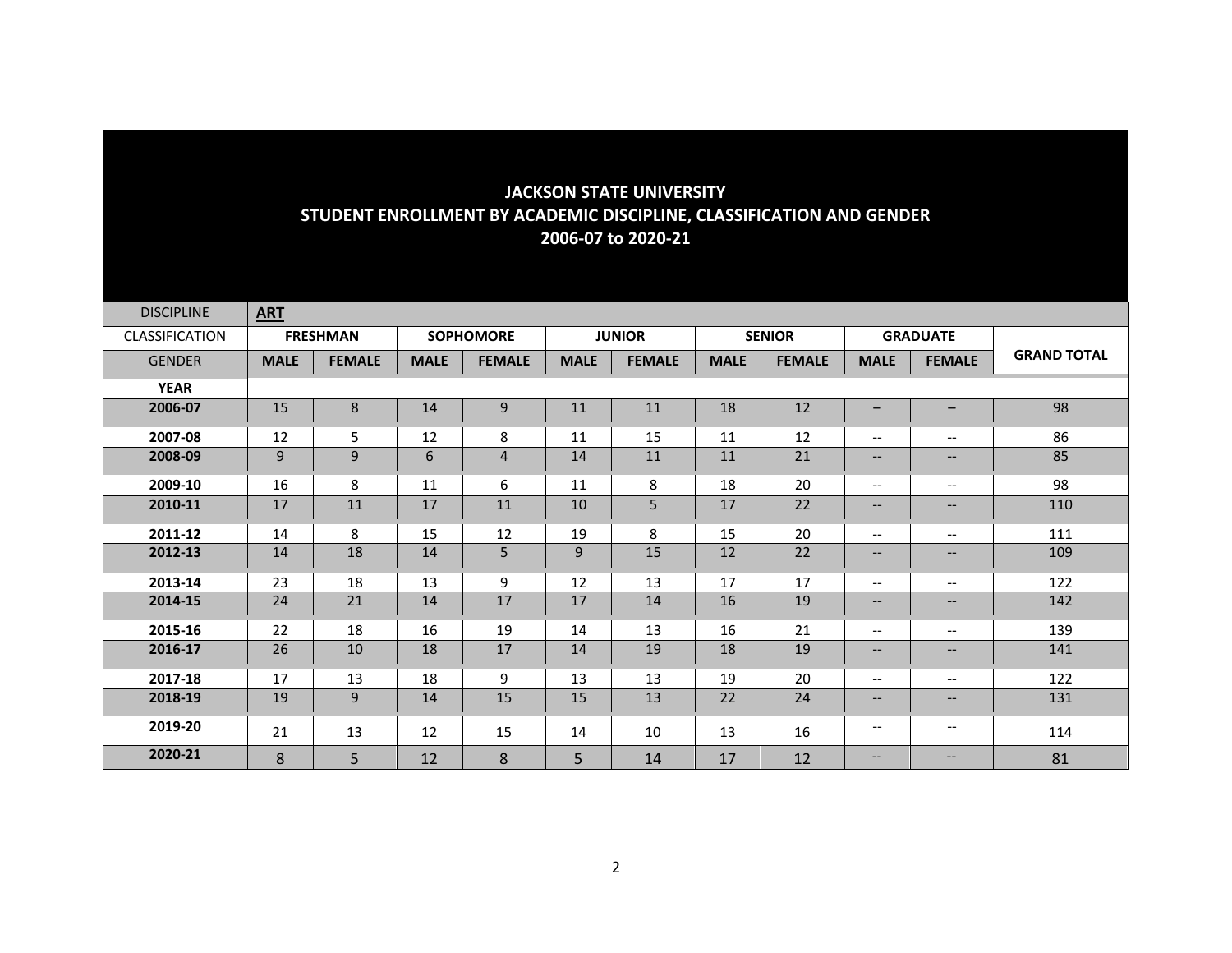| <b>DISCIPLINE</b> | <b>BIOLOGY</b> |                 |             |                                   |             |               |               |               |                  |                 |                    |
|-------------------|----------------|-----------------|-------------|-----------------------------------|-------------|---------------|---------------|---------------|------------------|-----------------|--------------------|
| CLASSIFICATION    |                | <b>FRESHMAN</b> |             | <b>JUNIOR</b><br><b>SOPHOMORE</b> |             |               | <b>SENIOR</b> |               |                  | <b>GRADUATE</b> |                    |
| <b>GENDER</b>     | <b>MALE</b>    | <b>FEMALE</b>   | <b>MALE</b> | <b>FEMALE</b>                     | <b>MALE</b> | <b>FEMALE</b> | <b>MALE</b>   | <b>FEMALE</b> | <b>MALE</b>      | <b>FEMALE</b>   | <b>GRAND TOTAL</b> |
| <b>YEAR</b>       |                |                 |             |                                   |             |               |               |               |                  |                 |                    |
| 2006-07           | 68             | 204             | 44          | 133                               | 43          | 122           | 48            | 141           | 8                | 26              | 837                |
| 2007-08           | 73             | 192             | 54          | 128                               | 42          | 109           | 54            | 143           | 5                | 22              | 822                |
| 2008-09           | 65             | 198             | 51          | 128                               | 37          | 112           | 53            | 132           | 5                | 17              | 798                |
| 2009-10           | 65             | 201             | 53          | 144                               | 45          | 119           | 61            | 138           | 6                | 17              | 849                |
| 2010-11           | 62             | 145             | 55          | 148                               | 45          | 112           | 48            | 152           | 4                | 13              | 784                |
| 2011-12           | 63             | 168             | 50          | 152                               | 38          | 145           | 52            | 151           | 6                | 13              | 838                |
| 2012-13           | 57             | 203             | 43          | 129                               | 35          | 133           | 53            | 130           | 6                | 11              | 800                |
| 2013-14           | 75             | 221             | 38          | 149                               | 43          | 107           | 49            | 137           | 3                | 10              | 832                |
| 2014-15           | 86             | 241             | 46          | 169                               | 53          | 148           | 49            | 134           | 8                | 9               | 943                |
| 2015-16           | 96             | 252             | 47          | 166                               | 53          | 154           | 52            | 172           | 6                | 14              | 1012               |
| 2016-17           | 109            | 299             | 67          | 169                               | 39          | 160           | 57            | 174           | 3                | 18              | 1095               |
| 2017-18           | 67             | 216             | 60          | 171                               | 58          | 139           | 52            | 164           | $\mathbf{1}$     | 16              | 944                |
| 2018-19           | 54             | 195             | 30          | 125                               | 39          | 129           | 62            | 145           | 4                | 19              | 802                |
| 2019-20           | 44             | 165             | 35          | 138                               | 37          | 123           | 48            | 140           | $6 \overline{6}$ | 21              | 757                |
| 2020-21           | 29             | 140             | 28          | 111                               | 21          | 140           | 43            | 136           | 6                | 23              | 677                |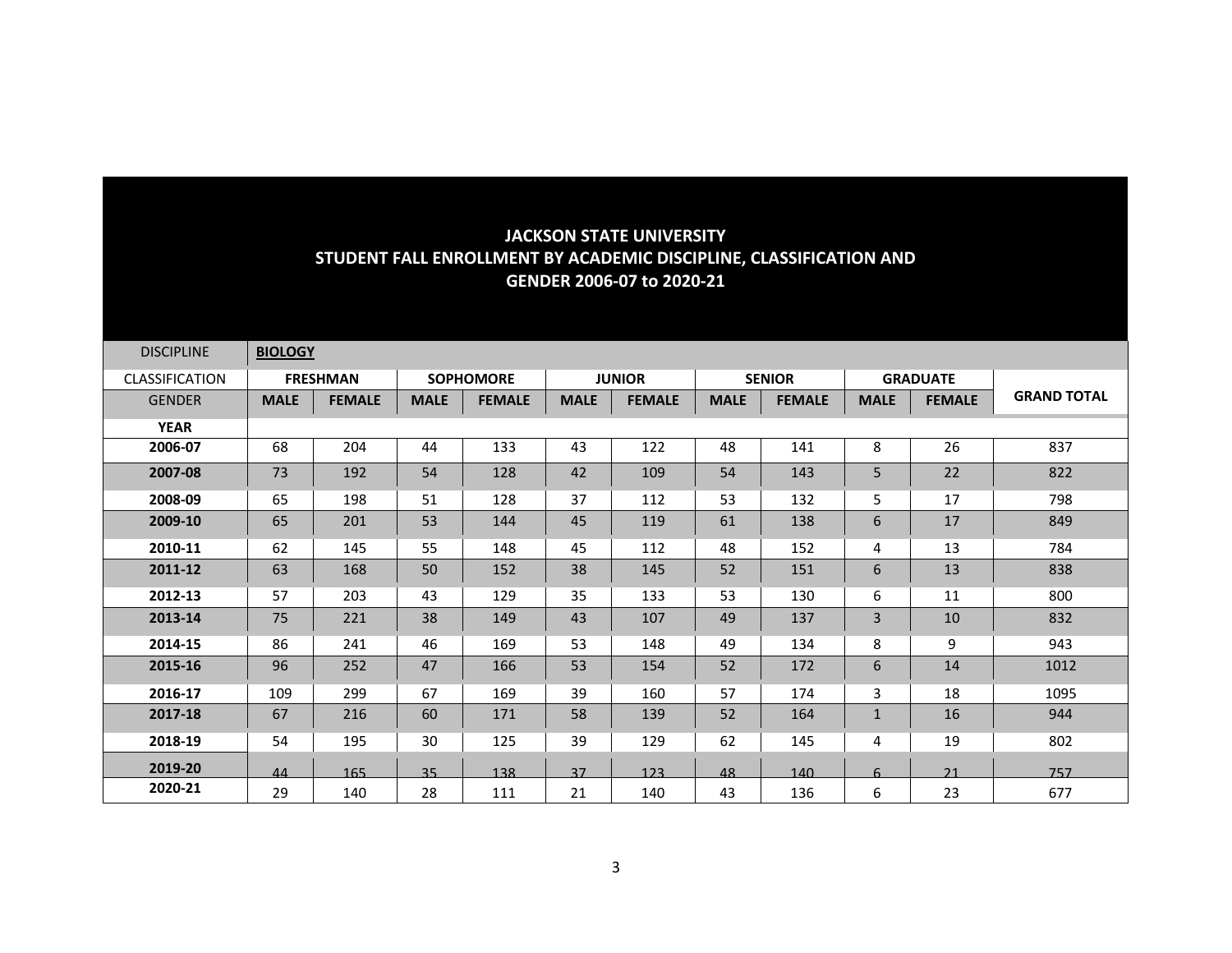| <b>DISCIPLINE</b> |                | <b>BIOMEDICAL ENGINNERING</b> |                          |                  |                   |                         |                         |                   |                               |                          |                    |
|-------------------|----------------|-------------------------------|--------------------------|------------------|-------------------|-------------------------|-------------------------|-------------------|-------------------------------|--------------------------|--------------------|
| CLASSIFICATION    |                | <b>FRESHMAN</b>               |                          | <b>SOPHOMORE</b> |                   | <b>JUNIOR</b>           | <b>SENIOR</b>           |                   | <b>GRADUATE</b>               |                          |                    |
| <b>GENDER</b>     | <b>MALE</b>    | <b>FEMALE</b>                 | <b>MALE</b>              | <b>FEMALE</b>    | <b>MALE</b>       | <b>FEMALE</b>           | <b>MALE</b>             | <b>FEMALE</b>     | <b>MALE</b>                   | <b>FEMALE</b>            | <b>GRAND TOTAL</b> |
| <b>YEAR</b>       |                |                               |                          |                  |                   |                         |                         |                   |                               |                          |                    |
| 2015-16           | $\overline{2}$ | $\overline{2}$                | $\mathbf 1$              | $\mathbf 2$      | $\qquad \qquad -$ | $\qquad \qquad -$       | $\qquad \qquad -$       | $\qquad \qquad -$ | $\qquad \qquad -$             | $\qquad \qquad -$        | $7\overline{ }$    |
| 2016-17           | $\mathbf{1}$   | 4                             | $\mathbf{1}$             | 1                | 1                 | 3                       | 1                       | 1                 | $\overline{\phantom{m}}$      | $\overline{\phantom{m}}$ | 13                 |
| 2017-18           | 9              | 12                            | $\overline{2}$           | 3                | $\mathbf 0$       | $\pmb{0}$               | $\overline{2}$          | $\overline{2}$    | $\overline{\phantom{m}}$      | $--$                     | 30                 |
| 2018-19           | 5              | 13                            | $\overline{2}$           | 3                | $\overline{2}$    | $\overline{2}$          | 1                       | 3                 | $\overline{\phantom{m}}$      | $--$                     | 31                 |
| 2019-20           | $\Delta$       | $\mathbf{8}$                  | $\overline{a}$           | $\mathbf{D}$     |                   | $\overline{\mathbf{z}}$ | $\overline{\mathbf{z}}$ | $\overline{a}$    | $\hspace{0.05cm} \ldots$      | --                       | 27                 |
| 2020-21           | 4              | 8                             | $\overline{\phantom{a}}$ | $\overline{2}$   | $\mathbf{1}$      | 4                       | 3                       | $\mathbf{1}$      | $\hspace{0.05cm} \textbf{--}$ | $\qquad \qquad -$        | 23                 |
|                   |                |                               |                          |                  |                   |                         |                         |                   |                               |                          |                    |
|                   |                |                               |                          |                  |                   |                         |                         |                   |                               |                          |                    |
|                   |                |                               |                          |                  |                   |                         |                         |                   |                               |                          |                    |
|                   |                |                               |                          |                  |                   |                         |                         |                   |                               |                          |                    |
|                   |                |                               |                          |                  |                   |                         |                         |                   |                               |                          |                    |
|                   |                |                               |                          |                  |                   |                         |                         |                   |                               |                          |                    |
|                   |                |                               |                          |                  |                   |                         |                         |                   |                               |                          |                    |
|                   |                |                               |                          |                  |                   |                         |                         |                   |                               |                          |                    |
|                   |                |                               |                          |                  |                   |                         |                         |                   |                               |                          |                    |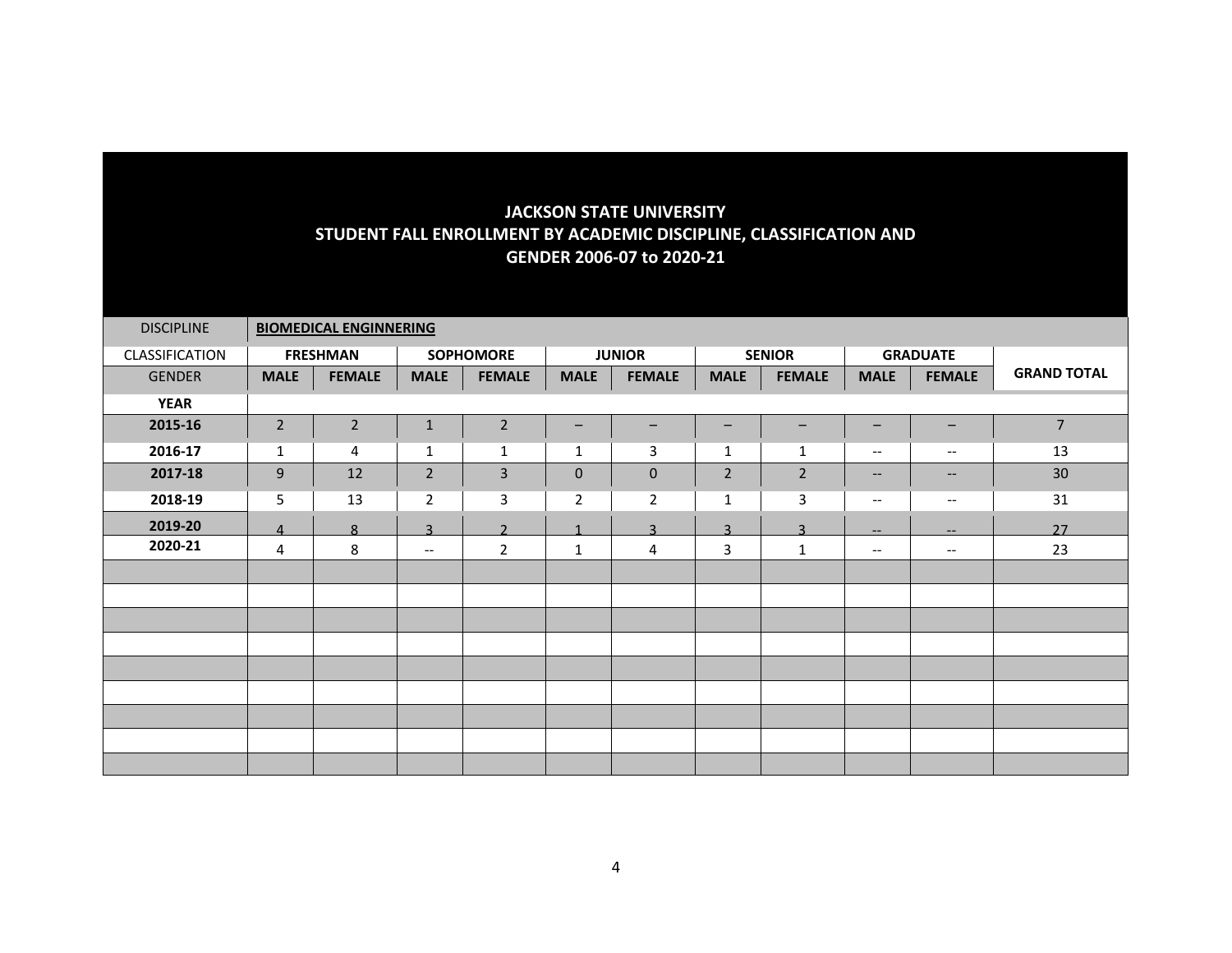| <b>DISCIPLINE</b> |                          | <b>BIO-TECHNOLOGY</b>    |                                                                                                   |                          |                                                     |                          |                          |                          |                          |                                                     |                          |
|-------------------|--------------------------|--------------------------|---------------------------------------------------------------------------------------------------|--------------------------|-----------------------------------------------------|--------------------------|--------------------------|--------------------------|--------------------------|-----------------------------------------------------|--------------------------|
| CLASSIFICATION    |                          | <b>FRESHMAN</b>          |                                                                                                   | <b>SOPHOMORE</b>         |                                                     | <b>JUNIOR</b>            |                          | <b>SENIOR</b>            |                          | <b>GRADUATE</b>                                     |                          |
| <b>GENDER</b>     | <b>MALE</b>              | <b>FEMALE</b>            | <b>MALE</b>                                                                                       | <b>FEMALE</b>            | <b>MALE</b>                                         | <b>FEMALE</b>            | <b>MALE</b>              | <b>FEMALE</b>            | <b>MALE</b>              | <b>FEMALE</b>                                       | <b>GRAND TOTAL</b>       |
| <b>YEAR</b>       |                          |                          |                                                                                                   |                          |                                                     |                          |                          |                          |                          |                                                     |                          |
| 2017-18           | $\overline{2}$           | $\mathbf 1$              | $\hspace{0.05cm} \hspace{0.02cm} \hspace{0.02cm} \hspace{0.02cm} \hspace{0.02cm} \hspace{0.02cm}$ | $--$                     | $\overline{\phantom{m}}$                            | $\overline{\phantom{m}}$ | $\overline{\phantom{a}}$ | $\overline{\phantom{m}}$ | $\hspace{0.05cm} \dashv$ | $\hspace{0.05cm} -\hspace{0.05cm} -\hspace{0.05cm}$ | $\mathsf{3}$             |
| 2018-19           | $\overline{\phantom{a}}$ | $\hspace{0.05cm} \ldots$ | $\overline{\phantom{a}}$                                                                          | $\hspace{0.05cm} \ldots$ | $--$                                                | $--$                     | $--$                     | $\overline{\phantom{a}}$ | $\overline{\phantom{a}}$ | $\overline{\phantom{a}}$                            | $\overline{\phantom{a}}$ |
| 2020-21           | $--$                     | $--$                     | $\qquad \qquad -$                                                                                 | $--$                     | $\hspace{0.05cm} -\hspace{0.05cm} -\hspace{0.05cm}$ | $--$                     | $\qquad \qquad -$        | $--$                     | $\overline{\phantom{a}}$ | $--$                                                | $\overline{\phantom{a}}$ |
|                   |                          |                          |                                                                                                   |                          |                                                     |                          |                          |                          |                          |                                                     |                          |
|                   |                          |                          |                                                                                                   |                          |                                                     |                          |                          |                          |                          |                                                     |                          |
|                   |                          |                          |                                                                                                   |                          |                                                     |                          |                          |                          |                          |                                                     |                          |
|                   |                          |                          |                                                                                                   |                          |                                                     |                          |                          |                          |                          |                                                     |                          |
|                   |                          |                          |                                                                                                   |                          |                                                     |                          |                          |                          |                          |                                                     |                          |
|                   |                          |                          |                                                                                                   |                          |                                                     |                          |                          |                          |                          |                                                     |                          |
|                   |                          |                          |                                                                                                   |                          |                                                     |                          |                          |                          |                          |                                                     |                          |
|                   |                          |                          |                                                                                                   |                          |                                                     |                          |                          |                          |                          |                                                     |                          |
|                   |                          |                          |                                                                                                   |                          |                                                     |                          |                          |                          |                          |                                                     |                          |
|                   |                          |                          |                                                                                                   |                          |                                                     |                          |                          |                          |                          |                                                     |                          |
|                   |                          |                          |                                                                                                   |                          |                                                     |                          |                          |                          |                          |                                                     |                          |
|                   |                          |                          |                                                                                                   |                          |                                                     |                          |                          |                          |                          |                                                     |                          |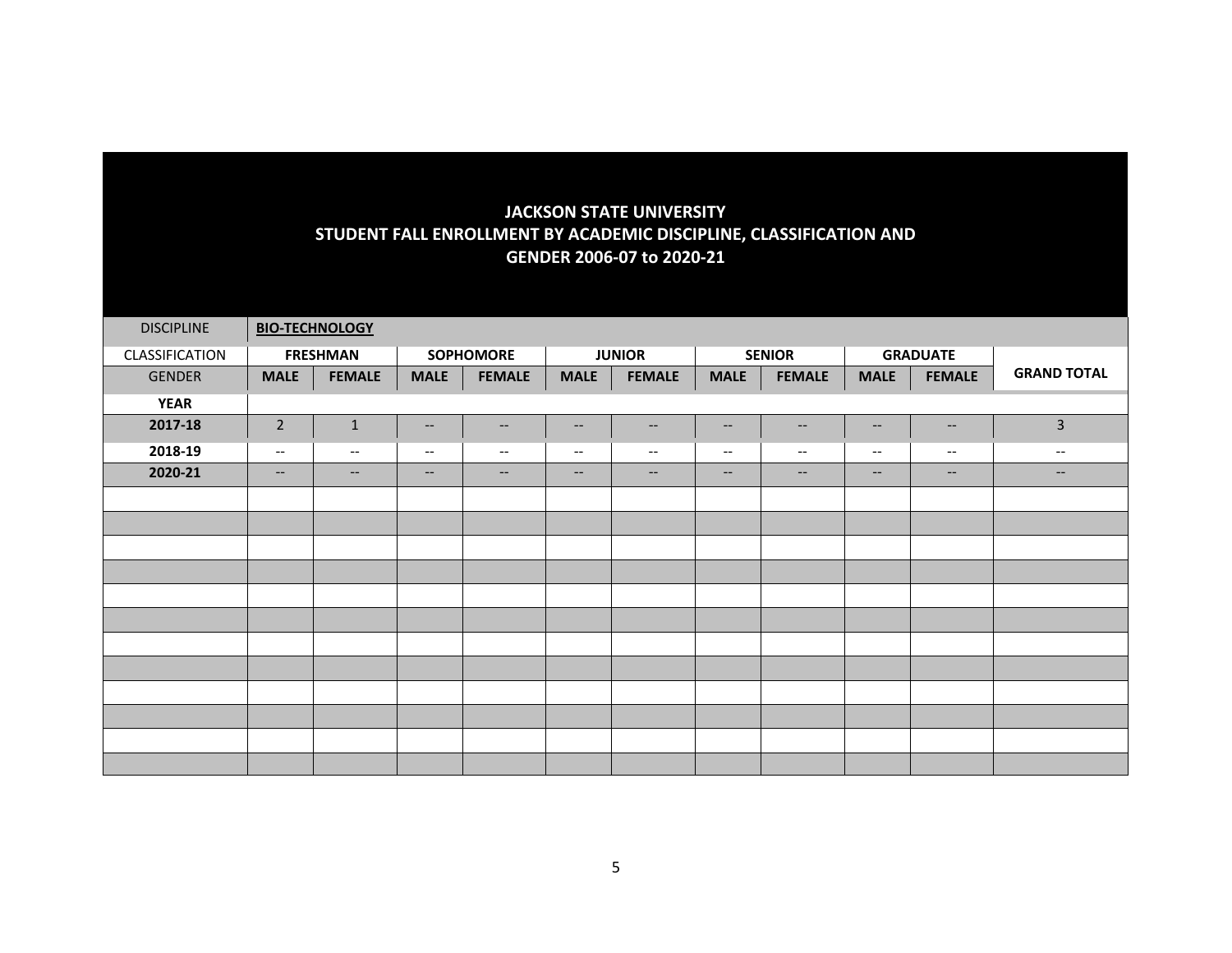| <b>DISCIPLINE</b>     |             | <b>BUSINESS ADMINISTRATION</b> |             |                  |             |               |               |               |                 |               |                    |
|-----------------------|-------------|--------------------------------|-------------|------------------|-------------|---------------|---------------|---------------|-----------------|---------------|--------------------|
| <b>CLASSIFICATION</b> |             | <b>FRESHMAN</b>                |             | <b>SOPHOMORE</b> |             | <b>JUNIOR</b> | <b>SENIOR</b> |               | <b>GRADUATE</b> |               |                    |
| <b>GENDER</b>         | <b>MALE</b> | <b>FEMALE</b>                  | <b>MALE</b> | <b>FEMALE</b>    | <b>MALE</b> | <b>FEMALE</b> | <b>MALE</b>   | <b>FEMALE</b> | <b>MALE</b>     | <b>FEMALE</b> | <b>GRAND TOTAL</b> |
| <b>YEAR</b>           |             |                                |             |                  |             |               |               |               |                 |               |                    |
| 2006-07               | 81          | 94                             | 47          | 45               | 39          | 53            | 47            | 99            | 31              | 33            | 569                |
| 2007-08               | 84          | 91                             | 44          | 63               | 39          | 60            | 56            | 92            | 30              | 32            | 591                |
| 2008-09               | 82          | 73                             | 45          | 58               | 32          | 47            | 56            | 83            | 31              | 41            | 548                |
| 2009-10               | 84          | 55                             | 50          | 46               | 39          | 48            | 46            | 77            | 32              | 25            | 502                |
| 2010-11               | 51          | 30                             | 46          | 24               | 35          | 41            | 41            | 73            | 26              | 24            | 391                |
| 2011-12               | 51          | 40                             | 34          | 24               | 42          | 46            | 45            | 64            | 24              | 37            | 407                |
| 2012-13               | 48          | 33                             | 42          | 26               | 24          | 34            | 37            | 69            | 41              | 47            | 401                |
| 2013-14               | 47          | 47                             | 36          | 34               | 33          | 34            | 39            | 52            | 40              | 40            | 402                |
| 2014-15               | 58          | 54                             | 30          | 24               | 38          | 38            | 34            | 58            | 43              | 42            | 419                |
| 2015-16               | 59          | 69                             | 44          | 35               | 25          | 37            | 35            | 55            | 37              | 27            | 423                |
| 2016-17               | 53          | 68                             | 34          | 40               | 27          | 41            | 32            | 52            | 47              | 62            | 456                |
| 2017-18               | 42          | 41                             | 22          | 32               | 26          | 30            | 30            | 56            | 37              | 43            | 359                |
| 2018-19               | 23          | 41                             | 23          | 22               | 17          | 32            | 36            | 48            | 20              | 44            | 306                |
| 2019-20               | 34          | 46                             | 23          | 31               | 22          | 35            | 25            | 57            | 25              | 49            | 347                |
| 2020-21               | 21          | 22                             | 24          | 33               | 18          | 26            | 24            | 56            | 36              | 54            | 314                |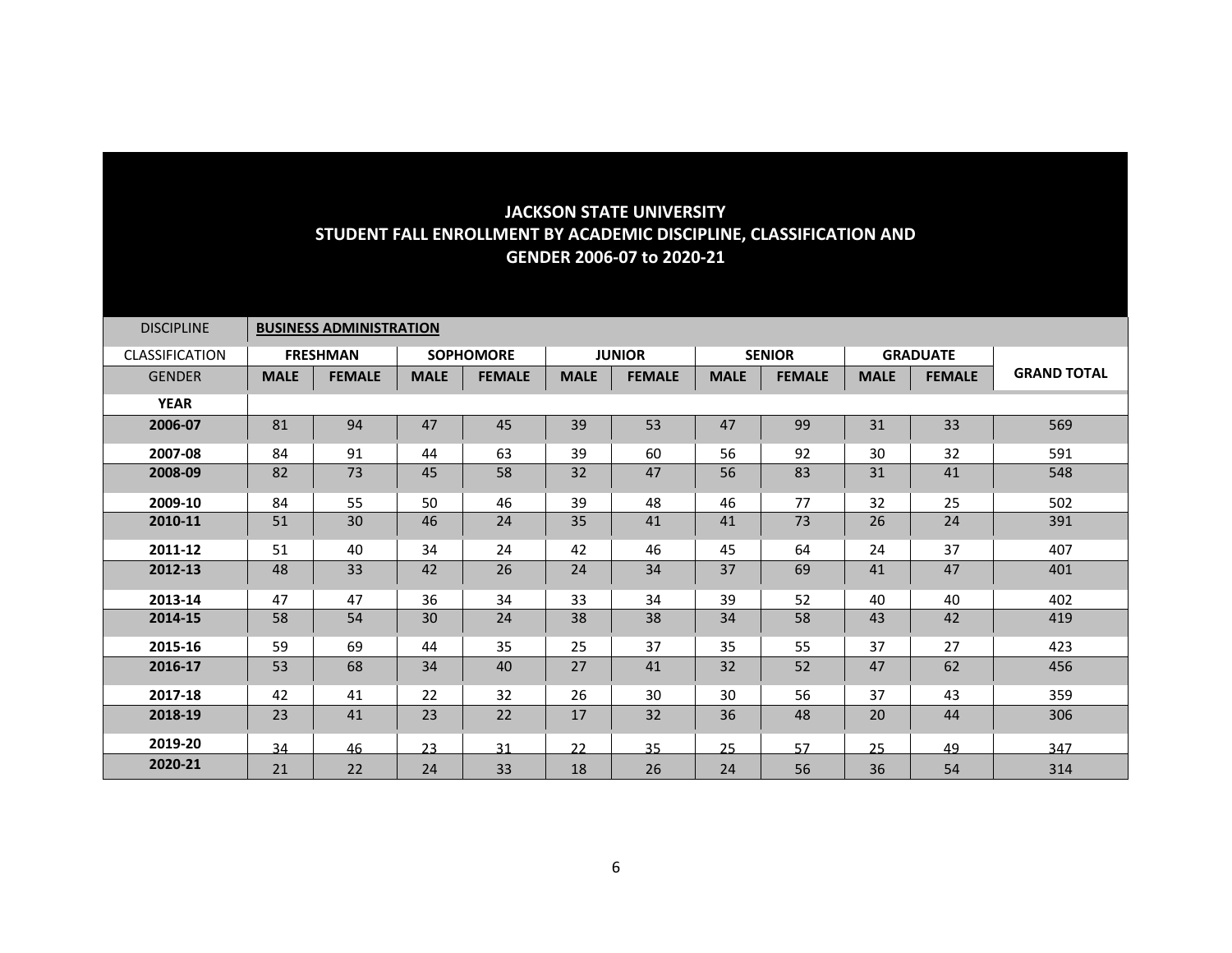| <b>DISCIPLINE</b> |                               | <b>BUSINESS EDUCATION</b> |                          |                                                                                                                                                   |                               |                               |                          |                                                         |                                                                                                                   |                          |                          |
|-------------------|-------------------------------|---------------------------|--------------------------|---------------------------------------------------------------------------------------------------------------------------------------------------|-------------------------------|-------------------------------|--------------------------|---------------------------------------------------------|-------------------------------------------------------------------------------------------------------------------|--------------------------|--------------------------|
| CLASSIFICATION    |                               | <b>FRESHMAN</b>           |                          | <b>SOPHOMORE</b>                                                                                                                                  |                               | <b>JUNIOR</b>                 |                          | <b>SENIOR</b>                                           | <b>GRADUATE</b>                                                                                                   |                          |                          |
| <b>GENDER</b>     | <b>MALE</b>                   | <b>FEMALE</b>             | <b>MALE</b>              | <b>FEMALE</b>                                                                                                                                     | <b>MALE</b>                   | <b>FEMALE</b>                 | <b>MALE</b>              | <b>FEMALE</b>                                           | <b>MALE</b>                                                                                                       | <b>FEMALE</b>            | <b>GRAND TOTAL</b>       |
| <b>YEAR</b>       |                               |                           |                          |                                                                                                                                                   |                               |                               |                          |                                                         |                                                                                                                   |                          |                          |
| 2006-07           | $\overline{2}$                | $\overline{3}$            | $\mathbf{1}$             | $\overline{2}$                                                                                                                                    | $\overline{2}$                | $\overline{2}$                | $\mathbf{1}$             | $\mathbf{1}$                                            | $\overline{\phantom{m}}$                                                                                          | $\qquad \qquad -$        | 14                       |
| 2007-08           | $\overline{\phantom{a}}$      | 1                         | $--$                     | $\overline{\phantom{a}}$                                                                                                                          | 1                             | $\qquad \qquad -$             | 1                        | $\overline{2}$                                          | $\overline{\phantom{m}}$                                                                                          | $--$                     | 5                        |
| 2008-09           | $\overline{\phantom{a}}$      | $\qquad \qquad -$         | --                       | $\overline{\phantom{m}}$                                                                                                                          | $\overline{\phantom{a}}$      | $\overline{\phantom{a}}$      | $\mathbf{1}$             | $\overline{\phantom{m}}$                                | $\overline{\phantom{m}}$                                                                                          | $\qquad \qquad -$        | $\mathbf{1}$             |
| 2009-10           | $\overline{\phantom{a}}$      | $\overline{\phantom{a}}$  | $--$                     | $\hspace{0.05cm} \ldots$                                                                                                                          | 1                             | $\overline{\phantom{a}}$      | $\overline{\phantom{m}}$ | $\overline{\phantom{m}}$                                | $\overline{\phantom{m}}$                                                                                          | $--$                     | $\mathbf{1}$             |
| 2010-11           | $\overline{\phantom{a}}$      | $\qquad \qquad -$         | $\overline{\phantom{a}}$ | $\hspace{0.05cm} \hspace{0.02cm} \hspace{0.02cm} \hspace{0.02cm} \hspace{0.02cm} \hspace{0.02cm}$                                                 | $\hspace{0.05cm} \textbf{--}$ | $\qquad \qquad -$             | $\mathbf{1}$             | $--$                                                    | $\overline{\phantom{m}}$                                                                                          | $\qquad \qquad -$        | $\mathbf{1}$             |
| 2011-12           | $\overline{\phantom{a}}$      | $\overline{\phantom{a}}$  | $\overline{\phantom{a}}$ | $\hspace{0.05cm} \ldots$                                                                                                                          | $--$                          | $\overline{\phantom{a}}$      | $\overline{\phantom{a}}$ | $--$                                                    | $\overline{\phantom{m}}$                                                                                          | $--$                     | $--$                     |
| 2012-13           | $\overline{\phantom{a}}$      | $\qquad \qquad -$         | $\qquad \qquad -$        | $\hspace{0.05cm} \hspace{0.02cm} \hspace{0.02cm} \hspace{0.02cm} \hspace{0.02cm} \hspace{0.02cm}$                                                 | $\hspace{0.05cm} \textbf{--}$ | $\overline{\phantom{a}}$      | $\qquad \qquad -$        | $\qquad \qquad -$                                       | $\overline{\phantom{a}}$                                                                                          | $--$                     | $\qquad \qquad -$        |
| 2013-14           | $\overline{\phantom{a}}$      | $\qquad \qquad -$         | $\overline{\phantom{a}}$ | $--$                                                                                                                                              | $--$                          | $\overline{\phantom{a}}$      | $\overline{\phantom{a}}$ | $\overline{\phantom{a}}$                                | $\overline{\phantom{a}}$                                                                                          | $\overline{\phantom{a}}$ | $\overline{\phantom{a}}$ |
| 2014-15           | $\overline{\phantom{a}}$      | $\qquad \qquad -$         | $\qquad \qquad -$        | $\hspace{0.05cm} \hspace{0.02cm} \hspace{0.02cm} \hspace{0.02cm} \hspace{0.02cm} \hspace{0.02cm}$                                                 | $\hspace{0.05cm} \textbf{--}$ | $\hspace{0.05cm} \textbf{--}$ | $\qquad \qquad -$        | $\overline{\phantom{m}}$                                | $\overline{\phantom{a}}$                                                                                          | $\qquad \qquad -$        | $\qquad \qquad -$        |
| 2015-16           | $\overline{\phantom{a}}$      | $\qquad \qquad -$         | $--$                     | $--$                                                                                                                                              | $--$                          | $\qquad \qquad -$             | $\overline{\phantom{a}}$ | $--$                                                    | $\overline{\phantom{m}}$                                                                                          | $- -$                    | $\overline{\phantom{a}}$ |
| 2016-17           | $--$                          | $\qquad \qquad -$         | $\qquad \qquad -$        | $--$                                                                                                                                              | $\hspace{0.05cm} \textbf{--}$ | $\hspace{0.05cm} \textbf{--}$ | --                       | $\overline{\phantom{a}}$                                | $\overline{\phantom{a}}$                                                                                          | $\qquad \qquad -$        | $\qquad \qquad -$        |
| 2017-18           | $\overline{\phantom{a}}$      | $\overline{\phantom{a}}$  | $\overline{\phantom{a}}$ | $\overline{\phantom{a}}$                                                                                                                          | $\overline{\phantom{a}}$      | $\overline{\phantom{a}}$      | --                       | $-\!$ $\!-$                                             | $\overline{\phantom{m}}$                                                                                          | $\qquad \qquad -$        | $- -$                    |
| 2018-19           | $\hspace{0.05cm} \textbf{--}$ | $--$                      | $\qquad \qquad -$        | $\hspace{0.05cm} \textbf{--}$                                                                                                                     | $\hspace{0.05cm} \textbf{--}$ | $\hspace{0.05cm} \textbf{--}$ | $\qquad \qquad -$        | $\hspace{0.05cm} \hspace{0.02cm} \hspace{0.02cm} \dots$ | $\hspace{0.05cm} \hspace{0.02cm} \hspace{0.02cm} \hspace{0.02cm} \hspace{0.02cm} \hspace{0.02cm} \hspace{0.02cm}$ | $--$                     | $\qquad \qquad -$        |
| 2019-20           | $\overline{\phantom{a}}$      | $\overline{\phantom{a}}$  | $--$                     | $\hspace{0.05cm} \ldots$                                                                                                                          | $\overline{\phantom{a}}$      | $\overline{\phantom{a}}$      | $\overline{\phantom{m}}$ | $\overline{\phantom{m}}$                                | $\overline{\phantom{m}}$                                                                                          | $--$                     | $\overline{\phantom{a}}$ |
| 2020-21           | $\qquad \qquad -$             | $\qquad \qquad -$         | $\qquad \qquad -$        | $\hspace{0.05cm} \hspace{0.02cm} \hspace{0.02cm} \hspace{0.02cm} \hspace{0.02cm} \hspace{0.02cm} \hspace{0.02cm} \hspace{0.02cm} \hspace{0.02cm}$ | $\hspace{0.05cm} \textbf{--}$ | $\hspace{0.05cm} \textbf{--}$ | $\qquad \qquad -$        | $\qquad \qquad -$                                       | $\hspace{0.05cm} \hspace{0.02cm} \hspace{0.02cm} \hspace{0.02cm} \hspace{0.02cm} \hspace{0.02cm} \hspace{0.02cm}$ | $--$                     | $- -$                    |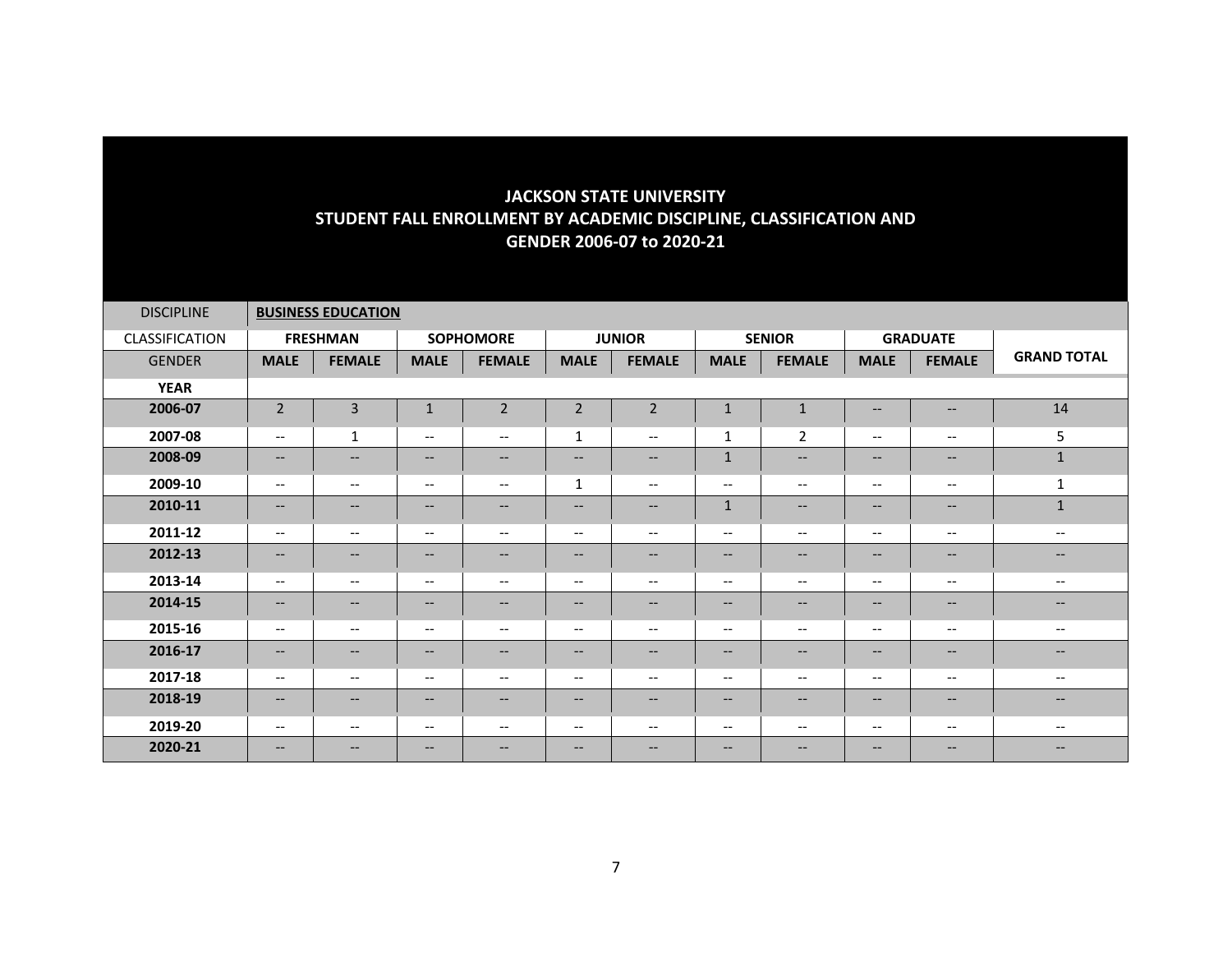| <b>DISCIPLINE</b>     | <b>CHEMISTRY</b> |                 |                |                  |                |               |             |               |             |                 |                    |
|-----------------------|------------------|-----------------|----------------|------------------|----------------|---------------|-------------|---------------|-------------|-----------------|--------------------|
| <b>CLASSIFICATION</b> |                  | <b>FRESHMAN</b> |                | <b>SOPHOMORE</b> |                | <b>JUNIOR</b> |             | <b>SENIOR</b> |             | <b>GRADUATE</b> |                    |
| <b>GENDER</b>         | <b>MALE</b>      | <b>FEMALE</b>   | <b>MALE</b>    | <b>FEMALE</b>    | <b>MALE</b>    | <b>FEMALE</b> | <b>MALE</b> | <b>FEMALE</b> | <b>MALE</b> | <b>FEMALE</b>   | <b>GRAND TOTAL</b> |
| <b>YEAR</b>           |                  |                 |                |                  |                |               |             |               |             |                 |                    |
| 2006-07               | 6                | 17              | 8              | 12               | $\mathbf{1}$   | 8             | 8           | 13            | 22          | 28              | 123                |
| 2007-08               | 16               | 26              | 5              | 21               | 5              | 9             | 4           | 14            | 26          | 32              | 158                |
| 2008-09               | 13               | 27              | 10             | 20               | $\overline{2}$ | 19            | 5           | 13            | 22          | 26              | 157                |
| 2009-10               | 21               | 38              | 11             | 16               | $\overline{7}$ | 14            | 8           | 23            | 19          | 30              | 187                |
| 2010-11               | 19               | 34              | 17             | 22               | 10             | 16            | 10          | 23            | 18          | 25              | 194                |
| 2011-12               | 15               | 32              | 13             | 19               | 12             | 12            | 9           | 30            | 19          | 35              | 196                |
| 2012-13               | 9                | 41              | 13             | 17               | 12             | 14            | 8           | 23            | 24          | 30              | 191                |
| 2013-14               | 13               | 29              | 10             | 22               | 9              | 14            | 15          | 16            | 27          | 31              | 186                |
| 2014-15               | 17               | 49              | $7^{\circ}$    | 20               | 8              | 11            | 18          | 14            | 34          | 28              | 206                |
| 2015-16               | 16               | 42              | 10             | 38               | 4              | 16            | 14          | 17            | 32          | 28              | 217                |
| 2016-17               | 11               | 55              | 12             | 21               | 5              | 36            | 9           | 17            | 26          | 24              | 216                |
| 2017-18               | 8                | 31              | 5              | 27               | 10             | 17            | 5           | 35            | 19          | 18              | 175                |
| 2018-19               | 9                | 23              | $\overline{2}$ | 13               | 6              | 20            | 12          | 19            | 17          | 16              | 137                |
| 2019-20               | $\overline{7}$   | 27              | 6              | 14               | $\overline{2}$ | 16            | 6           | 19            | 12          | 20              | 129                |
| 2020-21               | 4                | 27              | 3              | 15               | $\mathbf{1}$   | 14            | 4           | 14            | 9           | 17              | 108                |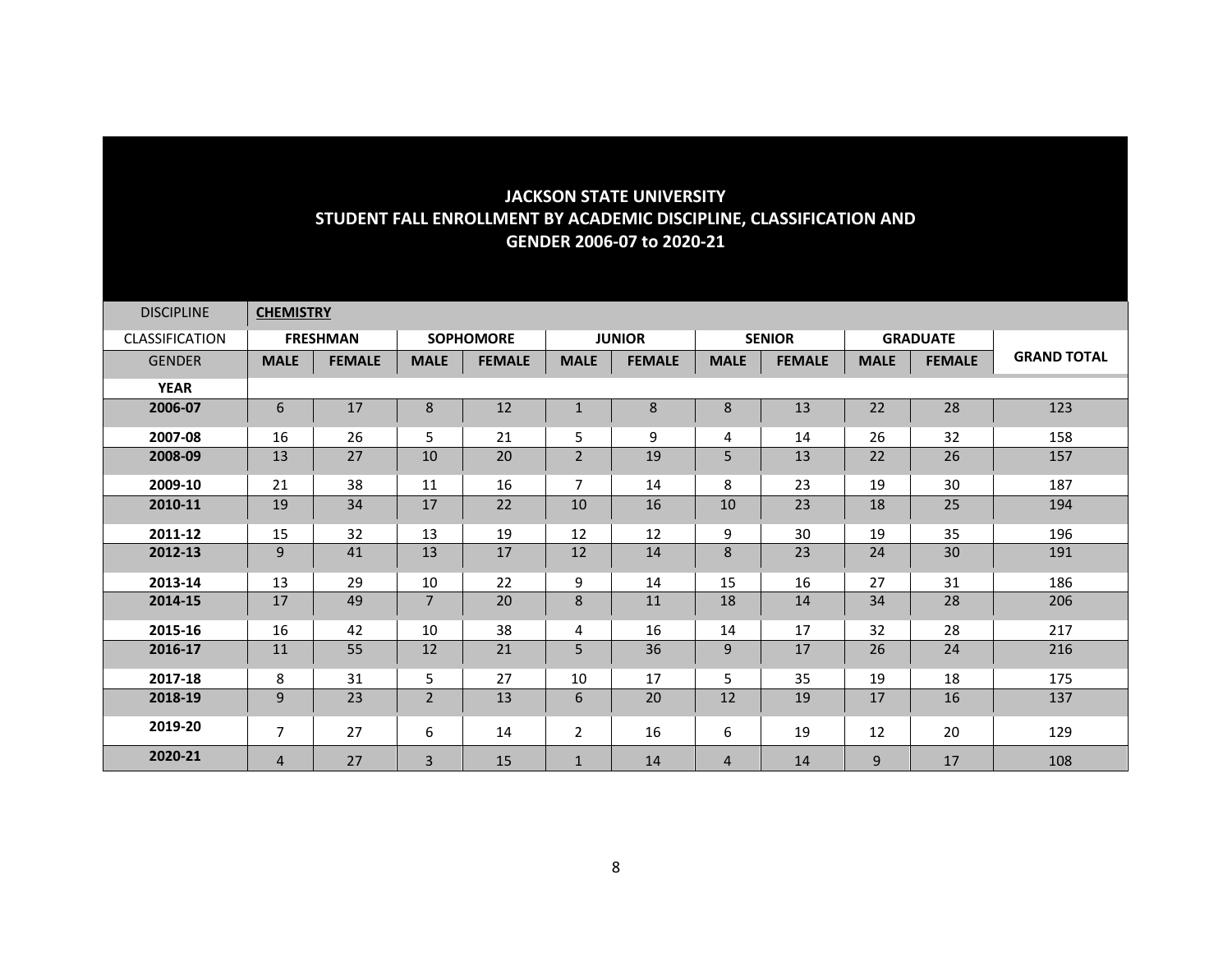| <b>DISCIPLINE</b>     | <b>CHILD CARE AND FAMILY EDUCATION</b> |                 |                   |                  |                          |               |                |               |                                                                                                                                                   |                          |                    |  |  |
|-----------------------|----------------------------------------|-----------------|-------------------|------------------|--------------------------|---------------|----------------|---------------|---------------------------------------------------------------------------------------------------------------------------------------------------|--------------------------|--------------------|--|--|
| <b>CLASSIFICATION</b> |                                        | <b>FRESHMAN</b> |                   | <b>SOPHOMORE</b> |                          | <b>JUNIOR</b> |                | <b>SENIOR</b> | <b>GRADUATE</b>                                                                                                                                   |                          |                    |  |  |
| <b>GENDER</b>         | <b>MALE</b>                            | <b>FEMALE</b>   | <b>MALE</b>       | <b>FEMALE</b>    | <b>MALE</b>              | <b>FEMALE</b> | <b>MALE</b>    | <b>FEMALE</b> | <b>MALE</b>                                                                                                                                       | <b>FEMALE</b>            | <b>GRAND TOTAL</b> |  |  |
| <b>YEAR</b>           |                                        |                 |                   |                  |                          |               |                |               |                                                                                                                                                   |                          |                    |  |  |
| 2006-07               | $\qquad \qquad -$                      | 34              | $\mathbf{1}$      | 28               | $\mathbf{1}$             | 46            | $\overline{7}$ | 137           | $\qquad \qquad -$                                                                                                                                 | $\qquad \qquad -$        | 254                |  |  |
| 2007-08               | 3                                      | 34              | $- -$             | 34               | $\overline{\phantom{a}}$ | 58            | 6              | 134           | $\overline{\phantom{m}}$                                                                                                                          | $\qquad \qquad -$        | 269                |  |  |
| 2008-09               | $\overline{4}$                         | 22              | $\mathbf{1}$      | 31               | $\mathbf{1}$             | 52            | $\mathbf{1}$   | 127           | $\overline{\phantom{a}}$                                                                                                                          | --                       | 239                |  |  |
| 2009-10               | 3                                      | 25              | $\mathbf{1}$      | 24               | 2                        | 39            | $\overline{2}$ | 134           | $\hspace{0.05cm} \ldots$                                                                                                                          | $\qquad \qquad -$        | 230                |  |  |
| 2010-11               | 1                                      | 26              | $\qquad \qquad -$ | 20               | 3                        | 45            | --             | 113           | $\overline{\phantom{m}}$                                                                                                                          | $--$                     | 208                |  |  |
| 2011-12               | $\mathbf{1}$                           | 22              | $\overline{2}$    | 26               | $\overline{\phantom{a}}$ | 90            | 4              | 133           | $\overline{\phantom{a}}$                                                                                                                          | $\overline{\phantom{a}}$ | 278                |  |  |
| 2012-13               | $\overline{\phantom{a}}$               | 19              | $\overline{3}$    | 33               | 5                        | 154           | $\overline{7}$ | 227           |                                                                                                                                                   |                          | 448                |  |  |
| 2013-14               | $\overline{2}$                         | 29              | $\mathbf{1}$      | 32               | 3                        | 119           | 10             | 281           | $\overline{\phantom{a}}$                                                                                                                          | $- -$                    | 477                |  |  |
| 2014-15               | $\overline{2}$                         | 36              | $\overline{3}$    | 49               | 5                        | 149           | 6              | 255           | $\qquad \qquad -$                                                                                                                                 | --                       | 505                |  |  |
| 2015-16               | $\mathbf{1}$                           | 42              | $\overline{2}$    | 54               | $\overline{2}$           | 121           | 5              | 224           | $\overline{\phantom{a}}$                                                                                                                          | $- -$                    | 451                |  |  |
| 2016-17               | $\overline{4}$                         | 46              | $\mathbf{1}$      | 55               | $\overline{2}$           | 140           | 4              | 207           | $-\!$                                                                                                                                             | $\qquad \qquad -$        | 459                |  |  |
| 2017-18               | $\mathbf{1}$                           | 19              | 5                 | 35               | $\mathbf{1}$             | 107           | 5              | 183           | $\overline{\phantom{a}}$                                                                                                                          | $\qquad \qquad -$        | 356                |  |  |
| 2018-19               | $\overline{\phantom{a}}$               | 14              | $\mathbf{1}$      | 20               | $\overline{2}$           | 60            | 9              | 162           | $\overline{\phantom{m}}$                                                                                                                          | $--$                     | 268                |  |  |
| 2019-20               | $\overline{\phantom{a}}$               | 22              | $\mathbf{1}$      | 25               | 6                        | 65            | 7              | 145           | $\overline{\phantom{a}}$                                                                                                                          | $\qquad \qquad -$        | 271                |  |  |
| 2020-21               | $-$                                    | 17              | --                | 25               | 5                        | 65            | 3              | 125           | $\hspace{0.05cm} \hspace{0.02cm} \hspace{0.02cm} \hspace{0.02cm} \hspace{0.02cm} \hspace{0.02cm} \hspace{0.02cm} \hspace{0.02cm} \hspace{0.02cm}$ | --                       | 240                |  |  |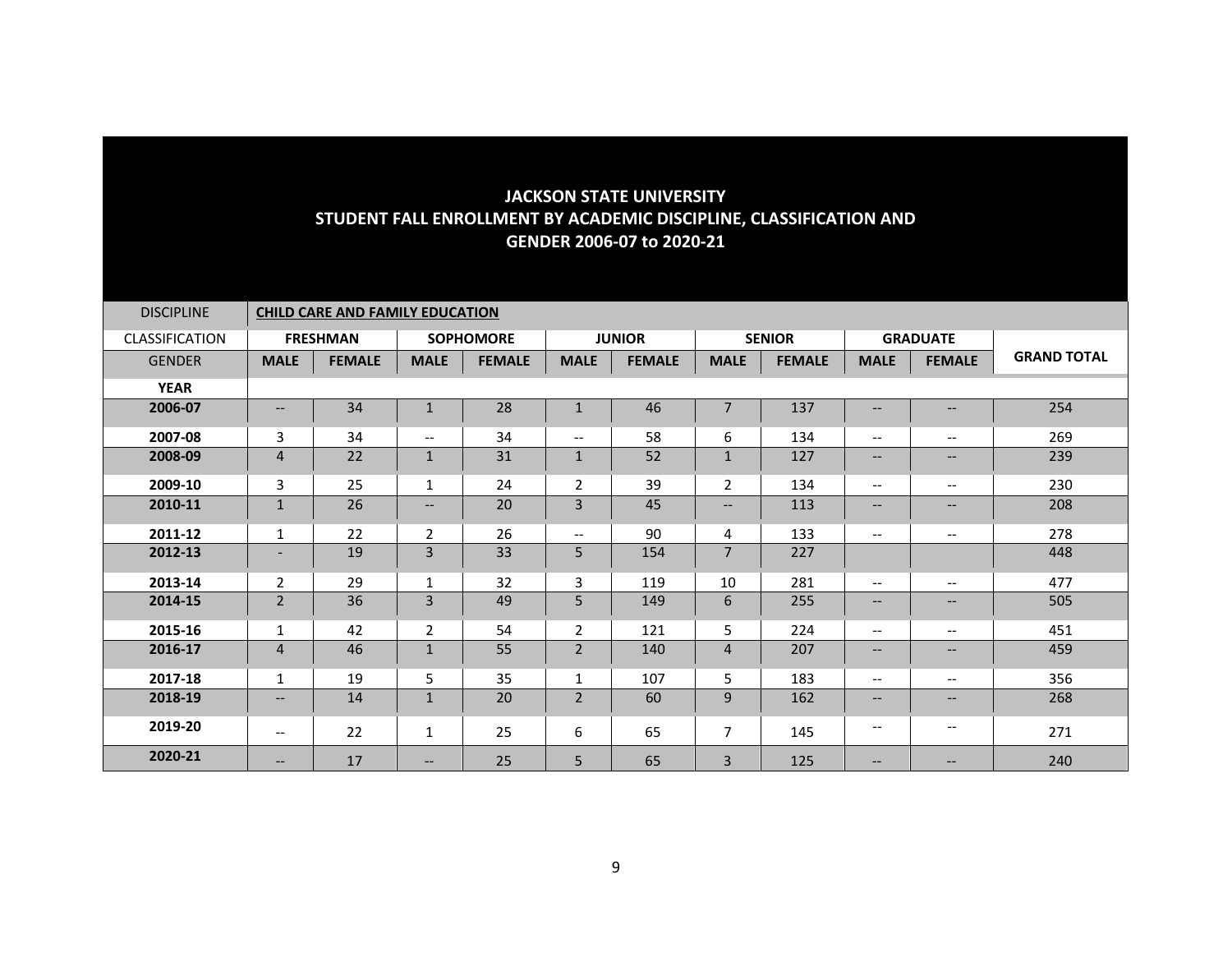| <b>DISCIPLINE</b> |             | <b>CIVIL ENGINEERING</b> |             |                  |                |                |             |                |                                                                                                                   |                          |                    |
|-------------------|-------------|--------------------------|-------------|------------------|----------------|----------------|-------------|----------------|-------------------------------------------------------------------------------------------------------------------|--------------------------|--------------------|
| CLASSIFICATION    |             | <b>FRESHMAN</b>          |             | <b>SOPHOMORE</b> |                | <b>JUNIOR</b>  |             | <b>SENIOR</b>  |                                                                                                                   | <b>GRADUATE</b>          |                    |
| <b>GENDER</b>     | <b>MALE</b> | <b>FEMALE</b>            | <b>MALE</b> | <b>FEMALE</b>    | <b>MALE</b>    | <b>FEMALE</b>  | <b>MALE</b> | <b>FEMALE</b>  | <b>MALE</b>                                                                                                       | <b>FEMALE</b>            | <b>GRAND TOTAL</b> |
| <b>YEAR</b>       |             |                          |             |                  |                |                |             |                |                                                                                                                   |                          |                    |
| 2006-07           | 11          | $\overline{2}$           | 13          | $\overline{2}$   | $\overline{7}$ | $\mathbf{1}$   | 14          | 5              | $\overline{\phantom{0}}$                                                                                          |                          | 55                 |
| 2007-08           | 19          | 2                        | 14          | $\overline{2}$   | 12             | $\overline{2}$ | 13          | $\overline{7}$ |                                                                                                                   | $\overline{\phantom{0}}$ | 71                 |
| 2008-09           | 19          | 3                        | 10          | $\mathbf 1$      | 16             | $\overline{2}$ | 21          | 9              | $\qquad \qquad -$                                                                                                 |                          | 81                 |
| 2009-10           | 25          | 6                        | 20          | 6                | 13             | 3              | 29          | $\overline{7}$ | $\overline{\phantom{m}}$                                                                                          | $\overline{\phantom{0}}$ | 109                |
| 2010-11           | 37          | 11                       | 12          | $\overline{2}$   | 19             | 3              | 26          | 4              | $\qquad \qquad -$                                                                                                 | $\overline{\phantom{0}}$ | 114                |
| 2011-12           | 36          | 4                        | 29          | 5                | 25             | 4              | 31          | $\overline{7}$ | $\overline{\phantom{m}}$                                                                                          | —                        | 141                |
| 2012-13           | 46          | 10                       | 24          | 6                | 28             | $\overline{7}$ | 34          | 6              | $\qquad \qquad -$                                                                                                 | $\qquad \qquad -$        | 161                |
| 2013-14           | 41          | 22                       | 29          | 8                | 25             | 4              | 38          | 9              | $\overline{\phantom{m}}$                                                                                          | $\overline{\phantom{0}}$ | 176                |
| 2014-15           | 50          | 12                       | 25          | 12               | 32             | $\overline{7}$ | 42          | 9              | $\qquad \qquad -$                                                                                                 | $\overline{\phantom{0}}$ | 189                |
| 2015-16           | 62          | 13                       | 31          | 6                | 34             | 10             | 38          | 13             | $\qquad \qquad -$                                                                                                 | —                        | 207                |
| 2016-17           | 61          | 16                       | 33          | $\mathsf 9$      | 31             | 7              | 41          | 14             | $\qquad \qquad -$                                                                                                 | $\qquad \qquad -$        | 212                |
| 2017-18           | 34          | 5                        | 33          | 10               | 31             | $\overline{7}$ | 48          | 15             | $\overline{\phantom{m}}$                                                                                          | $- -$                    | 183                |
| 2018-19           | 24          | 8                        | 15          | 3                | 34             | 8              | 43          | 11             | $\hspace{0.05cm} \hspace{0.02cm} \hspace{0.02cm} \hspace{0.02cm} \hspace{0.02cm} \hspace{0.02cm} \hspace{0.02cm}$ | --                       | 146                |
| 2019-20           | 25          | $\mathbf{q}$             | 20          | 6                | 12             | $\mathbf{A}$   | 42          | 12             | $\overline{\phantom{a}}$                                                                                          | --                       | 127                |
| 2020-21           | 25          | 6                        | 9           | $\overline{2}$   | 22             | 8              | 34          | $\overline{7}$ | $\overline{\phantom{m}}$                                                                                          | --                       | 113                |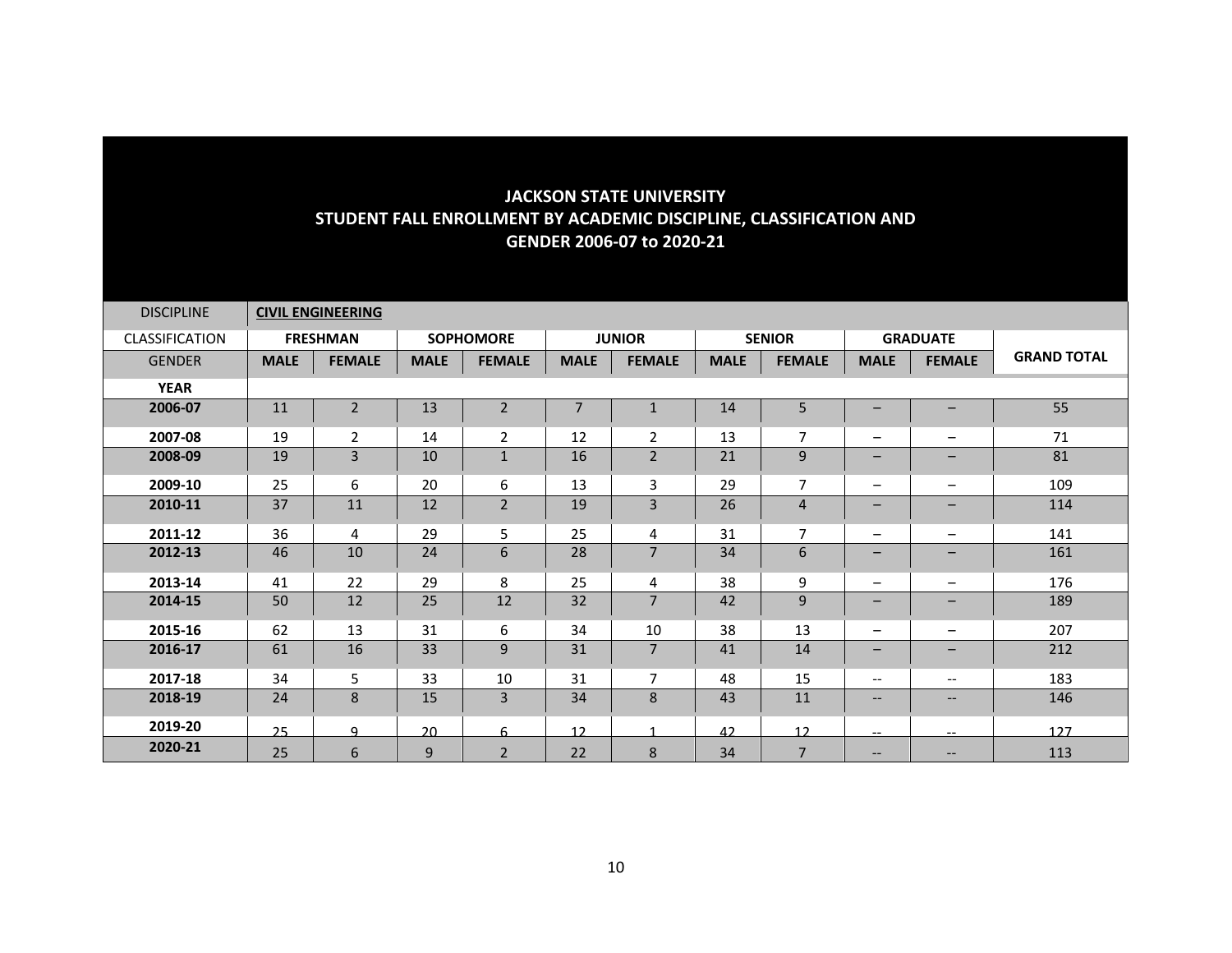| <b>DISCIPLINE</b> |                                   | *CLINICAL MENTAL HEALTH  |                          |                          |                                                     |                               |                          |                          |             |                 |                    |
|-------------------|-----------------------------------|--------------------------|--------------------------|--------------------------|-----------------------------------------------------|-------------------------------|--------------------------|--------------------------|-------------|-----------------|--------------------|
| CLASSIFICATION    |                                   | <b>FRESHMAN</b>          |                          | <b>SOPHOMORE</b>         |                                                     | <b>JUNIOR</b>                 |                          | <b>SENIOR</b>            |             | <b>GRADUATE</b> |                    |
| <b>GENDER</b>     | <b>MALE</b>                       | <b>FEMALE</b>            | <b>MALE</b>              | <b>FEMALE</b>            | <b>MALE</b>                                         | <b>FEMALE</b>                 | <b>MALE</b>              | <b>FEMALE</b>            | <b>MALE</b> | <b>FEMALE</b>   | <b>GRAND TOTAL</b> |
| <b>YEAR</b>       |                                   |                          |                          |                          |                                                     |                               |                          |                          |             |                 |                    |
| 2012-13           | -                                 | -                        | -                        | -                        | $\qquad \qquad -$                                   | -                             | -                        | -                        | 6           | 49              | 55                 |
| 2013-14           | $\qquad \qquad -$                 | $\qquad \qquad -$        | $\overline{\phantom{0}}$ | -                        | $\overline{\phantom{m}}$                            | $\overline{\phantom{m}}$      | $\overline{\phantom{m}}$ | $\qquad \qquad -$        | 4           | 48              | 52                 |
| 2014-15           | $\qquad \qquad -$                 | -                        | $\overline{\phantom{m}}$ | -                        | $\qquad \qquad \longleftarrow$                      | $\qquad \qquad -$             | $\qquad \qquad -$        | -                        | 5           | 58              | 63                 |
| 2015-16           | $\overline{\phantom{m}}$          | $\overline{\phantom{m}}$ |                          | -                        | $\overline{\phantom{m}}$                            | $\overline{\phantom{m}}$      | $\qquad \qquad -$        | $\qquad \qquad -$        | 10          | 28              | 38                 |
| 2016-17           | $\qquad \qquad -$                 | -                        | -                        | -                        | $\overline{\phantom{0}}$                            | -                             | $\overline{\phantom{0}}$ | -                        | 6           | 52              | 58                 |
| 2017-18           | $\overline{\phantom{m}}$          | $\overline{\phantom{m}}$ | $--$                     | --                       | $\hspace{0.05cm} \textbf{--}$                       | $-\, -$                       | $\overline{\phantom{m}}$ | $\overline{\phantom{m}}$ | 10          | 53              | 63                 |
| 2018-19           | $\hspace{0.05cm} \dashrightarrow$ | $\overline{\phantom{m}}$ | $\qquad \qquad -$        | $--$                     | $\hspace{0.05cm} \textbf{--}$                       | $\hspace{0.05cm} \textbf{--}$ | $\overline{\phantom{a}}$ | $-\!$ $\!-$              | 10          | 58              | 68                 |
| 2019-20           | $\overline{\phantom{a}}$          | $\overline{\phantom{a}}$ | $\overline{\phantom{a}}$ | $\overline{\phantom{a}}$ | $\hspace{0.05cm} -\hspace{0.05cm} -\hspace{0.05cm}$ | $\overline{\phantom{m}}$      | $\overline{\phantom{m}}$ | $-\!$ $\!-$              | 12          | 58              | 70                 |
| 2020-21           | $\overline{\phantom{m}}$          | $\qquad \qquad -$        | $\qquad \qquad -$        | $\qquad \qquad -$        | $\hspace{0.05cm} \ldots$                            | $\hspace{0.05cm} \ldots$      | $\qquad \qquad -$        | $\qquad \qquad -$        | 9           | 57              | 66                 |
|                   |                                   |                          |                          |                          |                                                     |                               |                          |                          |             |                 |                    |
|                   |                                   |                          |                          |                          |                                                     |                               |                          |                          |             |                 |                    |
|                   |                                   |                          |                          |                          |                                                     |                               |                          |                          |             |                 |                    |
|                   |                                   |                          |                          |                          |                                                     |                               |                          |                          |             |                 |                    |
|                   |                                   |                          |                          |                          |                                                     |                               |                          |                          |             |                 |                    |
|                   |                                   |                          |                          |                          |                                                     |                               |                          |                          |             |                 |                    |

\*Guidance and Counseling MS name changed to Clinical Mental Health MS in 2011. See Guidance and Counseling table for previous years.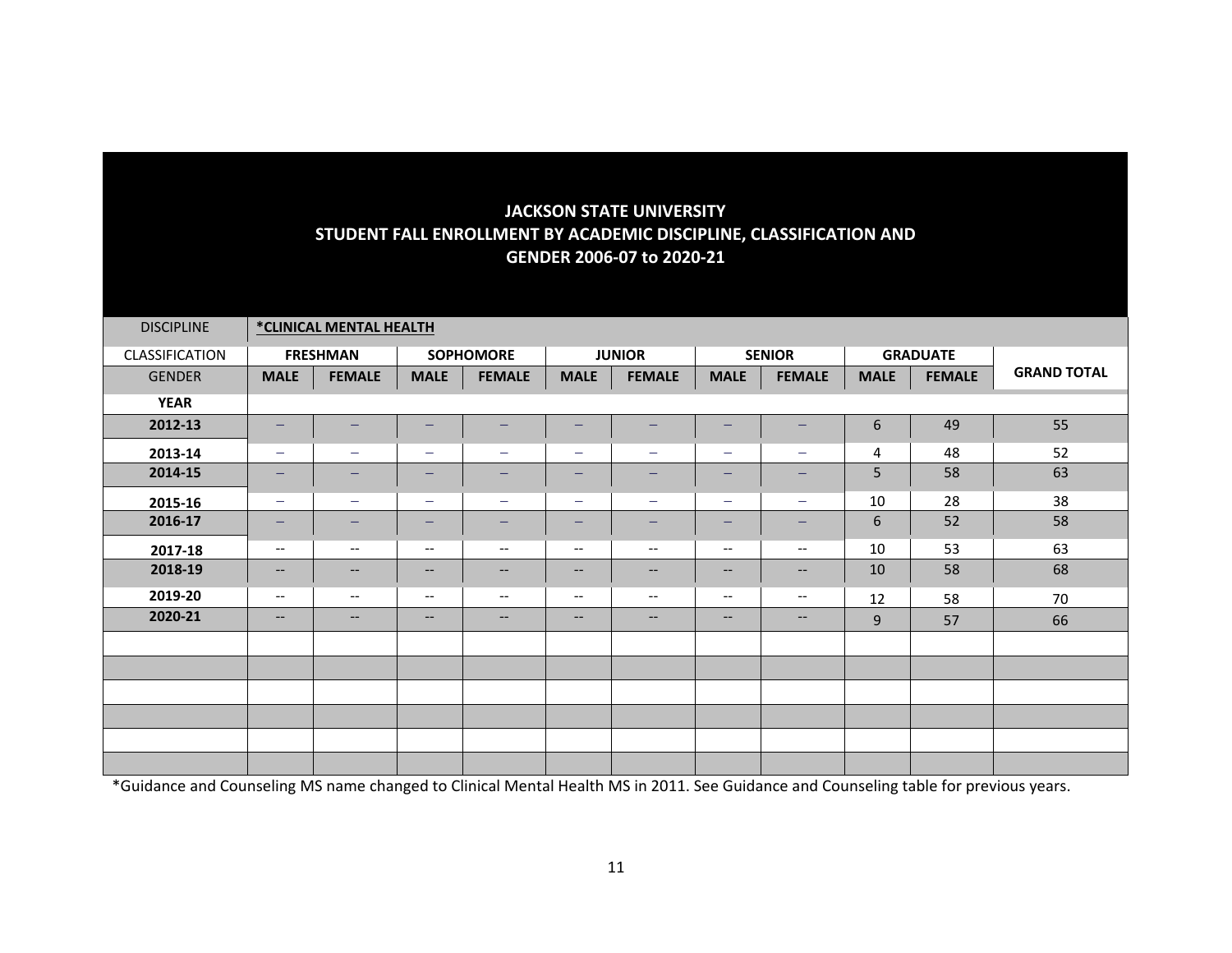| <b>DISCIPLINE</b>     |                                                     | <b>COMMUNICATIVE DISORDERS</b> |                   |                  |                          |               |                |               |                                                     |                 |                    |
|-----------------------|-----------------------------------------------------|--------------------------------|-------------------|------------------|--------------------------|---------------|----------------|---------------|-----------------------------------------------------|-----------------|--------------------|
| <b>CLASSIFICATION</b> |                                                     | <b>FRESHMAN</b>                |                   | <b>SOPHOMORE</b> |                          | <b>JUNIOR</b> |                | <b>SENIOR</b> |                                                     | <b>GRADUATE</b> |                    |
| <b>GENDER</b>         | <b>MALE</b>                                         | <b>FEMALE</b>                  | <b>MALE</b>       | <b>FEMALE</b>    | <b>MALE</b>              | <b>FEMALE</b> | <b>MALE</b>    | <b>FEMALE</b> | <b>MALE</b>                                         | <b>FEMALE</b>   | <b>GRAND TOTAL</b> |
| <b>YEAR</b>           |                                                     |                                |                   |                  |                          |               |                |               |                                                     |                 |                    |
| 2006-07               | $\qquad \qquad -$                                   | 5                              | --                | 5                | $\mathbf{1}$             | $- -$         | $\mathbf{1}$   | 5             | $\overline{\phantom{m}}$                            | 37              | 54                 |
| 2007-08               | $\overline{\phantom{a}}$                            | 3                              | $- -$             | 10               | $\overline{\phantom{a}}$ | 10            | $\mathbf{1}$   | 10            | $\hspace{0.05cm} -\hspace{0.05cm} -\hspace{0.05cm}$ | 41              | 75                 |
| 2008-09               | $\qquad \qquad -$                                   | $\overline{5}$                 | $\mathbf{1}$      | 8                | $\mathbf{1}$             | 12            | $\mathbf 1$    | 18            | $-\!$                                               | 34              | 80                 |
| 2009-10               | $\overline{\phantom{a}}$                            | 9                              | $\mathbf{1}$      | 8                | $\mathbf{1}$             | 10            | $\mathbf{1}$   | 17            | $\overline{\phantom{a}}$                            | 39              | 86                 |
| 2010-11               | $\mathbf{1}$                                        | $\overline{7}$                 | $\qquad \qquad -$ | 16               | $\mathbf{1}$             | 16            | $\mathbf{1}$   | 16            | $\mathbf{1}$                                        | 50              | 109                |
| 2011-12               | $\hspace{0.05cm} -\hspace{0.05cm} -\hspace{0.05cm}$ | 8                              | $\overline{2}$    | 11               | $\overline{\phantom{m}}$ | 22            | 1              | 35            | 1                                                   | 35              | 115                |
| 2012-13               | $\mathbf{1}$                                        | 11                             | $\overline{2}$    | 13               | $\overline{2}$           | 22            | $\overline{2}$ | 24            | $--$                                                | 35              | 112                |
| 2013-14               | $\mathbf{1}$                                        | 15                             | 1                 | 19               | 1                        | 14            | 1              | 34            | $\hspace{0.05cm} -\hspace{0.05cm} -\hspace{0.05cm}$ | 37              | 123                |
| 2014-15               | $\qquad \qquad -$                                   | 8                              | $\overline{2}$    | 19               | $\overline{2}$           | 21            | $\mathbf{1}$   | 27            | $\mathbf{1}$                                        | 39              | 120                |
| 2015-16               | $\overline{2}$                                      | 13                             | $- -$             | 16               | $\mathbf{1}$             | 21            | 1              | 36            | $\mathbf{1}$                                        | 40              | 131                |
| 2016-17               | $\overline{2}$                                      | 14                             | $\overline{2}$    | 13               | $\mathbf{1}$             | 23            | $\overline{2}$ | 29            | $\mathbf 0$                                         | 35              | 121                |
| 2017-18               | $\overline{2}$                                      | 12                             | $- -$             | 18               | 3                        | 19            | $\mathbf{1}$   | 27            | $\overline{\phantom{m}}$                            | 38              | 119                |
| 2018-19               | $\qquad \qquad -$                                   | 11                             | $\overline{2}$    | $\,8\,$          | $\hspace{0.05cm} \ldots$ | 19            | $\overline{4}$ | 33            | $\overline{\phantom{a}}$                            | 33              | 110                |
| 2019-20               | $\mathbf{1}$                                        | 5                              | $--$              | 11               | $\overline{3}$           | 15            | $\overline{2}$ | 37            | $\overline{\phantom{a}}$                            | 30              | 104                |
| 2020-21               | $\mathbf{1}$                                        | 9                              | --                | 11               | $\mathbf{0}$             | 13            | $\overline{3}$ | 24            | $\qquad \qquad -$                                   | 31              | 92                 |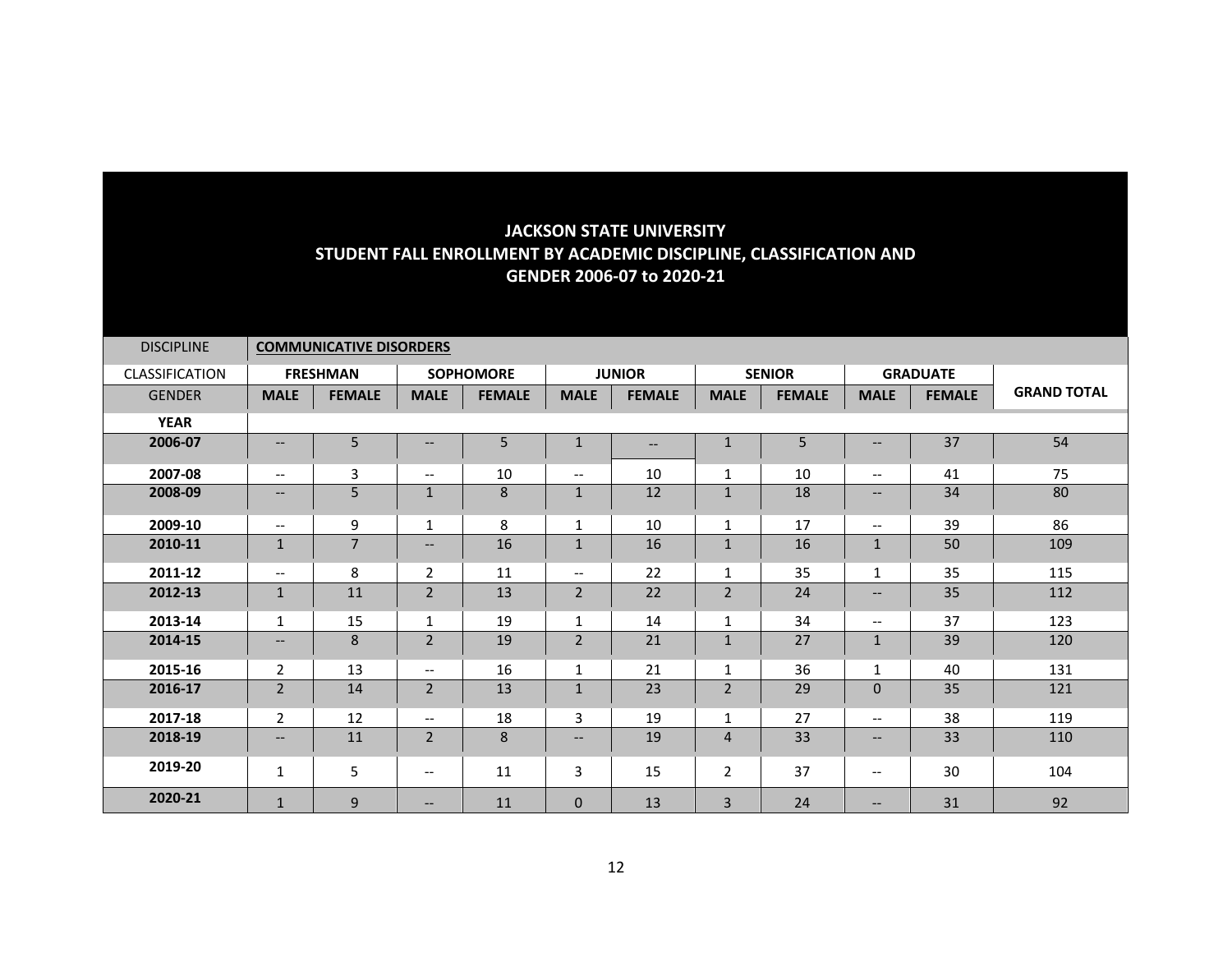| <b>DISCIPLINE</b> |                          | <b>COMPUTATIONAL AND DATA ENABLED SCIENCE AND ENGINEERING</b> |                          |                                                     |                               |                          |                                       |                          |                |                 |                    |  |  |
|-------------------|--------------------------|---------------------------------------------------------------|--------------------------|-----------------------------------------------------|-------------------------------|--------------------------|---------------------------------------|--------------------------|----------------|-----------------|--------------------|--|--|
| CLASSIFICATION    |                          | <b>FRESHMAN</b>                                               |                          | <b>SOPHOMORE</b>                                    |                               | <b>JUNIOR</b>            |                                       | <b>SENIOR</b>            |                | <b>GRADUATE</b> |                    |  |  |
| <b>GENDER</b>     | <b>MALE</b>              | <b>FEMALE</b>                                                 | <b>MALE</b>              | <b>FEMALE</b>                                       | <b>MALE</b>                   | <b>FEMALE</b>            | <b>MALE</b>                           | <b>FEMALE</b>            | <b>MALE</b>    | <b>FEMALE</b>   | <b>GRAND TOTAL</b> |  |  |
| <b>YEAR</b>       |                          |                                                               |                          |                                                     |                               |                          |                                       |                          |                |                 |                    |  |  |
| 2015-16           | $\overline{\phantom{a}}$ | $\overline{\phantom{a}}$                                      | $--$                     | $\overline{\phantom{a}}$                            | $\overline{\phantom{a}}$      | $\overline{\phantom{a}}$ |                                       | $\overline{\phantom{a}}$ | $\overline{7}$ | $\overline{2}$  | 9                  |  |  |
| 2016-17           | $\qquad \qquad -$        | $\qquad \qquad -$                                             | -                        | -                                                   | $\qquad \qquad -$             |                          | $\qquad \qquad -$                     | -                        | 26             | 9               | 35                 |  |  |
| 2017-18           | $\overline{\phantom{a}}$ | $\overline{\phantom{a}}$                                      | $\qquad \qquad -$        | $--$                                                | $\hspace{0.05cm} \dashv$      | $\hspace{0.05cm} \ldots$ | $\overline{\phantom{a}}$              | $\qquad \qquad -$        | 32             | 13              | 45                 |  |  |
| 2018-19           | $-\!$                    | $--$                                                          | $\overline{\phantom{a}}$ | $\overline{\phantom{a}}$                            | $--$                          | $\overline{\phantom{a}}$ | $\overline{\phantom{a}}$              | $\overline{\phantom{m}}$ | 21             | 11              | 32                 |  |  |
| 2019-20           | $\overline{\phantom{a}}$ | $\hspace{0.05cm} \hspace{0.02cm} \hspace{0.02cm} \dots$       | $\qquad \qquad -$        | $\overline{\phantom{a}}$                            | $\hspace{0.05cm} \dashv$      | $\hspace{0.05cm}$        | $\overline{\phantom{a}}$              | --                       | 21             | 13              | 34                 |  |  |
| 2020-21           | $\overline{\phantom{m}}$ | $\overline{\phantom{m}}$                                      | $\qquad \qquad -$        | $\hspace{0.05cm} -\hspace{0.05cm} -\hspace{0.05cm}$ | $\hspace{0.05cm} \textbf{--}$ | $\overline{\phantom{a}}$ | $\hspace{0.05cm}$ – $\hspace{0.05cm}$ | $\overline{\phantom{a}}$ | 15             | 12              | 27                 |  |  |
|                   |                          |                                                               |                          |                                                     |                               |                          |                                       |                          |                |                 |                    |  |  |
|                   |                          |                                                               |                          |                                                     |                               |                          |                                       |                          |                |                 |                    |  |  |
|                   |                          |                                                               |                          |                                                     |                               |                          |                                       |                          |                |                 |                    |  |  |
|                   |                          |                                                               |                          |                                                     |                               |                          |                                       |                          |                |                 |                    |  |  |
|                   |                          |                                                               |                          |                                                     |                               |                          |                                       |                          |                |                 |                    |  |  |
|                   |                          |                                                               |                          |                                                     |                               |                          |                                       |                          |                |                 |                    |  |  |
|                   |                          |                                                               |                          |                                                     |                               |                          |                                       |                          |                |                 |                    |  |  |
|                   |                          |                                                               |                          |                                                     |                               |                          |                                       |                          |                |                 |                    |  |  |
|                   |                          |                                                               |                          |                                                     |                               |                          |                                       |                          |                |                 |                    |  |  |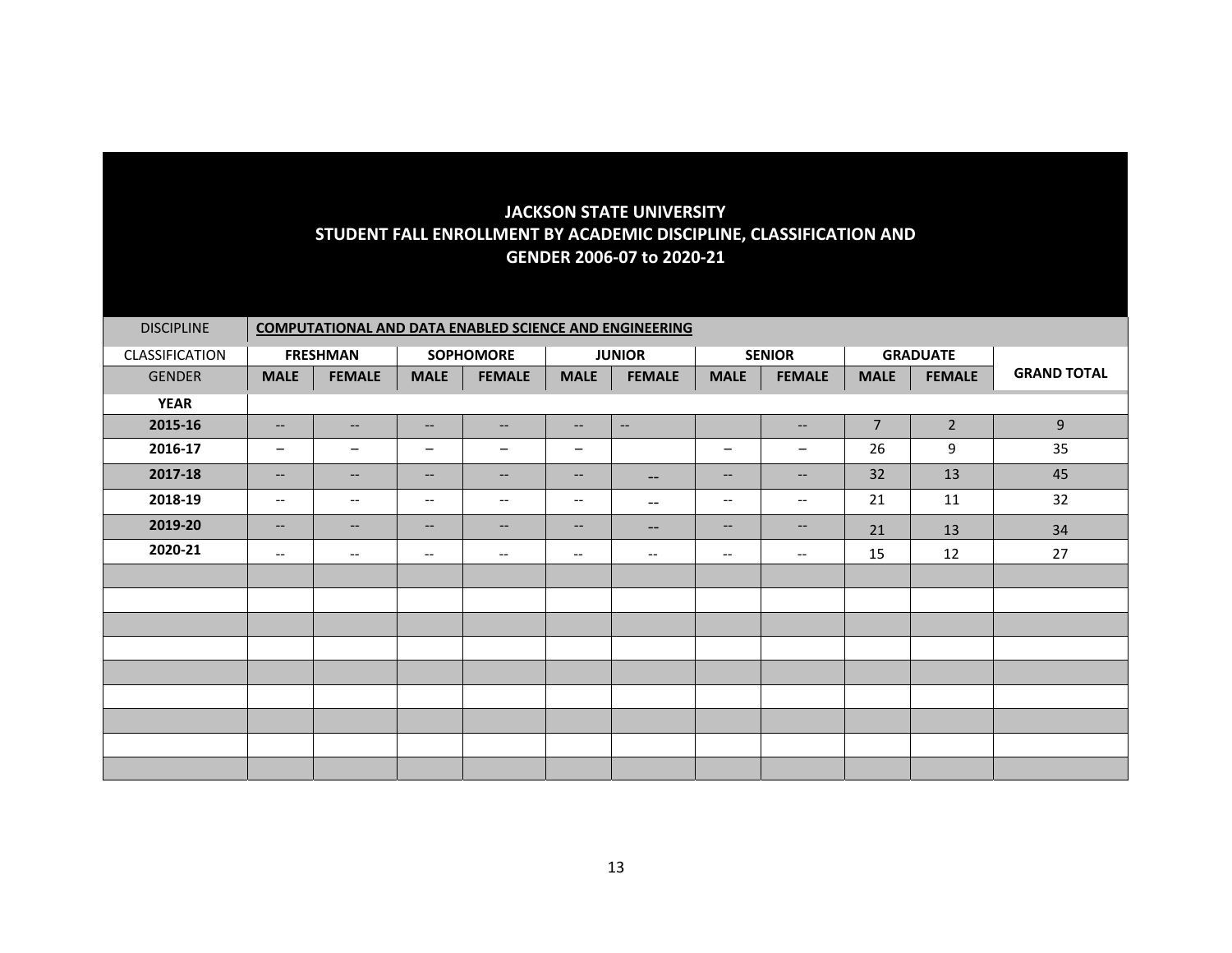| <b>DISCIPLINE</b>     |             | <b>COMPUTER ENGINEERING</b> |             |                  |             |                |             |                |                          |                          |                    |
|-----------------------|-------------|-----------------------------|-------------|------------------|-------------|----------------|-------------|----------------|--------------------------|--------------------------|--------------------|
| <b>CLASSIFICATION</b> |             | <b>FRESHMAN</b>             |             | <b>SOPHOMORE</b> |             | <b>JUNIOR</b>  |             | <b>SENIOR</b>  |                          | <b>GRADUATE</b>          |                    |
| <b>GENDER</b>         | <b>MALE</b> | <b>FEMALE</b>               | <b>MALE</b> | <b>FEMALE</b>    | <b>MALE</b> | <b>FEMALE</b>  | <b>MALE</b> | <b>FEMALE</b>  | <b>MALE</b>              | <b>FEMALE</b>            | <b>GRAND TOTAL</b> |
| <b>YEAR</b>           |             |                             |             |                  |             |                |             |                |                          |                          |                    |
| 2006-07               | 51          | 20                          | 25          | 5                | 16          | 8              | 23          | $\overline{7}$ | —                        |                          | 155                |
| 2007-08               | 50          | 15                          | 23          | 6                | 14          | 4              | 36          | 15             | $\overline{\phantom{a}}$ | $\overline{\phantom{a}}$ | 163                |
| 2008-09               | 70          | 14                          | 20          | 9                | 11          | 4              | 29          | 11             | $\qquad \qquad -$        | --                       | 168                |
| 2009-10               | 78          | 26                          | 34          | $\overline{7}$   | 23          | 5              | 27          | 8              | $\overline{\phantom{a}}$ | $\overline{\phantom{a}}$ | 208                |
| 2010-11               | 65          | 18                          | 45          | $11\,$           | 23          | 5              | 39          | 11             | $\overline{\phantom{a}}$ | $\qquad \qquad -$        | 217                |
| 2011-12               | 76          | 17                          | 44          | 11               | 39          | 10             | 41          | 12             | --                       | $\overline{\phantom{m}}$ | 250                |
| 2012-13               | 67          | 12                          | 44          | $\boldsymbol{6}$ | 33          | 9              | 56          | 17             | $\overline{\phantom{a}}$ | $\qquad \qquad -$        | 244                |
| 2013-14               | 72          | 20                          | 42          | 5                | 26          | 8              | 57          | 18             | $\overline{\phantom{a}}$ | $\overline{\phantom{a}}$ | 248                |
| 2014-15               | 62          | 19                          | 43          | 15               | 27          | $\overline{2}$ | 54          | 9              | $\qquad \qquad -$        | $--$                     | 231                |
| 2015-16               | 83          | 20                          | 30          | 13               | 29          | 14             | 49          | 8              | $\overline{\phantom{a}}$ | $\overline{\phantom{a}}$ | 246                |
| 2016-17               | 57          | 23                          | 40          | 10               | 26          | 11             | 48          | 17             | $\overline{\phantom{a}}$ | $\qquad \qquad -$        | 232                |
| 2017-18               | 41          | 13                          | 22          | 14               | 28          | 12             | 48          | 17             | $\overline{\phantom{a}}$ | $\qquad \qquad -$        | 195                |
| 2018-19               | 30          | 3                           | 18          | 8                | 27          | 14             | 36          | 12             | $\qquad \qquad -$        | $- -$                    | 148                |
| 2019-20               | 27          | 10 <sup>1</sup>             | 18          | 6                | 18          | 6              | 39          | 14             | $\overline{\phantom{m}}$ | $--$                     | 138                |
| 2020-21               | 24          | 5                           | 13          | 6                | 20          | $\overline{7}$ | 29          | 11             | --                       | $\qquad \qquad -$        | 115                |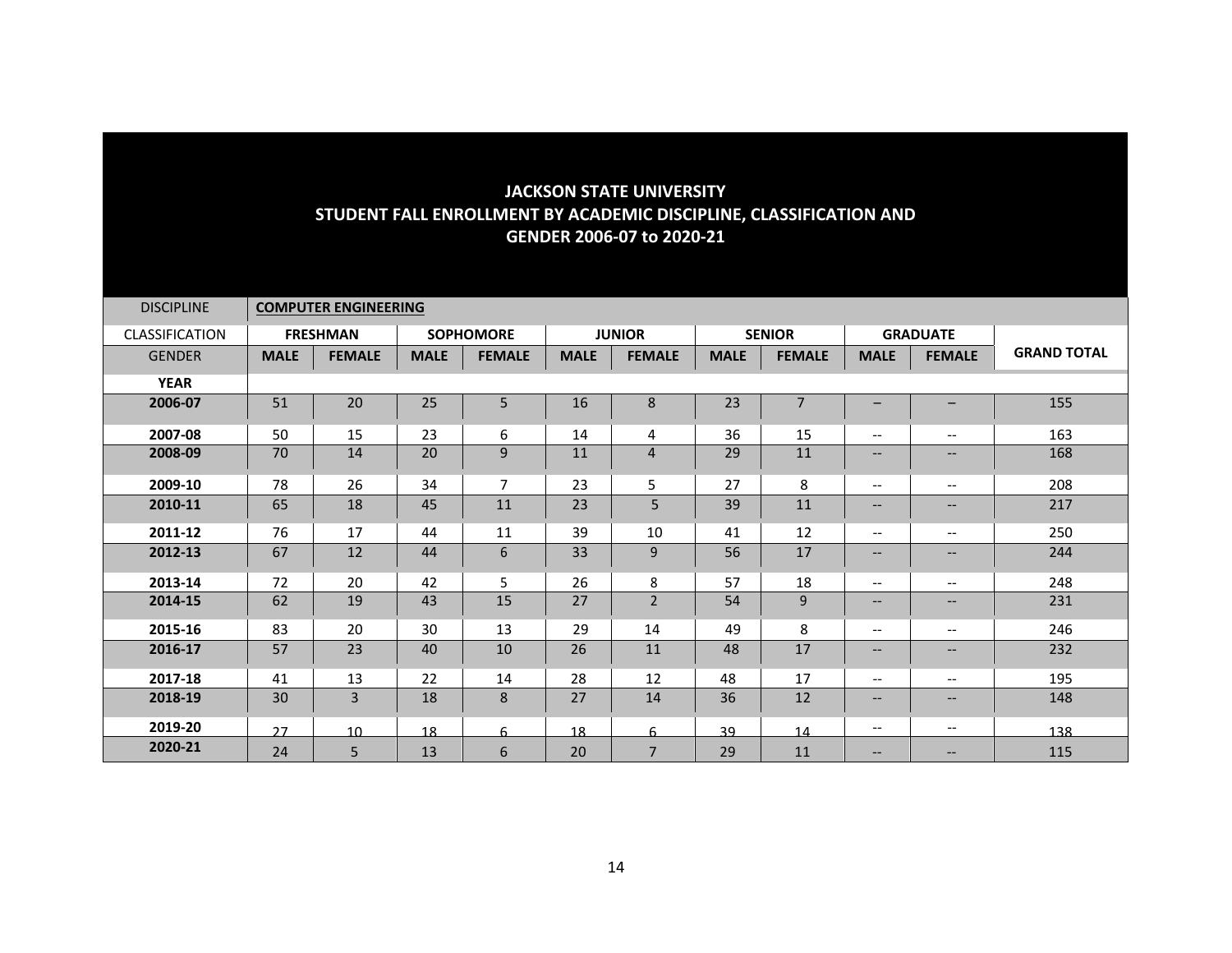| <b>DISCIPLINE</b>     |             | <b>COMPUTER SCIENCE</b> |             |                  |             |                |             |                |             |                 |                    |
|-----------------------|-------------|-------------------------|-------------|------------------|-------------|----------------|-------------|----------------|-------------|-----------------|--------------------|
| <b>CLASSIFICATION</b> |             | <b>FRESHMAN</b>         |             | <b>SOPHOMORE</b> |             | <b>JUNIOR</b>  |             | <b>SENIOR</b>  |             | <b>GRADUATE</b> |                    |
| <b>GENDER</b>         | <b>MALE</b> | <b>FEMALE</b>           | <b>MALE</b> | <b>FEMALE</b>    | <b>MALE</b> | <b>FEMALE</b>  | <b>MALE</b> | <b>FEMALE</b>  | <b>MALE</b> | <b>FEMALE</b>   | <b>GRAND TOTAL</b> |
| <b>YEAR</b>           |             |                         |             |                  |             |                |             |                |             |                 |                    |
| 2006-07               | 27          | 14                      | 25          | 6                | 20          | $\overline{7}$ | 41          | 15             | 38          | 28              | 221                |
| 2007-08               | 34          | 16                      | 21          | 12               | 21          | 3              | 42          | 13             | 36          | 25              | 223                |
| 2008-09               | 26          | 16                      | 15          | 5                | 16          | 8              | 37          | 10             | 25          | 20              | 178                |
| 2009-10               | 29          | 20                      | 18          | $\overline{2}$   | 17          | 4              | 33          | 12             | 30          | 16              | 181                |
| 2010-11               | 25          | 15                      | 16          | 13               | 15          | $\overline{2}$ | 33          | 11             | 19          | 13              | 162                |
| 2011-12               | 27          | 9                       | 14          | 12               | 18          | 6              | 31          | 8              | 15          | 16              | 156                |
| 2012-13               | 30          | 16                      | 21          | 10               | 15          | 13             | 29          | 13             | 15          | 16              | 178                |
| 2013-14               | 31          | 8                       | 26          | 8                | 18          | 8              | 21          | 12             | 19          | 18              | 169                |
| 2014-15               | 46          | 15                      | 14          | 3                | 19          | 14             | 21          | 8              | 22          | 11              | 173                |
| 2015-16               | 42          | 19                      | 26          | $\overline{7}$   | 24          | 10             | 25          | 14             | 22          | 8               | 197                |
| 2016-17               | 39          | 17                      | 31          | 14               | 31          | $\overline{7}$ | 21          | $\overline{7}$ | 12          | $\overline{7}$  | 186                |
| 2017-18               | 33          | 13                      | 25          | 11               | 27          | 8              | 32          | 10             | 16          | $\overline{7}$  | 182                |
| 2018-19               | 24          | 14                      | 16          | 6                | 19          | 8              | 32          | 13             | 25          | $\overline{7}$  | 164                |
| 2019-20               | 25          | $\mathbf{R}$            | 15          | 10               | 23          | $\overline{7}$ | 26          | 12             | 25          | 5.              | 151                |
| 2020-21               | 21          | 11                      | 25          | $\overline{7}$   | 16          | 8              | 27          | 18             | 11          | 8               | 152                |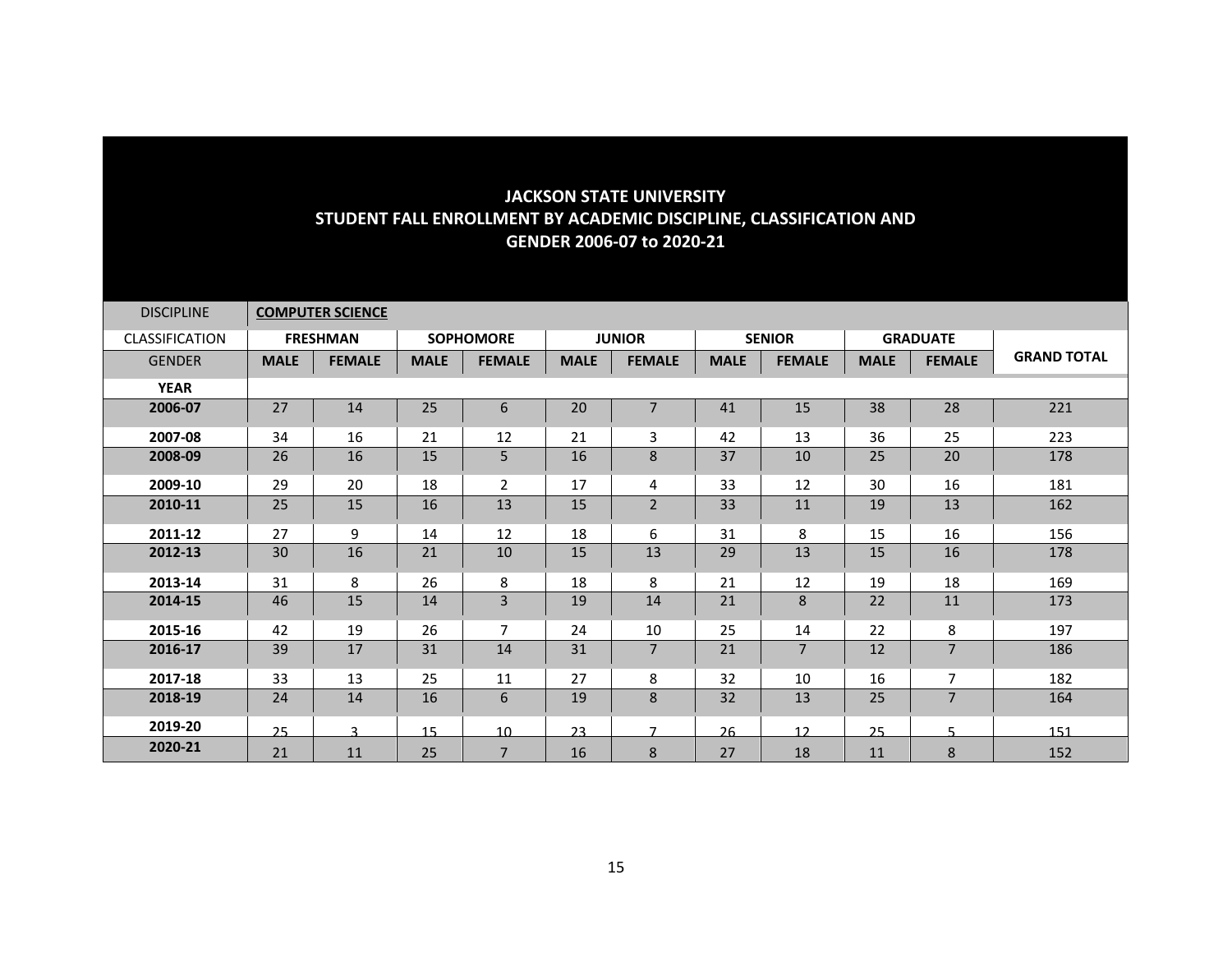| <b>DISCIPLINE</b> | <b>COUNSELING, REHABILITATION AND PSYCHOMETRIC SERVICES</b> |                          |                               |                          |                                       |                               |                          |                                                     |                |                 |                    |  |
|-------------------|-------------------------------------------------------------|--------------------------|-------------------------------|--------------------------|---------------------------------------|-------------------------------|--------------------------|-----------------------------------------------------|----------------|-----------------|--------------------|--|
| CLASSIFICATION    |                                                             | <b>FRESHMAN</b>          |                               | <b>SOPHOMORE</b>         |                                       | <b>JUNIOR</b>                 |                          | <b>SENIOR</b>                                       |                | <b>GRADUATE</b> |                    |  |
| <b>GENDER</b>     | <b>MALE</b>                                                 | <b>FEMALE</b>            | <b>MALE</b>                   | <b>FEMALE</b>            | <b>MALE</b>                           | <b>FEMALE</b>                 | <b>MALE</b>              | <b>FEMALE</b>                                       | <b>MALE</b>    | <b>FEMALE</b>   | <b>GRAND TOTAL</b> |  |
| <b>YEAR</b>       |                                                             |                          |                               |                          |                                       |                               |                          |                                                     |                |                 |                    |  |
| 2006-07           | $\qquad \qquad -$                                           | -                        | $\qquad \qquad -$             | -                        | -                                     | -                             | -                        | $\overline{\phantom{m}}$                            | $\,8\,$        | 41              | 49                 |  |
| 2007-08           | $\overline{\phantom{m}}$                                    | $\overline{\phantom{a}}$ | $\hspace{0.05cm} \textbf{--}$ | $\overline{\phantom{m}}$ | $\hspace{0.05cm}$ – $\hspace{0.05cm}$ | $\hspace{0.05cm} \textbf{--}$ | $\qquad \qquad -$        | $\hspace{0.05cm} -\hspace{0.05cm} -\hspace{0.05cm}$ | 10             | 50              | 60                 |  |
| 2008-09           | $\overline{\phantom{a}}$                                    | $\qquad \qquad -$        | $\overline{\phantom{m}}$      | $\qquad \qquad -$        | $\qquad \qquad -$                     | --                            | $\qquad \qquad -$        | $\overline{\phantom{m}}$                            | 10             | 49              | 59                 |  |
| 2009-10           | $\overline{\phantom{m}}$                                    | $\overline{\phantom{a}}$ | $\hspace{0.05cm} \textbf{--}$ | $\overline{\phantom{m}}$ | $\hspace{0.05cm}$ – $\hspace{0.05cm}$ | $\hspace{0.05cm} \textbf{--}$ | $\qquad \qquad -$        | $\hspace{0.05cm} -\hspace{0.05cm} -\hspace{0.05cm}$ | 10             | 45              | 55                 |  |
| 2010-11           | $--$                                                        | $--$                     | $\overline{\phantom{a}}$      | $\overline{\phantom{a}}$ | $\overline{\phantom{a}}$              | $--$                          | $\qquad \qquad -$        | $\hspace{0.05cm} -\hspace{0.05cm} -\hspace{0.05cm}$ | 10             | 48              | 58                 |  |
| 2011-12           | $\qquad \qquad -$                                           | $\overline{\phantom{a}}$ | $\overline{\phantom{m}}$      | $\overline{\phantom{a}}$ | $\overline{\phantom{a}}$              | $--$                          | $\qquad \qquad -$        | $\hspace{0.05cm} -\hspace{0.05cm} -\hspace{0.05cm}$ | 5              | 36              | 41                 |  |
| 2012-13           | $\qquad \qquad -$                                           | $--$                     | $\qquad \qquad -$             | $\qquad \qquad -$        | $\qquad \qquad -$                     | $\qquad \qquad -$             | $\qquad \qquad -$        | $--$                                                | 8              | 42              | 50                 |  |
| 2013-14           | $\qquad \qquad -$                                           | $--$                     | $\overline{\phantom{m}}$      | $\qquad \qquad -$        | $\overline{\phantom{m}}$              | $\overline{\phantom{a}}$      | $\qquad \qquad -$        | $--$                                                | 9              | 48              | 57                 |  |
| 2014-15           | $\qquad \qquad -$                                           | $--$                     | $\qquad \qquad -$             | $\overline{\phantom{a}}$ | $\hspace{0.05cm} \textbf{--}$         | $--$                          | $\qquad \qquad -$        | $- -$                                               | 12             | 47              | 59                 |  |
| 2015-16           | $\qquad \qquad -$                                           | $\overline{\phantom{a}}$ | $\overline{\phantom{a}}$      | $\overline{\phantom{a}}$ | $\overline{\phantom{a}}$              | $--$                          | $\overline{\phantom{a}}$ | $--$                                                | 12             | 47              | 59                 |  |
| 2016-17           | $--$                                                        | $\overline{\phantom{a}}$ | $\qquad \qquad -$             | $--$                     | $\overline{\phantom{a}}$              | $\qquad \qquad -$             | $--$                     | $\hspace{0.05cm} \ldots$                            | 8              | 49              | 57                 |  |
| 2017-18           | $\overline{\phantom{m}}$                                    | $\overline{\phantom{a}}$ | $\overline{\phantom{m}}$      | $\overline{\phantom{a}}$ | $\overline{\phantom{a}}$              | $\overline{\phantom{a}}$      | $\overline{\phantom{a}}$ | $\overline{\phantom{m}}$                            | 5              | 40              | 45                 |  |
| 2018-19           | $\qquad \qquad -$                                           | $--$                     | $\qquad \qquad -$             | $\qquad \qquad -$        | $\qquad \qquad -$                     | $\qquad \qquad -$             | $\qquad \qquad -$        | $\overline{\phantom{m}}$                            | 5              | 36              | 41                 |  |
| 2019-20           | $\overline{\phantom{m}}$                                    | $--$                     | $\overline{\phantom{m}}$      | $\overline{\phantom{a}}$ | $\overline{\phantom{a}}$              | $--$                          | $\overline{\phantom{a}}$ | $\hspace{0.05cm} -\hspace{0.05cm} -\hspace{0.05cm}$ | Δ              | 45              | 49                 |  |
| 2020-21           | -                                                           | -                        | $\overline{\phantom{0}}$      |                          | $\qquad \qquad -$                     | -                             | —                        | –                                                   | $\overline{4}$ | 27              | 31                 |  |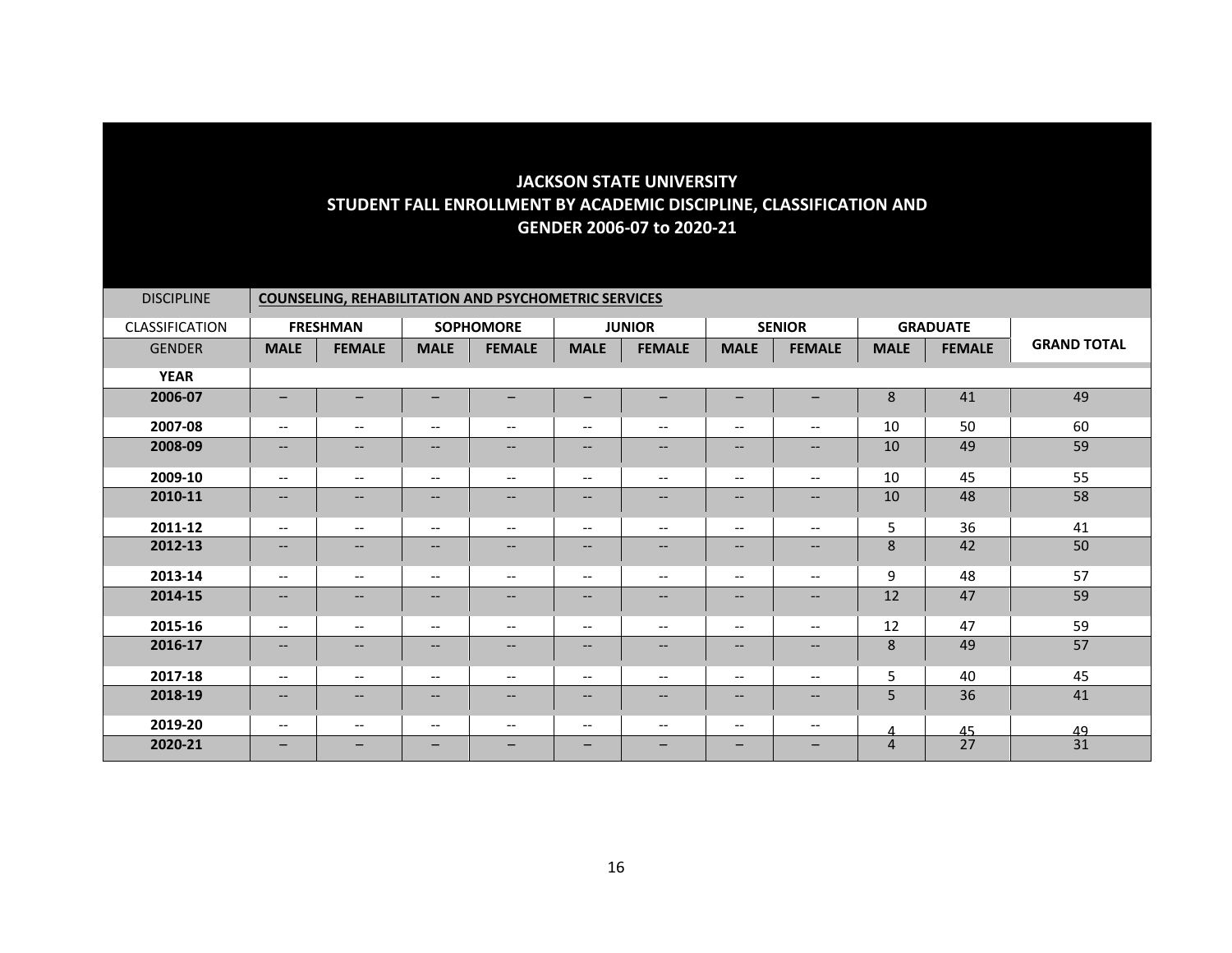| <b>DISCIPLINE</b>     | <b>CRIMINAL JUSTICE AND CORRECTIONAL SERVICES</b> |                 |             |                  |             |               |             |               |                          |                 |                    |  |
|-----------------------|---------------------------------------------------|-----------------|-------------|------------------|-------------|---------------|-------------|---------------|--------------------------|-----------------|--------------------|--|
| <b>CLASSIFICATION</b> |                                                   | <b>FRESHMAN</b> |             | <b>SOPHOMORE</b> |             | <b>JUNIOR</b> |             | <b>SENIOR</b> |                          | <b>GRADUATE</b> |                    |  |
| <b>GENDER</b>         | <b>MALE</b>                                       | <b>FEMALE</b>   | <b>MALE</b> | <b>FEMALE</b>    | <b>MALE</b> | <b>FEMALE</b> | <b>MALE</b> | <b>FEMALE</b> | <b>MALE</b>              | <b>FEMALE</b>   | <b>GRAND TOTAL</b> |  |
| <b>YEAR</b>           |                                                   |                 |             |                  |             |               |             |               |                          |                 |                    |  |
| 2006-07               | 50                                                | 39              | 21          | 35               | 18          | 41            | 44          | 49            | 9                        | 32              | 338                |  |
| 2007-08               | 40                                                | 57              | 36          | 32               | 27          | 38            | 31          | 52            | 12                       | 30              | 355                |  |
| 2008-09               | 39                                                | 51              | 34          | 38               | 31          | 32            | 30          | 51            | 9                        | 32              | 347                |  |
| 2009-10               | 39                                                | 41              | 34          | 39               | 29          | 42            | 31          | 35            | 12                       | 29              | 331                |  |
| 2010-11               | 60                                                | 51              | 36          | 36               | 39          | 44            | 42          | 60            | 7                        | 14              | 389                |  |
| 2011-12               | 65                                                | 47              | 39          | 4                | 45          | 61            | 45          | 63            | 6                        | 17              | 434                |  |
| 2012-13               | 39                                                | 54              | 49          | 44               | 45          | 46            | 59          | 69            | $5\phantom{.}$           | 20              | 430                |  |
| 2013-14               | 36                                                | 56              | 45          | 39               | 46          | 42            | 70          | 75            | 13                       | 27              | 449                |  |
| 2014-15               | 39                                                | 52              | 45          | 46               | 42          | 53            | 60          | 69            | 10                       | 21              | 437                |  |
| 2015-16               | 49                                                | 65              | 40          | 40               | 46          | 61            | 58          | 64            | 14                       | 20              | 457                |  |
| 2016-17               | 59                                                | 80              | 42          | 41               | 33          | 53            | 65          | 60            | $\overline{7}$           | 12              | 433                |  |
| 2017-18               | 25                                                | 77              | 36          | 37               | 35          | 54            | 55          | 63            | $\overline{\phantom{m}}$ | $- -$           | 382                |  |
| 2018-19               | 22                                                | 52              | 20          | 33               | 30          | 42            | 47          | 57            | 3                        | 10              | 316                |  |
| 2019-20               | 27                                                | 63              | 20          | 52               | 20          | 46            | 35          | 58            | 5                        | 13              | 339                |  |
| 2020-21               | 19                                                | 38              | 12          | 42               | 17          | 74            | 29          | 57            | 9                        | 18              | 315                |  |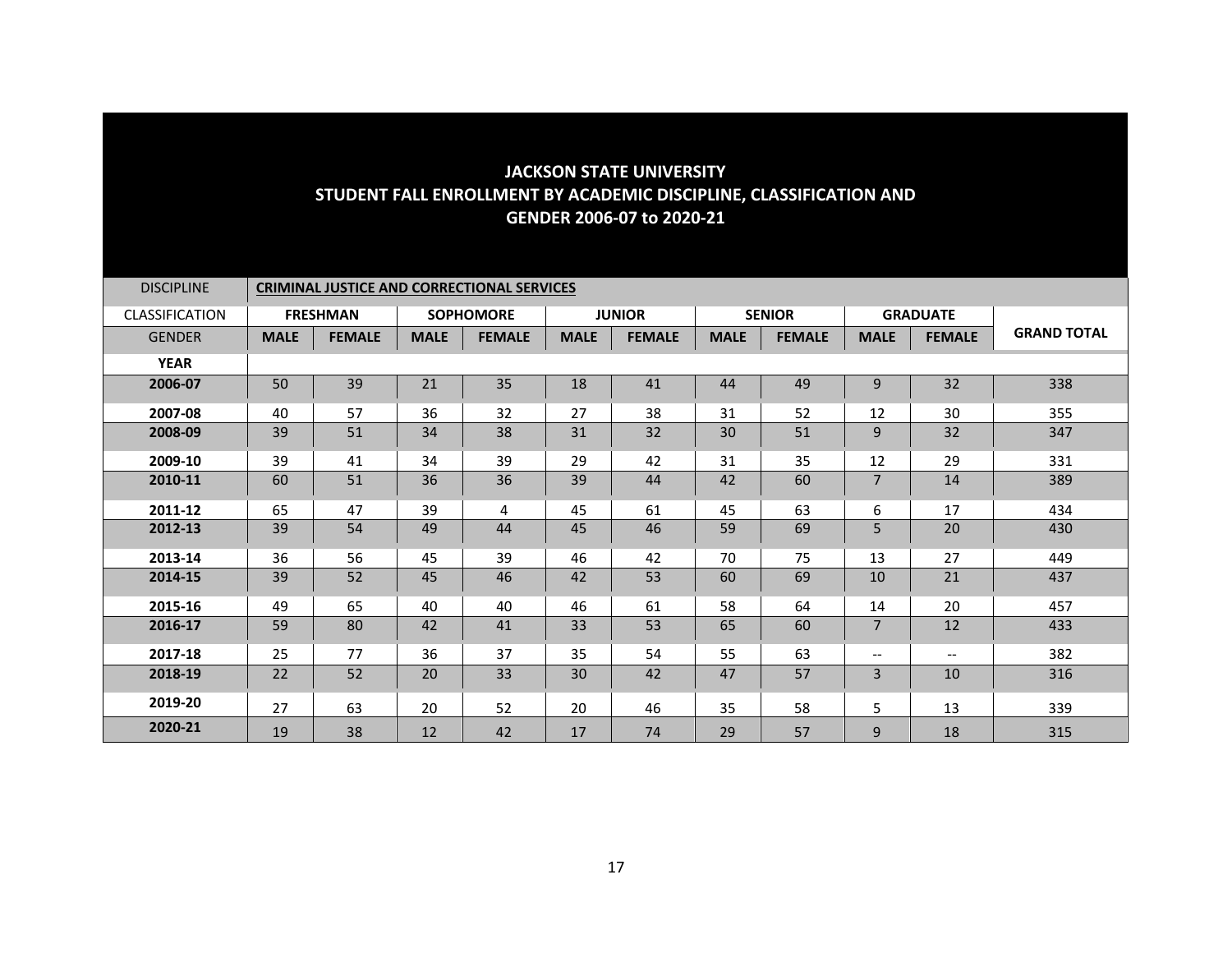| <b>DISCIPLINE</b> |                                                                                                                   |                          |                                                                                                                   | DATA ENABLED SCIENCE AND ENGINEERING |                          |                               |                                                                                                                   |                          |                          |                          |                                                                                                                   |
|-------------------|-------------------------------------------------------------------------------------------------------------------|--------------------------|-------------------------------------------------------------------------------------------------------------------|--------------------------------------|--------------------------|-------------------------------|-------------------------------------------------------------------------------------------------------------------|--------------------------|--------------------------|--------------------------|-------------------------------------------------------------------------------------------------------------------|
| CLASSIFICATION    |                                                                                                                   | <b>FRESHMAN</b>          |                                                                                                                   | <b>SOPHOMORE</b>                     |                          | <b>JUNIOR</b>                 |                                                                                                                   | <b>SENIOR</b>            |                          | <b>GRADUATE</b>          |                                                                                                                   |
| <b>GENDER</b>     | <b>MALE</b>                                                                                                       | <b>FEMALE</b>            | <b>MALE</b>                                                                                                       | <b>FEMALE</b>                        | <b>MALE</b>              | <b>FEMALE</b>                 | <b>MALE</b>                                                                                                       | <b>FEMALE</b>            | <b>MALE</b>              | <b>FEMALE</b>            | <b>GRAND TOTAL</b>                                                                                                |
| <b>YEAR</b>       |                                                                                                                   |                          |                                                                                                                   |                                      |                          |                               |                                                                                                                   |                          |                          |                          |                                                                                                                   |
| 2016-17           | $\overline{\phantom{a}}$                                                                                          | $\overline{\phantom{a}}$ | $\overline{\phantom{m}}$                                                                                          | $-\!$                                | $\overline{\phantom{a}}$ | $\qquad \qquad -$             | $\overline{\phantom{a}}$                                                                                          | $-\!$                    | $\mathbf 1$              | $\overline{\phantom{m}}$ | $\mathbf 1$                                                                                                       |
| 2017-18           | $\overline{\phantom{a}}$                                                                                          | $\hspace{0.05cm} \ldots$ | $\overline{\phantom{a}}$                                                                                          | $\overline{\phantom{m}}$             | $\overline{\phantom{a}}$ | $--$                          | $\overline{\phantom{m}}$                                                                                          | $\overline{\phantom{m}}$ | $\overline{\phantom{m}}$ | $\overline{\phantom{m}}$ | $\overline{\phantom{m}}$                                                                                          |
| 2018-19           | $\hspace{0.05cm} \hspace{0.02cm} \hspace{0.02cm} \hspace{0.02cm} \hspace{0.02cm} \hspace{0.02cm} \hspace{0.02cm}$ | $\qquad \qquad -$        | $\hspace{0.05cm} \hspace{0.02cm} \hspace{0.02cm} \hspace{0.02cm} \hspace{0.02cm} \hspace{0.02cm} \hspace{0.02cm}$ | $\overline{\phantom{a}}$             | $--$                     | $\hspace{0.05cm} \textbf{--}$ | $\hspace{0.05cm} \hspace{0.02cm} \hspace{0.02cm} \hspace{0.02cm} \hspace{0.02cm} \hspace{0.02cm} \hspace{0.02cm}$ | $\hspace{0.05cm} \ldots$ | --                       | $\qquad \qquad -$        | $\hspace{0.05cm} \hspace{0.02cm} \hspace{0.02cm} \hspace{0.02cm} \hspace{0.02cm} \hspace{0.02cm} \hspace{0.02cm}$ |
| 2019-20           | $\hspace{0.05cm} \textbf{--}$                                                                                     | $\overline{\phantom{m}}$ | $\overline{\phantom{m}}$                                                                                          | $\overline{\phantom{m}}$             | $\hspace{0.05cm} \ldots$ | $\overline{\phantom{a}}$      | $\overline{\phantom{m}}$                                                                                          | $\hspace{0.05cm} \ldots$ | $\overline{\phantom{m}}$ | $\overline{\phantom{m}}$ | $\overline{\phantom{m}}$                                                                                          |
| 2020-21           | $\overline{\phantom{a}}$                                                                                          | $\overline{\phantom{a}}$ | $\overline{\phantom{m}}$                                                                                          | $\overline{\phantom{a}}$             | $\overline{\phantom{a}}$ | $\overline{\phantom{a}}$      | $\qquad \qquad -$                                                                                                 | $\hspace{0.05cm} \ldots$ | $\qquad \qquad -$        | $\overline{\phantom{m}}$ | $\overline{\phantom{a}}$                                                                                          |
|                   |                                                                                                                   |                          |                                                                                                                   |                                      |                          |                               |                                                                                                                   |                          |                          |                          |                                                                                                                   |
|                   |                                                                                                                   |                          |                                                                                                                   |                                      |                          |                               |                                                                                                                   |                          |                          |                          |                                                                                                                   |
|                   |                                                                                                                   |                          |                                                                                                                   |                                      |                          |                               |                                                                                                                   |                          |                          |                          |                                                                                                                   |
|                   |                                                                                                                   |                          |                                                                                                                   |                                      |                          |                               |                                                                                                                   |                          |                          |                          |                                                                                                                   |
|                   |                                                                                                                   |                          |                                                                                                                   |                                      |                          |                               |                                                                                                                   |                          |                          |                          |                                                                                                                   |
|                   |                                                                                                                   |                          |                                                                                                                   |                                      |                          |                               |                                                                                                                   |                          |                          |                          |                                                                                                                   |
|                   |                                                                                                                   |                          |                                                                                                                   |                                      |                          |                               |                                                                                                                   |                          |                          |                          |                                                                                                                   |
|                   |                                                                                                                   |                          |                                                                                                                   |                                      |                          |                               |                                                                                                                   |                          |                          |                          |                                                                                                                   |
|                   |                                                                                                                   |                          |                                                                                                                   |                                      |                          |                               |                                                                                                                   |                          |                          |                          |                                                                                                                   |
|                   |                                                                                                                   |                          |                                                                                                                   |                                      |                          |                               |                                                                                                                   |                          |                          |                          |                                                                                                                   |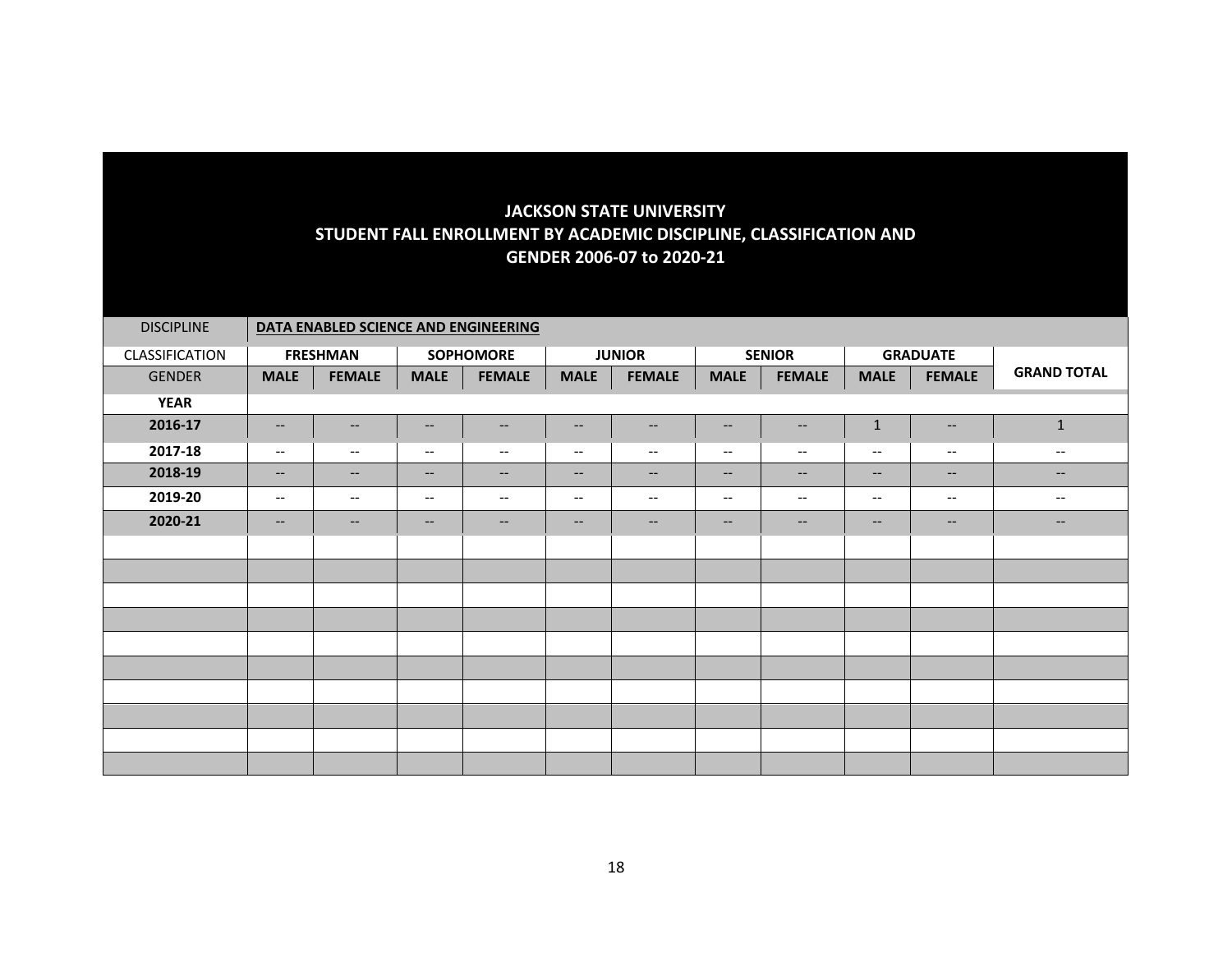| <b>DISCIPLINE</b> |                                   | <b>EARLY CHILDHOOD EDUCATION</b> |                          |                          |                               |                          |                          |                                       |             |                 |                    |
|-------------------|-----------------------------------|----------------------------------|--------------------------|--------------------------|-------------------------------|--------------------------|--------------------------|---------------------------------------|-------------|-----------------|--------------------|
| CLASSIFICATION    |                                   | <b>FRESHMAN</b>                  |                          | <b>SOPHOMORE</b>         |                               | <b>JUNIOR</b>            |                          | <b>SENIOR</b>                         |             | <b>GRADUATE</b> |                    |
| <b>GENDER</b>     | <b>MALE</b>                       | <b>FEMALE</b>                    | <b>MALE</b>              | <b>FEMALE</b>            | <b>MALE</b>                   | <b>FEMALE</b>            | <b>MALE</b>              | <b>FEMALE</b>                         | <b>MALE</b> | <b>FEMALE</b>   | <b>GRAND TOTAL</b> |
| <b>YEAR</b>       |                                   |                                  |                          |                          |                               |                          |                          |                                       |             |                 |                    |
| 2006-07           | $\hspace{0.05cm} \ldots$          | $\qquad \qquad -$                | $\qquad \qquad -$        | $\qquad \qquad -$        | $\qquad \qquad -$             | $\qquad \qquad -$        | --                       | $\qquad \qquad -$                     | 13          | 103             | 116                |
| 2007-08           | $--$                              | $\overline{\phantom{a}}$         | $\qquad \qquad -$        | $--$                     | $\overline{\phantom{a}}$      | $\overline{\phantom{a}}$ | $\overline{\phantom{a}}$ | $\overline{\phantom{a}}$              | 12          | 141             | 153                |
| 2008-09           | $\hspace{0.05cm} \dashv$          | $\qquad \qquad -$                | $\qquad \qquad -$        | $\overline{\phantom{a}}$ | $\hspace{0.05cm} \textbf{--}$ | $\hspace{0.05cm} \ldots$ | --                       | $\overline{\phantom{a}}$              | 8           | 138             | 146                |
| 2009-10           | $\hspace{0.05cm} \ldots$          | $\overline{\phantom{m}}$         | $\qquad \qquad -$        | $\overline{\phantom{a}}$ | $\overline{\phantom{a}}$      | $\overline{\phantom{a}}$ | $\overline{\phantom{a}}$ | $\overline{\phantom{m}}$              | 14          | 139             | 153                |
| 2010-11           | $\hspace{0.05cm} \dashv$          | $\qquad \qquad -$                | $\qquad \qquad -$        | $\qquad \qquad -$        | $\overline{\phantom{a}}$      | $\hspace{0.05cm} \ldots$ | $\qquad \qquad -$        | $\overline{\phantom{a}}$              | 14          | 161             | 175                |
| 2011-12           | $--$                              | $--$                             | $\overline{\phantom{a}}$ | $--$                     | $\overline{\phantom{a}}$      | $\overline{\phantom{a}}$ | $\overline{\phantom{a}}$ | $--$                                  | 16          | 163             | 179                |
| 2012-13           | $\hspace{0.05cm} \dashv$          | $--$                             | $\qquad \qquad -$        | $\hspace{0.05cm} \ldots$ | $\overline{\phantom{a}}$      | $\qquad \qquad -$        | $\overline{\phantom{a}}$ | $\overline{\phantom{a}}$              | 18          | 172             | 190                |
| 2013-14           | $\overline{\phantom{m}}$          | $\overline{\phantom{a}}$         | $\overline{\phantom{a}}$ | $\overline{\phantom{m}}$ | $\overline{\phantom{a}}$      | $\overline{\phantom{a}}$ | $\qquad \qquad -$        | $\overline{\phantom{m}}$              | 11          | 189             | 200                |
| 2014-15           | $\qquad \qquad -$                 | $\qquad \qquad -$                | $\qquad \qquad -$        | $\qquad \qquad -$        | $\hspace{0.05cm} \ldots$      | $\hspace{0.05cm} \ldots$ | --                       | $\qquad \qquad -$                     | 12          | 187             | 199                |
| 2015-16           | $\overline{\phantom{m}}$          | $\overline{\phantom{a}}$         | $\overline{\phantom{a}}$ | $\overline{\phantom{a}}$ | $\overline{\phantom{m}}$      | $\overline{\phantom{m}}$ | $\overline{\phantom{a}}$ | $\overline{\phantom{a}}$              | 9           | 190             | 199                |
| 2016-17           | $\overline{\phantom{a}}$          | $--$                             | $\qquad \qquad -$        | $--$                     | $\hspace{0.05cm} \ldots$      | $\hspace{0.05cm} \ldots$ | --                       | $\overline{\phantom{a}}$              | 10          | 190             | 200                |
| 2017-18           | $\overline{\phantom{a}}$          | $\qquad \qquad -$                | $\overline{\phantom{a}}$ | $\overline{\phantom{a}}$ | $\overline{\phantom{m}}$      | $\overline{\phantom{a}}$ | $\overline{\phantom{a}}$ | $\overline{\phantom{m}}$              | 8           | 182             | 190                |
| 2018-19           | $\hspace{0.05cm} \dashrightarrow$ | $--$                             | $\qquad \qquad -$        | $--$                     | $\hspace{0.05cm} \textbf{--}$ | $- -$                    | --                       | $\overline{\phantom{a}}$              | 8           | 185             | 193                |
| 2019-20           | $\hspace{0.05cm} \ldots$          | $\overline{\phantom{m}}$         | $\qquad \qquad -$        | $\overline{\phantom{a}}$ | $\hspace{0.05cm} \ldots$      | $\overline{\phantom{m}}$ | $\overline{\phantom{a}}$ | $\hspace{0.05cm}$ – $\hspace{0.05cm}$ | 9           | 204             | 213                |
| 2020-21           | $\overline{\phantom{m}}$          | $\qquad \qquad -$                | $\qquad \qquad -$        | $\qquad \qquad -$        | $\qquad \qquad -$             | $\hspace{0.05cm} \ldots$ | --                       | $\qquad \qquad -$                     | 9           | 150             | 159                |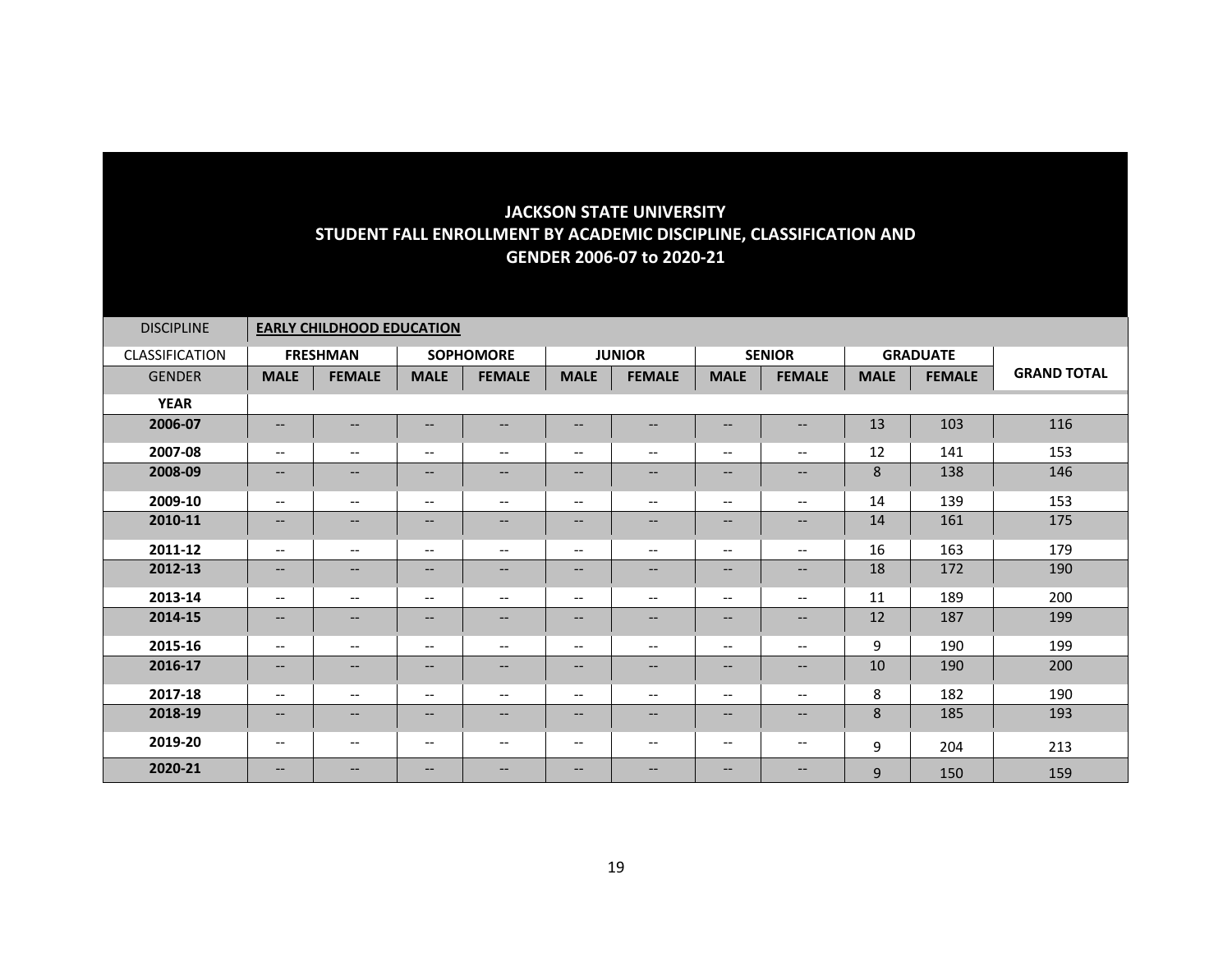| <b>DISCIPLINE</b> |                          | <b>EARTH SYSTEM SCIENCE</b> |                                                                                                                   |                          |                          |                          |                          |                          |                                                                                                                   |                                                                                                                   |                                                                                                   |
|-------------------|--------------------------|-----------------------------|-------------------------------------------------------------------------------------------------------------------|--------------------------|--------------------------|--------------------------|--------------------------|--------------------------|-------------------------------------------------------------------------------------------------------------------|-------------------------------------------------------------------------------------------------------------------|---------------------------------------------------------------------------------------------------|
| CLASSIFICATION    |                          | <b>FRESHMAN</b>             |                                                                                                                   | <b>SOPHOMORE</b>         |                          | <b>JUNOR</b>             |                          | <b>SENIOR</b>            |                                                                                                                   | <b>GRADUATE</b>                                                                                                   |                                                                                                   |
| <b>GENDER</b>     | <b>MALE</b>              | <b>FEMALE</b>               | <b>MALE</b>                                                                                                       | <b>FEMALE</b>            | <b>MALE</b>              | <b>FEMALE</b>            | <b>MALE</b>              | <b>FEMALE</b>            | <b>MALE</b>                                                                                                       | <b>FEMALE</b>                                                                                                     | <b>GRAND TOTAL</b>                                                                                |
| <b>YEAR</b>       |                          |                             |                                                                                                                   |                          |                          |                          |                          |                          |                                                                                                                   |                                                                                                                   |                                                                                                   |
| 2006-07           | $\overline{\phantom{a}}$ | $--$                        | $\qquad \qquad -$                                                                                                 | $\overline{\phantom{a}}$ | --                       | $\qquad \qquad -$        | --                       | $\qquad \qquad -$        | $\hspace{0.05cm} \hspace{0.02cm} \hspace{0.02cm} \hspace{0.02cm} \hspace{0.02cm} \hspace{0.02cm} \hspace{0.02cm}$ | $\hspace{0.05cm} \ldots$                                                                                          | $\hspace{0.05cm} \hspace{0.02cm} \hspace{0.02cm} \hspace{0.02cm} \hspace{0.02cm} \hspace{0.02cm}$ |
| 2007-08           | $\overline{\phantom{m}}$ | $\overline{\phantom{a}}$    | $\qquad \qquad -$                                                                                                 | $\overline{\phantom{m}}$ | $\overline{\phantom{a}}$ | $\overline{\phantom{m}}$ | $\qquad \qquad -$        | $\qquad \qquad -$        | $\overline{\phantom{m}}$                                                                                          | $\overline{\phantom{m}}$                                                                                          | $\hspace{0.05cm} \ldots$                                                                          |
| 2008-09           | $\qquad \qquad -$        | $\mathbf 1$                 | $\mathbf{1}$                                                                                                      | $\qquad \qquad -$        | --                       | $\qquad \qquad -$        | $\qquad \qquad -$        | $\qquad \qquad -$        | $--$                                                                                                              | $\hspace{0.05cm} \ldots$                                                                                          | $\overline{2}$                                                                                    |
| 2009-10           | $\qquad \qquad -$        | $\overline{\phantom{a}}$    | $\overline{\phantom{m}}$                                                                                          | $\mathbf{1}$             | $\mathbf{1}$             | $\overline{\phantom{m}}$ | $\overline{\phantom{m}}$ | $\overline{\phantom{a}}$ | $\overline{\phantom{m}}$                                                                                          | $\qquad \qquad -$                                                                                                 | $\overline{2}$                                                                                    |
| 2010-11           | $\qquad \qquad -$        | $--$                        | $\qquad \qquad -$                                                                                                 | $\qquad \qquad -$        | $\overline{2}$           | $\overline{2}$           | $\overline{\phantom{0}}$ | $- -$                    | $\qquad \qquad -$                                                                                                 | $\qquad \qquad -$                                                                                                 | $\overline{4}$                                                                                    |
| 2011-12           | $\mathbf{1}$             | $\mathbf{1}$                | $\overline{\phantom{a}}$                                                                                          | $\overline{\phantom{a}}$ | $\overline{2}$           | 1                        | 2                        | $\overline{2}$           | $\overline{\phantom{m}}$                                                                                          | $\overline{\phantom{a}}$                                                                                          | 9                                                                                                 |
| 2012-13           | $\mathbf{1}$             | $\qquad \qquad -$           | $\mathbf{1}$                                                                                                      | $\mathbf{1}$             | $\overline{2}$           | $\overline{\phantom{a}}$ | $\mathbf{1}$             | $\overline{3}$           | $\qquad \qquad -$                                                                                                 | $\hspace{0.05cm} \hspace{0.02cm} \hspace{0.02cm} \hspace{0.02cm} \hspace{0.02cm} \hspace{0.02cm} \hspace{0.02cm}$ | 9                                                                                                 |
| 2013-14           | $\mathbf{1}$             | $\overline{\phantom{a}}$    | $\overline{2}$                                                                                                    | $\overline{\phantom{m}}$ | $\mathbf{1}$             | $\mathbf{1}$             | 4                        | 3                        | $--$                                                                                                              | $\overline{\phantom{m}}$                                                                                          | 12                                                                                                |
| 2014-15           | $\qquad \qquad -$        | $\mathbf{1}$                | $\overline{2}$                                                                                                    | $\overline{\phantom{a}}$ | $\mathbf{1}$             | $\qquad \qquad -$        | $\overline{3}$           | $\mathbf{1}$             | $\qquad \qquad -$                                                                                                 | $\hspace{0.05cm} \ldots$                                                                                          | 8                                                                                                 |
| 2015-16           | $\qquad \qquad -$        | 1                           | 3                                                                                                                 | $\overline{\phantom{a}}$ | $\mathbf{1}$             | $\overline{\phantom{a}}$ | $\mathbf{1}$             | $\overline{2}$           | $--$                                                                                                              | $\hspace{0.05cm} \ldots$                                                                                          | 8                                                                                                 |
| 2016-17           | $\overline{2}$           | $--$                        | $\mathbf{1}$                                                                                                      | $\overline{\phantom{a}}$ | 3                        | $\qquad \qquad -$        | $\overline{2}$           | $\overline{2}$           | $- -$                                                                                                             | $\hspace{0.05cm} \ldots$                                                                                          | 10                                                                                                |
| 2017-18           | $\mathbf{1}$             | 3                           | $\overline{\phantom{m}}$                                                                                          | $\overline{\phantom{m}}$ | 1                        | $\overline{\phantom{m}}$ | 3                        | $\overline{2}$           | $\hspace{0.05cm}$ – $\hspace{0.05cm}$                                                                             | $\hspace{0.05cm} \ldots$                                                                                          | 10                                                                                                |
| 2018-19           | $\overline{\phantom{a}}$ | $--$                        | $\hspace{0.05cm} \hspace{0.02cm} \hspace{0.02cm} \hspace{0.02cm} \hspace{0.02cm} \hspace{0.02cm} \hspace{0.02cm}$ | $\mathbf{1}$             | --                       | $\qquad \qquad -$        | $\overline{3}$           | $\overline{\phantom{a}}$ | $\hspace{0.05cm} \hspace{0.02cm} \hspace{0.02cm} \hspace{0.02cm} \hspace{0.02cm} \hspace{0.02cm}$                 | $\hspace{0.05cm} \textbf{--}$                                                                                     | $\overline{4}$                                                                                    |
| 2019-20           | $\blacktriangleleft$     | $--$                        | $--$                                                                                                              | $\overline{\phantom{m}}$ | $\overline{\phantom{a}}$ | $\mathcal{D}$            | $\overline{\phantom{m}}$ | $\qquad \qquad -$        | $--$                                                                                                              | $\overline{\phantom{m}}$                                                                                          | $\mathbf{R}$                                                                                      |
| 2020-21           | $\qquad \qquad -$        | --                          | $\overline{\phantom{m}}$                                                                                          | --                       | --                       | --                       | $\qquad \qquad -$        | $\overline{2}$           | $\overline{\phantom{m}}$                                                                                          | $\qquad \qquad -$                                                                                                 | $\overline{2}$                                                                                    |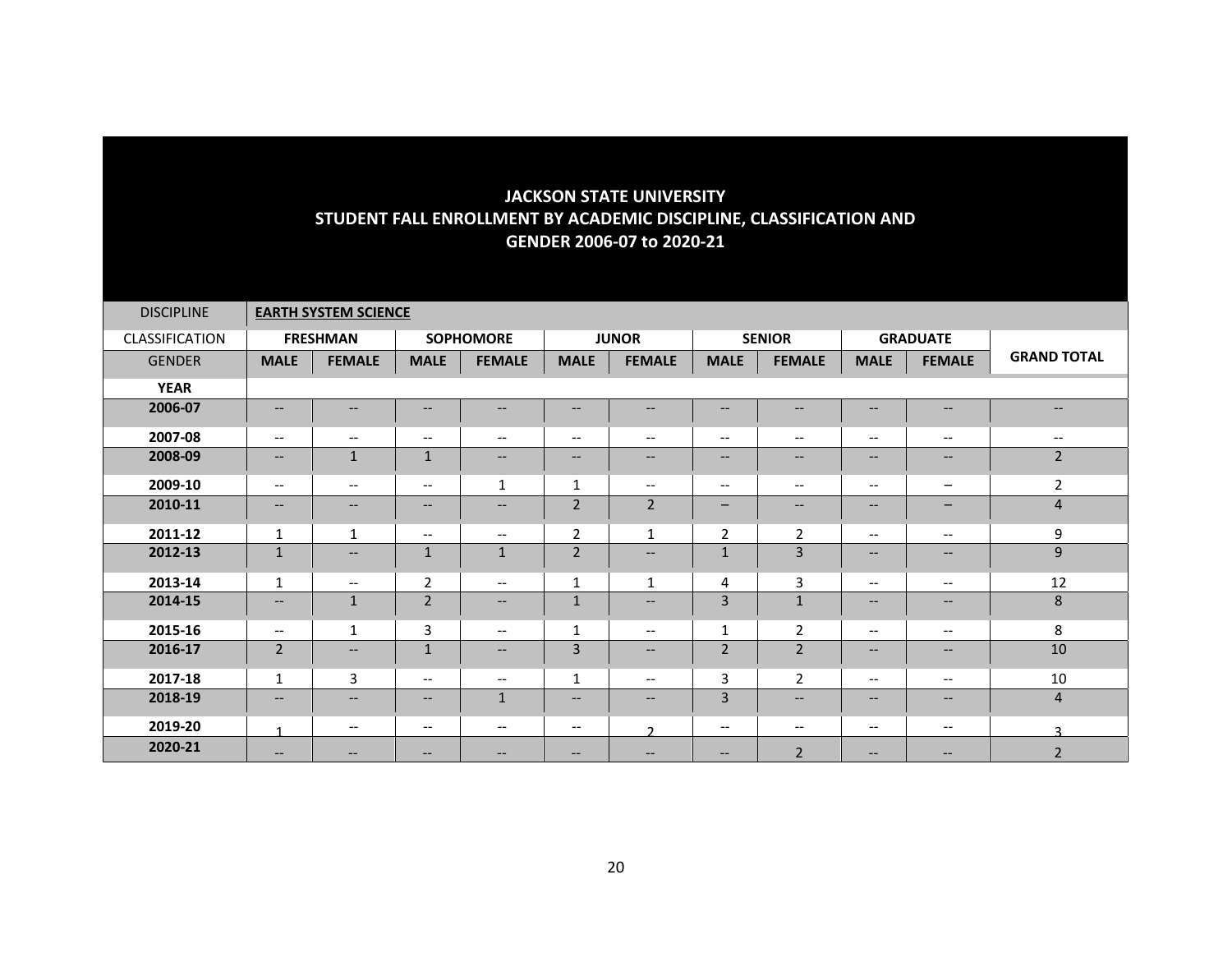| <b>DISCIPLINE</b> | <b>ECONOMICS</b>         |                          |                          |                          |                          |                          |                |                          |                          |                          |                    |
|-------------------|--------------------------|--------------------------|--------------------------|--------------------------|--------------------------|--------------------------|----------------|--------------------------|--------------------------|--------------------------|--------------------|
| CLASSIFICATION    |                          | <b>FRESHMAN</b>          |                          | <b>SOPHOMORE</b>         |                          | <b>JUNOR</b>             |                | <b>SENIOR</b>            |                          | <b>GRADUATE</b>          |                    |
| <b>GENDER</b>     | <b>MALE</b>              | <b>FEMALE</b>            | <b>MALE</b>              | <b>FEMALE</b>            | <b>MALE</b>              | <b>FEMALE</b>            | <b>MALE</b>    | <b>FEMALE</b>            | <b>MALE</b>              | <b>FEMALE</b>            | <b>GRAND TOTAL</b> |
| <b>YEAR</b>       |                          |                          |                          |                          |                          |                          |                |                          |                          |                          |                    |
| 2006-07           | $\mathbf{1}$             | $\mathbf{1}$             | $\overline{\phantom{a}}$ | $\overline{4}$           | 3                        | 5                        | $\overline{4}$ | $\overline{4}$           | $\qquad \qquad -$        | $\qquad \qquad -$        | 22                 |
| 2007-08           | $\overline{2}$           | $\mathbf{1}$             | $\mathbf{1}$             | $\mathbf{1}$             | 1                        | $\overline{2}$           | 6              | 5 <sup>1</sup>           | $\overline{\phantom{m}}$ | $\overline{\phantom{m}}$ | 19                 |
| 2008-09           | 6                        | $1\,$                    | $\overline{4}$           | $\mathbf 1$              | $\mathbf 1$              | $\overline{2}$           | 5              | 9                        | $\qquad \qquad -$        | $\overline{\phantom{a}}$ | 29                 |
| 2009-10           | $\overline{2}$           | 3                        | $\overline{2}$           | $\overline{2}$           | 6                        | $\mathbf{1}$             | 5              | 4                        | $\overline{\phantom{a}}$ | $\overline{\phantom{a}}$ | 25                 |
| 2010-11           | $\mathbf{1}$             | $\mathbf{1}$             | $\mathbf{1}$             | 3                        | $\overline{2}$           | 3                        | 8              | $\overline{2}$           | $\overline{\phantom{a}}$ | $\overline{\phantom{a}}$ | 21                 |
| 2011-12           | $\overline{2}$           | $\mathbf{1}$             | $\overline{2}$           | $\overline{2}$           | $\overline{2}$           | $\mathbf{1}$             | 5              | $\mathbf{1}$             | $\overline{\phantom{a}}$ | $\overline{\phantom{m}}$ | 16                 |
| 2012-13           | $\overline{2}$           | $\mathbf 1$              | $\overline{2}$           | $\overline{\phantom{a}}$ | $\mathbf{1}$             | $\overline{\phantom{m}}$ | 3              | $\overline{2}$           | $\qquad \qquad -$        | $\qquad \qquad -$        | 11                 |
| 2013-14           | 3                        | $\overline{7}$           | $\mathbf{1}$             | 5                        | $\overline{\phantom{m}}$ | $\overline{\phantom{m}}$ | 3              | 5                        | $\overline{\phantom{m}}$ | $\overline{\phantom{a}}$ | 24                 |
| 2014-15           | $\overline{2}$           | $\overline{4}$           | $\mathbf{1}$             | 3                        | $\mathbf{1}$             | 3                        | $\mathbf{1}$   | $\mathbf{1}$             | $\qquad \qquad -$        | $\qquad \qquad -$        | 16                 |
| 2015-16           | $\overline{2}$           | $\mathbf{1}$             | 1                        | 3                        | 3                        | $\overline{2}$           | $\overline{2}$ | $\overline{2}$           | $\overline{\phantom{a}}$ | $\overline{\phantom{a}}$ | 16                 |
| 2016-17           | 6                        | $\overline{2}$           | $\mathbf{1}$             | $\overline{2}$           | $\mathbf{1}$             | 4                        | $\overline{4}$ | $\mathbf{1}$             | $\overline{\phantom{a}}$ | $\qquad \qquad -$        | 21                 |
| 2017-18           | $\overline{\phantom{a}}$ | $\overline{2}$           | 4                        | 3                        | $\overline{2}$           | $\mathbf{1}$             | $\overline{2}$ | 3                        | $\overline{\phantom{m}}$ | $\qquad \qquad -$        | 17                 |
| 2018-19           | $\qquad \qquad -$        | $\qquad \qquad -$        | $\hspace{0.05cm} \ldots$ | $\qquad \qquad -$        | $\overline{2}$           | $\overline{\phantom{a}}$ | $\overline{2}$ | 3                        | $\overline{\phantom{a}}$ | $\overline{\phantom{a}}$ | $\overline{7}$     |
| 2019-20           | $\mathbf{1}$             | $\overline{\phantom{a}}$ | $\hspace{0.05cm} \ldots$ | $\overline{\phantom{m}}$ | $\mathbf{1}$             | $\overline{2}$           | $\overline{2}$ | $\overline{\phantom{a}}$ | $\overline{\phantom{m}}$ | $\qquad \qquad -$        | 6                  |
| 2020-21           | $\mathbf{1}$             | $\qquad \qquad -$        | $\mathbf{1}$             | $\qquad \qquad -$        | $\qquad \qquad -$        | $\mathbf{1}$             | $--$           | $\mathbf{1}$             | $\hspace{0.05cm} \ldots$ | $\qquad \qquad -$        | $\overline{4}$     |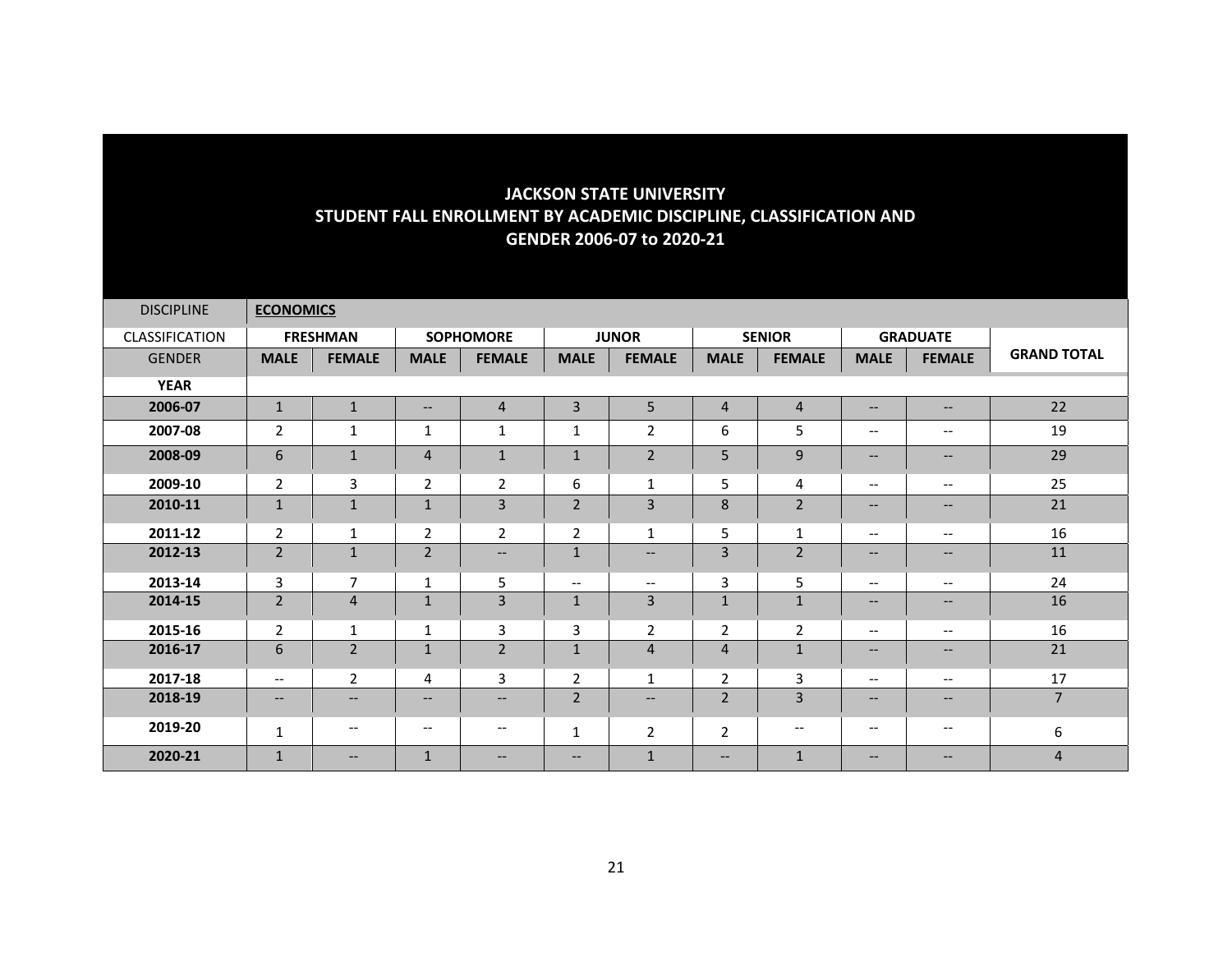| <b>DISCIPLINE</b> | <b>EDUCATION</b>         |                   |                                                                                                                   |                                                                                                                   |                               |                          |                                                                                                   |                          |                                                                                                                   |                               |                          |
|-------------------|--------------------------|-------------------|-------------------------------------------------------------------------------------------------------------------|-------------------------------------------------------------------------------------------------------------------|-------------------------------|--------------------------|---------------------------------------------------------------------------------------------------|--------------------------|-------------------------------------------------------------------------------------------------------------------|-------------------------------|--------------------------|
| CLASSIFICATION    |                          | <b>FRESHMAN</b>   |                                                                                                                   | <b>SOPHOMORE</b>                                                                                                  |                               | <b>JUNIOR</b>            |                                                                                                   | <b>SENIOR</b>            |                                                                                                                   | <b>GRADUATE</b>               |                          |
| <b>GENDER</b>     | <b>MALE</b>              | <b>FEMALE</b>     | <b>MALE</b>                                                                                                       | <b>FEMALE</b>                                                                                                     | <b>MALE</b>                   | <b>FEMALE</b>            | <b>MALE</b>                                                                                       | <b>FEMALE</b>            | <b>MALE</b>                                                                                                       | <b>FEMALE</b>                 | <b>GRAND TOTAL</b>       |
| <b>YEAR</b>       |                          |                   |                                                                                                                   |                                                                                                                   |                               |                          |                                                                                                   |                          |                                                                                                                   |                               |                          |
| 2006-07           | $- -$                    | $--$              | $\hspace{0.05cm} \hspace{0.02cm} \hspace{0.02cm} \dots$                                                           | $\overline{\phantom{a}}$                                                                                          | --                            | $\qquad \qquad -$        | --                                                                                                | $\qquad \qquad -$        | $\hspace{0.05cm} \hspace{0.02cm} \hspace{0.02cm} \hspace{0.02cm} \hspace{0.02cm} \hspace{0.02cm} \hspace{0.02cm}$ | $\hspace{0.05cm} \textbf{--}$ | $\overline{\phantom{a}}$ |
| 2007-08           | $--$                     | $- -$             | $\hspace{0.05cm} \ldots$                                                                                          | $\overline{\phantom{a}}$                                                                                          | $\overline{\phantom{a}}$      | $\overline{\phantom{m}}$ | $\overline{\phantom{a}}$                                                                          | $--$                     | $\hspace{0.05cm}$ – $\hspace{0.05cm}$                                                                             | $\hspace{0.05cm} \ldots$      | $\hspace{0.05cm} \ldots$ |
| 2008-09           | $- -$                    | $--$              | $\hspace{0.05cm} \hspace{0.02cm} \hspace{0.02cm} \dots$                                                           | $\qquad \qquad -$                                                                                                 | --                            | $\overline{\phantom{m}}$ | $- -$                                                                                             | $- -$                    | $\overline{\phantom{m}}$                                                                                          | $\qquad \qquad -$             | $\overline{\phantom{m}}$ |
| 2009-10           | $--$                     | $- -$             | $\overline{\phantom{a}}$                                                                                          | $\overline{\phantom{a}}$                                                                                          | $\overline{\phantom{a}}$      | $\overline{\phantom{a}}$ | $\overline{\phantom{m}}$                                                                          | $--$                     | $\overline{\phantom{a}}$                                                                                          | $--$                          | $--$                     |
| 2010-11           | $- -$                    | $--$              | $\hspace{0.05cm} \hspace{0.02cm} \hspace{0.02cm} \dots$                                                           | $\qquad \qquad -$                                                                                                 | $\hspace{0.05cm} \textbf{--}$ | $\qquad \qquad -$        | $- -$                                                                                             | $- -$                    | 27                                                                                                                | 103                           | 130                      |
| 2011-12           | $--$                     | $- -$             | $\overline{\phantom{m}}$                                                                                          | $\overline{\phantom{m}}$                                                                                          | $\overline{\phantom{a}}$      | $\overline{\phantom{m}}$ | $\overline{\phantom{m}}$                                                                          | $\overline{\phantom{a}}$ | 28                                                                                                                | 88                            | 116                      |
| 2012-13           | $- -$                    | --                | $\hspace{0.05cm} \hspace{0.02cm} \hspace{0.02cm} \dots$                                                           | $\qquad \qquad -$                                                                                                 | --                            | $\overline{\phantom{a}}$ | $- -$                                                                                             | $- -$                    | 30                                                                                                                | 99                            | 129                      |
| 2013-14           | $\overline{\phantom{m}}$ | $--$              | $\hspace{0.05cm} \ldots$                                                                                          | $\overline{\phantom{m}}$                                                                                          | $\hspace{0.05cm} \ldots$      | $\overline{\phantom{m}}$ | $\overline{\phantom{a}}$                                                                          | $--$                     | 22                                                                                                                | 85                            | 107                      |
| 2014-15           | $\qquad \qquad -$        | $\qquad \qquad -$ | $\hspace{0.05cm} \ldots$                                                                                          | $\qquad \qquad -$                                                                                                 | $\hspace{0.05cm} \ldots$      | $\qquad \qquad -$        | $\qquad \qquad -$                                                                                 | $--$                     | 15                                                                                                                | 86                            | 101                      |
| 2015-16           | $\overline{\phantom{m}}$ | $- -$             | $\hspace{0.05cm} \ldots$                                                                                          | $\overline{\phantom{m}}$                                                                                          | --                            | $\overline{\phantom{a}}$ | $\hspace{0.05cm} \ldots$                                                                          | $- -$                    | 14                                                                                                                | 89                            | 103                      |
| 2016-17           | $- -$                    | $--$              | $\hspace{0.05cm} \hspace{0.02cm} \hspace{0.02cm} \dots$                                                           | $\hspace{0.05cm} \hspace{0.02cm} \hspace{0.02cm} \hspace{0.02cm} \hspace{0.02cm} \hspace{0.02cm} \hspace{0.02cm}$ | --                            | $\overline{\phantom{m}}$ | --                                                                                                | $--$                     | 13                                                                                                                | 113                           | 126                      |
| 2017-18           | $\overline{\phantom{m}}$ | --                | $\overline{\phantom{m}}$                                                                                          | $\overline{\phantom{m}}$                                                                                          | $\overline{\phantom{a}}$      | $\overline{\phantom{m}}$ | $--$                                                                                              | $\overline{\phantom{a}}$ | 13                                                                                                                | 120                           | 133                      |
| 2018-19           | $- -$                    | $--$              | $\hspace{0.05cm} \hspace{0.02cm} \hspace{0.02cm} \hspace{0.02cm} \hspace{0.02cm} \hspace{0.02cm} \hspace{0.02cm}$ | $\hspace{0.05cm} \hspace{0.02cm} \hspace{0.02cm} \hspace{0.02cm} \hspace{0.02cm} \hspace{0.02cm} \hspace{0.02cm}$ | --                            | $\overline{\phantom{m}}$ | $\hspace{0.05cm} \hspace{0.02cm} \hspace{0.02cm} \hspace{0.02cm} \hspace{0.02cm} \hspace{0.02cm}$ | $--$                     | 13                                                                                                                | 162                           | 175                      |
| 2019-20           | $\overline{\phantom{m}}$ | --                | $\hspace{0.05cm} \ldots$                                                                                          | $\overline{\phantom{m}}$                                                                                          | $\hspace{0.05cm} \ldots$      | $\overline{\phantom{m}}$ | $\hspace{0.05cm} \ldots$                                                                          | $--$                     | 11                                                                                                                | 155                           | 166                      |
| 2020-21           | $\qquad \qquad -$        | $- -$             | $\overline{\phantom{m}}$                                                                                          | $\qquad \qquad -$                                                                                                 | $\qquad \qquad -$             | $\overline{\phantom{m}}$ | $\qquad \qquad -$                                                                                 | $--$                     | 10                                                                                                                | 147                           | 157                      |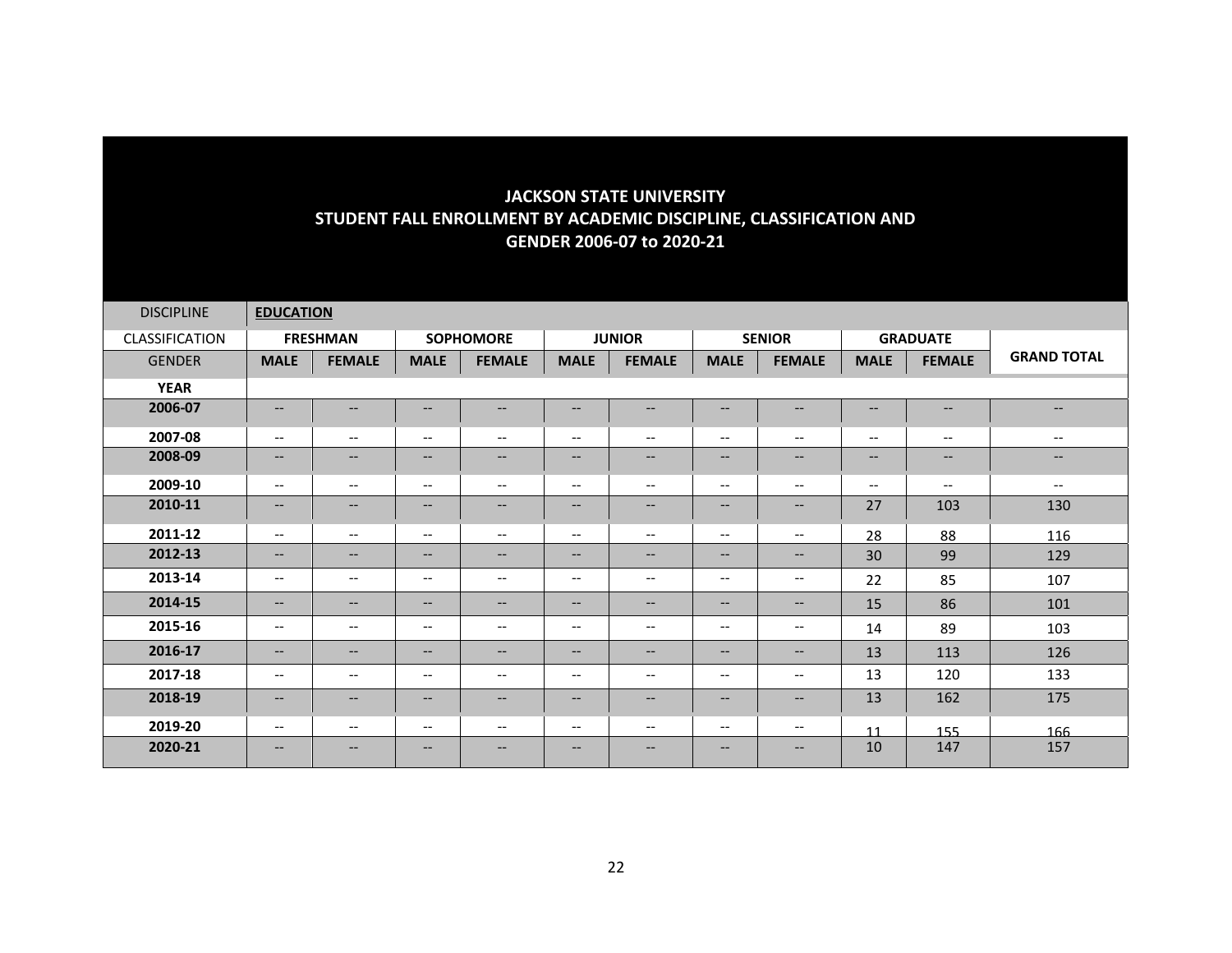| <b>DISCIPLINE</b>     | <b>EDUCATION ADMINISTRATION &amp; SUPERVISION</b> |                   |                          |                          |                                                     |                          |                          |                          |             |                 |                    |  |
|-----------------------|---------------------------------------------------|-------------------|--------------------------|--------------------------|-----------------------------------------------------|--------------------------|--------------------------|--------------------------|-------------|-----------------|--------------------|--|
| <b>CLASSIFICATION</b> |                                                   | <b>FRESHMAN</b>   |                          | <b>SOPHOMORE</b>         |                                                     | <b>JUNIOR</b>            |                          | <b>SENIOR</b>            |             | <b>GRADUATE</b> |                    |  |
| <b>GENDER</b>         | <b>MALE</b>                                       | <b>FEMALE</b>     | <b>MALE</b>              | <b>FEMALE</b>            | <b>MALE</b>                                         | <b>FEMALE</b>            | <b>MALE</b>              | <b>FEMALE</b>            | <b>MALE</b> | <b>FEMALE</b>   | <b>GRAND TOTAL</b> |  |
| <b>YEAR</b>           |                                                   |                   |                          |                          |                                                     |                          |                          |                          |             |                 |                    |  |
| 2006-07               | $\hspace{0.05cm} \ldots$                          | $--$              | $\hspace{0.05cm} \ldots$ | $\qquad \qquad -$        | --                                                  | --                       | $\qquad \qquad -$        | $\qquad \qquad -$        | 37          | 65              | 102                |  |
| 2007-08               | $--$                                              | $- -$             | $\overline{\phantom{a}}$ | $\overline{\phantom{a}}$ | $\overline{\phantom{m}}$                            | $\overline{\phantom{a}}$ | $\overline{\phantom{m}}$ | $- -$                    | 37          | 69              | 106                |  |
| 2008-09               | $- -$                                             | --                | $\overline{\phantom{m}}$ | $\qquad \qquad -$        | --                                                  | $\overline{\phantom{m}}$ | $\qquad \qquad -$        | $--$                     | 40          | 63              | 103                |  |
| 2009-10               | $--$                                              | $- -$             | $\overline{\phantom{a}}$ | $\overline{\phantom{a}}$ | --                                                  | $\overline{\phantom{a}}$ | $\overline{\phantom{m}}$ | $\overline{\phantom{a}}$ | 45          | 60              | 105                |  |
| 2010-11               | $\overline{\phantom{a}}$                          | $-$               | $\overline{\phantom{a}}$ | $\qquad \qquad -$        | $- -$                                               | $\qquad \qquad -$        | $- -$                    | $\overline{\phantom{a}}$ | 40          | 45              | 85                 |  |
| 2011-12               | $--$                                              | $- -$             | $\overline{\phantom{a}}$ | $\overline{\phantom{a}}$ | $\hspace{0.05cm} -\hspace{0.05cm} -\hspace{0.05cm}$ | $\overline{\phantom{a}}$ | $\overline{\phantom{m}}$ | $\overline{\phantom{a}}$ | 36          | 55              | 91                 |  |
| 2012-13               | $- -$                                             | $--$              | $\hspace{0.05cm} \ldots$ | $\overline{\phantom{a}}$ | --                                                  | $\qquad \qquad -$        | $\qquad \qquad -$        | $- -$                    | 30          | 35              | 65                 |  |
| 2013-14               | $- -$                                             | --                | $\hspace{0.05cm} \ldots$ | $\overline{\phantom{m}}$ | $\overline{\phantom{a}}$                            | $\overline{\phantom{m}}$ | $\overline{\phantom{m}}$ | $\overline{\phantom{a}}$ | 40          | 67              | 107                |  |
| 2014-15               | --                                                | $--$              | $\overline{\phantom{m}}$ | $\overline{\phantom{a}}$ | --                                                  | $\overline{\phantom{m}}$ | --                       | $- -$                    | 50          | 86              | 136                |  |
| 2015-16               | $\overline{\phantom{a}}$                          | $- -$             | $\hspace{0.05cm} \ldots$ | $\hspace{0.05cm} \ldots$ | --                                                  | $\overline{\phantom{a}}$ | $\overline{\phantom{m}}$ | $\hspace{0.05cm} \ldots$ | 53          | 107             | 160                |  |
| 2016-17               | $\qquad \qquad -$                                 | $\qquad \qquad -$ | $\overline{\phantom{m}}$ | $\qquad \qquad -$        | $\qquad \qquad -$                                   | $\qquad \qquad -$        | $- -$                    | $\qquad \qquad -$        | 52          | 104             | 156                |  |
| 2017-18               | $--$                                              | $- -$             | $\overline{\phantom{a}}$ | $\overline{\phantom{a}}$ | $\overline{\phantom{a}}$                            | $\overline{\phantom{a}}$ | $\overline{\phantom{a}}$ | $--$                     | 49          | 89              | 138                |  |
| 2018-19               | $\qquad \qquad -$                                 | $\qquad \qquad -$ | $\overline{\phantom{m}}$ | $\overline{\phantom{m}}$ | --                                                  | $\overline{\phantom{m}}$ | $\qquad \qquad -$        | $- -$                    | 34          | 84              | 118                |  |
| 2019-20               | $\overline{\phantom{m}}$                          | $--$              | $\hspace{0.05cm} \ldots$ | $\overline{\phantom{m}}$ | $\hspace{0.05cm} \ldots$                            | $\overline{\phantom{m}}$ | $\overline{\phantom{m}}$ | $--$                     | 37          | 67              | 104                |  |
| 2020-21               | $\overline{\phantom{m}}$                          | --                | $\overline{\phantom{m}}$ | $\qquad \qquad -$        | $\qquad \qquad -$                                   | --                       | $\qquad \qquad -$        | $- -$                    | 36          | 78              | 114                |  |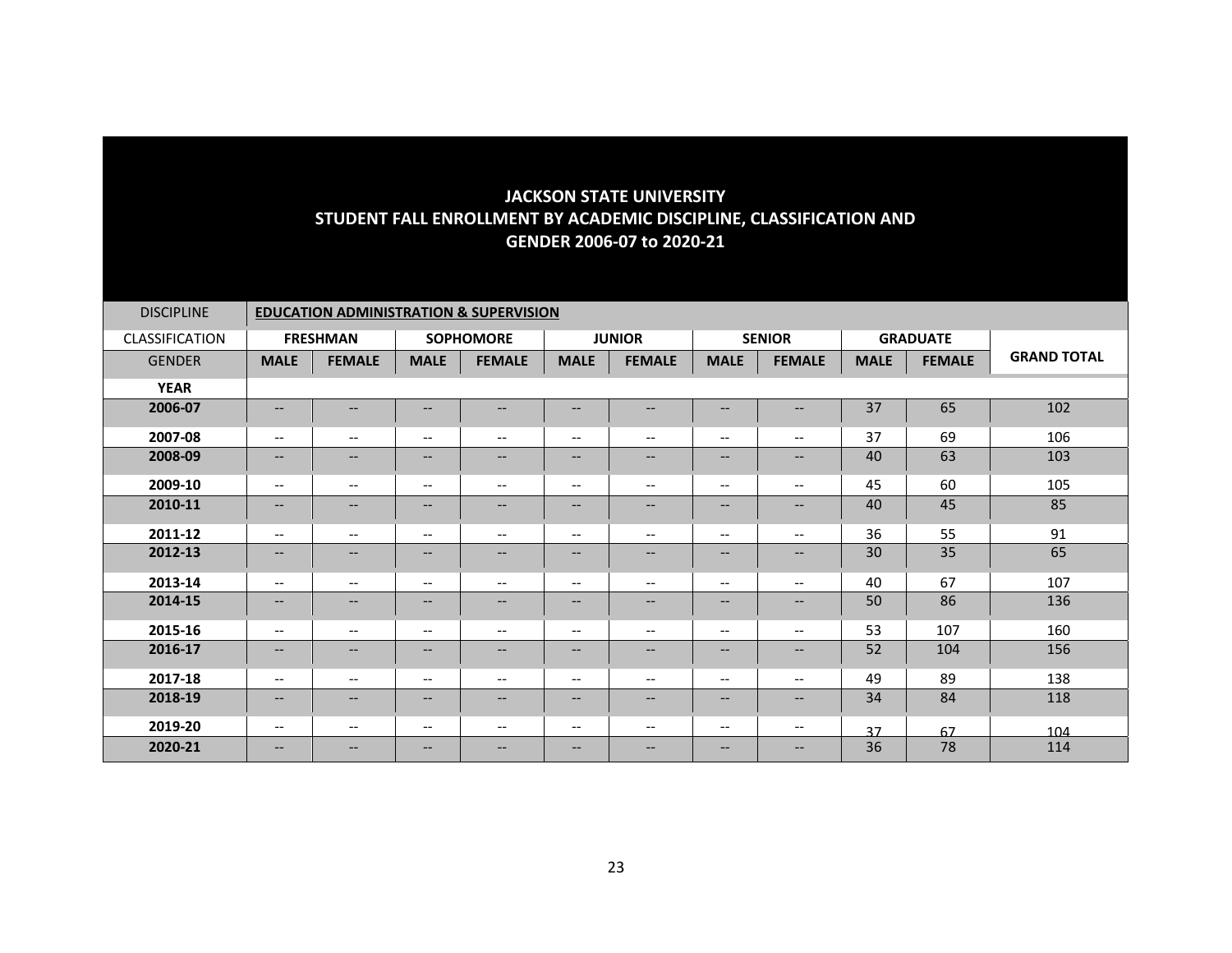| <b>DISCIPLINE</b> |                          | <b>EDUCATIONAL TECHNOLOGY</b> |                                                                                                                   |                                                                                                                   |                               |                          |                                                                                                   |                          |                                                                                                   |                                                                                                                   |                                                                                                                   |
|-------------------|--------------------------|-------------------------------|-------------------------------------------------------------------------------------------------------------------|-------------------------------------------------------------------------------------------------------------------|-------------------------------|--------------------------|---------------------------------------------------------------------------------------------------|--------------------------|---------------------------------------------------------------------------------------------------|-------------------------------------------------------------------------------------------------------------------|-------------------------------------------------------------------------------------------------------------------|
| CLASSIFICATION    |                          | <b>FRESHMAN</b>               |                                                                                                                   | <b>SOPHOMORE</b>                                                                                                  |                               | <b>JUNIOR</b>            |                                                                                                   | <b>SENIOR</b>            |                                                                                                   | <b>GRADUATE</b>                                                                                                   |                                                                                                                   |
| <b>GENDER</b>     | <b>MALE</b>              | <b>FEMALE</b>                 | <b>MALE</b>                                                                                                       | <b>FEMALE</b>                                                                                                     | <b>MALE</b>                   | <b>FEMALE</b>            | <b>MALE</b>                                                                                       | <b>FEMALE</b>            | <b>MALE</b>                                                                                       | <b>FEMALE</b>                                                                                                     | <b>GRAND TOTAL</b>                                                                                                |
| <b>YEAR</b>       |                          |                               |                                                                                                                   |                                                                                                                   |                               |                          |                                                                                                   |                          |                                                                                                   |                                                                                                                   |                                                                                                                   |
| 2006-07           | $\qquad \qquad -$        | $\mathbf{1}$                  | $\overline{4}$                                                                                                    | $\mathbf{1}$                                                                                                      | --                            | 3                        | --                                                                                                | 6                        | $- -$                                                                                             | $\hspace{0.05cm} \ldots$                                                                                          | 15                                                                                                                |
| 2007-08           | $\mathbf{1}$             | 3                             | 1                                                                                                                 | 1                                                                                                                 | $\overline{2}$                | $\mathbf{1}$             | $\overline{\phantom{a}}$                                                                          | $\overline{7}$           | $--$                                                                                              | $- -$                                                                                                             | 16                                                                                                                |
| 2008-09           | 3                        | $\mathbf{1}$                  | $\overline{2}$                                                                                                    | $\overline{2}$                                                                                                    | $\mathbf 1$                   | $\mathbf 1$              | $\overline{3}$                                                                                    | 10                       | $\overline{\phantom{m}}$                                                                          | $\hspace{0.05cm} \ldots$                                                                                          | 23                                                                                                                |
| 2009-10           | $\overline{\phantom{a}}$ | $- -$                         | 1                                                                                                                 | $\mathbf{1}$                                                                                                      | $\overline{\phantom{a}}$      | 4                        | $\mathbf{1}$                                                                                      | 3                        | $\overline{\phantom{a}}$                                                                          | $\overline{\phantom{a}}$                                                                                          | 10                                                                                                                |
| 2010-11           | $\qquad \qquad -$        | $--$                          | $\qquad \qquad -$                                                                                                 | $\qquad \qquad -$                                                                                                 | --                            | $\qquad \qquad -$        | $- -$                                                                                             | $\overline{2}$           | $\qquad \qquad -$                                                                                 | $\hspace{0.05cm} \ldots$                                                                                          | $\overline{2}$                                                                                                    |
| 2011-12           | $- -$                    | $\qquad \qquad -$             | $\overline{\phantom{a}}$                                                                                          | $- -$                                                                                                             | $\overline{\phantom{a}}$      | $\overline{\phantom{a}}$ | $\overline{\phantom{a}}$                                                                          | $\overline{\phantom{a}}$ | $\overline{\phantom{a}}$                                                                          | $- -$                                                                                                             | $--$                                                                                                              |
| 2012-13           | $\qquad \qquad -$        | $--$                          | $\qquad \qquad -$                                                                                                 | $\qquad \qquad -$                                                                                                 | --                            | $\qquad \qquad -$        | $--$                                                                                              | $\mathbf{1}$             | $\qquad \qquad -$                                                                                 | $\hspace{0.05cm} \ldots$                                                                                          | $\mathbf{1}$                                                                                                      |
| 2013-14           | $\qquad \qquad -$        | $\qquad \qquad -$             | $--$                                                                                                              | $\overline{\phantom{m}}$                                                                                          | $\overline{\phantom{a}}$      | $\overline{\phantom{m}}$ | $\overline{\phantom{m}}$                                                                          | $\mathbf{1}$             | $--$                                                                                              | $\hspace{0.05cm} \textbf{--}$                                                                                     | 1                                                                                                                 |
| 2014-15           | $\qquad \qquad -$        | $--$                          | $\overline{\phantom{a}}$                                                                                          | $\overline{\phantom{a}}$                                                                                          | $\hspace{0.05cm} \textbf{--}$ | $\overline{\phantom{m}}$ | $\hspace{0.05cm} \hspace{0.02cm} \hspace{0.02cm} \hspace{0.02cm} \hspace{0.02cm} \hspace{0.02cm}$ | $\qquad \qquad -$        | $\qquad \qquad -$                                                                                 | $\hspace{0.05cm} \hspace{0.02cm} \hspace{0.02cm} \hspace{0.02cm} \hspace{0.02cm} \hspace{0.02cm} \hspace{0.02cm}$ | $\hspace{0.05cm} \hspace{0.02cm} \hspace{0.02cm} \hspace{0.02cm} \hspace{0.02cm} \hspace{0.02cm} \hspace{0.02cm}$ |
| 2015-16           | $--$                     | $\qquad \qquad -$             | $\overline{\phantom{m}}$                                                                                          | $\overline{\phantom{m}}$                                                                                          | $\overline{\phantom{a}}$      | $\overline{\phantom{m}}$ | $\overline{\phantom{m}}$                                                                          | $--$                     | $\overline{\phantom{m}}$                                                                          | $\overline{\phantom{m}}$                                                                                          | $\hspace{0.05cm} \textbf{--}$                                                                                     |
| 2016-17           | $\qquad \qquad -$        | $\overline{\phantom{a}}$      | $\qquad \qquad -$                                                                                                 | $\qquad \qquad -$                                                                                                 | $\hspace{0.05cm} \ldots$      | $\overline{\phantom{a}}$ | $\qquad \qquad -$                                                                                 | $\qquad \qquad -$        | $--$                                                                                              | $\hspace{0.05cm} \ldots$                                                                                          | $\overline{\phantom{a}}$                                                                                          |
| 2017-18           | $\qquad \qquad -$        | $\qquad \qquad -$             | $\overline{\phantom{a}}$                                                                                          | $\overline{\phantom{a}}$                                                                                          | $\overline{\phantom{a}}$      | $\overline{\phantom{a}}$ | $\qquad \qquad -$                                                                                 | $\overline{\phantom{a}}$ | $\hspace{0.05cm} \ldots$                                                                          | $\hspace{0.05cm} \ldots$                                                                                          | $\overline{\phantom{m}}$                                                                                          |
| 2018-19           | $\qquad \qquad -$        | $--$                          | $\hspace{0.05cm} \hspace{0.02cm} \hspace{0.02cm} \hspace{0.02cm} \hspace{0.02cm} \hspace{0.02cm} \hspace{0.02cm}$ | $\hspace{0.05cm} \hspace{0.02cm} \hspace{0.02cm} \hspace{0.02cm} \hspace{0.02cm} \hspace{0.02cm} \hspace{0.02cm}$ | --                            | $\overline{\phantom{m}}$ | $\hspace{0.05cm} \hspace{0.02cm} \hspace{0.02cm} \hspace{0.02cm} \hspace{0.02cm} \hspace{0.02cm}$ | $\qquad \qquad -$        | $\hspace{0.05cm} \hspace{0.02cm} \hspace{0.02cm} \hspace{0.02cm} \hspace{0.02cm} \hspace{0.02cm}$ | $\overline{\phantom{m}}$                                                                                          | $\hspace{0.05cm} \hspace{0.02cm} \hspace{0.02cm} \hspace{0.02cm} \hspace{0.02cm} \hspace{0.02cm} \hspace{0.02cm}$ |
| 2019-20           | $\qquad \qquad -$        | $\qquad \qquad -$             | $\overline{\phantom{a}}$                                                                                          | $\overline{\phantom{a}}$                                                                                          | $\overline{\phantom{a}}$      | $\overline{\phantom{a}}$ | $\overline{\phantom{a}}$                                                                          | $\overline{\phantom{a}}$ | $\overline{\phantom{a}}$                                                                          | $\overline{\phantom{a}}$                                                                                          | $\hspace{0.05cm} \ldots$                                                                                          |
| 2020-21           | $\qquad \qquad -$        | $- -$                         | $\overline{\phantom{m}}$                                                                                          | $- -$                                                                                                             | --                            | $\overline{\phantom{m}}$ | $- -$                                                                                             | $- -$                    | $\overline{\phantom{m}}$                                                                          | $\overline{\phantom{m}}$                                                                                          | $- -$                                                                                                             |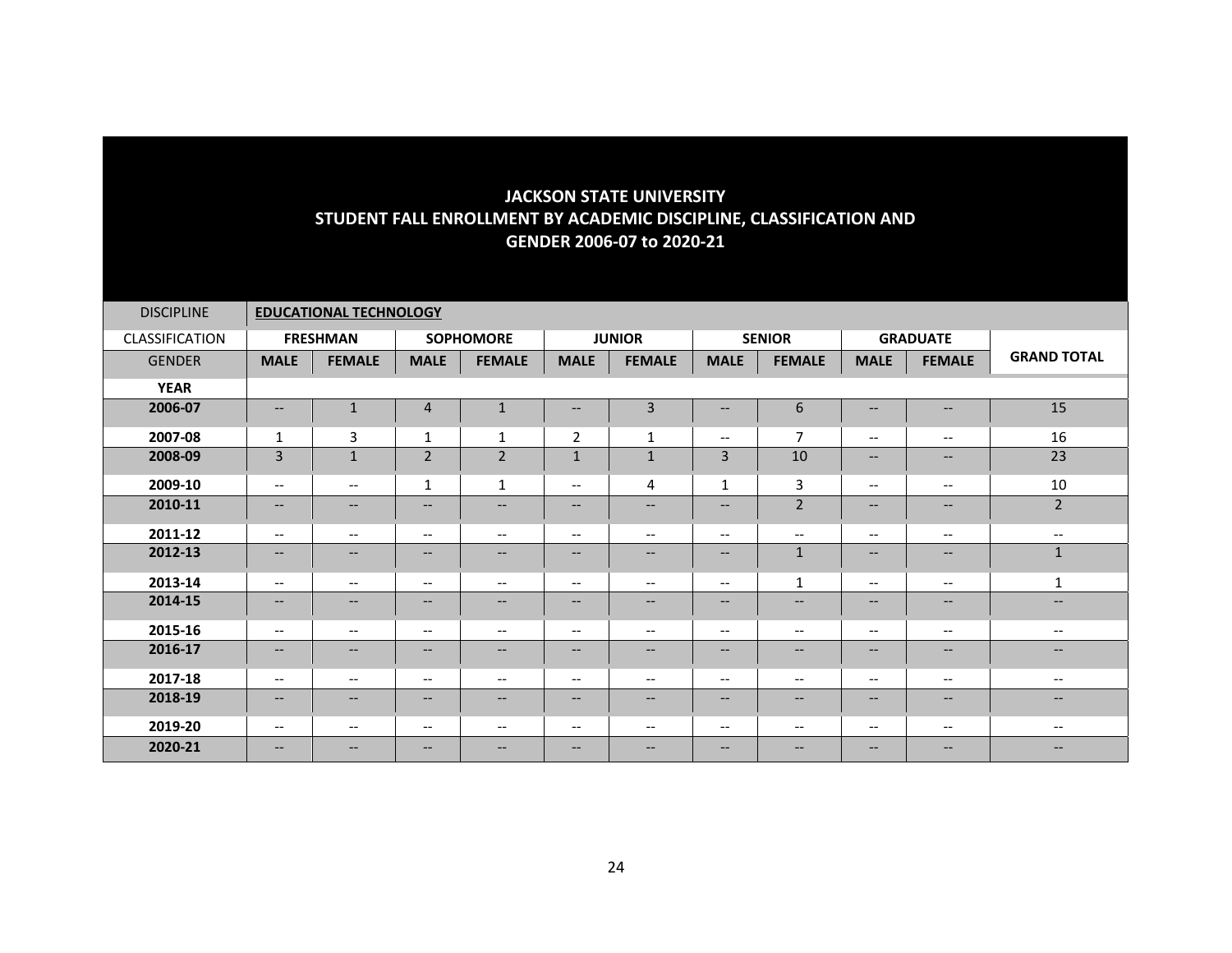| <b>DISCIPLINE</b> | <b>ELECTRICAL ENGINEERING</b> |                   |                          |                          |                          |                             |             |                                                                                                                   |                                                                                                   |                                                         |                    |
|-------------------|-------------------------------|-------------------|--------------------------|--------------------------|--------------------------|-----------------------------|-------------|-------------------------------------------------------------------------------------------------------------------|---------------------------------------------------------------------------------------------------|---------------------------------------------------------|--------------------|
| CLASSIFICATION    |                               | <b>FRESHMAN</b>   |                          | <b>SOPHOMORE</b>         |                          | <b>JUNIOR</b>               |             | <b>SENIOR</b>                                                                                                     |                                                                                                   | <b>GRADUATE</b>                                         |                    |
| <b>GENDER</b>     | <b>MALE</b>                   | <b>FEMALE</b>     | <b>MALE</b>              | <b>FEMALE</b>            | <b>MALE</b>              | <b>FEMALE</b>               | <b>MALE</b> | <b>FEMALE</b>                                                                                                     | <b>MALE</b>                                                                                       | <b>FEMALE</b>                                           | <b>GRAND TOTAL</b> |
| <b>YEAR</b>       |                               |                   |                          |                          |                          |                             |             |                                                                                                                   |                                                                                                   |                                                         |                    |
| 2012-13           | $\overline{2}$                | $\qquad \qquad -$ | $\overline{\phantom{a}}$ | $\qquad \qquad -$        | $\overline{\phantom{a}}$ | $\qquad \qquad -$           | 3           | $\hspace{0.05cm} \hspace{0.02cm} \hspace{0.02cm} \hspace{0.02cm} \hspace{0.02cm} \hspace{0.02cm} \hspace{0.02cm}$ | -                                                                                                 | $\qquad \qquad -$                                       | 5                  |
| 2013-14           | 19                            | $\overline{2}$    | 8                        | $\overline{\phantom{m}}$ | 1                        | $-\!$                       | 6           | $\overline{\phantom{a}}$                                                                                          | $\hspace{0.05cm} \hspace{0.02cm} \hspace{0.02cm} \hspace{0.02cm} \hspace{0.02cm} \hspace{0.02cm}$ | $\hspace{0.05cm} \textbf{--}$                           | 36                 |
| 2014-15           | 29                            | 8                 | 9                        | $\overline{2}$           | 8                        | $\overline{2}$              | 5           | $\qquad \qquad -$                                                                                                 | $\qquad \qquad -$                                                                                 | $\qquad \qquad -$                                       | 63                 |
| 2015-16           | 31                            | 3                 | 18                       | $\overline{2}$           | 11                       | 5                           | 14          | $\overline{2}$                                                                                                    | $\qquad \qquad -$                                                                                 | $\overline{\phantom{a}}$                                | 86                 |
| 2016-17           | 29                            | $\overline{3}$    | 14                       | $\overline{\phantom{m}}$ | 9                        | $\overline{3}$              | 23          | 5                                                                                                                 | $\qquad \qquad -$                                                                                 | $\hspace{0.05cm} \ldots$                                | 86                 |
| 2017-18           | 31                            | $\overline{2}$    | 23                       | $\overline{2}$           | 8                        | $\mathcal{L}_{\mathcal{F}}$ | 22          | 4                                                                                                                 | $--$                                                                                              | $\overline{\phantom{m}}$                                | 92                 |
| 2018-19           | 20                            | $\overline{3}$    | 14                       | $\overline{2}$           | $\overline{7}$           | 3                           | 17          | $\overline{2}$                                                                                                    | $- -$                                                                                             | $\qquad \qquad -$                                       | 68                 |
| 2019-20           | 16                            | $\mathbf{1}$      | 11                       | $\overline{2}$           | 13                       | 3                           | 13          | $\overline{2}$                                                                                                    | $--$                                                                                              | $--$                                                    | 61                 |
| 2020-21           | 27                            | $\overline{2}$    | 12                       | $\overline{2}$           | $\overline{7}$           | 3                           | 11          | $\overline{3}$                                                                                                    | $\qquad \qquad -$                                                                                 | $\hspace{0.05cm} \hspace{0.02cm} \hspace{0.02cm} \dots$ | 67                 |
|                   |                               |                   |                          |                          |                          |                             |             |                                                                                                                   |                                                                                                   |                                                         |                    |
|                   |                               |                   |                          |                          |                          |                             |             |                                                                                                                   |                                                                                                   |                                                         |                    |
|                   |                               |                   |                          |                          |                          |                             |             |                                                                                                                   |                                                                                                   |                                                         |                    |
|                   |                               |                   |                          |                          |                          |                             |             |                                                                                                                   |                                                                                                   |                                                         |                    |
|                   |                               |                   |                          |                          |                          |                             |             |                                                                                                                   |                                                                                                   |                                                         |                    |
|                   |                               |                   |                          |                          |                          |                             |             |                                                                                                                   |                                                                                                   |                                                         |                    |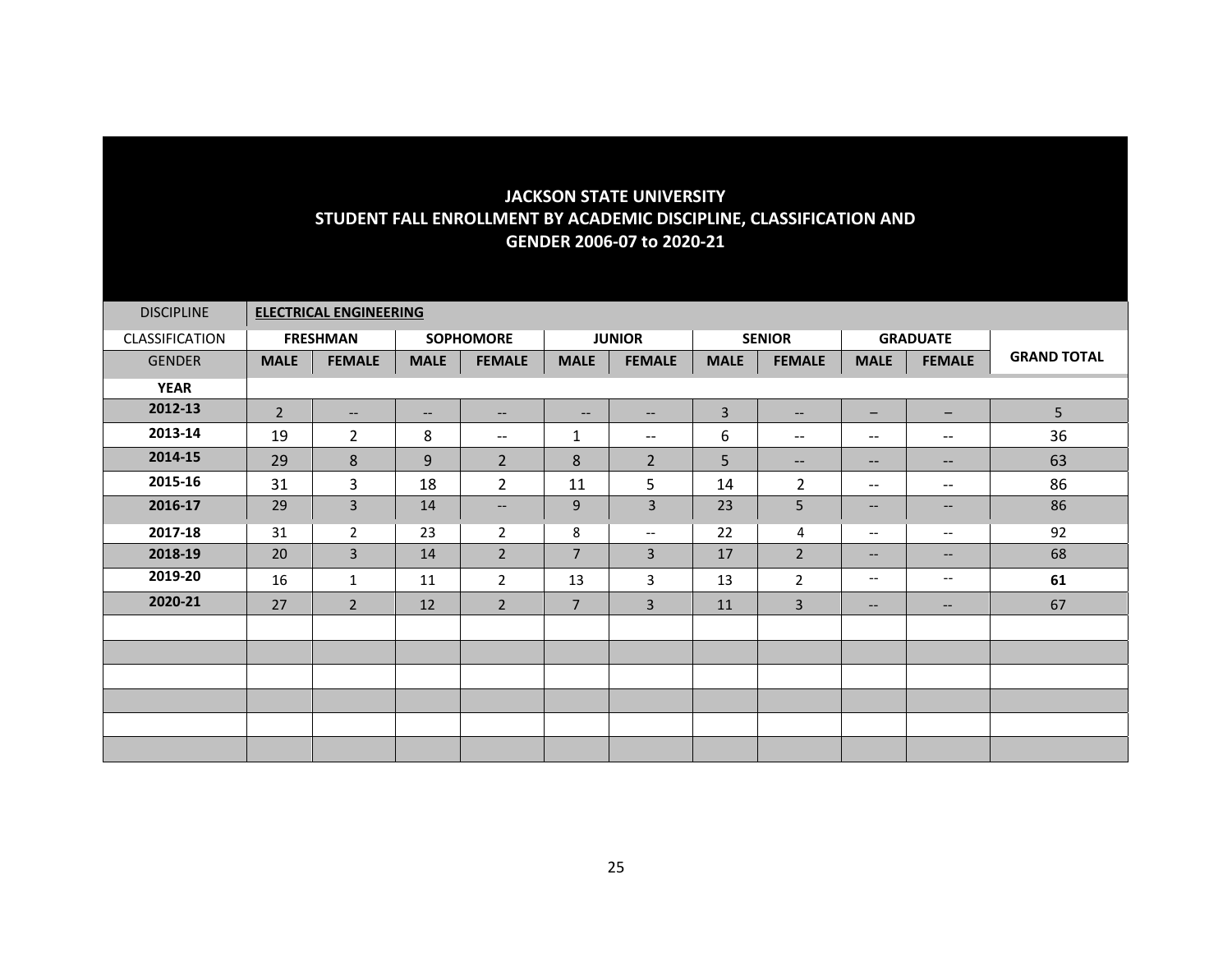| <b>DISCIPLINE</b>     |                | <b>ELEMENTARY EDUCATION</b> |             |                  |                |               |             |               |                          |                          |                    |
|-----------------------|----------------|-----------------------------|-------------|------------------|----------------|---------------|-------------|---------------|--------------------------|--------------------------|--------------------|
| <b>CLASSIFICATION</b> |                | <b>FRESHMAN</b>             |             | <b>SOPHOMORE</b> |                | <b>JUNIOR</b> |             | <b>SENIOR</b> |                          | <b>GRADUATE</b>          |                    |
| <b>GENDER</b>         | <b>MALE</b>    | <b>FEMALE</b>               | <b>MALE</b> | <b>FEMALE</b>    | <b>MALE</b>    | <b>FEMALE</b> | <b>MALE</b> | <b>FEMALE</b> | <b>MALE</b>              | <b>FEMALE</b>            | <b>GRAND TOTAL</b> |
| <b>YEAR</b>           |                |                             |             |                  |                |               |             |               |                          |                          |                    |
| 2006-07               | 11             | 84                          | 18          | 65               | 17             | 94            | 27          | 197           | 4                        | 48                       | 565                |
| 2007-08               | 12             | 73                          | 13          | 77               | 14             | 83            | 33          | 221           | 3                        | 43                       | 572                |
| 2008-09               | 9              | 79                          | 8           | 69               | 13             | 100           | 34          | 199           | 5                        | 28                       | 544                |
| 2009-10               | 17             | 86                          | 15          | 86               | 12             | 110           | 28          | 178           | 5                        | 30                       | 567                |
| 2010-11               | 13             | 72                          | 15          | 100              | 14             | 119           | 26          | 176           | $\overline{4}$           | 27                       | 566                |
| 2011-12               | 11             | 66                          | 6           | 75               | 17             | 120           | 30          | 192           | $\overline{2}$           | 18                       | 537                |
| 2012-13               | 15             | 43                          | 8           | 72               | 17             | 103           | 22          | 162           | $\overline{\phantom{a}}$ | 10                       | 452                |
| 2013-14               | 12             | 53                          | 12          | 51               | 12             | 106           | 19          | 136           | 1                        | 13                       | 415                |
| 2014-15               | $\overline{7}$ | 61                          | 18          | 71               | 12             | 74            | 21          | 122           | $\mathbf 1$              | 5                        | 392                |
| 2015-16               | 10             | 64                          | 14          | 69               | 26             | 85            | 14          | 115           | $\mathbf{1}$             | 5                        | 403                |
| 2016-17               | 11             | 50                          | 10          | 54               | 18             | 96            | 21          | 119           | $\overline{\phantom{a}}$ | $\overline{2}$           | 381                |
| 2017-18               | 15             | 48                          | 11          | 50               | 9              | 70            | 16          | 105           | 1                        | 5                        | 330                |
| 2018-19               | $\overline{4}$ | 21                          | 12          | 48               | 5              | 67            | 11          | 71            | $\mathbf{1}$             | $\overline{2}$           | 242                |
| 2019-20               | 5.             | 30                          | 6           | 31               | 6              | 50            | 5           | 58            |                          | $\overline{\phantom{m}}$ | 192                |
| 2020-21               | $--$           | 22                          | 5           | 23               | $\overline{7}$ | 39            | 9           | 83            | $\qquad \qquad -$        | $\mathbf{1}$             | 189                |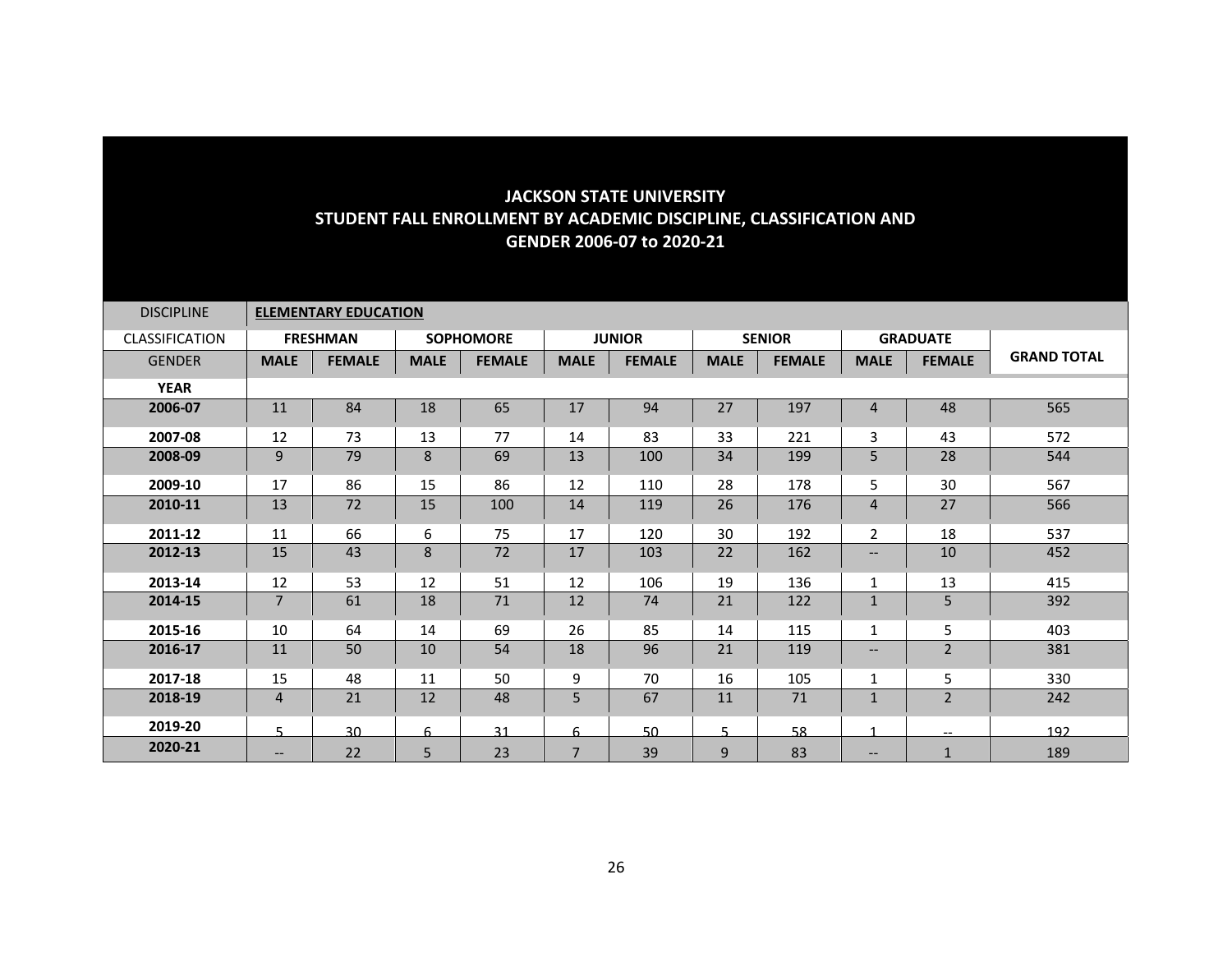| <b>DISCIPLINE</b>     | <b>ENGINEERING</b>       |                          |                                                                                                                   |                          |                                       |                          |                          |                          |             |                 |                    |
|-----------------------|--------------------------|--------------------------|-------------------------------------------------------------------------------------------------------------------|--------------------------|---------------------------------------|--------------------------|--------------------------|--------------------------|-------------|-----------------|--------------------|
| <b>CLASSIFICATION</b> |                          | <b>FRESHMAN</b>          |                                                                                                                   | <b>SOPHOMORE</b>         |                                       | <b>JUNIOR</b>            |                          | <b>SENIOR</b>            |             | <b>GRADUATE</b> |                    |
| <b>GENDER</b>         | <b>MALE</b>              | <b>FEMALE</b>            | <b>MALE</b>                                                                                                       | <b>FEMALE</b>            | <b>MALE</b>                           | <b>FEMALE</b>            | <b>MALE</b>              | <b>FEMALE</b>            | <b>MALE</b> | <b>FEMALE</b>   | <b>GRAND TOTAL</b> |
| <b>YEAR</b>           |                          |                          |                                                                                                                   |                          |                                       |                          |                          |                          |             |                 |                    |
| 2006-07               | $\qquad \qquad -$        | $\qquad \qquad -$        | $\overline{\phantom{m}}$                                                                                          | $\overline{\phantom{a}}$ | $\overline{\phantom{a}}$              | $\hspace{0.05cm} \ldots$ | $\qquad \qquad -$        | $\hspace{0.05cm} \ldots$ | 13          | 5               | 18                 |
| 2007-08               | $\overline{\phantom{m}}$ | $\overline{\phantom{m}}$ | $\hspace{0.05cm} \ldots$                                                                                          | $\qquad \qquad -$        | $\overline{\phantom{a}}$              | $\overline{\phantom{m}}$ | $\overline{\phantom{a}}$ | $\overline{\phantom{a}}$ | 17          | $\overline{3}$  | 20                 |
| 2008-09               | $--$                     | $\qquad \qquad -$        | $\overline{\phantom{m}}$                                                                                          | $\qquad \qquad -$        | $\overline{\phantom{m}}$              | $\qquad \qquad -$        | $\qquad \qquad -$        | $\overline{\phantom{a}}$ | 19          | $\overline{4}$  | 23                 |
| 2009-10               | $\overline{\phantom{m}}$ | $\overline{\phantom{m}}$ | $\hspace{0.05cm} \ldots$                                                                                          | $\qquad \qquad -$        | $\overline{\phantom{m}}$              | $\overline{\phantom{m}}$ | $\overline{\phantom{a}}$ | $\overline{\phantom{a}}$ | 20          | 12              | 32                 |
| 2010-11               | $--$                     | $--$                     | $\overline{\phantom{m}}$                                                                                          | $\qquad \qquad -$        | $\hspace{0.05cm} \ldots$              | $\hspace{0.05cm} \ldots$ | $--$                     | $- -$                    | 13          | 13              | 26                 |
| 2011-12               | $\qquad \qquad -$        | $\overline{\phantom{a}}$ | $\overline{\phantom{m}}$                                                                                          | $\overline{\phantom{a}}$ | $\overline{\phantom{m}}$              | $\overline{\phantom{m}}$ | $\overline{\phantom{a}}$ | $--$                     | 17          | 6               | 23                 |
| 2012-13               | $--$                     | $- -$                    | $\hspace{0.05cm} \hspace{0.02cm} \hspace{0.02cm} \hspace{0.02cm} \hspace{0.02cm} \hspace{0.02cm} \hspace{0.02cm}$ | $\qquad \qquad -$        | $\hspace{0.05cm} \ldots$              | $\hspace{0.05cm} \ldots$ | $\qquad \qquad -$        | $- -$                    | 20          | 6               | 26                 |
| 2013-14               | $\overline{\phantom{a}}$ | $\overline{\phantom{a}}$ | $\overline{\phantom{a}}$                                                                                          | $\qquad \qquad -$        | $\overline{\phantom{a}}$              | $\overline{\phantom{m}}$ | $\overline{\phantom{a}}$ | $--$                     | 27          | 12              | 39                 |
| 2014-15               | $--$                     | $\qquad \qquad -$        | $\overline{\phantom{m}}$                                                                                          | $\qquad \qquad -$        | $\overline{\phantom{a}}$              | $\overline{\phantom{m}}$ | $--$                     | $\qquad \qquad -$        | 37          | 9               | 46                 |
| 2015-16               | $- -$                    | $\overline{\phantom{a}}$ | $\hspace{0.05cm} \ldots$                                                                                          | $\qquad \qquad -$        | $\hspace{0.05cm}$ – $\hspace{0.05cm}$ | $\overline{\phantom{m}}$ | $\overline{\phantom{a}}$ | $- -$                    | 42          | 14              | 56                 |
| 2016-17               | $\overline{\phantom{0}}$ | -                        | $\overline{\phantom{m}}$                                                                                          | $\qquad \qquad -$        | $\qquad \qquad -$                     | $\qquad \qquad -$        | $\qquad \qquad =$        | —                        | 40          | 14              | 54                 |
| 2017-18               | -                        | —                        | $\overline{\phantom{m}}$                                                                                          | $\overline{\phantom{m}}$ | $\overline{\phantom{m}}$              | $\overline{\phantom{0}}$ | -                        | $\qquad \qquad -$        | 35          | 13              | 48                 |
| 2018-19               | $\qquad \qquad -$        | $--$                     | $\overline{\phantom{m}}$                                                                                          | $\qquad \qquad -$        | $\qquad \qquad -$                     | $\hspace{0.05cm} \ldots$ | $--$                     | $\qquad \qquad -$        | 27          | 8               | 35                 |
| 2019-20               | $\qquad \qquad -$        | $--$                     | $\overline{\phantom{m}}$                                                                                          | $\overline{\phantom{a}}$ | $\overline{\phantom{m}}$              | $\overline{\phantom{m}}$ | $\overline{\phantom{a}}$ | $--$                     | 27          | 11              | 38                 |
| 2020-21               | $\qquad \qquad -$        | $\qquad \qquad -$        | $\qquad \qquad -$                                                                                                 | $\hspace{0.05cm} \ldots$ | $\overline{\phantom{m}}$              | $\qquad \qquad -$        | $\qquad \qquad -$        | $\qquad \qquad -$        | 28          | 11              | 39                 |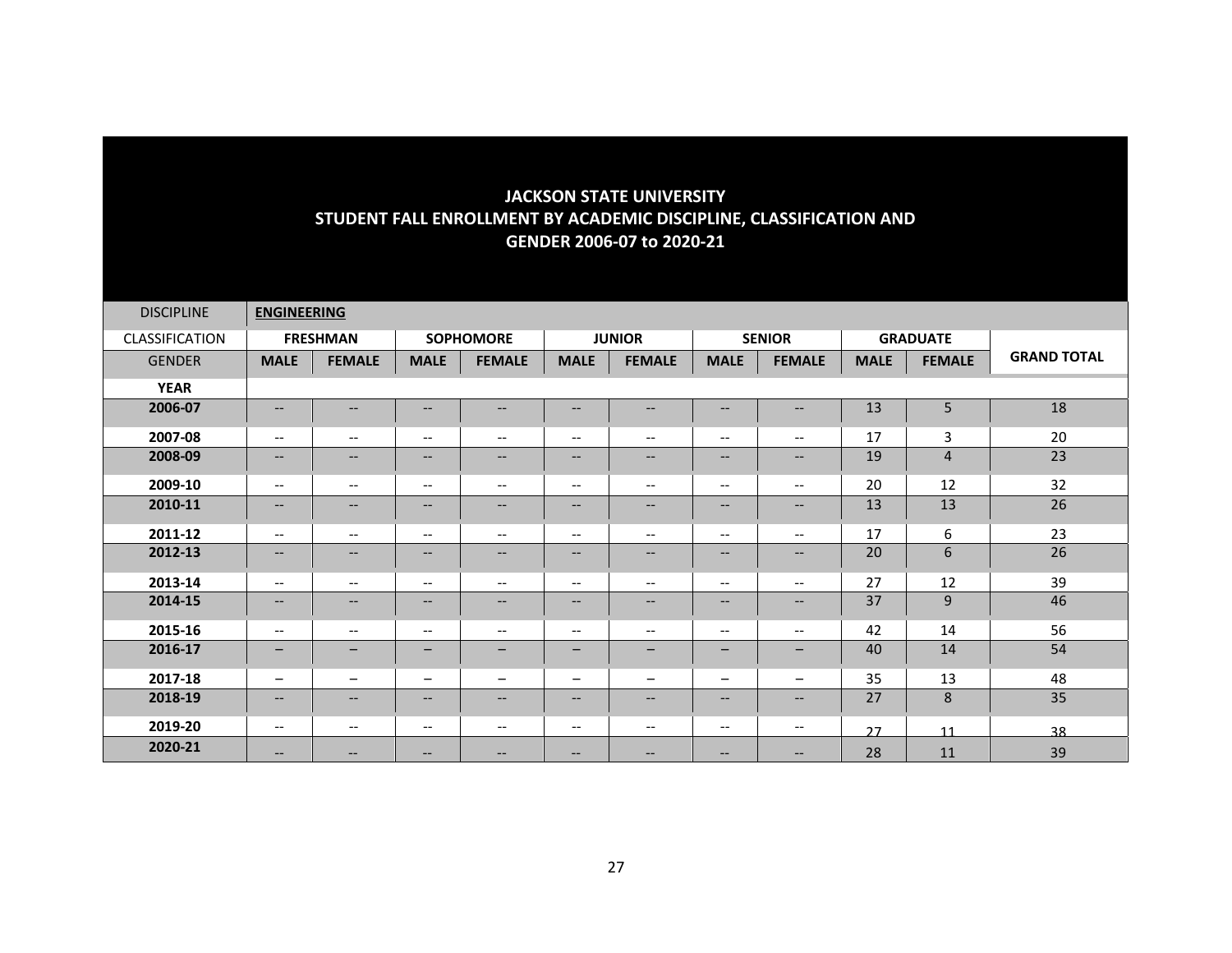| <b>DISCIPLINE</b> | <b>ENGLISH</b> |                 |                   |                  |                 |               |                |               |                |                 |                    |
|-------------------|----------------|-----------------|-------------------|------------------|-----------------|---------------|----------------|---------------|----------------|-----------------|--------------------|
| CLASSIFICATION    |                | <b>FRESHMAN</b> |                   | <b>SOPHOMORE</b> |                 | <b>JUNIOR</b> |                | <b>SENIOR</b> |                | <b>GRADUATE</b> |                    |
| <b>GENDER</b>     | <b>MALE</b>    | <b>FEMALE</b>   | <b>MALE</b>       | <b>FEMALE</b>    | <b>MALE</b>     | <b>FEMALE</b> | <b>MALE</b>    | <b>FEMALE</b> | <b>MALE</b>    | <b>FEMALE</b>   | <b>GRAND TOTAL</b> |
| <b>YEAR</b>       |                |                 |                   |                  |                 |               |                |               |                |                 |                    |
| 2006-07           | 5              | 25              | 5                 | 21               | 7               | 16            | $\overline{7}$ | 39            | 6              | 29              | 160                |
| 2007-08           | 8              | 15              | 8                 | 14               | 3               | 16            | 10             | 30            | 7              | 33              | 144                |
| 2008-09           | 11             | 18              | $\overline{7}$    | 29               | $\overline{4}$  | 19            | 10             | 28            | $\overline{7}$ | 36              | 169                |
| 2009-10           | $\overline{7}$ | 28              | $\overline{7}$    | 22               | 6               | 28            | 12             | 32            | 8              | 34              | 184                |
| 2010-11           | $\overline{7}$ | 17              | 6                 | 19               | $\overline{7}$  | 22            | 11             | 37            | $\overline{7}$ | 28              | 161                |
| 2011-12           | $\overline{2}$ | 25              | 6                 | 15               | $\overline{7}$  | 14            | 15             | 29            | 8              | 27              | 148                |
| 2012-13           | $\mathbf{1}$   | 19              | 3                 | 25               | 9               | 9             | 14             | 21            | 8              | 26              | 135                |
| 2013-12           | 4              | 17              | 4                 | 16               | 8               | 23            | 12             | 19            | 12             | 24              | 139                |
| 2014-15           | 3              | 15              | $\overline{4}$    | 9                | 3               | 22            | 9              | 30            | 11             | 26              | 132                |
| 2015-16           | $\overline{7}$ | 15              | 1                 | 16               | 5               | 17            | 8              | 35            | $\overline{7}$ | 18              | 129                |
| 2016-17           | 8              | 13              | $\overline{2}$    | 12               | 5               | 16            | $\overline{4}$ | 30            | $\overline{2}$ | 14              | 106                |
| 2017-18           | 4              | 11              | 6                 | 8                | $\overline{2}$  | 12            | 4              | 21            | 3              | 17              | 88                 |
| 2018-19           | $\mathbf{1}$   | 6               | 3                 | 10               | $6\phantom{1}6$ | 6             | 3              | 9             | $\overline{2}$ | 16              | 62                 |
| 2019-20           | $\mathcal{P}$  | 4               | $\mathcal{P}$     | 10               | 3               | 9             | $\overline{7}$ | 11            |                | 9               | 58                 |
| 2020-21           | $--$           | $\overline{4}$  | $\qquad \qquad -$ | 5                | $\overline{2}$  | 8             | 6              | 13            | $\mathbf{1}$   | $\overline{7}$  | 46                 |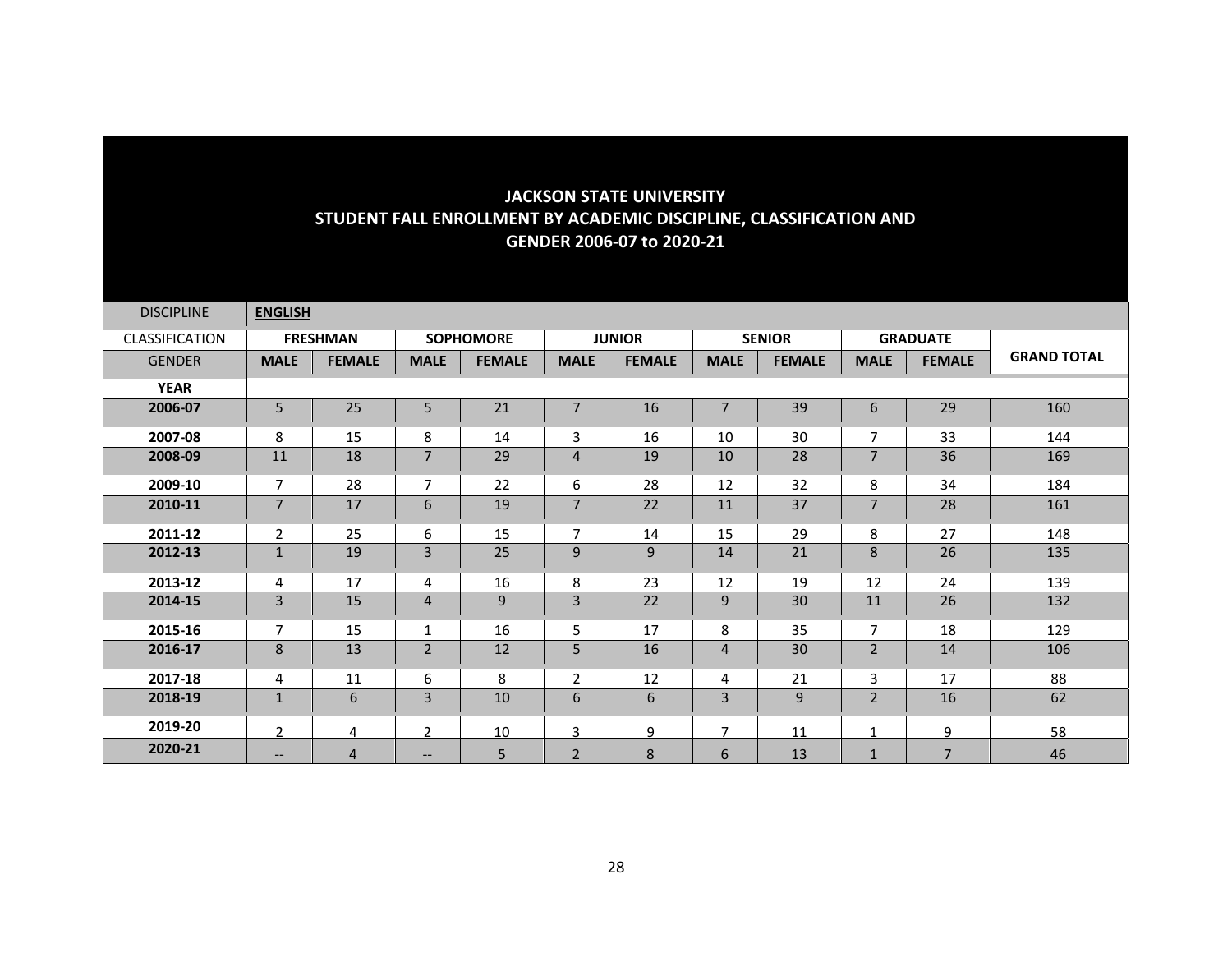| <b>DISCIPLINE</b>     |             | <b>ENTREPRENEURSHIP</b> |                          |                  |                   |                |                |                 |                                                                                                                   |                               |                    |
|-----------------------|-------------|-------------------------|--------------------------|------------------|-------------------|----------------|----------------|-----------------|-------------------------------------------------------------------------------------------------------------------|-------------------------------|--------------------|
| <b>CLASSIFICATION</b> |             | <b>FRESHMAN</b>         |                          | <b>SOPHOMORE</b> |                   | <b>JUNIOR</b>  |                | <b>SENIOR</b>   |                                                                                                                   | <b>GRADUATE</b>               |                    |
| <b>GENDER</b>         | <b>MALE</b> | <b>FEMALE</b>           | <b>MALE</b>              | <b>FEMALE</b>    | <b>MALE</b>       | <b>FEMALE</b>  | <b>MALE</b>    | <b>FEMALE</b>   | <b>MALE</b>                                                                                                       | <b>FEMALE</b>                 | <b>GRAND TOTAL</b> |
| <b>YEAR</b>           |             |                         |                          |                  |                   |                |                |                 |                                                                                                                   |                               |                    |
| 2006-07               | 3           | $\overline{3}$          | $\overline{\phantom{a}}$ | $\overline{4}$   | $\qquad \qquad -$ | $\mathbf{1}$   |                | $-$             | $--$                                                                                                              |                               | 11                 |
| 2007-08               | 5           | 11                      | 3                        | 11               | 3                 | $\overline{2}$ | $\overline{2}$ | $\mathbf{1}$    | $\overline{\phantom{m}}$                                                                                          | $\overline{\phantom{a}}$      | 38                 |
| 2008-09               | 12          | 8                       | 10                       | 13               | 6                 | 11             | 5              | $\overline{4}$  | $\overline{\phantom{m}}$                                                                                          | $\hspace{0.05cm} \textbf{--}$ | 69                 |
| 2009-10               | 16          | 11                      | 9                        | $\overline{7}$   | 12                | 10             | 11             | 12              | $\overline{\phantom{a}}$                                                                                          | $\overline{\phantom{a}}$      | 88                 |
| 2010-11               | 8           | $\overline{7}$          | 12                       | 10               | 9                 | 5              | 17             | 14              | $\qquad \qquad -$                                                                                                 | $\qquad \qquad -$             | 82                 |
| 2011-12               | 11          | 9                       | 11                       | 4                | 13                | 11             | 12             | 5               | $--$                                                                                                              | $\overline{\phantom{a}}$      | 76                 |
| 2012-13               | 9           | 9                       | $\overline{3}$           | $\overline{7}$   | 11                | 6              | 18             | 12              | $\qquad \qquad -$                                                                                                 | $\qquad \qquad -$             | 75                 |
| 2013-14               | 8           | 6                       | 9                        | 5                | 8                 | 12             | 14             | 17              | $\overline{\phantom{a}}$                                                                                          | $\overline{\phantom{m}}$      | 79                 |
| 2014-15               | 7           | 10                      | 5                        | $\overline{4}$   | 8                 | 5              | 14             | 10              | $\qquad \qquad -$                                                                                                 | $\overline{\phantom{a}}$      | 63                 |
| 2015-16               | 12          | 13                      | $\overline{7}$           | 10               | 10                | 5              | 17             | 12              | $-\!$ $\!-$                                                                                                       | $\overline{\phantom{m}}$      | 86                 |
| 2016-17               | 10          | 21                      | 10                       | 8                | 3                 | 9              | 11             | 8               | $\qquad \qquad -$                                                                                                 | $\overline{\phantom{a}}$      | 80                 |
| 2017-18               | 12          | 10                      | $\overline{7}$           | $\overline{7}$   | 12                | $\overline{7}$ | 8              | 11              | $\overline{\phantom{a}}$                                                                                          | $\overline{\phantom{a}}$      | 74                 |
| 2018-19               | 6           | 11                      | $\overline{7}$           | 6                | 8                 | 12             | $\overline{7}$ | 17              | $\hspace{0.05cm} \hspace{0.02cm} \hspace{0.02cm} \hspace{0.02cm} \hspace{0.02cm} \hspace{0.02cm} \hspace{0.02cm}$ | $\overline{\phantom{a}}$      | 74                 |
| 2019-20               | 14          | 18                      | 10                       | 5                | 8                 | 8              | 12             | 10 <sup>1</sup> | $-\!$ $\!-$                                                                                                       | $\overline{\phantom{a}}$      | 85                 |
| 2020-21               | 12          | 8                       | $\overline{2}$           | 9                | 9                 | 8              | 9              | 5               | $\qquad \qquad -$                                                                                                 | $\qquad \qquad -$             | 62                 |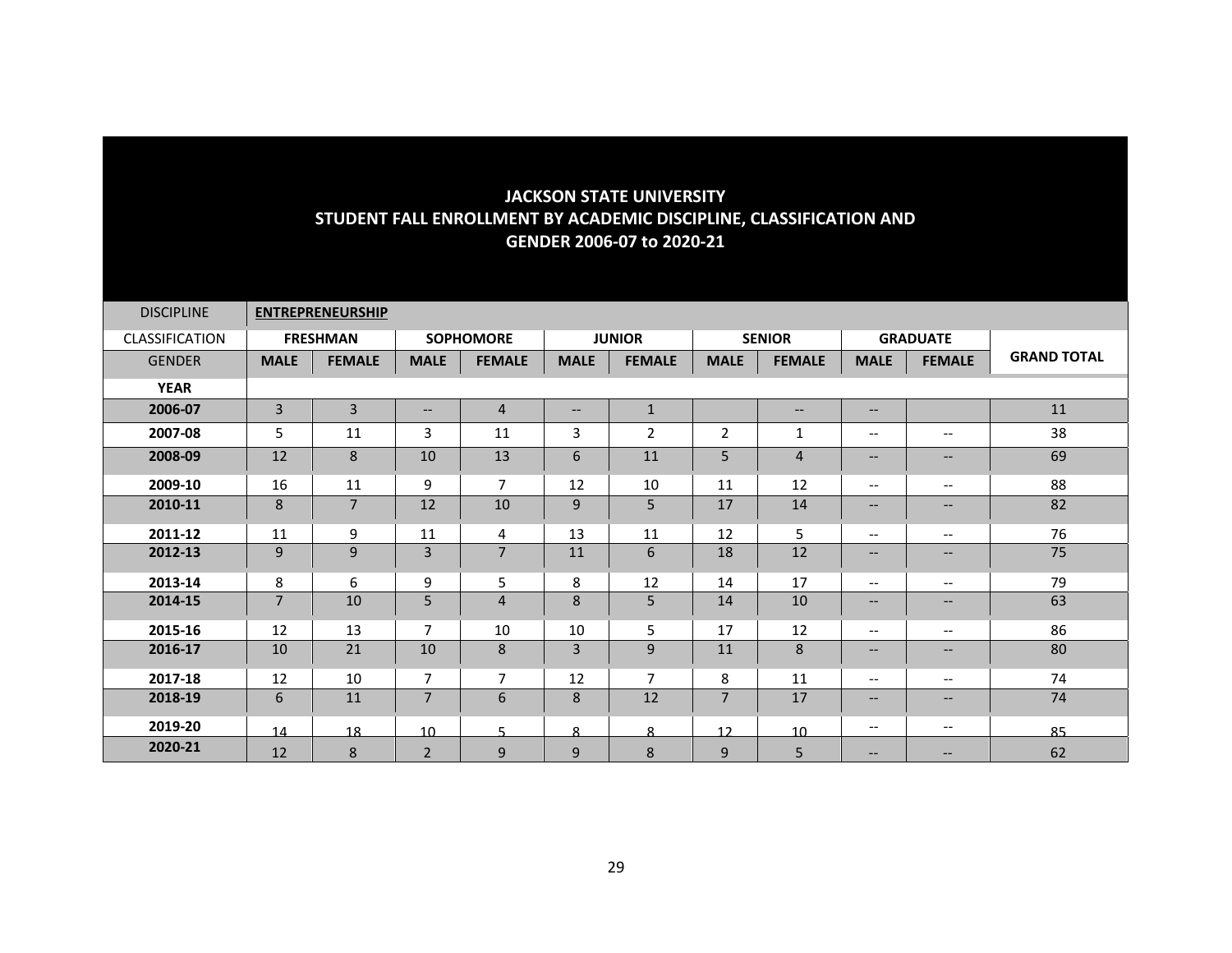| <b>DISCIPLINE</b> |                                                                                                   | <b>ENVIRONMENTAL SCIENCE</b> |                                                         |                          |                                                     |                                                     |                          |                          |                |                 |                    |
|-------------------|---------------------------------------------------------------------------------------------------|------------------------------|---------------------------------------------------------|--------------------------|-----------------------------------------------------|-----------------------------------------------------|--------------------------|--------------------------|----------------|-----------------|--------------------|
| CLASSIFICATION    |                                                                                                   | <b>FRESHMAN</b>              |                                                         | <b>SOPHOMORE</b>         |                                                     | <b>JUNIOR</b>                                       |                          | <b>SENIOR</b>            |                | <b>GRADUATE</b> |                    |
| <b>GENDER</b>     | <b>MALE</b>                                                                                       | <b>FEMALE</b>                | <b>MALE</b>                                             | <b>FEMALE</b>            | <b>MALE</b>                                         | <b>FEMALE</b>                                       | <b>MALE</b>              | <b>FEMALE</b>            | <b>MALE</b>    | <b>FEMALE</b>   | <b>GRAND TOTAL</b> |
| <b>YEAR</b>       |                                                                                                   |                              |                                                         |                          |                                                     |                                                     |                          |                          |                |                 |                    |
| 2006-07           | $\overline{\phantom{m}}$                                                                          | $--$                         | $\overline{\phantom{m}}$                                | $\qquad \qquad -$        | --                                                  | $\qquad \qquad -$                                   | $\qquad \qquad -$        | --                       | 17             | 36              | 53                 |
| 2007-08           | $- -$                                                                                             | $- -$                        | $-$                                                     | $- -$                    | $-$                                                 | $- -$                                               | $\overline{\phantom{a}}$ | $- -$                    | 16             | 35              | 51                 |
| 2008-09           | $\qquad \qquad -$                                                                                 | $--$                         | $\hspace{0.05cm} \ldots$                                | $\overline{\phantom{m}}$ | --                                                  | $\qquad \qquad -$                                   | $\qquad \qquad -$        | $--$                     | 19             | 28              | 47                 |
| 2009-10           | $--$                                                                                              | $- -$                        | $\overline{\phantom{a}}$                                | $\overline{\phantom{a}}$ | $\hspace{0.05cm} -\hspace{0.05cm} -\hspace{0.05cm}$ | $\overline{\phantom{a}}$                            | $\overline{\phantom{m}}$ | $\overline{\phantom{a}}$ | 19             | 24              | 43                 |
| 2010-11           | $\overline{\phantom{a}}$                                                                          | --                           | $\hspace{0.05cm} \hspace{0.02cm} \hspace{0.02cm} \dots$ | $\overline{\phantom{a}}$ | --                                                  | $\overline{\phantom{a}}$                            | --                       | $--$                     | 13             | 20              | 33                 |
| 2011-12           | $--$                                                                                              | $- -$                        | $\overline{\phantom{a}}$                                | $\overline{\phantom{a}}$ | $\overline{\phantom{a}}$                            | $\overline{\phantom{a}}$                            | $\overline{\phantom{a}}$ | $--$                     | 16             | 25              | 41                 |
| 2012-13           | $- -$                                                                                             | --                           | $\hspace{0.05cm} \hspace{0.02cm} \hspace{0.02cm} \dots$ | $\qquad \qquad -$        | --                                                  | $\qquad \qquad -$                                   | --                       | --                       | 16             | 27              | 43                 |
| 2013-14           | $\overline{\phantom{m}}$                                                                          | $- -$                        | $\overline{\phantom{m}}$                                | $\overline{\phantom{m}}$ | $\overline{\phantom{m}}$                            | $\overline{\phantom{m}}$                            | $\overline{\phantom{a}}$ | $\overline{\phantom{a}}$ | 18             | 20              | 38                 |
| 2014-15           | $- -$                                                                                             | --                           | $\overline{\phantom{m}}$                                | $\overline{\phantom{a}}$ | --                                                  | $\overline{\phantom{a}}$                            | --                       | --                       | 14             | 22              | 36                 |
| 2015-16           | $\overline{\phantom{m}}$                                                                          | $- -$                        | $\overline{\phantom{m}}$                                | $\overline{\phantom{m}}$ | $\hspace{0.05cm} \ldots$                            | $\overline{\phantom{m}}$                            | $\overline{\phantom{a}}$ | $\overline{\phantom{a}}$ | 13             | 18              | 31                 |
| 2016-17           | $\qquad \qquad -$                                                                                 | $--$                         | $\overline{\phantom{m}}$                                | $\qquad \qquad -$        | $--$                                                | $\qquad \qquad -$                                   | $\qquad \qquad -$        | $--$                     | 16             | 25              | 41                 |
| 2017-18           | $--$                                                                                              | $- -$                        | $\overline{\phantom{a}}$                                | $\overline{\phantom{a}}$ | $\overline{\phantom{a}}$                            | $\overline{\phantom{m}}$                            | $\overline{\phantom{m}}$ | $--$                     | 11             | 24              | 35                 |
| 2018-19           | $\hspace{0.05cm} \hspace{0.02cm} \hspace{0.02cm} \hspace{0.02cm} \hspace{0.02cm} \hspace{0.02cm}$ | $\qquad \qquad -$            | $\overline{\phantom{m}}$                                | $---$                    | --                                                  | $\qquad \qquad -$                                   | --                       | $--$                     | 9              | 18              | 27                 |
| 2019-20           | $--$                                                                                              | $\overline{\phantom{a}}$     | $\overline{\phantom{a}}$                                | $---$                    | $\overline{\phantom{a}}$                            | $\hspace{0.05cm} -\hspace{0.05cm} -\hspace{0.05cm}$ | $\overline{\phantom{m}}$ | $--$                     | 5              | 11              | 16                 |
| 2020-21           | $\qquad \qquad -$                                                                                 | $\qquad \qquad -$            | $\overline{\phantom{m}}$                                | --                       | --                                                  | --                                                  | --                       | --                       | $\overline{4}$ | 16              | 20                 |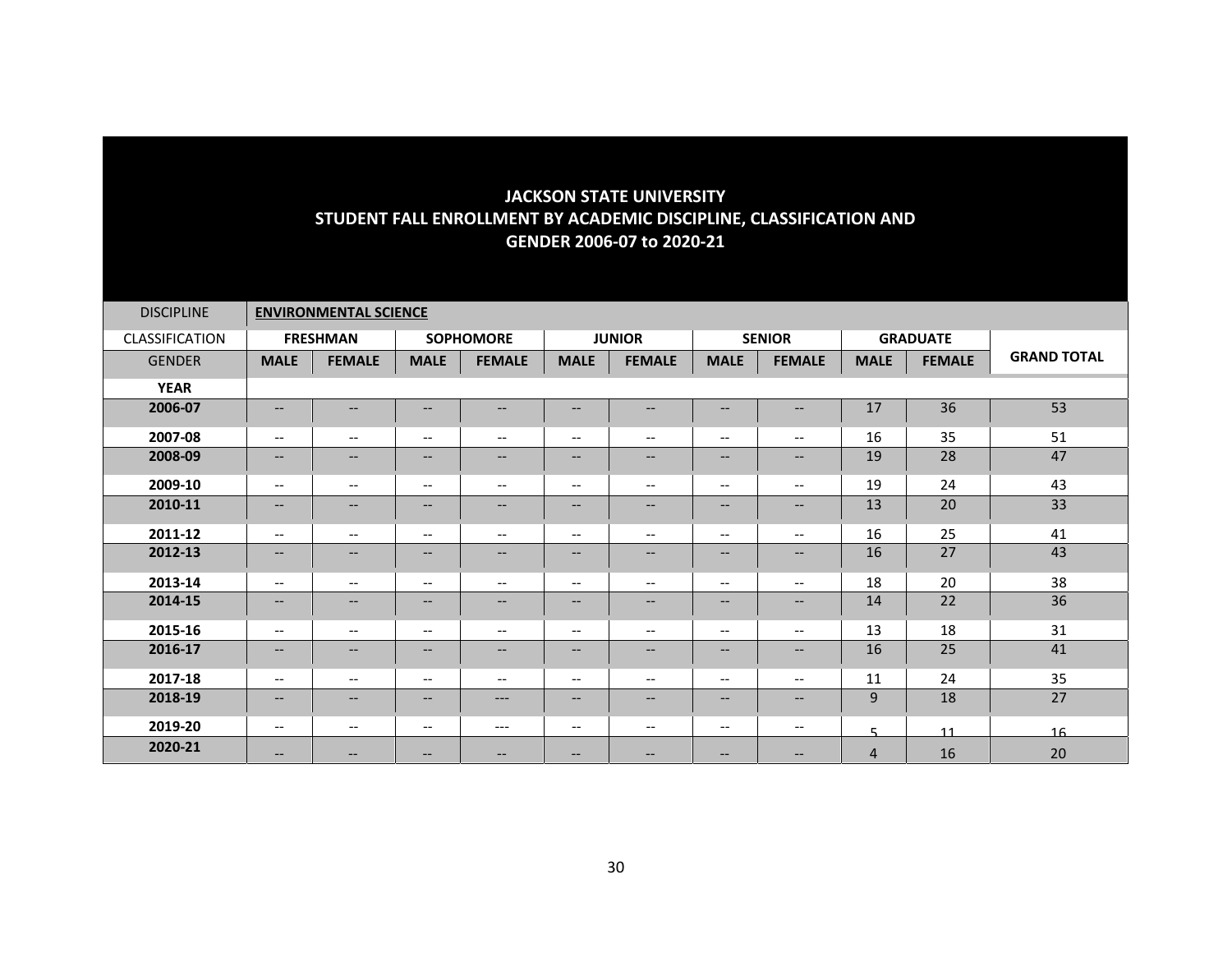| <b>DISCIPLINE</b>     | <b>FINANCE</b> |                 |                |                  |                |                |             |                |                                                                                                                   |                               |                    |
|-----------------------|----------------|-----------------|----------------|------------------|----------------|----------------|-------------|----------------|-------------------------------------------------------------------------------------------------------------------|-------------------------------|--------------------|
| <b>CLASSIFICATION</b> |                | <b>FRESHMAN</b> |                | <b>SOPHOMORE</b> |                | <b>JUNIOR</b>  |             | <b>SENIOR</b>  |                                                                                                                   | <b>GRADUATE</b>               |                    |
| <b>GENDER</b>         | <b>MALE</b>    | <b>FEMALE</b>   | <b>MALE</b>    | <b>FEMALE</b>    | <b>MALE</b>    | <b>FEMALE</b>  | <b>MALE</b> | <b>FEMALE</b>  | <b>MALE</b>                                                                                                       | <b>FEMALE</b>                 | <b>GRAND TOTAL</b> |
| <b>YEAR</b>           |                |                 |                |                  |                |                |             |                |                                                                                                                   |                               |                    |
| 2006-07               | 8              | $\overline{4}$  | $\overline{4}$ | 5                | 8              | 10             | 15          | 10             | $\overline{\phantom{m}}$                                                                                          | $\qquad \qquad -$             | 64                 |
| 2007-08               | 13             | 5               | 6              | 4                | 5              | 10             | 15          | 12             | $\overline{\phantom{a}}$                                                                                          | $\overline{\phantom{a}}$      | 70                 |
| 2008-09               | 8              | $\overline{7}$  | $\overline{4}$ | 8                | 8              | 11             | 17          | 19             | $\overline{\phantom{m}}$                                                                                          | $\hspace{0.05cm} \textbf{--}$ | 82                 |
| 2009-10               | 6              | 9               | 9              | 12               | 12             | 11             | 10          | 15             | $\overline{\phantom{a}}$                                                                                          | $\overline{\phantom{a}}$      | 84                 |
| 2010-11               | 8              | 6               | 6              | 5                | $\overline{4}$ | 8              | 12          | 17             | $\qquad \qquad -$                                                                                                 | $\qquad \qquad -$             | 66                 |
| 2011-12               | 8              | $\mathbf{1}$    | 5              | 4                | 6              | 8              | 9           | 10             | $--$                                                                                                              | $\overline{\phantom{a}}$      | 51                 |
| 2012-13               | 8              | $\overline{2}$  | $\overline{4}$ | $\mathbf{1}$     | $\overline{7}$ | $\overline{7}$ | 8           | 8              | $\qquad \qquad -$                                                                                                 | $\qquad \qquad -$             | 45                 |
| 2013-12               | $\mathbf{2}$   | 3               | 5              | 3                | 7              | 4              | 10          | 14             | $-\!$ $\!-$                                                                                                       | $\overline{\phantom{m}}$      | 48                 |
| 2014-15               | 4              | 8               | 6              | $\overline{2}$   | 5              | 7              | 12          | 11             | $\qquad \qquad -$                                                                                                 | $\overline{\phantom{a}}$      | 55                 |
| 2015-16               | 6              | 5               | 5              | 8                | $\overline{7}$ | 3              | 11          | 10             | $-\!$ $\!-$                                                                                                       | $\overline{\phantom{m}}$      | 55                 |
| 2016-17               | 6              | $\mathbf{1}$    | 3              | 5                | 9              | 6              | 12          | 12             | $\qquad \qquad -$                                                                                                 | $\overline{\phantom{a}}$      | 54                 |
| 2017-18               | 4              | 3               | 9              | $\overline{2}$   | 4              | $\overline{7}$ | 14          | 14             | $\overline{\phantom{a}}$                                                                                          | $\overline{\phantom{a}}$      | 57                 |
| 2018-19               | 8              | $\mathbf 1$     | $\overline{4}$ | $\overline{4}$   | $\overline{7}$ | 3              | 5           | 15             | $\hspace{0.05cm} \hspace{0.02cm} \hspace{0.02cm} \hspace{0.02cm} \hspace{0.02cm} \hspace{0.02cm} \hspace{0.02cm}$ | $\overline{\phantom{a}}$      | 47                 |
| 2019-20               | $\mathbf{a}$   | $\mathcal{D}$   | 6              | 5                | 4              | ર              | q           | $\overline{7}$ | $-\!$ $\!-$                                                                                                       | $\overline{\phantom{a}}$      | 39                 |
| 2020-21               | $\overline{4}$ | $\overline{2}$  | $\overline{3}$ | $\overline{2}$   | $\overline{7}$ | $\overline{7}$ | 10          | 5              | $\qquad \qquad -$                                                                                                 | $\qquad \qquad -$             | 40                 |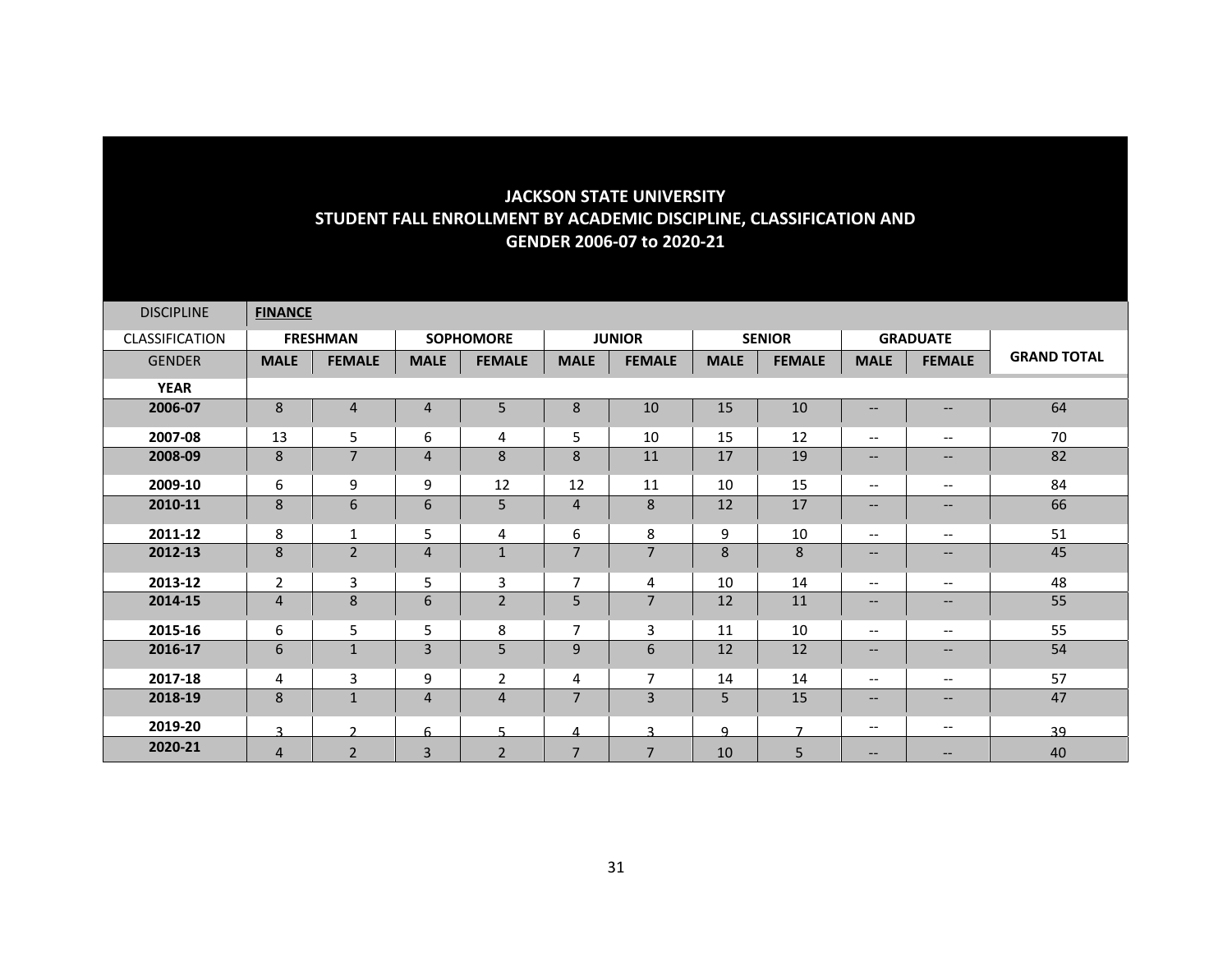| <b>DISCIPLINE</b>     |                          | <b>FOREIGN LANGUAGES</b> |                                                                                                                   |                                                                                                                   |                          |                   |                          |                |                                                                                                   |                                                                                                                   |                    |
|-----------------------|--------------------------|--------------------------|-------------------------------------------------------------------------------------------------------------------|-------------------------------------------------------------------------------------------------------------------|--------------------------|-------------------|--------------------------|----------------|---------------------------------------------------------------------------------------------------|-------------------------------------------------------------------------------------------------------------------|--------------------|
| <b>CLASSIFICATION</b> |                          | <b>FRESHMAN</b>          |                                                                                                                   | <b>SOPHOMORE</b>                                                                                                  |                          | <b>JUNIOR</b>     |                          | <b>SENIOR</b>  |                                                                                                   | <b>GRADUATE</b>                                                                                                   |                    |
| <b>GENDER</b>         | <b>MALE</b>              | <b>FEMALE</b>            | <b>MALE</b>                                                                                                       | <b>FEMALE</b>                                                                                                     | <b>MALE</b>              | <b>FEMALE</b>     | <b>MALE</b>              | <b>FEMALE</b>  | <b>MALE</b>                                                                                       | <b>FEMALE</b>                                                                                                     | <b>GRAND TOTAL</b> |
| <b>YEAR</b>           |                          |                          |                                                                                                                   |                                                                                                                   |                          |                   |                          |                |                                                                                                   |                                                                                                                   |                    |
| 2006-07               | $\qquad \qquad -$        | $\mathbf{1}$             | $\overline{\phantom{a}}$                                                                                          | $\overline{\phantom{a}}$                                                                                          | --                       | $\overline{2}$    | --                       | $\mathbf{1}$   | $- -$                                                                                             | $\hspace{0.05cm} \ldots$                                                                                          | $\overline{4}$     |
| 2007-08               | $\qquad \qquad -$        | 1                        | 3                                                                                                                 | $\mathbf{1}$                                                                                                      | $\overline{\phantom{a}}$ | $\overline{2}$    | $\overline{\phantom{a}}$ | $\mathbf{1}$   | $--$                                                                                              | $\hspace{0.05cm} \ldots$                                                                                          | 8                  |
| 2008-09               | $\qquad \qquad -$        | $\overline{2}$           | $\overline{2}$                                                                                                    | $\mathbf{1}$                                                                                                      | $\mathbf{1}$             | $\overline{2}$    | $--$                     | $\overline{2}$ | $\overline{\phantom{m}}$                                                                          | $\hspace{0.05cm} \ldots$                                                                                          | 10                 |
| 2009-10               | $\overline{\phantom{a}}$ | 3                        | 1                                                                                                                 | $\overline{2}$                                                                                                    | $\overline{2}$           | $\overline{2}$    | $\mathbf{1}$             | $\overline{7}$ | $\overline{\phantom{a}}$                                                                          | $\overline{\phantom{a}}$                                                                                          | 18                 |
| 2010-11               | $\qquad \qquad -$        | $\mathbf{1}$             | $\qquad \qquad -$                                                                                                 | 3                                                                                                                 | $\mathbf{1}$             | $\mathbf 1$       | $\overline{4}$           | $\overline{4}$ | $\qquad \qquad -$                                                                                 | $\hspace{0.05cm} \ldots$                                                                                          | 14                 |
| 2011-12               | $\mathbf{1}$             | $\mathbf{1}$             | $\overline{\phantom{a}}$                                                                                          | $\overline{2}$                                                                                                    | $\mathbf{1}$             | 4                 | 3                        | 4              | $--$                                                                                              | $\overline{\phantom{a}}$                                                                                          | 16                 |
| 2012-13               | $\qquad \qquad -$        | $\mathbf{1}$             | $\overline{2}$                                                                                                    | $\qquad \qquad -$                                                                                                 | $\hspace{0.05cm} \ldots$ | 4                 | $\mathbf{1}$             | $\overline{4}$ | $\qquad \qquad -$                                                                                 | $\hspace{0.05cm} \ldots$                                                                                          | 12                 |
| 2013-14               | $\Omega$                 | 1                        | $\Omega$                                                                                                          | 1                                                                                                                 | $\mathbf{0}$             | 1                 | 1                        | 5              | $--$                                                                                              | $\overline{\phantom{m}}$                                                                                          | 9                  |
| 2014-15               | $\overline{\phantom{a}}$ | $\mathbf{1}$             | $\overline{\phantom{a}}$                                                                                          | $\hspace{0.05cm} \hspace{0.02cm} \hspace{0.02cm} \hspace{0.02cm} \hspace{0.02cm} \hspace{0.02cm} \hspace{0.02cm}$ | --                       | 1                 | --                       | $\overline{2}$ | $\qquad \qquad -$                                                                                 | $\hspace{0.05cm} \hspace{0.02cm} \hspace{0.02cm} \hspace{0.02cm} \hspace{0.02cm} \hspace{0.02cm} \hspace{0.02cm}$ | $\overline{4}$     |
| 2015-16               | $--$                     | $\overline{2}$           | $\overline{\phantom{m}}$                                                                                          | $\mathbf{1}$                                                                                                      | $\overline{\phantom{m}}$ | 1                 | $--$                     | 4              | $\overline{\phantom{m}}$                                                                          | $\hspace{0.05cm} \textbf{--}$                                                                                     | 8                  |
| 2016-17               | $\qquad \qquad -$        | $\mathbf{1}$             | $\overline{2}$                                                                                                    | $\overline{2}$                                                                                                    | $\hspace{0.05cm} \ldots$ | $\qquad \qquad -$ | $\qquad \qquad -$        | $\overline{4}$ | $--$                                                                                              | $\hspace{0.05cm} \ldots$                                                                                          | 9                  |
| 2017-18               | $\overline{2}$           | $\overline{\phantom{a}}$ | $\overline{\phantom{a}}$                                                                                          | $\mathbf{1}$                                                                                                      | $\mathbf{1}$             | $\mathbf{1}$      | $\overline{\phantom{a}}$ | $\mathbf{1}$   | $\overline{\phantom{a}}$                                                                          | $\hspace{0.05cm} \ldots$                                                                                          | 6                  |
| 2018-19               | $\qquad \qquad -$        | $--$                     | $\hspace{0.05cm} \hspace{0.02cm} \hspace{0.02cm} \hspace{0.02cm} \hspace{0.02cm} \hspace{0.02cm} \hspace{0.02cm}$ | $\hspace{0.05cm} \hspace{0.02cm} \hspace{0.02cm} \hspace{0.02cm} \hspace{0.02cm} \hspace{0.02cm} \hspace{0.02cm}$ | --                       | $\mathbf{1}$      | $\mathbf{1}$             | $\mathbf{1}$   | $\hspace{0.05cm} \hspace{0.02cm} \hspace{0.02cm} \hspace{0.02cm} \hspace{0.02cm} \hspace{0.02cm}$ | $\hspace{0.05cm} \hspace{0.02cm} \hspace{0.02cm} \hspace{0.02cm} \hspace{0.02cm} \hspace{0.02cm} \hspace{0.02cm}$ | $\overline{3}$     |
| 2019-20               | $\qquad \qquad -$        | $\overline{\phantom{a}}$ |                                                                                                                   |                                                                                                                   | $- -$                    | $\mathbf{r}$      | C.                       |                | $\overline{\phantom{m}}$                                                                          | $\overline{\phantom{a}}$                                                                                          | $\overline{ }$     |
| 2020-21               | $\qquad \qquad -$        | $\qquad \qquad -$        | $\overline{\phantom{m}}$                                                                                          | $- -$                                                                                                             | $\mathbf{1}$             | $\overline{2}$    | $\qquad \qquad -$        | $\mathbf{1}$   | $\overline{\phantom{m}}$                                                                          | $\qquad \qquad -$                                                                                                 | $\overline{4}$     |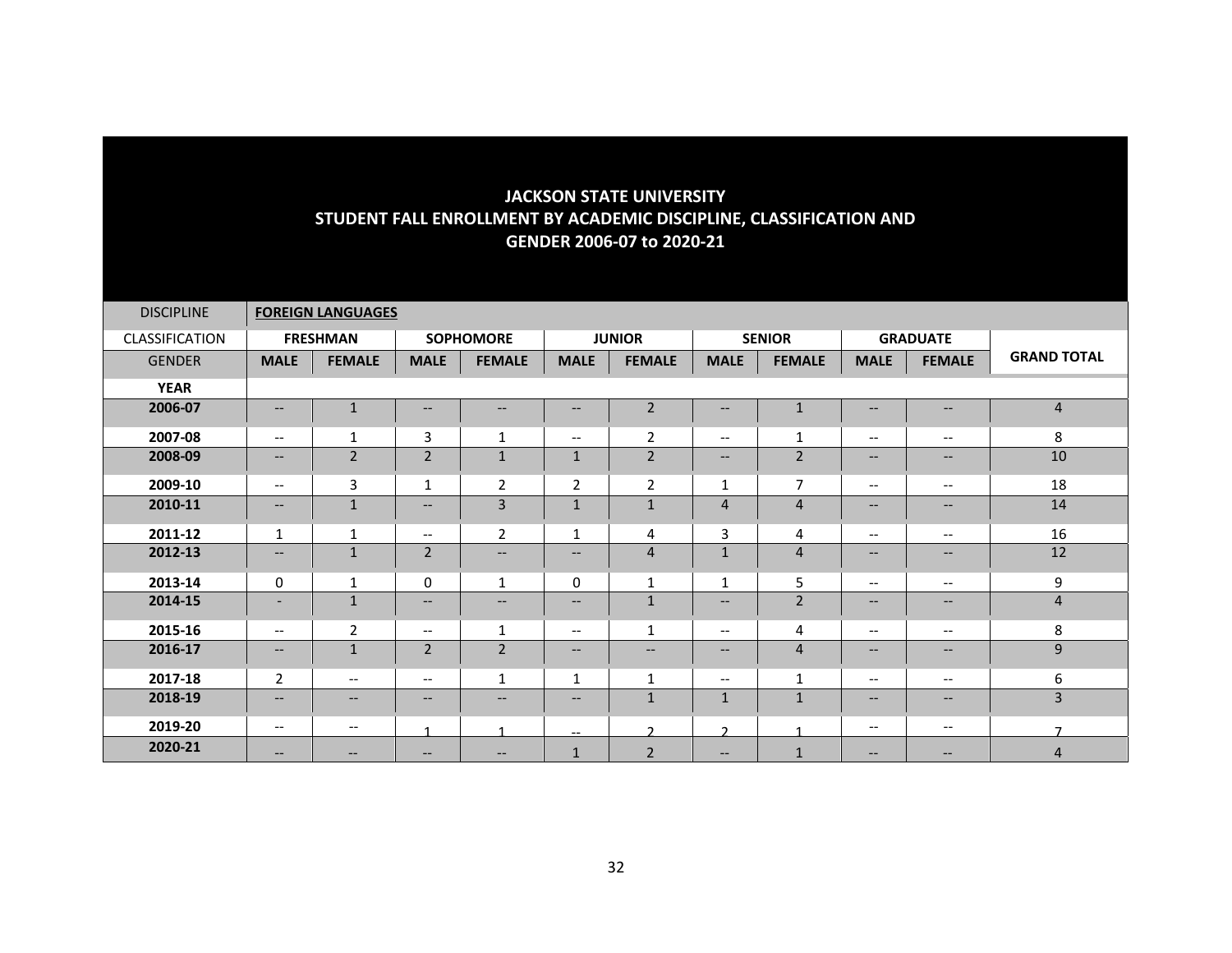| <b>DISCIPLINE</b> |                                   | <b>GUIDANCE AND COUNSELINCG</b> |                          |                                   |                          |                               |                          |                               |             |                 |                    |
|-------------------|-----------------------------------|---------------------------------|--------------------------|-----------------------------------|--------------------------|-------------------------------|--------------------------|-------------------------------|-------------|-----------------|--------------------|
| CLASSIFICATION    |                                   | <b>FRESHMAN</b>                 |                          | <b>SOPHOMORE</b>                  |                          | <b>JUNIOR</b>                 |                          | <b>SENIOR</b>                 |             | <b>GRADUATE</b> |                    |
| <b>GENDER</b>     | <b>MALE</b>                       | <b>FEMALE</b>                   | <b>MALE</b>              | <b>FEMALE</b>                     | <b>MALE</b>              | <b>FEMALE</b>                 | <b>MALE</b>              | <b>FEMALE</b>                 | <b>MALE</b> | <b>FEMALE</b>   | <b>GRAND TOTAL</b> |
| <b>YEAR</b>       |                                   |                                 |                          |                                   |                          |                               |                          |                               |             |                 |                    |
| 2005-06           | $\qquad \qquad -$                 | $--$                            | $\qquad \qquad -$        | $\overline{\phantom{m}}$          | $\overline{\phantom{a}}$ | $--$                          | $\qquad \qquad -$        | $\qquad \qquad -$             | 22          | 99              | 121                |
| 2006-07           | $\overline{\phantom{a}}$          | $\overline{\phantom{m}}$        | $\overline{\phantom{a}}$ | $\hspace{0.05cm} \dashrightarrow$ | $-\,-$                   | $\hspace{0.05cm} \textbf{--}$ | $-\!$ $\!-$              | $\overline{\phantom{m}}$      | 19          | 87              | 106                |
| 2007-08           | $--$                              | $- -$                           | $\qquad \qquad -$        | $\overline{\phantom{a}}$          | $\overline{\phantom{a}}$ | $--$                          | $\overline{\phantom{a}}$ | $\hspace{0.05cm} \dashv$      | 17          | 100             | 117                |
| 2008-09           | $\overline{\phantom{a}}$          | $\qquad \qquad -$               | $\overline{\phantom{a}}$ | $\overline{\phantom{m}}$          | $\qquad \qquad -$        | $--$                          | $\overline{\phantom{a}}$ | $\hspace{0.05cm} \textbf{--}$ | 16          | 90              | 106                |
| 2009-10           | $\hspace{0.05cm} \dashrightarrow$ | $--$                            | $\overline{\phantom{a}}$ | $-\!$                             | $\qquad \qquad -$        | $--$                          | $\qquad \qquad -$        | $\overline{\phantom{m}}$      | 14          | 94              | 108                |
| 2010-11           | $\overline{\phantom{a}}$          | $\overline{\phantom{m}}$        | $\overline{\phantom{a}}$ | $\overline{\phantom{a}}$          | $\overline{\phantom{a}}$ | $--$                          | $\overline{\phantom{a}}$ | $\overline{\phantom{a}}$      | 14          | 63              | 77                 |
| 2011-12           | $\qquad \qquad -$                 | $\qquad \qquad -$               | $\overline{\phantom{a}}$ | $\overline{\phantom{a}}$          | $\qquad \qquad -$        | $\overline{\phantom{a}}$      | $\overline{\phantom{a}}$ | $\hspace{0.05cm} \textbf{--}$ | 9           | 66              | 75                 |
| 2012-13           | $\overline{\phantom{a}}$          | $\overline{\phantom{m}}$        | $\overline{\phantom{a}}$ | $\hspace{0.05cm} \dashrightarrow$ | $\overline{\phantom{a}}$ | $\overline{\phantom{a}}$      | $\overline{\phantom{a}}$ | $\overline{\phantom{m}}$      | 8           | 62              | 70                 |
|                   |                                   |                                 |                          |                                   |                          |                               |                          |                               |             |                 |                    |
|                   |                                   |                                 |                          |                                   |                          |                               |                          |                               |             |                 |                    |
|                   |                                   |                                 |                          |                                   |                          |                               |                          |                               |             |                 |                    |
|                   |                                   |                                 |                          |                                   |                          |                               |                          |                               |             |                 |                    |
|                   |                                   |                                 |                          |                                   |                          |                               |                          |                               |             |                 |                    |
|                   |                                   |                                 |                          |                                   |                          |                               |                          |                               |             |                 |                    |
|                   |                                   |                                 |                          |                                   |                          |                               |                          |                               |             |                 |                    |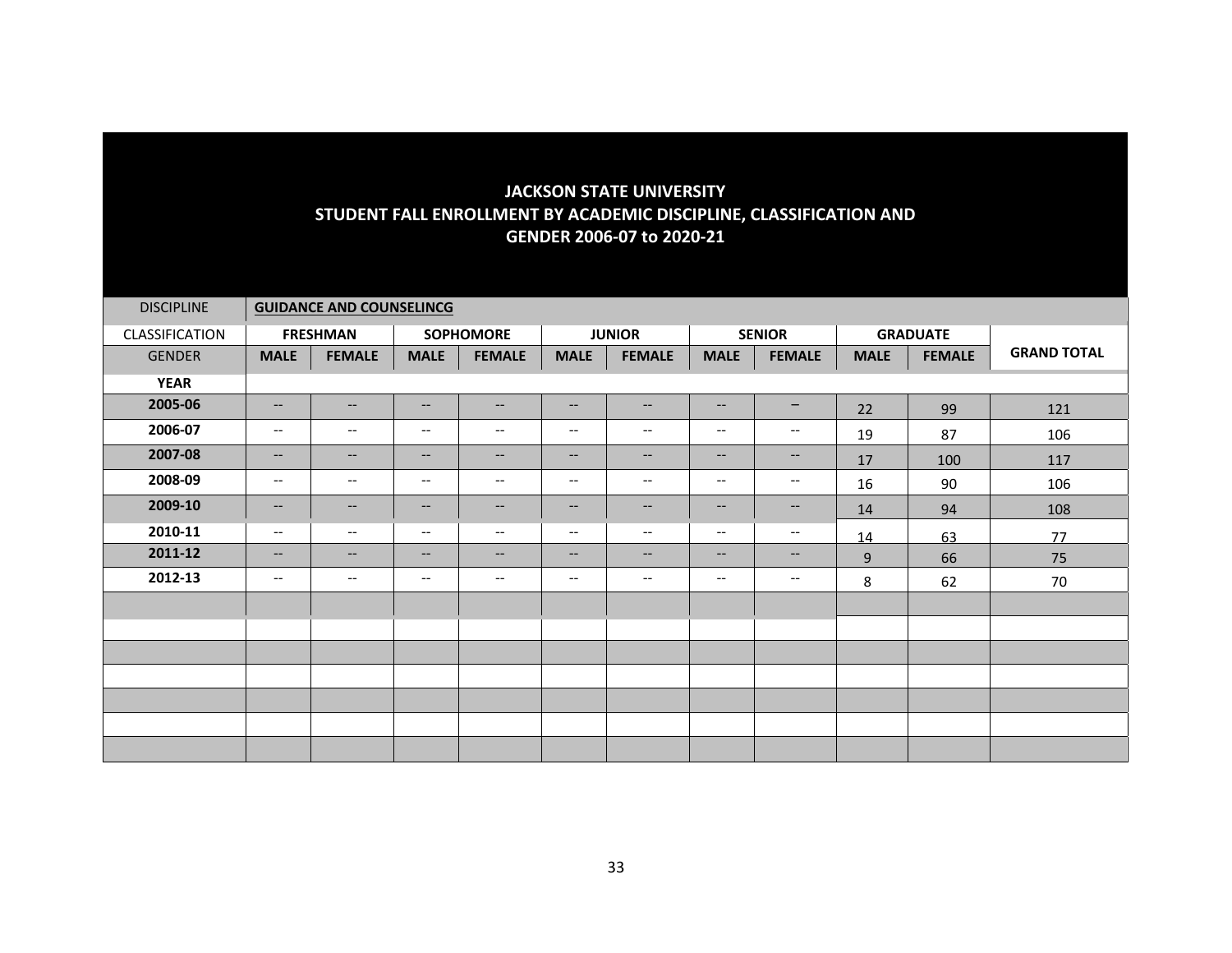| <b>DISCIPLINE</b> | <b>HAZARDOUS MATERIALS MANAGEMENT</b> |                          |                                                         |                          |                               |                                                         |                          |                                                                                                                   |                |                 |                    |  |
|-------------------|---------------------------------------|--------------------------|---------------------------------------------------------|--------------------------|-------------------------------|---------------------------------------------------------|--------------------------|-------------------------------------------------------------------------------------------------------------------|----------------|-----------------|--------------------|--|
| CLASSIFICATION    |                                       | <b>FRESHMAN</b>          |                                                         | <b>SOPHOMORE</b>         |                               | <b>JUNIOR</b>                                           |                          | <b>SENIOR</b>                                                                                                     |                | <b>GRADUATE</b> |                    |  |
| <b>GENDER</b>     | <b>MALE</b>                           | <b>FEMALE</b>            | <b>MALE</b>                                             | <b>FEMALE</b>            | <b>MALE</b>                   | <b>FEMALE</b>                                           | <b>MALE</b>              | <b>FEMALE</b>                                                                                                     | <b>MALE</b>    | <b>FEMALE</b>   | <b>GRAND TOTAL</b> |  |
| <b>YEAR</b>       |                                       |                          |                                                         |                          |                               |                                                         |                          |                                                                                                                   |                |                 |                    |  |
| 2006-07           | $\overline{\phantom{m}}$              | $\qquad \qquad -$        | $- -$                                                   | $\hspace{0.05cm} \ldots$ | --                            | $\qquad \qquad -$                                       | --                       | $\overline{\phantom{a}}$                                                                                          | 8              | 6               | 14                 |  |
| 2007-08           | $\overline{\phantom{a}}$              | $\qquad \qquad -$        | $\hspace{0.05cm} \ldots$                                | $\overline{\phantom{m}}$ | $\overline{\phantom{m}}$      | $\overline{\phantom{m}}$                                | $\overline{\phantom{m}}$ | $\overline{\phantom{a}}$                                                                                          | 11             | 6               | 17                 |  |
| 2008-09           | $\overline{\phantom{a}}$              | $\qquad \qquad -$        | $\hspace{0.05cm} \ldots$                                | $\overline{\phantom{a}}$ | --                            | $\overline{\phantom{a}}$                                | $\overline{\phantom{a}}$ | $\hspace{0.05cm} \hspace{0.02cm} \hspace{0.02cm} \hspace{0.02cm} \hspace{0.02cm} \hspace{0.02cm} \hspace{0.02cm}$ | 13             | $\mathbf{1}$    | 14                 |  |
| 2009-10           | $\overline{\phantom{m}}$              | $\qquad \qquad -$        | $\hspace{0.05cm} \ldots$                                | $\overline{\phantom{m}}$ | $\hspace{0.05cm} \ldots$      | $\overline{\phantom{m}}$                                | $\overline{\phantom{m}}$ | $\overline{\phantom{a}}$                                                                                          | 15             | $\overline{2}$  | 17                 |  |
| 2010-11           | $\overline{\phantom{a}}$              | $\qquad \qquad -$        | $\hspace{0.05cm} \ldots$                                | $\overline{\phantom{a}}$ | $\hspace{0.05cm} \textbf{--}$ | $\overline{\phantom{m}}$                                | $\overline{\phantom{a}}$ | $\qquad \qquad -$                                                                                                 | 12             | 6               | 18                 |  |
| 2011-12           | $\overline{\phantom{a}}$              | $\overline{\phantom{a}}$ | $\hspace{0.05cm} \ldots$                                | $\overline{\phantom{a}}$ | $\overline{\phantom{a}}$      | $\overline{\phantom{m}}$                                | $\overline{\phantom{a}}$ | $--$                                                                                                              | 10             | 4               | 14                 |  |
| 2012-13           | $\overline{\phantom{a}}$              | $\qquad \qquad -$        | $\overline{\phantom{m}}$                                | $\overline{\phantom{m}}$ | --                            | $\overline{\phantom{a}}$                                | $\qquad \qquad -$        | $\qquad \qquad -$                                                                                                 | 10             | 20              | 30                 |  |
| 2013-14           | $\overline{\phantom{a}}$              | $\overline{\phantom{a}}$ | $\overline{\phantom{a}}$                                | $\overline{\phantom{a}}$ | $\overline{\phantom{m}}$      | $\overline{\phantom{m}}$                                | $\overline{\phantom{m}}$ | $--$                                                                                                              | 18             | 30              | 48                 |  |
| 2014-15           | $\overline{\phantom{a}}$              | $\qquad \qquad -$        | $\hspace{0.05cm} \ldots$                                | $\overline{\phantom{a}}$ | --                            | $\hspace{0.05cm} \hspace{0.02cm} \hspace{0.02cm} \dots$ | $\qquad \qquad -$        | $\qquad \qquad -$                                                                                                 | 17             | 27              | 44                 |  |
| 2015-16           | $\overline{\phantom{a}}$              | $\overline{\phantom{a}}$ | $\overline{\phantom{m}}$                                | $\overline{\phantom{m}}$ | $\hspace{0.05cm} \dashv$      | $\overline{\phantom{m}}$                                | $\overline{\phantom{m}}$ | $\hspace{0.05cm}$ – $\hspace{0.05cm}$                                                                             | 17             | 21              | 38                 |  |
| 2016-17           | $\qquad \qquad -$                     | $\qquad \qquad -$        | $\overline{\phantom{m}}$                                | $\overline{\phantom{m}}$ | $\hspace{0.05cm} \ldots$      | $\hspace{0.05cm} \ldots$                                | $\qquad \qquad -$        | $\qquad \qquad -$                                                                                                 | $\overline{7}$ | 18              | 25                 |  |
| 2017-18           | $\overline{\phantom{a}}$              | $--$                     | $\hspace{0.05cm} \ldots$                                | $\overline{\phantom{m}}$ | $\overline{\phantom{m}}$      | $\overline{\phantom{m}}$                                | $\overline{\phantom{a}}$ | $--$                                                                                                              | 10             | 21              | 31                 |  |
| 2018-19           | $\overline{\phantom{a}}$              | $\qquad \qquad -$        | $\hspace{0.05cm} \hspace{0.02cm} \hspace{0.02cm} \dots$ | $\overline{\phantom{a}}$ | $\qquad \qquad -$             | $--$                                                    | $\overline{\phantom{a}}$ | $\hspace{0.05cm} \dashrightarrow$                                                                                 | $\overline{4}$ | 17              | 21                 |  |
| 2019-20           | $\overline{\phantom{a}}$              | $\overline{\phantom{a}}$ | $\overline{\phantom{a}}$                                | $\overline{\phantom{a}}$ | $\overline{\phantom{a}}$      | $\overline{\phantom{a}}$                                | $\overline{\phantom{a}}$ | $--$                                                                                                              | $\mathbf{r}$   | 12              | 14                 |  |
| 2020-21           | $\overline{\phantom{m}}$              | --                       | $-$                                                     | --                       | $\overline{\phantom{m}}$      | $\hspace{0.05cm} \hspace{0.02cm} \hspace{0.02cm} \dots$ | $\qquad \qquad -$        | $- -$                                                                                                             | $\overline{2}$ | 6               | $\bf 8$            |  |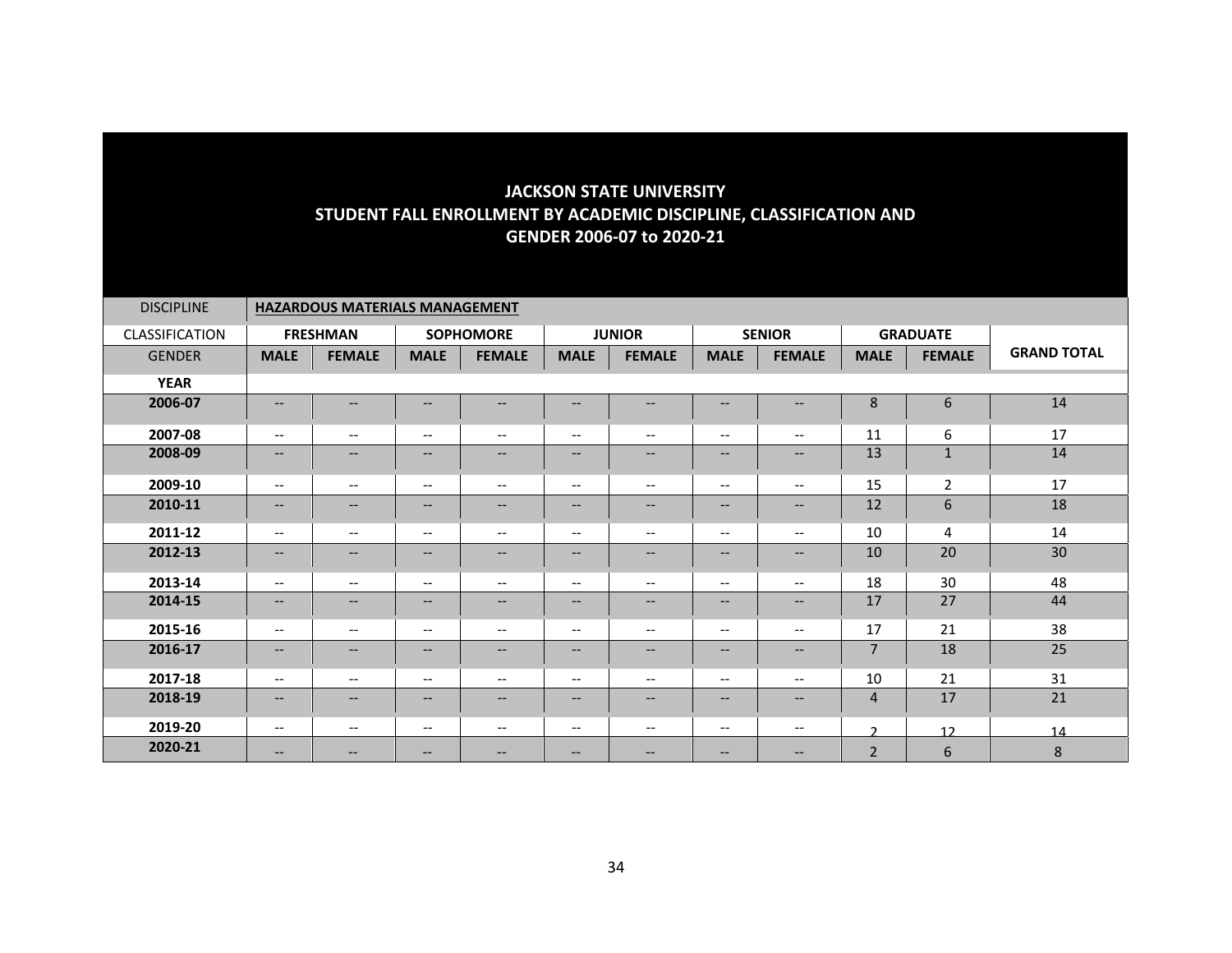| <b>DISCIPLINE</b>     |                | <b>HEALTH CARE ADMINISTRATION</b> |                |                  |                |               |                |               |                                                                                                                   |                                                                                                                   |                    |
|-----------------------|----------------|-----------------------------------|----------------|------------------|----------------|---------------|----------------|---------------|-------------------------------------------------------------------------------------------------------------------|-------------------------------------------------------------------------------------------------------------------|--------------------|
| <b>CLASSIFICATION</b> |                | <b>FRESHMAN</b>                   |                | <b>SOPHOMORE</b> |                | <b>JUNIOR</b> |                | <b>SENIOR</b> |                                                                                                                   | <b>GRADUATE</b>                                                                                                   |                    |
| <b>GENDER</b>         | <b>MALE</b>    | <b>FEMALE</b>                     | <b>MALE</b>    | <b>FEMALE</b>    | <b>MALE</b>    | <b>FEMALE</b> | <b>MALE</b>    | <b>FEMALE</b> | <b>MALE</b>                                                                                                       | <b>FEMALE</b>                                                                                                     | <b>GRAND TOTAL</b> |
| <b>YEAR</b>           |                |                                   |                |                  |                |               |                |               |                                                                                                                   |                                                                                                                   |                    |
| 2006-07               | 7              | 41                                | 6              | 23               | 5              | 27            | 10             | 36            | $\overline{\phantom{m}}$                                                                                          | --                                                                                                                | 155                |
| 2007-08               | $\overline{7}$ | 36                                | 6              | 26               | $\overline{7}$ | 29            | 9              | 36            | $\overline{\phantom{m}}$                                                                                          | $\qquad \qquad -$                                                                                                 | 156                |
| 2008-09               | 6              | 41                                | $\overline{4}$ | 33               | 6              | 29            | 13             | 46            | $\hspace{0.05cm} \ldots$                                                                                          | $\qquad \qquad -$                                                                                                 | 178                |
| 2009-10               | 11             | 42                                | $\overline{2}$ | 41               | $\overline{2}$ | 43            | 9              | 46            | $\overline{\phantom{a}}$                                                                                          | $\overline{\phantom{a}}$                                                                                          | 196                |
| 2010-11               | 9              | 43                                | 6              | 43               | $\overline{4}$ | 42            | 6              | 51            | $\qquad \qquad -$                                                                                                 | $\hspace{0.05cm} \ldots$                                                                                          | 204                |
| 2011-12               | 8              | 47                                | 4              | 49               | 6              | 46            | 7              | 65            | $\overline{\phantom{a}}$                                                                                          | $\overline{\phantom{a}}$                                                                                          | 232                |
| 2012-13               | 3              | 36                                | $\overline{7}$ | 30               | 5              | 55            | 9              | 70            | $\qquad \qquad -$                                                                                                 | --                                                                                                                | 215                |
| 2013-14               | 11             | 40                                | 4              | 47               | $\overline{7}$ | 63            | $\overline{7}$ | 71            | $\overline{\phantom{a}}$                                                                                          | $\overline{\phantom{a}}$                                                                                          | 250                |
| 2014-15               | 16             | 61                                | 9              | 51               | 11             | 95            | 8              | 82            | $- -$                                                                                                             | $\hspace{0.05cm} \hspace{0.02cm} \hspace{0.02cm} \hspace{0.02cm} \hspace{0.02cm} \hspace{0.02cm} \hspace{0.02cm}$ | 333                |
| 2015-16               | 8              | 75                                | 14             | 74               | 8              | 86            | 13             | 129           | $\hspace{0.05cm} \dashrightarrow$                                                                                 | $\overline{\phantom{m}}$                                                                                          | 407                |
| 2016-17               | $\overline{4}$ | 65                                | 13             | 96               | 17             | 121           | 14             | 132           | $- -$                                                                                                             | $\overline{\phantom{a}}$                                                                                          | 462                |
| 2017-18               | 4              | 37                                | 6              | 64               | 8              | 104           | 16             | 143           | $\hspace{0.05cm} \ldots$                                                                                          | $- -$                                                                                                             | 382                |
| 2018-19               | $\overline{2}$ | 23                                | $\overline{3}$ | 25               | 8              | 65            | 9              | 137           | $\hspace{0.05cm} \hspace{0.02cm} \hspace{0.02cm} \hspace{0.02cm} \hspace{0.02cm} \hspace{0.02cm} \hspace{0.02cm}$ | --                                                                                                                | 272                |
| 2019-20               | 4              | 22                                | $\sqrt{2}$     | 33               | 6              | 61            | 5              | 114           | $\overline{\phantom{m}}$                                                                                          | $\overline{\phantom{a}}$                                                                                          | 250                |
| 2020-21               | $\overline{4}$ | 20                                | $\overline{7}$ | 32               | 3              | 63            | 8              | 88            | $\qquad \qquad -$                                                                                                 | $\qquad \qquad -$                                                                                                 | 225                |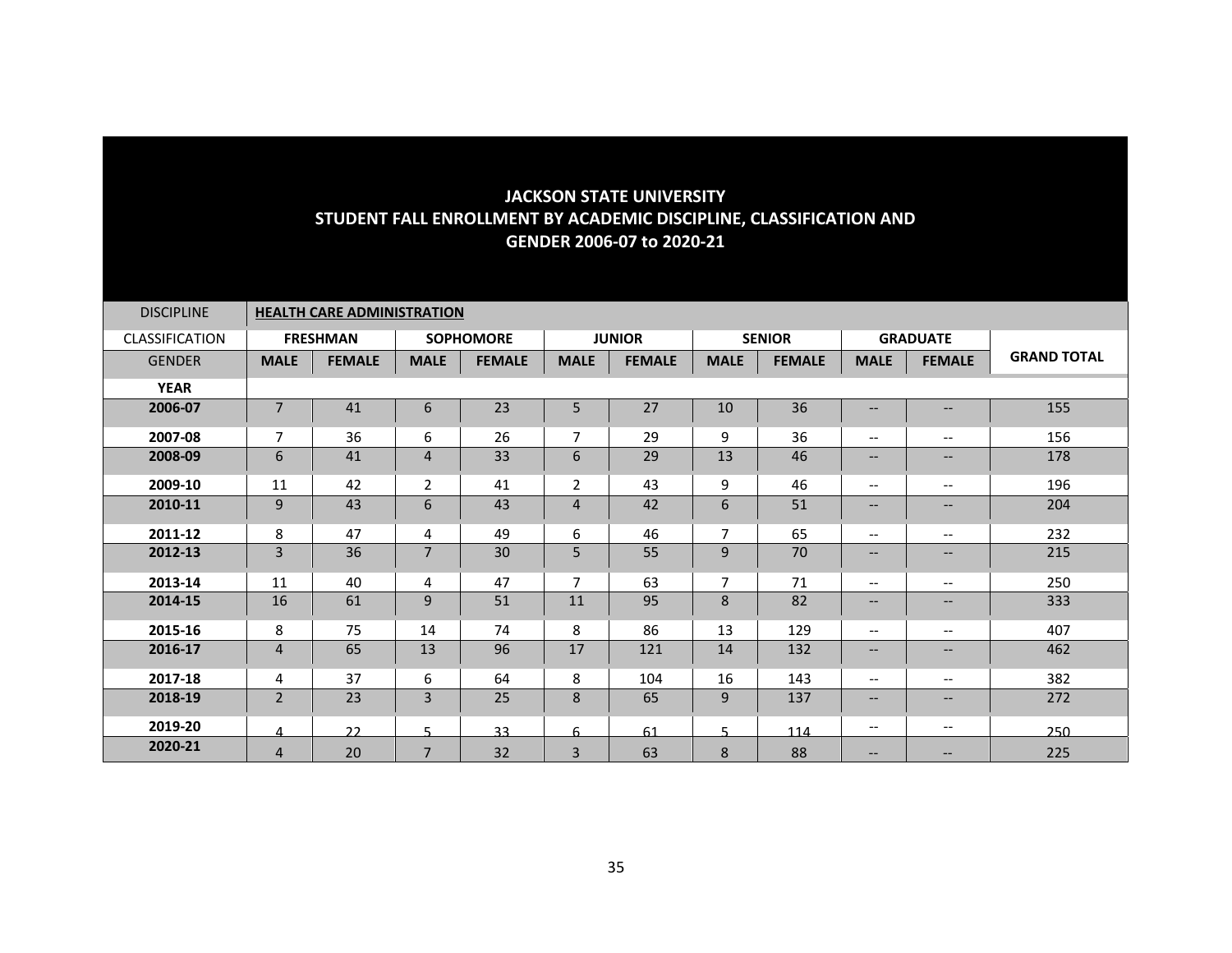| <b>DISCIPLINE</b>     |             | <b>HEALTH PHYSICAL EDUCATION AND RECREATION</b> |             |                  |             |               |             |               |                |                 |                    |  |  |  |
|-----------------------|-------------|-------------------------------------------------|-------------|------------------|-------------|---------------|-------------|---------------|----------------|-----------------|--------------------|--|--|--|
| <b>CLASSIFICATION</b> |             | <b>FRESHMAN</b>                                 |             | <b>SOPHOMORE</b> |             | <b>JUNIOR</b> |             | <b>SENIOR</b> |                | <b>GRADUATE</b> |                    |  |  |  |
| <b>GENDER</b>         | <b>MALE</b> | <b>FEMALE</b>                                   | <b>MALE</b> | <b>FEMALE</b>    | <b>MALE</b> | <b>FEMALE</b> | <b>MALE</b> | <b>FEMALE</b> | <b>MALE</b>    | <b>FEMALE</b>   | <b>GRAND TOTAL</b> |  |  |  |
| <b>YEAR</b>           |             |                                                 |             |                  |             |               |             |               |                |                 |                    |  |  |  |
| 2006-07               | 25          | 15                                              | 45          | 11               | 18          | 18            | 51          | 28            | 21             | 23              | 255                |  |  |  |
| 2007-08               | 39          | 12                                              | 28          | 12               | 41          | 22            | 52          | 27            | 25             | 22              | 280                |  |  |  |
| 2008-09               | 35          | 20                                              | 23          | $\overline{7}$   | 30          | 14            | 56          | 29            | 31             | 25              | 270                |  |  |  |
| 2009-10               | 39          | 17                                              | 25          | 19               | 26          | 16            | 62          | 29            | 31             | 18              | 282                |  |  |  |
| 2010-11               | 37          | 9                                               | 56          | 13               | 35          | 19            | 63          | 26            | 38             | 18              | 314                |  |  |  |
| 2011-12               | 41          | 21                                              | 40          | 13               | 51          | 15            | 66          | 41            | 31             | 24              | 343                |  |  |  |
| 2012-13               | 28          | 15                                              | 35          | 13               | 49          | 15            | 68          | 35            | 23             | 27              | 308                |  |  |  |
| 2013-14               | 43          | 25                                              | 35          | 16               | 30          | 22            | 67          | 22            | 22             | 21              | 303                |  |  |  |
| 2014-15               | 40          | 26                                              | 37          | 19               | 40          | 19            | 59          | 23            | 18             | 16              | 297                |  |  |  |
| 2015-16               | 46          | 32                                              | 45          | 13               | 39          | 23            | 50          | 28            | 14             | 16              | 306                |  |  |  |
| 2016-17               | 41          | 17                                              | 38          | 14               | 44          | 15            | 50          | 34            | 11             | 23              | 287                |  |  |  |
| 2017-18               | 44          | 14                                              | 32          | 14               | 31          | 11            | 55          | 28            | 14             | 22              | 265                |  |  |  |
| 2018-19               | 22          | 10                                              | 28          | 14               | 30          | 16            | 37          | 22            | 10             | 19              | 208                |  |  |  |
| 2019-20               | 17          | 19                                              | 26          | 17               | 26          | 23            | 37          | 22            | 11             | 12              | 210                |  |  |  |
| 2020-21               | 18          | 6                                               | 18          | 17               | 33          | 18            | 36          | 33            | $\overline{7}$ | 9               | 195                |  |  |  |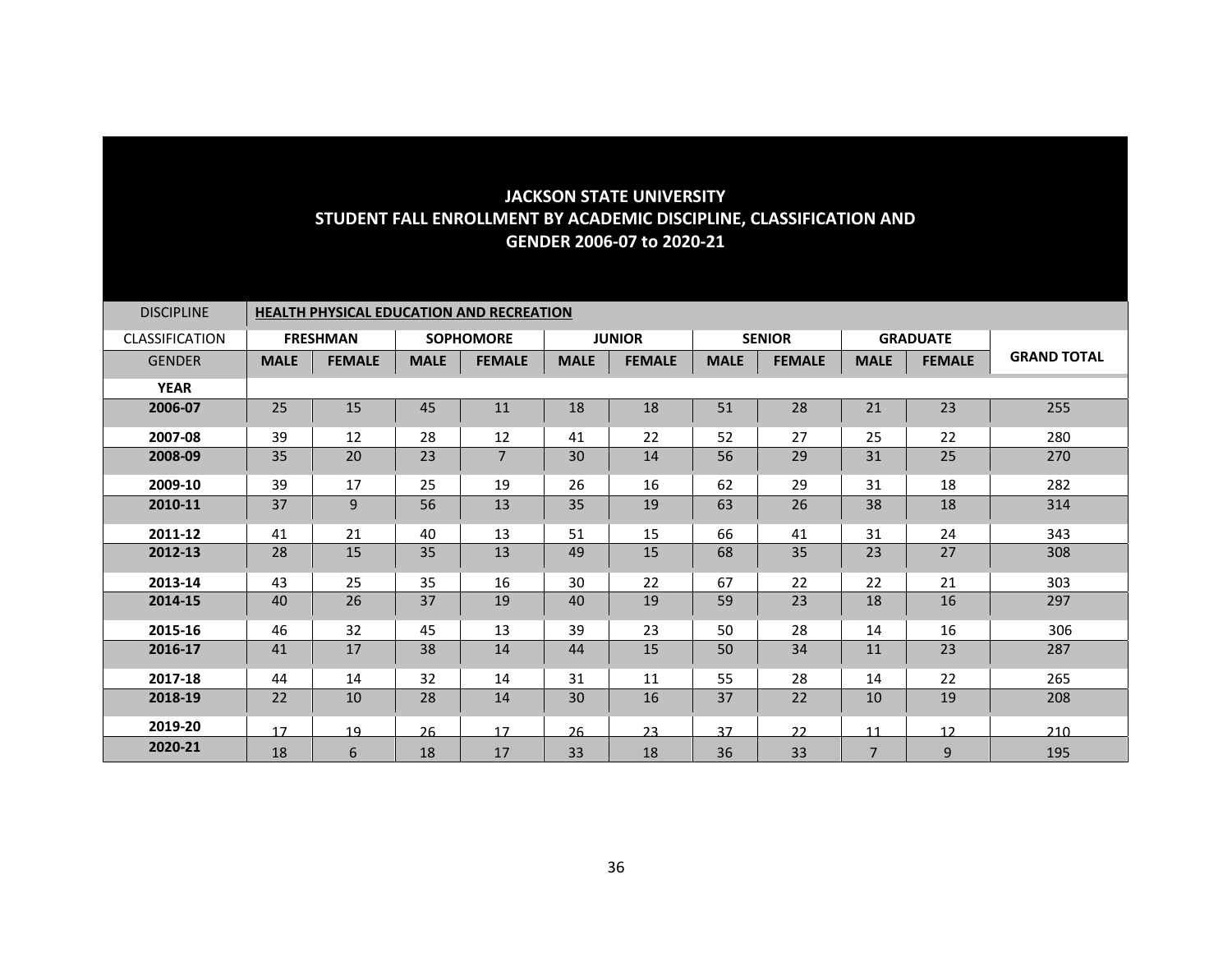| <b>DISCIPLINE</b> | <b>HISTORY</b> |                 |                |                  |                |                |             |                |                |                 |                    |
|-------------------|----------------|-----------------|----------------|------------------|----------------|----------------|-------------|----------------|----------------|-----------------|--------------------|
| CLASSIFICATION    |                | <b>FRESHMAN</b> |                | <b>SOPHOMORE</b> |                | <b>JUNIOR</b>  |             | <b>SENIOR</b>  |                | <b>GRADUATE</b> |                    |
| <b>GENDER</b>     | <b>MALE</b>    | <b>FEMALE</b>   | <b>MALE</b>    | <b>FEMALE</b>    | <b>MALE</b>    | <b>FEMALE</b>  | <b>MALE</b> | <b>FEMALE</b>  | <b>MALE</b>    | <b>FEMALE</b>   | <b>GRAND TOTAL</b> |
| <b>YEAR</b>       |                |                 |                |                  |                |                |             |                |                |                 |                    |
| 2006-07           | $\overline{7}$ | 3               | 7              | 3                | 9              | 4              | 13          | 5              | 11             | 10              | 72                 |
| 2007-08           | $\overline{7}$ | 4               | 5              | 4                | 10             | 4              | 12          | 6              | 10             | 9               | 71                 |
| 2008-09           | 8              | $\overline{2}$  | 6              | $\overline{4}$   | 11             | 8              | 13          | $\overline{7}$ | $\overline{7}$ | 10              | 76                 |
| 2009-10           | 8              | 5               | 9              | 4                | 5              | 6              | 11          | 17             | 12             | 13              | 90                 |
| 2010-11           | 10             | 3               | 9              | 4                | 13             | $\overline{2}$ | 12          | 13             | 14             | 17              | 97                 |
| 2011-12           | 6              | 5               | 5              | 3                | 10             | 8              | 14          | 10             | 12             | 14              | 87                 |
| 2012-13           | $\overline{2}$ | 5               | $\overline{4}$ | 5                | 13             | 4              | 17          | 8              | 8              | 14              | 80                 |
| 2013-14           | $\overline{7}$ | 4               | 6              | $\overline{7}$   | 11             | 3              | 17          | 8              | 11             | 12              | 86                 |
| 2014-15           | $\overline{4}$ | 5               | $\overline{2}$ | 3                | 11             | 12             | 17          | $\overline{7}$ | 12             | 12              | 85                 |
| 2015-16           | $\mathbf{1}$   | 7               | 7              | 5                | 7              | 8              | 17          | 12             | 20             | 10              | 94                 |
| 2016-17           | $\overline{2}$ | $\overline{2}$  | $\overline{3}$ | 3                | $\overline{7}$ | 5              | 16          | 12             | 15             | 16              | 81                 |
| 2017-18           | $\overline{2}$ | 3               | 1              | 3                | 6              | $\overline{2}$ | 17          | 12             | 12             | 17              | 75                 |
| 2018-19           | $\overline{4}$ | $\overline{2}$  | 5              | $\mathbf{1}$     | 5              | $\overline{7}$ | 13          | $\overline{4}$ | 13             | 16              | 70                 |
| 2019-20           | 4              | 3               | 2              | 0                | 4              | 0              | 8           | $\overline{7}$ | 14             | 14              | 56                 |
| 2020-21           | $\overline{7}$ | 3               | $\mathbf{1}$   | 3                | 3              | $\mathbf{1}$   | 6           | $\overline{2}$ | 11             | 9               | 46                 |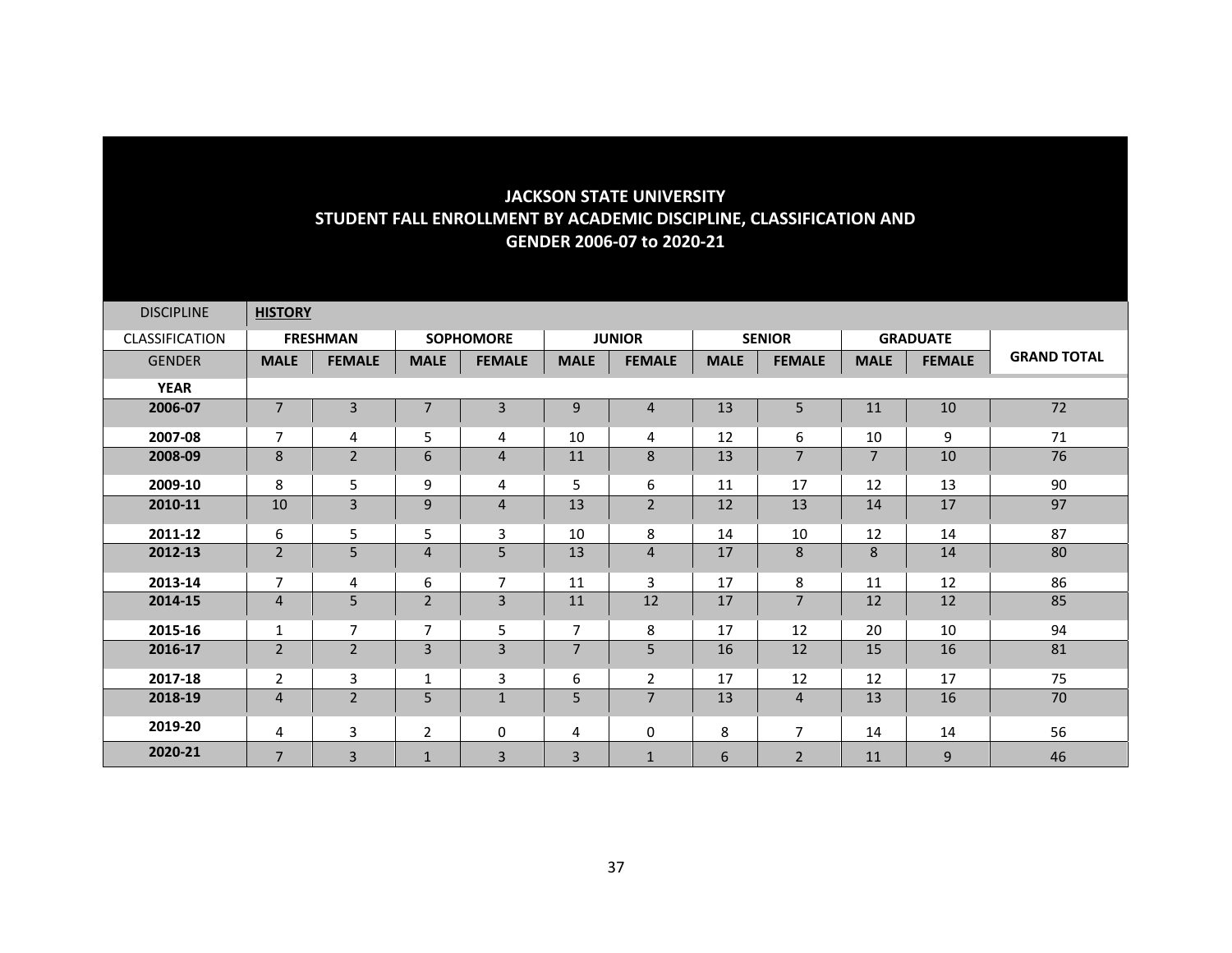| <b>DISCIPLINE</b>     |                | <b>INDUSTRIAL TECHNOLOGY</b> |             |                  |             |                 |             |                |                                                                                                                   |                          |                    |
|-----------------------|----------------|------------------------------|-------------|------------------|-------------|-----------------|-------------|----------------|-------------------------------------------------------------------------------------------------------------------|--------------------------|--------------------|
| <b>CLASSIFICATION</b> |                | <b>FRESHMAN</b>              |             | <b>SOPHOMORE</b> |             | <b>JUNIOR</b>   |             | <b>SENIOR</b>  |                                                                                                                   | <b>GRADUATE</b>          |                    |
| <b>GENDER</b>         | <b>MALE</b>    | <b>FEMALE</b>                | <b>MALE</b> | <b>FEMALE</b>    | <b>MALE</b> | <b>FEMALE</b>   | <b>MALE</b> | <b>FEMALE</b>  | <b>MALE</b>                                                                                                       | <b>FEMALE</b>            | <b>GRAND TOTAL</b> |
| <b>YEAR</b>           |                |                              |             |                  |             |                 |             |                |                                                                                                                   |                          |                    |
| 2006-07               | 34             | $\overline{4}$               | 17          | $\mathbf 2$      | 27          | 10              | 42          | 8              | $\qquad \qquad -$                                                                                                 | $\qquad \qquad -$        | 144                |
| 2007-08               | 31             | 5                            | 18          | 3                | 17          | 4               | 45          | 10             | $\overline{\phantom{a}}$                                                                                          | $\overline{\phantom{m}}$ | 133                |
| 2008-09               | 14             | $\overline{4}$               | 29          | 6                | 19          | 5               | 28          | 8              | $\qquad \qquad -$                                                                                                 | $\hspace{0.05cm} \ldots$ | 113                |
| 2009-10               | 14             | 1                            | 17          | 4                | 21          | 9               | 27          | 8              | $\overline{\phantom{a}}$                                                                                          | $\overline{\phantom{a}}$ | 101                |
| 2010-11               | 11             | $\overline{2}$               | 11          | $\overline{4}$   | 17          | $\overline{4}$  | 36          | 10             | $\overline{\phantom{a}}$                                                                                          | $\qquad \qquad -$        | 95                 |
| 2011-12               | $\overline{7}$ | $\overline{2}$               | 16          | 3                | 10          | 4               | 28          | $\overline{7}$ | $\overline{\phantom{a}}$                                                                                          | $\hspace{0.05cm} \ldots$ | 77                 |
| 2012-13               | 15             | $\overline{4}$               | 14          | 3                | 26          | $\overline{4}$  | 17          | 9              | $\qquad \qquad -$                                                                                                 | $\hspace{0.05cm} \ldots$ | 92                 |
| 2013-14               | 19             | 5                            | 10          | 4                | 15          | $\overline{2}$  | 34          | 14             | $\overline{\phantom{a}}$                                                                                          | $\overline{\phantom{a}}$ | 103                |
| 2014-15               | 25             | 14                           | 25          | $\overline{4}$   | 21          | 5               | 30          | 11             | $\qquad \qquad -$                                                                                                 | $\qquad \qquad \cdots$   | 135                |
| 2015-16               | 27             | $\overline{7}$               | 19          | $\overline{7}$   | 27          | 5               | 27          | 11             | $\overline{\phantom{a}}$                                                                                          | $- -$                    | 130                |
| 2016-17               | 25             | 10                           | 25          | 6                | 26          | 8               | 36          | 9              | $\overline{\phantom{a}}$                                                                                          | $\overline{\phantom{a}}$ | 145                |
| 2017-18               | 21             | 8                            | 26          | 11               | 18          | 10              | 36          | 12             | $\hspace{0.05cm} \ldots$                                                                                          | $- -$                    | 142                |
| 2018-19               | 10             | 3                            | 21          | 6                | 17          | 13              | 25          | 9              | $\hspace{0.05cm} \hspace{0.02cm} \hspace{0.02cm} \hspace{0.02cm} \hspace{0.02cm} \hspace{0.02cm} \hspace{0.02cm}$ | $\qquad \qquad -$        | 104                |
| 2019-20               | 22             | $\mathcal{D}$                | 13          |                  | 19          | $\overline{ }$  | 24          | 11             | $\overline{\phantom{m}}$                                                                                          | $\overline{\phantom{a}}$ | 99                 |
| 2020-21               | 5 <sup>5</sup> | $\mathbf{1}$                 | 15          | $\overline{2}$   | 19          | $5\overline{)}$ | 23          | 8              | $\qquad \qquad -$                                                                                                 | $\qquad \qquad -$        | 78                 |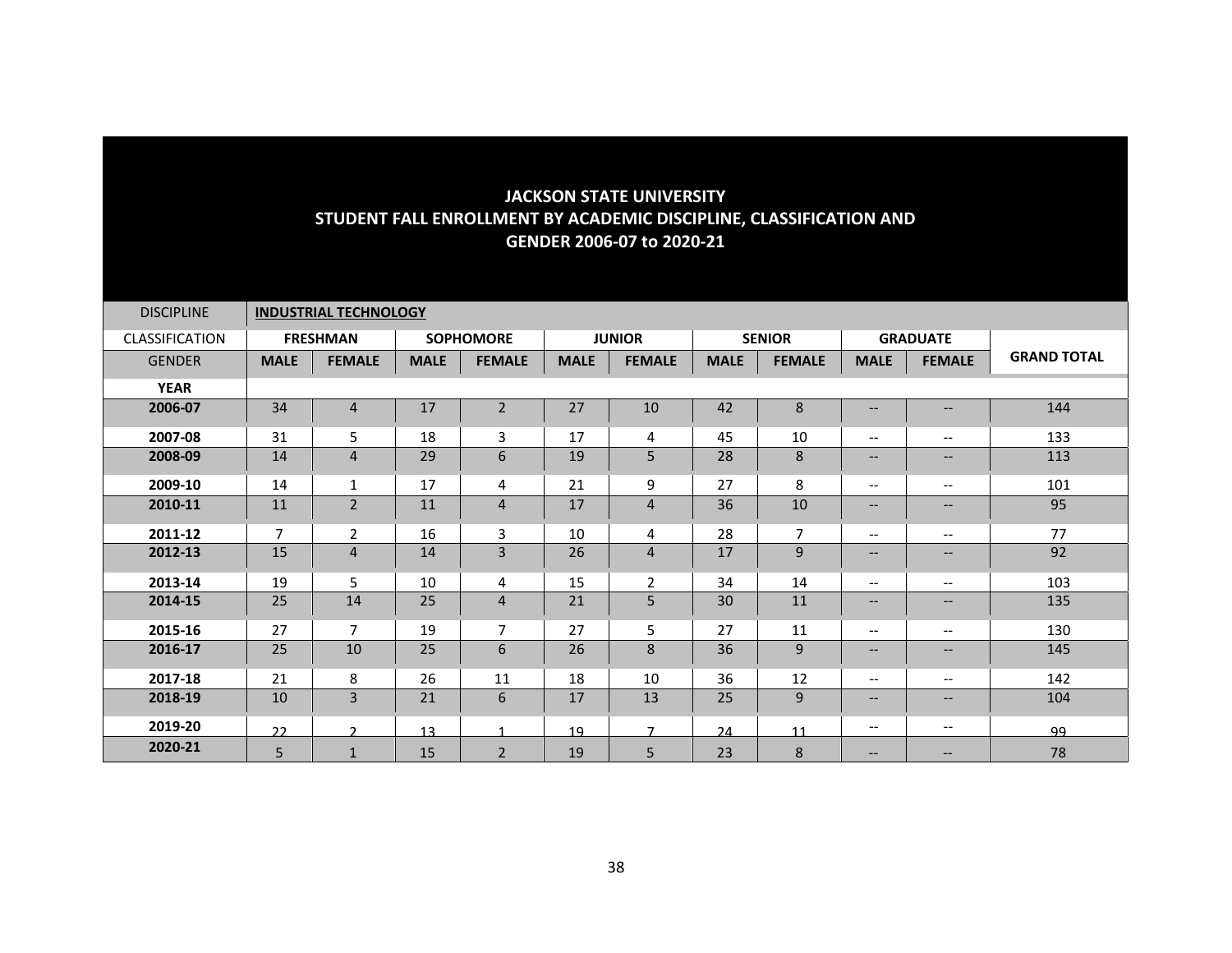| <b>DISCIPLINE</b> | <b>MANAGEMENT</b> |                 |                |                  |             |               |             |               |                                                                                                   |                                                                                                                   |                    |
|-------------------|-------------------|-----------------|----------------|------------------|-------------|---------------|-------------|---------------|---------------------------------------------------------------------------------------------------|-------------------------------------------------------------------------------------------------------------------|--------------------|
| CLASSIFICATION    |                   | <b>FRESHMAN</b> |                | <b>SOPHOMORE</b> |             | <b>JUNIOR</b> |             | <b>SENIOR</b> |                                                                                                   | <b>GRADUATE</b>                                                                                                   |                    |
| <b>GENDER</b>     | <b>MALE</b>       | <b>FEMALE</b>   | <b>MALE</b>    | <b>FEMALE</b>    | <b>MALE</b> | <b>FEMALE</b> | <b>MALE</b> | <b>FEMALE</b> | <b>MALE</b>                                                                                       | <b>FEMALE</b>                                                                                                     | <b>GRAND TOTAL</b> |
| <b>YEAR</b>       |                   |                 |                |                  |             |               |             |               |                                                                                                   |                                                                                                                   |                    |
| 2006-07           | 18                | 17              | 8              | 13               | 21          | 25            | 41          | 46            | $\hspace{0.05cm} \ldots$                                                                          | $- -$                                                                                                             | 189                |
| 2007-08           | 18                | 8               | 8              | 10               | 14          | 14            | 34          | 42            | $\overline{\phantom{a}}$                                                                          | $- -$                                                                                                             | 148                |
| 2008-09           | 20                | 14              | 9              | 10               | 9           | 25            | 23          | 33            | $\hspace{0.05cm} \hspace{0.02cm} \hspace{0.02cm} \hspace{0.02cm} \hspace{0.02cm} \hspace{0.02cm}$ | --                                                                                                                | 143                |
| 2009-10           | 17                | 16              | 16             | 9                | 13          | 17            | 23          | 59            | $\hspace{0.05cm} \dashrightarrow$                                                                 | $\overline{\phantom{a}}$                                                                                          | 170                |
| 2010-11           | 17                | 11              | 19             | 11               | 15          | 17            | 27          | 40            | $- -$                                                                                             | --                                                                                                                | 157                |
| 2011-12           | 17                | 10              | 14             | 9                | 16          | 13            | 20          | 35            | $\overline{\phantom{a}}$                                                                          | $\overline{\phantom{a}}$                                                                                          | 134                |
| 2012-13           | 17                | 5               | 14             | 13               | 16          | 11            | 16          | 27            | $\hspace{0.05cm} \hspace{0.02cm} \hspace{0.02cm} \hspace{0.02cm} \hspace{0.02cm} \hspace{0.02cm}$ | $\overline{\phantom{a}}$                                                                                          | 119                |
| 2013-14           | 16                | 14              | 12             | 14               | 15          | 12            | 17          | 24            | $\hspace{0.05cm} \ldots$                                                                          | $\hspace{0.05cm} \ldots$                                                                                          | 124                |
| 2014-15           | 12                | 12              | 14             | $\bf 8$          | 17          | 18            | 21          | 25            | $- -$                                                                                             | $\hspace{0.05cm} \hspace{0.02cm} \hspace{0.02cm} \hspace{0.02cm} \hspace{0.02cm} \hspace{0.02cm}$                 | 127                |
| 2015-16           | 23                | 12              | 12             | 8                | 16          | 16            | 29          | 31            | $\overline{\phantom{a}}$                                                                          | $- -$                                                                                                             | 147                |
| 2016-17           | 18                | 16              | 16             | 13               | 12          | 17            | 32          | 25            | $\hspace{0.05cm} \hspace{0.02cm} \hspace{0.02cm} \hspace{0.02cm} \hspace{0.02cm} \hspace{0.02cm}$ | $\hspace{0.05cm} \hspace{0.02cm} \hspace{0.02cm} \hspace{0.02cm} \hspace{0.02cm} \hspace{0.02cm} \hspace{0.02cm}$ | 149                |
| 2017-18           | 16                | 21              | $\overline{7}$ | 14               | 11          | 12            | 16          | 31            | $\overline{\phantom{m}}$                                                                          | --                                                                                                                | 128                |
| 2018-19           | 13                | 5               | 10             | $\overline{7}$   | 10          | 12            | 15          | 24            | $\qquad \qquad -$                                                                                 | $\qquad \qquad -$                                                                                                 | 96                 |
| 2019-20           | 10 <sup>1</sup>   | 6               | q              | Q                | 10          | 6             | 15          | 17            | $\overline{\phantom{m}}$                                                                          | $\overline{\phantom{m}}$                                                                                          | 82                 |
| 2020-21           | 15                | $\overline{7}$  | $\overline{7}$ | 5                | 12          | 12            | 10          | 19            | $\overline{\phantom{m}}$                                                                          | $\qquad \qquad -$                                                                                                 | 87                 |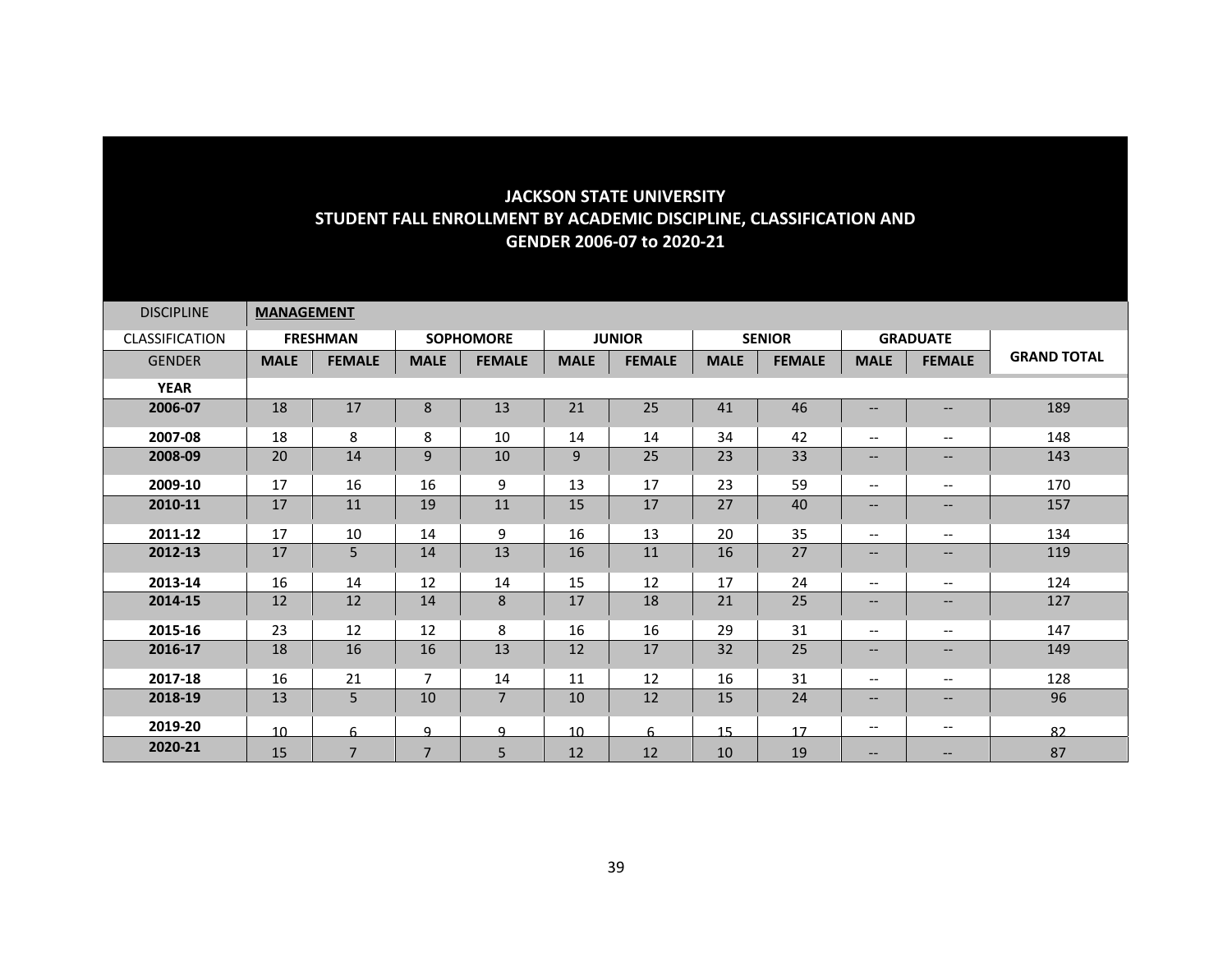| <b>DISCIPLINE</b>     | <b>MARKETING</b> |                 |                 |                  |               |               |                |                |                                                                                                                   |                                                                                                                   |                    |
|-----------------------|------------------|-----------------|-----------------|------------------|---------------|---------------|----------------|----------------|-------------------------------------------------------------------------------------------------------------------|-------------------------------------------------------------------------------------------------------------------|--------------------|
| <b>CLASSIFICATION</b> |                  | <b>FRESHMAN</b> |                 | <b>SOPHOMORE</b> |               | <b>JUNIOR</b> |                | <b>SENIOR</b>  |                                                                                                                   | <b>GRADUATE</b>                                                                                                   |                    |
| <b>GENDER</b>         | <b>MALE</b>      | <b>FEMALE</b>   | <b>MALE</b>     | <b>FEMALE</b>    | <b>MALE</b>   | <b>FEMALE</b> | <b>MALE</b>    | <b>FEMALE</b>  | <b>MALE</b>                                                                                                       | <b>FEMALE</b>                                                                                                     | <b>GRAND TOTAL</b> |
| <b>YEAR</b>           |                  |                 |                 |                  |               |               |                |                |                                                                                                                   |                                                                                                                   |                    |
| 2006-07               | 26               | 12              | 15              | 14               | 19            | 12            | 24             | 24             | $\qquad \qquad -$                                                                                                 | $\hspace{0.05cm} \ldots$                                                                                          | 146                |
| 2007-08               | 17               | 14              | 21              | 11               | 13            | 14            | 28             | 18             | $\overline{\phantom{a}}$                                                                                          | $- -$                                                                                                             | 136                |
| 2008-09               | $\overline{7}$   | 15              | 19              | 15               | 16            | 14            | 18             | 15             | $\qquad \qquad -$                                                                                                 | $\hspace{0.05cm} \ldots$                                                                                          | 119                |
| 2009-10               | 10               | 14              | 15              | 19               | 17            | 10            | 32             | 18             | $\overline{\phantom{a}}$                                                                                          | $\overline{\phantom{a}}$                                                                                          | 135                |
| 2010-11               | 13               | 16              | 9               | 11               | 9             | 17            | 21             | 18             | $\qquad \qquad -$                                                                                                 | $\qquad \qquad -$                                                                                                 | 114                |
| 2011-12               | 11               | 12              | 6               | 8                | 5             | 5             | 13             | 13             | $\overline{\phantom{a}}$                                                                                          | $- -$                                                                                                             | 73                 |
| 2012-13               | 8                | 9               | $\overline{7}$  | 11               | 6             | 8             | 13             | 11             | $\qquad \qquad -$                                                                                                 | $\qquad \qquad -$                                                                                                 | 73                 |
| 2013-14               | 8                | $\overline{7}$  | 5               | 11               | 6             | 11            | 11             | 11             | $\overline{\phantom{a}}$                                                                                          | $\overline{\phantom{m}}$                                                                                          | 70                 |
| 2014-15               | 12               | 7               | $\overline{4}$  | 12               | 7             | 8             | 10             | 10             | $\hspace{0.05cm} \hspace{0.02cm} \hspace{0.02cm} \hspace{0.02cm} \hspace{0.02cm} \hspace{0.02cm} \hspace{0.02cm}$ | $\hspace{0.05cm} \hspace{0.02cm} \hspace{0.02cm} \hspace{0.02cm} \hspace{0.02cm} \hspace{0.02cm} \hspace{0.02cm}$ | 70                 |
| 2015-16               | 13               | 12              | 10              | 10               | 9             | 16            | 8              | 9              | $\overline{\phantom{a}}$                                                                                          | $\overline{\phantom{m}}$                                                                                          | 87                 |
| 2016-17               | 12               | 14              | 11              | 11               | 9             | 8             | 10             | 17             | $\qquad \qquad -$                                                                                                 | $\qquad \qquad -$                                                                                                 | 92                 |
| 2017-18               | 8                | $\overline{7}$  | 6               | 9                | 10            | 9             | 7              | 15             | $\overline{\phantom{a}}$                                                                                          | $- -$                                                                                                             | 71                 |
| 2018-19               | 8                | 13              | 8               | $\overline{7}$   | 3             | 10            | 9              | 13             | $\hspace{0.05cm} \hspace{0.02cm} \hspace{0.02cm} \hspace{0.02cm} \hspace{0.02cm} \hspace{0.02cm} \hspace{0.02cm}$ | $\hspace{0.05cm} \hspace{0.02cm} \hspace{0.02cm} \hspace{0.02cm} \hspace{0.02cm} \hspace{0.02cm} \hspace{0.02cm}$ | 71                 |
| 2019-20               | 10               | 10 <sup>1</sup> | 10 <sup>1</sup> | q                | $\mathcal{D}$ | 6             | 6              | 11             | $\overline{\phantom{m}}$                                                                                          | $\overline{\phantom{a}}$                                                                                          | 64                 |
| 2020-21               | 11               | 6               | 15              | 10               | 6             | 6             | $\overline{2}$ | $5\phantom{.}$ | $\qquad \qquad -$                                                                                                 | $\qquad \qquad -$                                                                                                 | 61                 |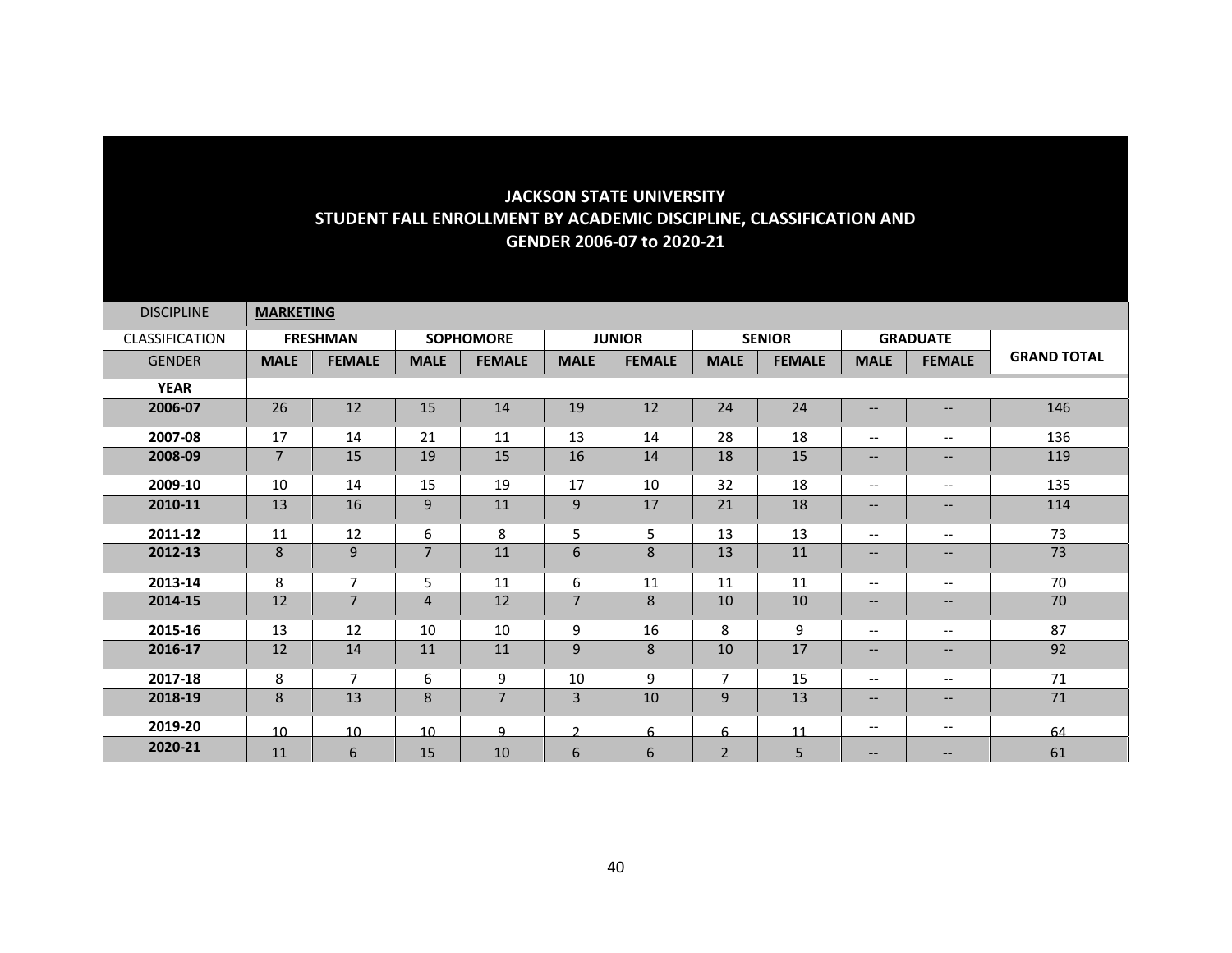| <b>DISCIPLINE</b> |             | <b>MASS COMMUNICATIONS</b> |             |                  |             |               |             |               |                |                 |                    |
|-------------------|-------------|----------------------------|-------------|------------------|-------------|---------------|-------------|---------------|----------------|-----------------|--------------------|
| CLASSIFICATION    |             | <b>FRESHMAN</b>            |             | <b>SOPHOMORE</b> |             | <b>JUNIOR</b> |             | <b>SENIOR</b> |                | <b>GRADUATE</b> |                    |
| <b>GENDER</b>     | <b>MALE</b> | <b>FEMALE</b>              | <b>MALE</b> | <b>FEMALE</b>    | <b>MALE</b> | <b>FEMALE</b> | <b>MALE</b> | <b>FEMALE</b> | <b>MALE</b>    | <b>FEMALE</b>   | <b>GRAND TOTAL</b> |
| <b>YEAR</b>       |             |                            |             |                  |             |               |             |               |                |                 |                    |
| 2006-07           | 39          | 41                         | 20          | 32               | 19          | 26            | 29          | 41            | $\mathsf g$    | 18              | 274                |
| 2007-08           | 35          | 44                         | 22          | 40               | 20          | 37            | 37          | 41            | 12             | 22              | 310                |
| 2008-09           | 32          | 49                         | 29          | 31               | 20          | 35            | 25          | 39            | 6              | 17              | 283                |
| 2009-10           | 27          | 40                         | 17          | 36               | 33          | 44            | 24          | 42            | 11             | 21              | 295                |
| 2010-11           | 20          | 33                         | 23          | 32               | 22          | 28            | 31          | 37            | 13             | 20              | 259                |
| 2011-12           | 25          | 37                         | 19          | 23               | 18          | 25            | 27          | 41            | 15             | 21              | 251                |
| 2012-13           | 25          | 37                         | 18          | 31               | 20          | 19            | 26          | 37            | 14             | 24              | 251                |
| 2013-14           | 30          | 40                         | 25          | 34               | 19          | 23            | 17          | 29            | 13             | 24              | 254                |
| 2014-15           | 34          | 37                         | 26          | 20               | 22          | 30            | 25          | 22            | 12             | 20              | 248                |
| 2015-16           | 31          | 34                         | 33          | 33               | 26          | 22            | 27          | 27            | 13             | 21              | 267                |
| 2016-17           | 31          | 31                         | 35          | 30               | 34          | 38            | 21          | 19            | 13             | 17              | 269                |
| 2017-18           | 25          | 25                         | 25          | 18               | 30          | 28            | 33          | 41            | 9              | 13              | 247                |
| 2018-19           | 17          | 18                         | 23          | 16               | 18          | 19            | 30          | 35            | $\overline{7}$ | 8               | 191                |
| 2019-20           | 24          | 24                         | 23          | 22               | 28          | 23            | 23          | 24            | q              | 12              | 212                |
| 2020-21           | 14          | 17                         | 21          | 20               | 22          | 27            | 25          | 28            | 11             | 13              | 198                |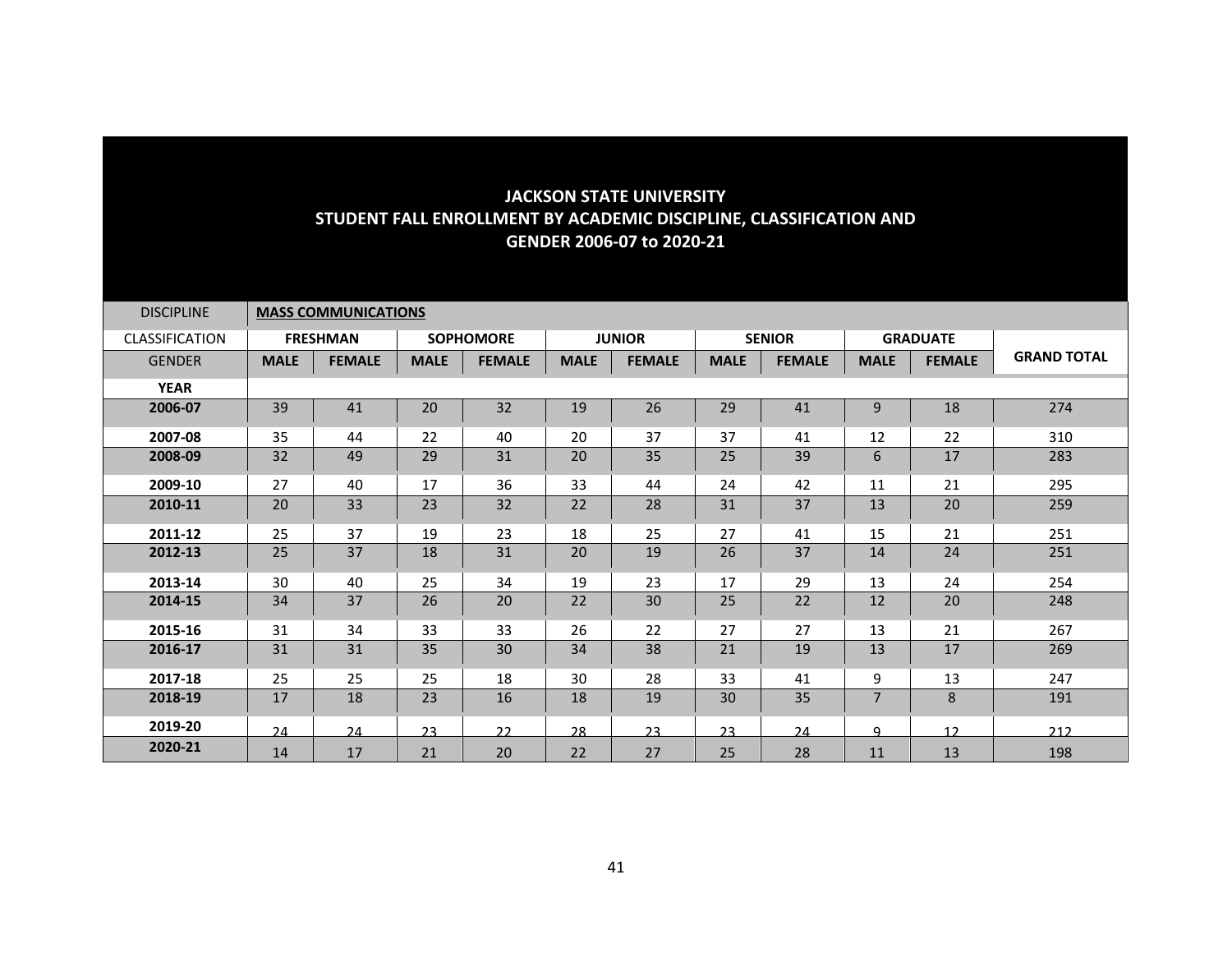| <b>DISCIPLINE</b>     | <b>MATHEMATICS</b> |                 |                   |                  |                |                |                          |                |                |                 |                    |
|-----------------------|--------------------|-----------------|-------------------|------------------|----------------|----------------|--------------------------|----------------|----------------|-----------------|--------------------|
| <b>CLASSIFICATION</b> |                    | <b>FRESHMAN</b> |                   | <b>SOPHOMORE</b> |                | <b>JUNIOR</b>  |                          | <b>SENIOR</b>  |                | <b>GRADUATE</b> |                    |
| <b>GENDER</b>         | <b>MALE</b>        | <b>FEMALE</b>   | <b>MALE</b>       | <b>FEMALE</b>    | <b>MALE</b>    | <b>FEMALE</b>  | <b>MALE</b>              | <b>FEMALE</b>  | <b>MALE</b>    | <b>FEMALE</b>   | <b>GRAND TOTAL</b> |
| <b>YEAR</b>           |                    |                 |                   |                  |                |                |                          |                |                |                 |                    |
| 2006-07               | $\overline{2}$     | $\mathbf 2$     | $\overline{2}$    | $\bf 8$          | $\mathbf 2$    | $\mathbf{1}$   | 5                        | $\overline{7}$ | 5              | $\overline{4}$  | 38                 |
| 2007-08               | 6                  | 5               | 2                 | 3                | 1              | 9              | $\overline{2}$           | 5              | 6              | 1               | 40                 |
| 2008-09               | 12                 | 3               | 5                 | $\overline{4}$   | $\overline{2}$ | 4              | $\mathbf 1$              | 3              | 4              | $\overline{3}$  | 41                 |
| 2009-10               | 8                  | 3               | $\overline{2}$    | 4                | 5              | $\overline{7}$ | 3                        | 4              | 3              | 4               | 43                 |
| 2010-11               | 5                  | 10              | $\overline{7}$    | $\overline{4}$   | 5              | 3              | $\overline{4}$           | 6              | 6              | $\overline{4}$  | 54                 |
| 2011-12               | 8                  | 10              | 4                 | 3                | 8              | 5              | 7                        | 5              | 3              | 3               | 56                 |
| 2012-13               | 5                  | $\overline{7}$  | $\overline{7}$    | $\overline{2}$   | 6              | $\mathbf{1}$   | 9                        | $\overline{3}$ | 3              | $\overline{2}$  | 45                 |
| 2013-14               | 16                 | $\overline{7}$  | 1                 | $\overline{7}$   | 5              | 6              | $\overline{7}$           | 3              | 1              | 2               | 55                 |
| 2014-15               | 11                 | 10              | 8                 | $\overline{4}$   | 3              | 6              | 10                       | 14             | 6              | 5               | 77                 |
| 2015-16               | 13                 | 15              | 5                 | 9                | 6              | 4              | 5                        | 10             | 4              | 5               | 76                 |
| 2016-17               | 12                 | 13              | 8                 | 8                | 4              | $\overline{7}$ | 3                        | 8              | $\overline{4}$ | $\overline{2}$  | 69                 |
| 2017-18               | 3                  | 6               | 8                 | 6                | 6              | 5              | 4                        | 6              | 3              | $\overline{2}$  | 49                 |
| 2018-19               | $\overline{2}$     | $\mathbf{1}$    | $\mathbf{1}$      | $\mathbf{1}$     | $\overline{7}$ | 4              | $\mathbf{1}$             | 8              | $\overline{4}$ | 8               | 37                 |
| 2019-20               | <sup>-</sup>       | 6               | $\mathcal{L}$     | C.               | 4              |                | $\overline{\phantom{a}}$ | 4              | 5              | $\mathbf{r}$    | 30                 |
| 2020-21               | $\overline{2}$     | $\overline{4}$  | $\qquad \qquad -$ | $\mathbf{1}$     | $\overline{2}$ | $\overline{3}$ | $\mathbf{0}$             | 4              | $\mathbf{1}$   | $\overline{4}$  | 21                 |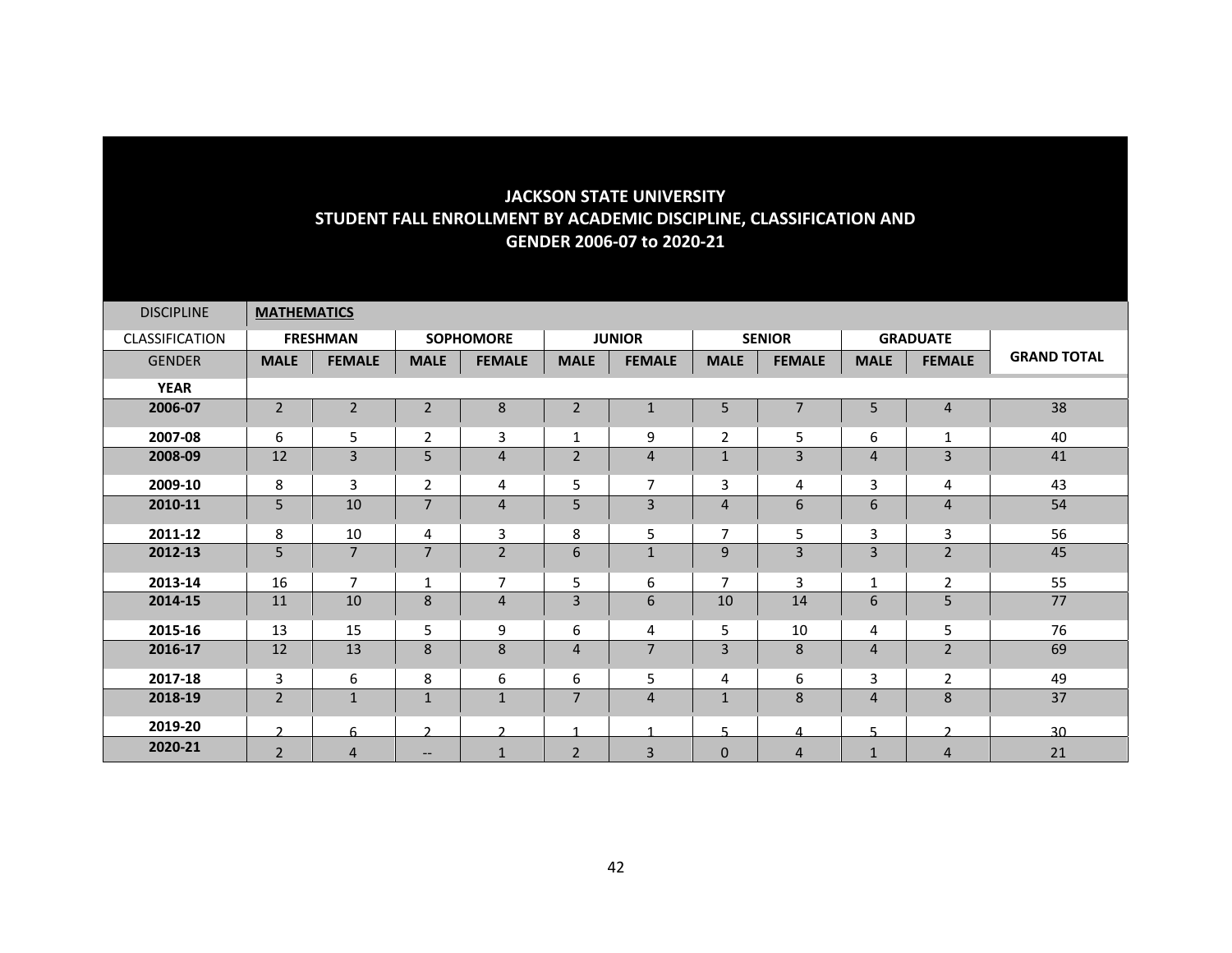| <b>DISCIPLINE</b> |                          | <b>MATHEMATICS EDUCATION</b> |                          |                          |                          |                          |                          |                          |                                                                                                                   |                                                                                                                   |                    |
|-------------------|--------------------------|------------------------------|--------------------------|--------------------------|--------------------------|--------------------------|--------------------------|--------------------------|-------------------------------------------------------------------------------------------------------------------|-------------------------------------------------------------------------------------------------------------------|--------------------|
| CLASSIFICATION    |                          | <b>FRESHMAN</b>              |                          | <b>SOPHOMORE</b>         |                          | <b>JUNIOR</b>            |                          | <b>SENIOR</b>            |                                                                                                                   | <b>GRADUATE</b>                                                                                                   |                    |
| <b>GENDER</b>     | <b>MALE</b>              | <b>FEMALE</b>                | <b>MALE</b>              | <b>FEMALE</b>            | <b>MALE</b>              | <b>FEMALE</b>            | <b>MALE</b>              | <b>FEMALE</b>            | <b>MALE</b>                                                                                                       | <b>FEMALE</b>                                                                                                     | <b>GRAND TOTAL</b> |
| <b>YEAR</b>       |                          |                              |                          |                          |                          |                          |                          |                          |                                                                                                                   |                                                                                                                   |                    |
| 2006-07           | $\overline{2}$           | --                           | $\overline{\phantom{a}}$ | $\overline{\phantom{a}}$ | --                       | $\mathbf{1}$             | --                       | $\overline{4}$           | $\overline{\phantom{m}}$                                                                                          | $\overline{4}$                                                                                                    | 11                 |
| 2007-08           | $\mathbf{1}$             | 3                            | 1                        | 3                        | 1                        | $\overline{\phantom{m}}$ | $\overline{2}$           | $\overline{2}$           | $\overline{\phantom{m}}$                                                                                          | $\overline{3}$                                                                                                    | 16                 |
| 2008-09           | 3                        | 4                            | $\mathbf{1}$             | $\overline{4}$           | $\mathbf{1}$             | 3                        | $\overline{2}$           | $\overline{2}$           | $\qquad \qquad -$                                                                                                 | $\mathbf{1}$                                                                                                      | 21                 |
| 2009-10           | $\overline{2}$           | $\overline{2}$               | $\overline{2}$           | 3                        | $\overline{\phantom{m}}$ | 3                        | $\overline{2}$           | $\overline{2}$           | $\overline{\phantom{m}}$                                                                                          | $\hspace{0.05cm} \ldots$                                                                                          | 16                 |
| 2010-11           | $\overline{\phantom{a}}$ | 3                            | $1\,$                    | $\qquad \qquad -$        | 4                        | $\mathbf{1}$             | $\overline{2}$           | $\overline{4}$           | $\qquad \qquad -$                                                                                                 | $\hspace{0.05cm} \ldots$                                                                                          | 15                 |
| 2011-12           | 4                        | 6                            | 1                        | 3                        | 3                        | 3                        | 3                        | 4                        | $\overline{\phantom{m}}$                                                                                          | $\hspace{0.05cm} \ldots$                                                                                          | 27                 |
| 2012-13           | $- -$                    | 4                            | $\overline{2}$           | 6                        | $\hspace{0.05cm} \ldots$ | 3                        | $\overline{4}$           | 6                        | $\qquad \qquad -$                                                                                                 | $\mathbf{1}$                                                                                                      | 26                 |
| 2013-14           | $\mathbf{1}$             | $\mathbf{1}$                 | $\mathbf{1}$             | 3                        | 5                        | 5                        | 3                        | 6                        | $\overline{\phantom{a}}$                                                                                          | $\overline{\phantom{a}}$                                                                                          | 25                 |
| 2014-15           | $\mathbf{1}$             | 3                            | $\mathbf{1}$             | $\mathbf{1}$             | $\mathbf{1}$             | $\mathbf{1}$             | 6                        | $\overline{4}$           | $- -$                                                                                                             | $\hspace{0.05cm} \ldots$                                                                                          | 18                 |
| 2015-16           | $--$                     | 5                            | $\overline{2}$           | 5                        | $\hspace{0.05cm} \dashv$ | $\overline{\phantom{m}}$ | 3                        | $\mathbf{1}$             | $\overline{\phantom{m}}$                                                                                          | $\hspace{0.05cm} \ldots$                                                                                          | 16                 |
| 2016-17           | 2                        | 5                            | $\mathbf{1}$             | $\qquad \qquad -$        | $\overline{2}$           | $\overline{2}$           | $\overline{2}$           | $\mathbf{1}$             | $- -$                                                                                                             | $\overline{\phantom{a}}$                                                                                          | 15                 |
| 2017-18           | $\overline{\phantom{a}}$ | 3                            | $\overline{\phantom{a}}$ | 4                        | 3                        | $\overline{\phantom{m}}$ | $\overline{\phantom{a}}$ | 3                        | $\overline{\phantom{m}}$                                                                                          | $\overline{\phantom{a}}$                                                                                          | 13                 |
| 2018-19           | $- -$                    | $\qquad \qquad -$            | $\qquad \qquad -$        | 3                        | $\overline{\phantom{a}}$ | 3                        | $\overline{3}$           | $\overline{\phantom{a}}$ | $\hspace{0.05cm} \hspace{0.02cm} \hspace{0.02cm} \hspace{0.02cm} \hspace{0.02cm} \hspace{0.02cm} \hspace{0.02cm}$ | $\hspace{0.05cm} \hspace{0.02cm} \hspace{0.02cm} \hspace{0.02cm} \hspace{0.02cm} \hspace{0.02cm} \hspace{0.02cm}$ | 9                  |
| 2019-20           |                          | $\mathbf{1}$                 |                          | $\overline{\phantom{a}}$ | $\Omega$                 | 4                        |                          | C.                       | $\overline{\phantom{m}}$                                                                                          | $\overline{\phantom{a}}$                                                                                          | 10                 |
| 2020-21           | $\hspace{0.05cm} \ldots$ | $\overline{2}$               | $\overline{\phantom{m}}$ | $\mathbf{1}$             | $\qquad \qquad -$        | $- -$                    | $\mathbf{1}$             | $\overline{2}$           | $\qquad \qquad -$                                                                                                 | $\qquad \qquad -$                                                                                                 | 6                  |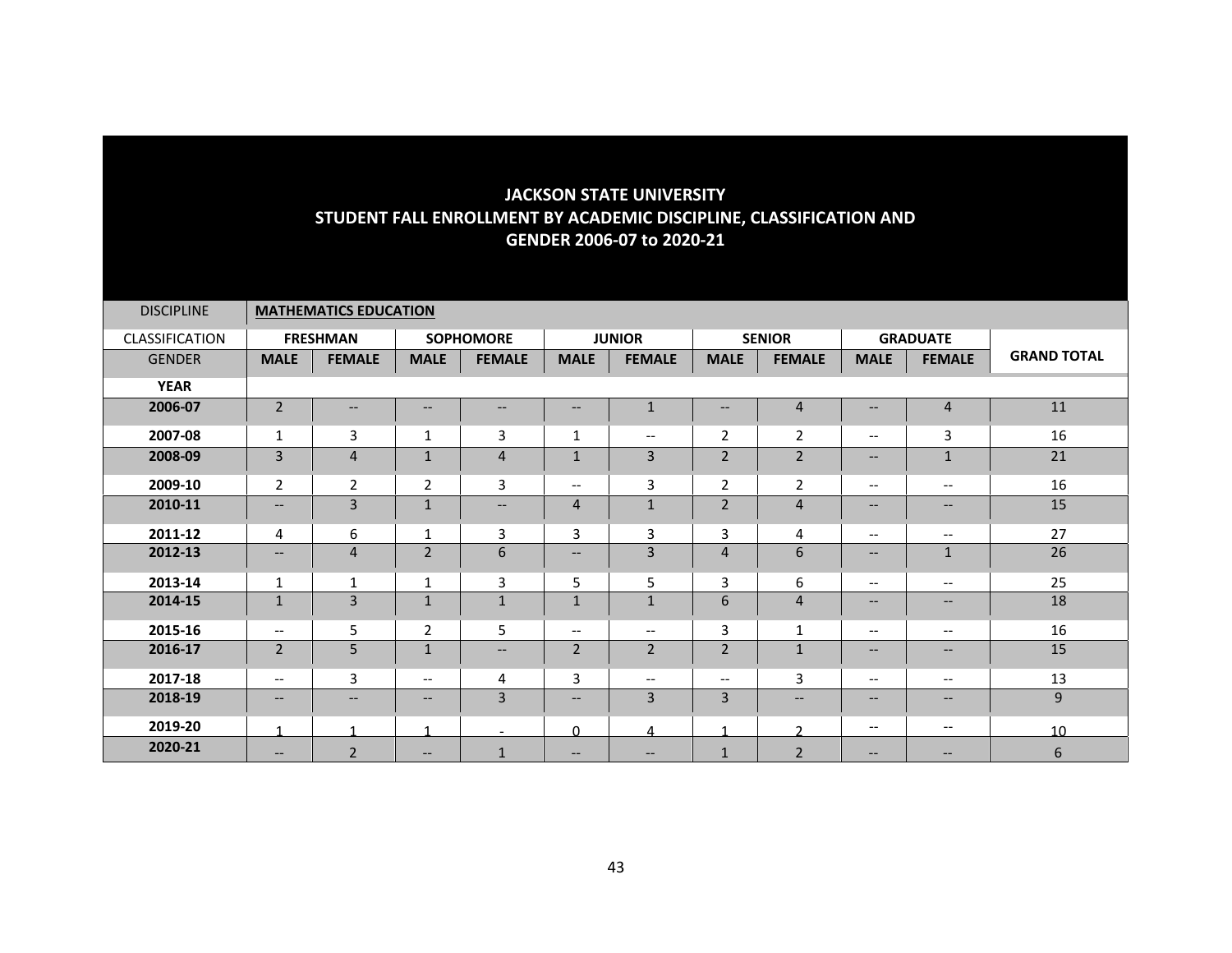| <b>DISCIPLINE</b>     | <b>METEOROLOGY</b> |                 |                          |                   |                          |                |                |                |                                                                                                   |                          |                    |
|-----------------------|--------------------|-----------------|--------------------------|-------------------|--------------------------|----------------|----------------|----------------|---------------------------------------------------------------------------------------------------|--------------------------|--------------------|
| <b>CLASSIFICATION</b> |                    | <b>FRESHMAN</b> |                          | <b>SOPHOMORE</b>  |                          | <b>JUNIOR</b>  |                | <b>SENIOR</b>  |                                                                                                   | <b>GRADUATE</b>          |                    |
| <b>GENDER</b>         | <b>MALE</b>        | <b>FEMALE</b>   | <b>MALE</b>              | <b>FEMALE</b>     | <b>MALE</b>              | <b>FEMALE</b>  | <b>MALE</b>    | <b>FEMALE</b>  | <b>MALE</b>                                                                                       | <b>FEMALE</b>            | <b>GRAND TOTAL</b> |
| <b>YEAR</b>           |                    |                 |                          |                   |                          |                |                |                |                                                                                                   |                          |                    |
| 2006-07               | $\overline{3}$     | 6               | $\overline{2}$           | $\qquad \qquad -$ | 5                        | $\overline{2}$ | 8              | $\overline{4}$ | $\hspace{0.05cm} \ldots$                                                                          | $\hspace{0.05cm} \ldots$ | 30                 |
| 2007-08               | 5                  | $\overline{2}$  | $\mathbf{1}$             | 3                 | 3                        | $\overline{2}$ | 10             | 4              | $\overline{\phantom{m}}$                                                                          | $\overline{\phantom{a}}$ | 30                 |
| 2008-09               | 3                  | 5               | $\overline{4}$           | $\mathbf 1$       | $\mathbf{1}$             | 3              | $\bf 8$        | $\mathbf{1}$   | $\overline{\phantom{m}}$                                                                          | $\hspace{0.05cm} \ldots$ | 26                 |
| 2009-10               | 5                  | 5               | $\overline{2}$           | $\overline{2}$    | 1                        | 1              | 5              | 5              | $\overline{\phantom{m}}$                                                                          | $\overline{\phantom{a}}$ | 26                 |
| 2010-11               | 4                  | 4               | $\overline{3}$           | $\overline{3}$    | $\overline{2}$           | $\overline{2}$ | $\mathbf{1}$   | 5              | $\overline{\phantom{a}}$                                                                          | $--$                     | 24                 |
| 2011-12               | $\overline{2}$     | 4               | 4                        | 3                 | 4                        | 3              | 3              | 4              | $\overline{\phantom{a}}$                                                                          | $\overline{\phantom{a}}$ | 27                 |
| 2012-13               | 5                  | 3               | $\mathbf{1}$             | $\mathbf{1}$      | 3                        | $\overline{2}$ | $\overline{4}$ | 5              | $- -$                                                                                             | $\hspace{0.05cm} \ldots$ | 24                 |
| 2013-14               | 3                  | 4               | 2                        | 3                 | $\overline{\phantom{a}}$ | $\mathbf{1}$   | 3              | 4              | $\overline{\phantom{m}}$                                                                          | $\overline{\phantom{m}}$ | 20                 |
| 2014-15               | 5                  | 5               | $\overline{3}$           | 3                 | $\mathbf{1}$             | $\overline{2}$ | $\overline{2}$ | 3              | $- -$                                                                                             | $\overline{\phantom{a}}$ | 24                 |
| 2015-16               | 6                  | 5               | $\mathbf{3}$             | 3                 | 4                        | $\overline{2}$ | 2              | 3              | $\overline{\phantom{m}}$                                                                          | $\hspace{0.05cm} \ldots$ | 28                 |
| 2016-17               | 6                  | 4               | $\overline{4}$           | $\overline{4}$    | $\overline{2}$           | $\overline{4}$ | $\mathbf{1}$   | $\overline{4}$ | $- -$                                                                                             | $\qquad \qquad -$        | 29                 |
| 2017-18               | $\mathbf{1}$       | 4               | 5                        | $\overline{2}$    | $\overline{2}$           | 3              | 3              | 3              | $\overline{\phantom{a}}$                                                                          | $\overline{\phantom{a}}$ | 23                 |
| 2018-19               | $\overline{4}$     | $\overline{2}$  | $\overline{\phantom{a}}$ | 5                 | $\overline{4}$           | $\overline{2}$ | 3              | $\overline{2}$ | $\hspace{0.05cm} \hspace{0.02cm} \hspace{0.02cm} \hspace{0.02cm} \hspace{0.02cm} \hspace{0.02cm}$ | $\hspace{0.05cm} \ldots$ | 22                 |
| 2019-20               | 4                  | 5               | 4                        | $\mathbf{1}$      | 4                        | 4              | 5              | $\mathcal{D}$  | $\overline{\phantom{m}}$                                                                          | $\overline{\phantom{m}}$ | 26                 |
| 2020-21               | $\overline{3}$     | $\overline{3}$  | $\overline{2}$           | $\overline{4}$    | $\overline{2}$           | $\mathbf{1}$   | $\overline{3}$ | $\overline{4}$ | $\overline{\phantom{m}}$                                                                          | $\qquad \qquad -$        | 22                 |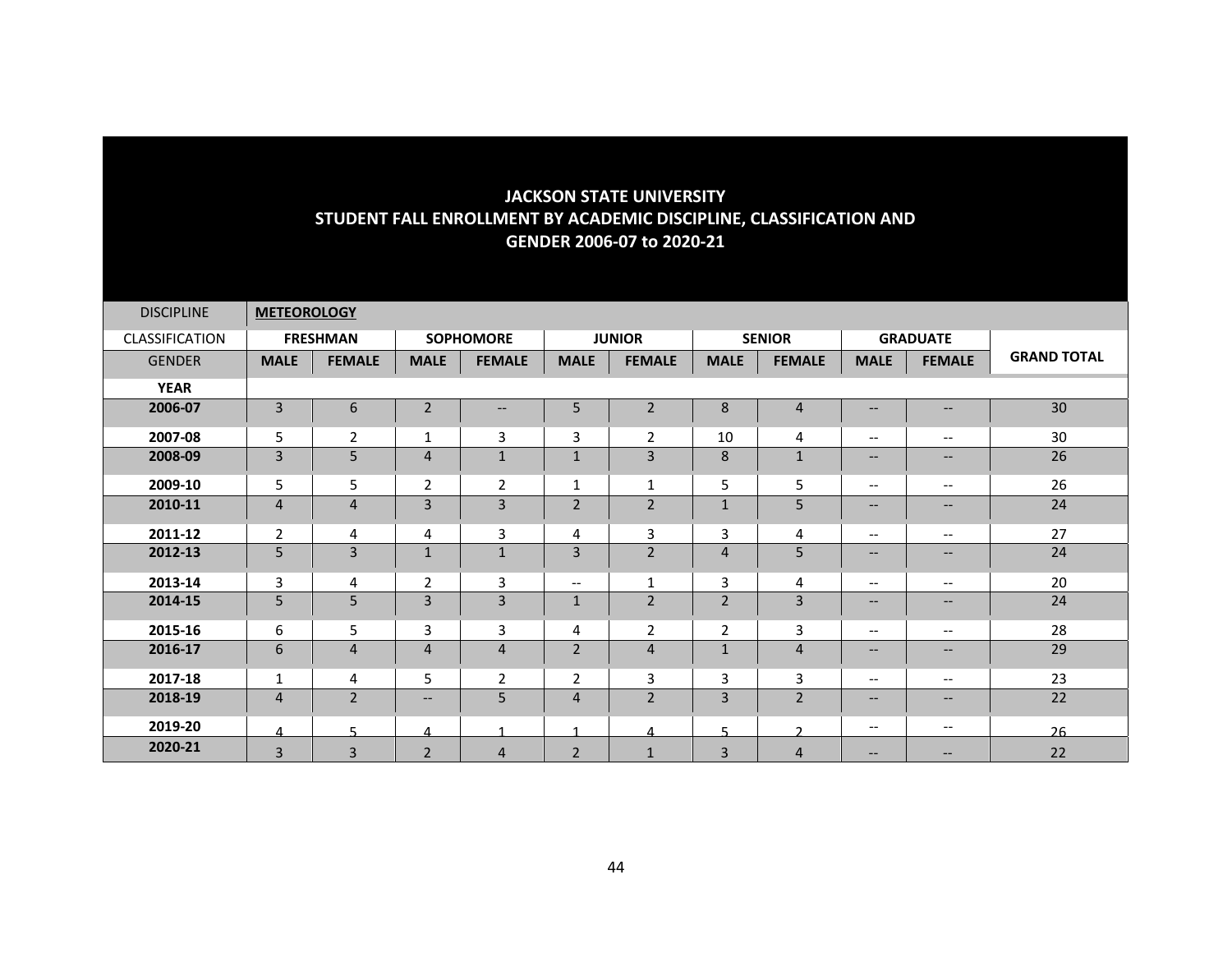| <b>DISCIPLINE</b> |                          | <b>MUSIC EDUCATION</b> |                |                  |                |                          |             |                |                |                          |                    |
|-------------------|--------------------------|------------------------|----------------|------------------|----------------|--------------------------|-------------|----------------|----------------|--------------------------|--------------------|
| CLASSIFICATION    |                          | <b>FRESHMAN</b>        |                | <b>SOPHOMORE</b> |                | <b>JUNIOR</b>            |             | <b>SENIOR</b>  |                | <b>GRADUATE</b>          |                    |
| <b>GENDER</b>     | <b>MALE</b>              | <b>FEMALE</b>          | <b>MALE</b>    | <b>FEMALE</b>    | <b>MALE</b>    | <b>FEMALE</b>            | <b>MALE</b> | <b>FEMALE</b>  | <b>MALE</b>    | <b>FEMALE</b>            | <b>GRAND TOTAL</b> |
| <b>YEAR</b>       |                          |                        |                |                  |                |                          |             |                |                |                          |                    |
| 2006-07           | 23                       | 5                      | 10             | 4                | 14             | 3                        | 14          | 6              | 8              | 8                        | 95                 |
| 2007-08           | 27                       | 6                      | $\overline{7}$ | 3                | $\overline{7}$ | 1                        | 18          | 7              | 10             | 11                       | 97                 |
| 2008-09           | 19                       | $\overline{7}$         | 16             | $\overline{4}$   | 3              | 3                        | 16          | $\overline{4}$ | 15             | $6\phantom{1}$           | 93                 |
| 2009-10           | 11                       | $\overline{7}$         | 12             | $\overline{2}$   | 9              | $\overline{2}$           | 13          | 3              | 12             | 10                       | 81                 |
| 2010-11           | 4                        | $\mathbf{1}$           | 8              | $\overline{2}$   | 11             | 5                        | 11          | 5              | 8              | $\overline{7}$           | 62                 |
| 2011-12           | 9                        | 3                      | 9              | $\overline{2}$   | $\overline{7}$ | $\overline{\phantom{a}}$ | 21          | 9              | 8              | 5                        | 73                 |
| 2012-13           | 9                        | $\overline{2}$         | 3              | $\mathbf{1}$     | 8              | $\mathbf{1}$             | 18          | 8              | 6              | 5                        | 61                 |
| 2013-14           | $\overline{7}$           | 5                      | $\overline{2}$ | 1                | 2              | 2                        | 14          | 5              | 12             | 4                        | 54                 |
| 2014-15           | 9                        | $\overline{2}$         | 9              | $\mathbf{1}$     | 3              | $\mathbf{1}$             | 6           | $\overline{4}$ | 8              | $\overline{7}$           | 50                 |
| 2015-19           | 9                        | 3                      | 8              | $\overline{2}$   | 4              | $\overline{\phantom{m}}$ | 8           | 3              | 11             | 6                        | 54                 |
| 2016-17           | 5                        | 3                      | 9              | $\mathbf{1}$     | 5              | 3                        | 8           | 3              | 10             | $\overline{4}$           | 51                 |
| 2017-18           | 5                        | 7                      | 4              | 3                | 9              | $\mathbf{1}$             | 10          | 4              | 9              | 4                        | 56                 |
| 2018-19           | 6                        | $\overline{2}$         | $\overline{4}$ | 5                | $\overline{2}$ | $\overline{2}$           | 15          | 3              | 10             | $\overline{2}$           | 51                 |
| 2019-20           | $\overline{\phantom{a}}$ | $\mathcal{D}$          | $\sqrt{2}$     | 1                | 4              | 4                        | 17          | $\overline{ }$ | 6              | $\overline{\phantom{a}}$ | 50                 |
| 2020-21           | 21                       | 3                      | 8              | $\mathbf{1}$     | 5              | $\mathbf{1}$             | 25          | 11             | $\overline{4}$ | $\mathbf{1}$             | 80                 |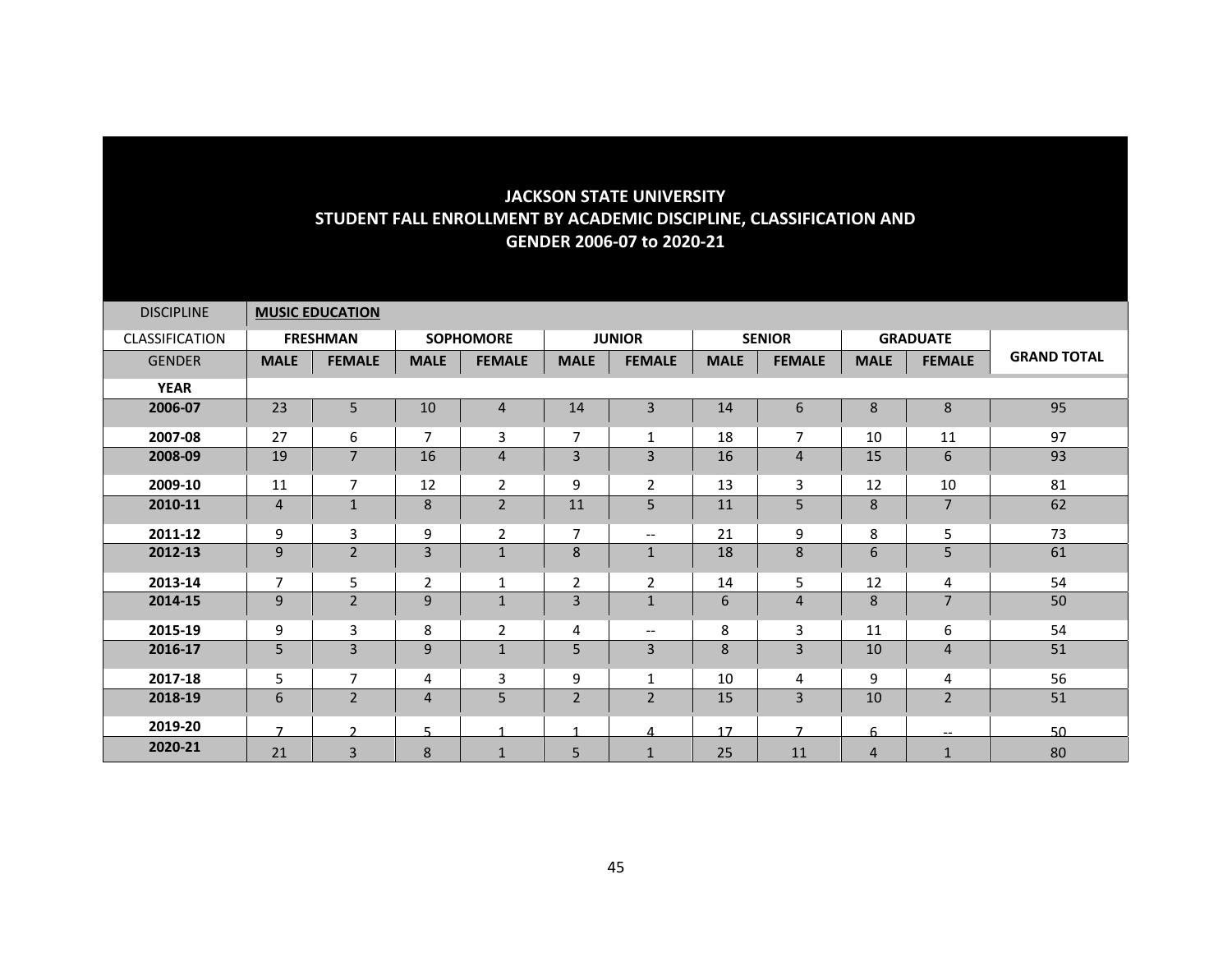| <b>DISCIPLINE</b> | <b>OFFICE ADMINISTRATION</b> |                          |                                                                                                                   |                                                                                                                   |                                                     |                                                                                                   |                                                                                                   |                                                                                                   |                                                                                                                   |                                                                                                                   |                          |  |
|-------------------|------------------------------|--------------------------|-------------------------------------------------------------------------------------------------------------------|-------------------------------------------------------------------------------------------------------------------|-----------------------------------------------------|---------------------------------------------------------------------------------------------------|---------------------------------------------------------------------------------------------------|---------------------------------------------------------------------------------------------------|-------------------------------------------------------------------------------------------------------------------|-------------------------------------------------------------------------------------------------------------------|--------------------------|--|
| CLASSIFICATION    |                              | <b>FRESHMAN</b>          |                                                                                                                   | <b>SOPHOMORE</b>                                                                                                  |                                                     | <b>JUNIOR</b>                                                                                     |                                                                                                   | <b>SENIOR</b>                                                                                     |                                                                                                                   | <b>GRADUATE</b>                                                                                                   |                          |  |
| <b>GENDER</b>     | <b>MALE</b>                  | <b>FEMALE</b>            | <b>MALE</b>                                                                                                       | <b>FEMALE</b>                                                                                                     | <b>MALE</b>                                         | <b>FEMALE</b>                                                                                     | <b>MALE</b>                                                                                       | <b>FEMALE</b>                                                                                     | <b>MALE</b>                                                                                                       | <b>FEMALE</b>                                                                                                     | <b>GRAND TOTAL</b>       |  |
| <b>YEAR</b>       |                              |                          |                                                                                                                   |                                                                                                                   |                                                     |                                                                                                   |                                                                                                   |                                                                                                   |                                                                                                                   |                                                                                                                   |                          |  |
| 2006-07           | $\qquad \qquad -$            | —                        |                                                                                                                   |                                                                                                                   | $\overline{\phantom{m}}$                            | —                                                                                                 |                                                                                                   |                                                                                                   |                                                                                                                   | $\overline{\phantom{m}}$                                                                                          | $\overline{\phantom{a}}$ |  |
| 2007-08           | $\overline{\phantom{a}}$     | $\overline{\phantom{a}}$ | $\hspace{0.05cm} \ldots$                                                                                          | $\overline{\phantom{m}}$                                                                                          | $\overline{\phantom{a}}$                            | $\overline{\phantom{m}}$                                                                          | $--$                                                                                              | $\overline{\phantom{a}}$                                                                          | $\hspace{0.05cm} \ldots$                                                                                          | $\overline{\phantom{m}}$                                                                                          | $\overline{\phantom{a}}$ |  |
| 2008-09           | $\overline{\phantom{a}}$     | $\qquad \qquad -$        | $\hspace{0.05cm} \hspace{0.02cm} \hspace{0.02cm} \hspace{0.02cm} \hspace{0.02cm} \hspace{0.02cm} \hspace{0.02cm}$ | $\qquad \qquad -$                                                                                                 | $\overline{\phantom{a}}$                            | $\hspace{0.05cm} \hspace{0.02cm} \hspace{0.02cm} \dots$                                           | $- -$                                                                                             | $\qquad \qquad -$                                                                                 | $\hspace{0.05cm} \hspace{0.02cm} \hspace{0.02cm} \hspace{0.02cm} \hspace{0.02cm} \hspace{0.02cm} \hspace{0.02cm}$ | $\hspace{0.05cm} \ldots$                                                                                          | $\qquad \qquad -$        |  |
| 2009-10           | $--$                         | $--$                     | $\hspace{0.05cm} \ldots$                                                                                          | $\overline{\phantom{a}}$                                                                                          | $\overline{\phantom{m}}$                            | $\overline{\phantom{a}}$                                                                          | $--$                                                                                              | $--$                                                                                              | $\hspace{0.05cm} \ldots$                                                                                          | $\overline{\phantom{a}}$                                                                                          | $\overline{\phantom{a}}$ |  |
| 2010-11           | $-\!$ $\!-$                  | $\qquad \qquad -$        | $\hspace{0.05cm} \hspace{0.02cm} \hspace{0.02cm} \hspace{0.02cm} \hspace{0.02cm} \hspace{0.02cm} \hspace{0.02cm}$ | $\hspace{0.05cm} \hspace{0.02cm} \hspace{0.02cm} \hspace{0.02cm} \hspace{0.02cm} \hspace{0.02cm} \hspace{0.02cm}$ | $\hspace{0.05cm} \textbf{--}$                       | $\hspace{0.05cm} \hspace{0.02cm} \hspace{0.02cm} \dots$                                           | $- -$                                                                                             | --                                                                                                | $\hspace{0.05cm} \hspace{0.02cm} \hspace{0.02cm} \hspace{0.02cm} \hspace{0.02cm} \hspace{0.02cm} \hspace{0.02cm}$ | $\hspace{0.05cm} \hspace{0.02cm} \hspace{0.02cm} \hspace{0.02cm} \hspace{0.02cm} \hspace{0.02cm} \hspace{0.02cm}$ | $\qquad \qquad -$        |  |
| 2011-12           | $\overline{\phantom{a}}$     | $\overline{\phantom{a}}$ | $\hspace{0.05cm} \textbf{--}$                                                                                     | $\hspace{0.05cm} \hspace{0.02cm} \hspace{0.02cm} \hspace{0.02cm} \hspace{0.02cm} \hspace{0.02cm} \hspace{0.02cm}$ | $\overline{\phantom{a}}$                            | $\overline{\phantom{m}}$                                                                          | $\hspace{0.05cm} \hspace{0.02cm} \hspace{0.02cm} \hspace{0.02cm} \hspace{0.02cm} \hspace{0.02cm}$ | $\overline{\phantom{a}}$                                                                          | $\hspace{0.05cm} \textbf{--}$                                                                                     | $\hspace{0.05cm} \textbf{--}$                                                                                     | $\overline{\phantom{m}}$ |  |
| 2012-13           | $-\!$ $\!-$                  | $\qquad \qquad -$        | $\overline{\phantom{m}}$                                                                                          | $\qquad \qquad -$                                                                                                 | $\hspace{0.05cm} \textbf{--}$                       | $\qquad \qquad -$                                                                                 | $- -$                                                                                             | $\hspace{0.05cm} \ldots$                                                                          | $\hspace{0.05cm} \hspace{0.02cm} \hspace{0.02cm} \hspace{0.02cm} \hspace{0.02cm} \hspace{0.02cm} \hspace{0.02cm}$ | $\overline{\phantom{a}}$                                                                                          | $\qquad \qquad -$        |  |
| 2013-14           | $\overline{\phantom{a}}$     | $\overline{\phantom{a}}$ | $--$                                                                                                              | $\overline{\phantom{a}}$                                                                                          | $\hspace{0.05cm} -\hspace{0.05cm} -\hspace{0.05cm}$ | $--$                                                                                              | $--$                                                                                              | $--$                                                                                              | $\overline{\phantom{m}}$                                                                                          | $\overline{\phantom{a}}$                                                                                          | $\overline{\phantom{a}}$ |  |
| 2014-15           | $-\!$ $\!-$                  | $\qquad \qquad -$        | $\hspace{0.05cm} \hspace{0.02cm} \hspace{0.02cm} \dots$                                                           | $\qquad \qquad -$                                                                                                 | $\hspace{0.05cm} \textbf{--}$                       | $\hspace{0.05cm} \hspace{0.02cm} \hspace{0.02cm} \dots$                                           | $\hspace{0.05cm} \hspace{0.02cm} \hspace{0.02cm} \hspace{0.02cm} \hspace{0.02cm} \hspace{0.02cm}$ | $--$                                                                                              | $\hspace{0.05cm} \hspace{0.02cm} \hspace{0.02cm} \hspace{0.02cm} \hspace{0.02cm} \hspace{0.02cm} \hspace{0.02cm}$ | $\hspace{0.05cm} \hspace{0.02cm} \hspace{0.02cm} \hspace{0.02cm} \hspace{0.02cm} \hspace{0.02cm} \hspace{0.02cm}$ | $\qquad \qquad -$        |  |
| 2015-16           | $\overline{\phantom{a}}$     | $\qquad \qquad -$        | $\hspace{0.05cm} \ldots$                                                                                          | $\overline{\phantom{m}}$                                                                                          | $\hspace{0.05cm} \ldots$                            | $\overline{\phantom{a}}$                                                                          | $\overline{\phantom{m}}$                                                                          | $\overline{\phantom{a}}$                                                                          | $\overline{\phantom{m}}$                                                                                          | $\overline{\phantom{m}}$                                                                                          | $\overline{\phantom{a}}$ |  |
| 2016-17           | $-\!$ $\!-$                  | $\qquad \qquad -$        | $--$                                                                                                              | $\qquad \qquad -$                                                                                                 | $\qquad \qquad -$                                   | $\hspace{0.05cm} \hspace{0.02cm} \hspace{0.02cm} \hspace{0.02cm} \hspace{0.02cm} \hspace{0.02cm}$ | $- -$                                                                                             | $\hspace{0.05cm} \hspace{0.02cm} \hspace{0.02cm} \hspace{0.02cm} \hspace{0.02cm} \hspace{0.02cm}$ | $\qquad \qquad -$                                                                                                 | $\hspace{0.05cm} \hspace{0.02cm} \hspace{0.02cm} \hspace{0.02cm} \hspace{0.02cm} \hspace{0.02cm} \hspace{0.02cm}$ | $\overline{\phantom{a}}$ |  |
| 2017-18           | $--$                         | $\overline{\phantom{a}}$ | $\hspace{0.05cm} \ldots$                                                                                          | $\overline{\phantom{a}}$                                                                                          | $\overline{\phantom{m}}$                            | $-\!$ $\!-$                                                                                       | $--$                                                                                              | $\overline{\phantom{a}}$                                                                          | $\hspace{0.05cm} \ldots$                                                                                          | $\overline{\phantom{a}}$                                                                                          | $\overline{\phantom{m}}$ |  |
| 2018-19           | $\qquad \qquad -$            | $\qquad \qquad -$        | $\overline{\phantom{a}}$                                                                                          | $\qquad \qquad -$                                                                                                 | $\qquad \qquad -$                                   | $\hspace{0.05cm} \hspace{0.02cm} \hspace{0.02cm} \dots$                                           | $\qquad \qquad -$                                                                                 | $\qquad \qquad -$                                                                                 | $\overline{\phantom{m}}$                                                                                          | $\overline{\phantom{a}}$                                                                                          | $\qquad \qquad -$        |  |
| 2019-20           | $\overline{\phantom{m}}$     | $\overline{\phantom{a}}$ | $\overline{\phantom{m}}$                                                                                          | $\overline{\phantom{m}}$                                                                                          | $\overline{\phantom{m}}$                            | $-\!$ $\!-$                                                                                       | $-\!$ $\!-$                                                                                       | $--$                                                                                              | $\overline{\phantom{a}}$                                                                                          | $--$                                                                                                              | $\overline{\phantom{m}}$ |  |
| 2020-21           | $\overline{\phantom{m}}$     | $--$                     | $\overline{\phantom{a}}$                                                                                          | $- -$                                                                                                             | $- -$                                               | $-$                                                                                               | $\overline{\phantom{m}}$                                                                          | --                                                                                                | $\overline{\phantom{m}}$                                                                                          | $-$                                                                                                               | $-$                      |  |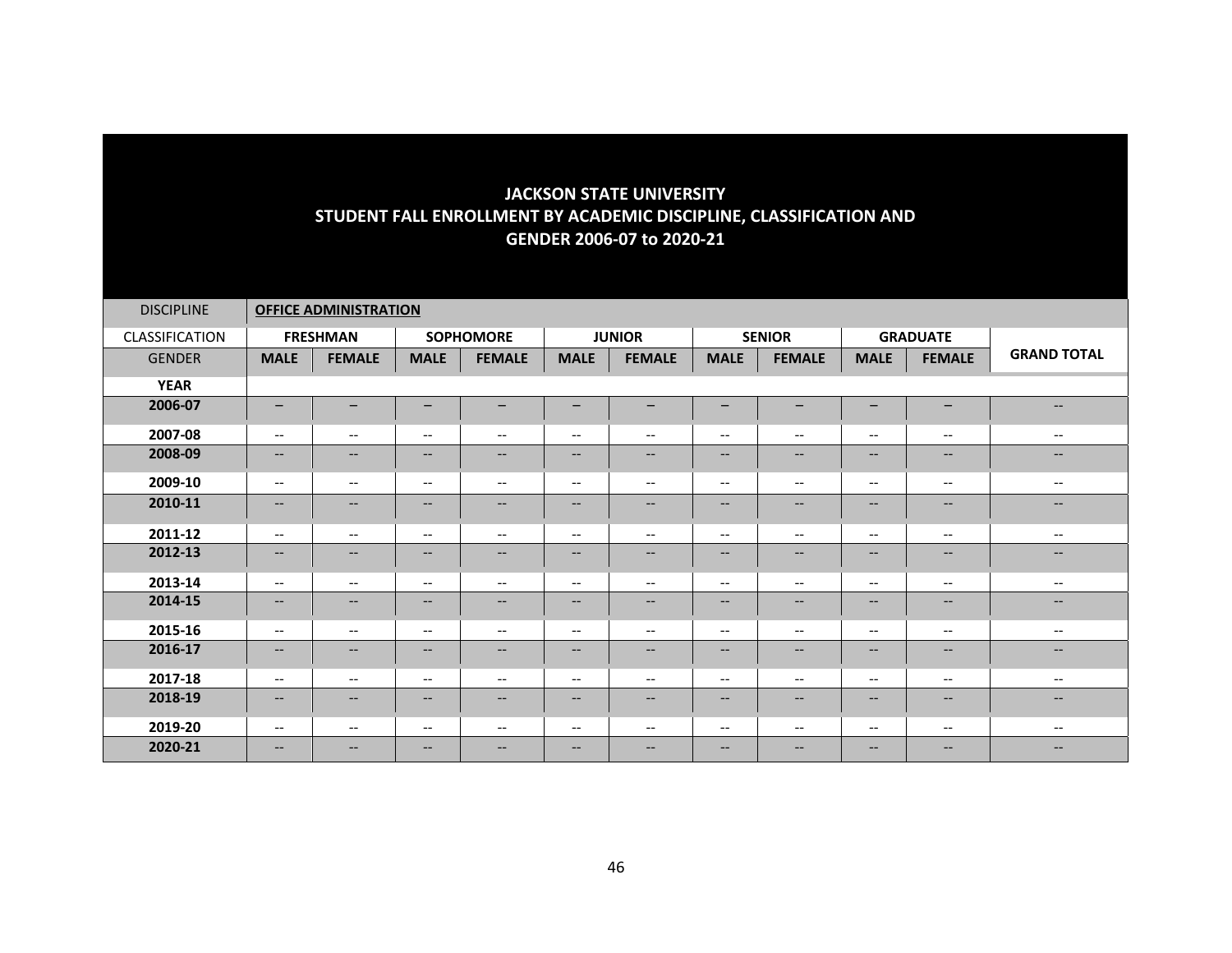| <b>DISCIPLINE</b>     | <b>PERFORMANCE</b> |                 |                |                  |             |                          |             |                |                                                         |                                       |                    |
|-----------------------|--------------------|-----------------|----------------|------------------|-------------|--------------------------|-------------|----------------|---------------------------------------------------------|---------------------------------------|--------------------|
| <b>CLASSIFICATION</b> |                    | <b>FRESHMAN</b> |                | <b>SOPHOMORE</b> |             | <b>JUNIOR</b>            |             | <b>SENIOR</b>  |                                                         | <b>GRADUATE</b>                       |                    |
| <b>GENDER</b>         | <b>MALE</b>        | <b>FEMALE</b>   | <b>MALE</b>    | <b>FEMALE</b>    | <b>MALE</b> | <b>FEMALE</b>            | <b>MALE</b> | <b>FEMALE</b>  | <b>MALE</b>                                             | <b>FEMALE</b>                         | <b>GRAND TOTAL</b> |
| <b>YEAR</b>           |                    |                 |                |                  |             |                          |             |                |                                                         |                                       |                    |
| 2006-07               | 25                 | 6               |                | 4                | 5           | $\overline{3}$           | 14          | 4              | $\overline{\phantom{a}}$                                | $\qquad \qquad -$                     | 68                 |
| 2007-08               | 24                 | 13              | 8              | 6                | 4           | 3                        | 12          | 4              | $\overline{\phantom{m}}$                                | $\overline{\phantom{m}}$              | 74                 |
| 2008-09               | 25                 | 10              | 12             | 5                | 5           | $\overline{3}$           | 11          | 3              | $\overline{\phantom{a}}$                                | $\overline{\phantom{a}}$              | 74                 |
| 2009-10               | 26                 | $\overline{7}$  | $\overline{7}$ | 6                | 12          | 5                        | 6           | 4              | $\overline{\phantom{a}}$                                | $\overline{\phantom{a}}$              | 73                 |
| 2010-11               | 31                 | $\overline{7}$  | 10             | 3                | 9           | 5                        | 13          | 9              | $\overline{\phantom{a}}$                                | $\qquad \qquad -$                     | 87                 |
| 2011-12               | 37                 | 3               | 6              | $\mathbf{1}$     | 11          | 4                        | 13          | 6              | $\overline{\phantom{a}}$                                | $\hspace{0.05cm}$ – $\hspace{0.05cm}$ | 81                 |
| 2012-13               | 34                 | 9               | 19             | $\overline{2}$   | 8           | $1\,$                    | 18          | 5              | $\overline{\phantom{a}}$                                | $\qquad \qquad -$                     | 96                 |
| 2013-14               | 30                 | 9               | 14             | 3                | 15          | $\overline{\phantom{m}}$ | 17          | 7              | $\overline{\phantom{m}}$                                | $- -$                                 | 95                 |
| 2014-15               | 49                 | 12              | 8              | $\overline{2}$   | 8           | $\overline{4}$           | 16          | 3              | $\overline{\phantom{m}}$                                | $--$                                  | 102                |
| 2015-16               | 57                 | 16              | 11             | 7                | 10          | 3                        | 19          | 3              | $\overline{\phantom{a}}$                                | $\overline{\phantom{a}}$              | 126                |
| 2016-17               | 35                 | 16              | 23             | 4                | 5           | 5                        | 19          | 5              | $\hspace{0.05cm} \ldots$                                | $\qquad \qquad -$                     | 112                |
| 2017-18               | 37                 | 11              | 13             | 4                | 14          | 9                        | 9           | 8              | $\overline{\phantom{m}}$                                | $\overline{\phantom{m}}$              | 105                |
| 2018-19               | 34                 | 12              | 16             | 4                | 10          | $\mathbf{1}$             | 15          | $\overline{7}$ | $\hspace{0.05cm} \hspace{0.02cm} \hspace{0.02cm} \dots$ | $\qquad \qquad -$                     | 99                 |
| 2019-20               | 42                 | 11              | 15             | 6                | 13          | $\mathcal{L}$            | 14          | 4              | $\overline{\phantom{a}}$                                | $\overline{\phantom{a}}$              | 107                |
| 2020-21               | 20                 | $\overline{7}$  | 13             | 6                | 13          | $\overline{3}$           | 15          | 4              | $\qquad \qquad -$                                       | $- -$                                 | 81                 |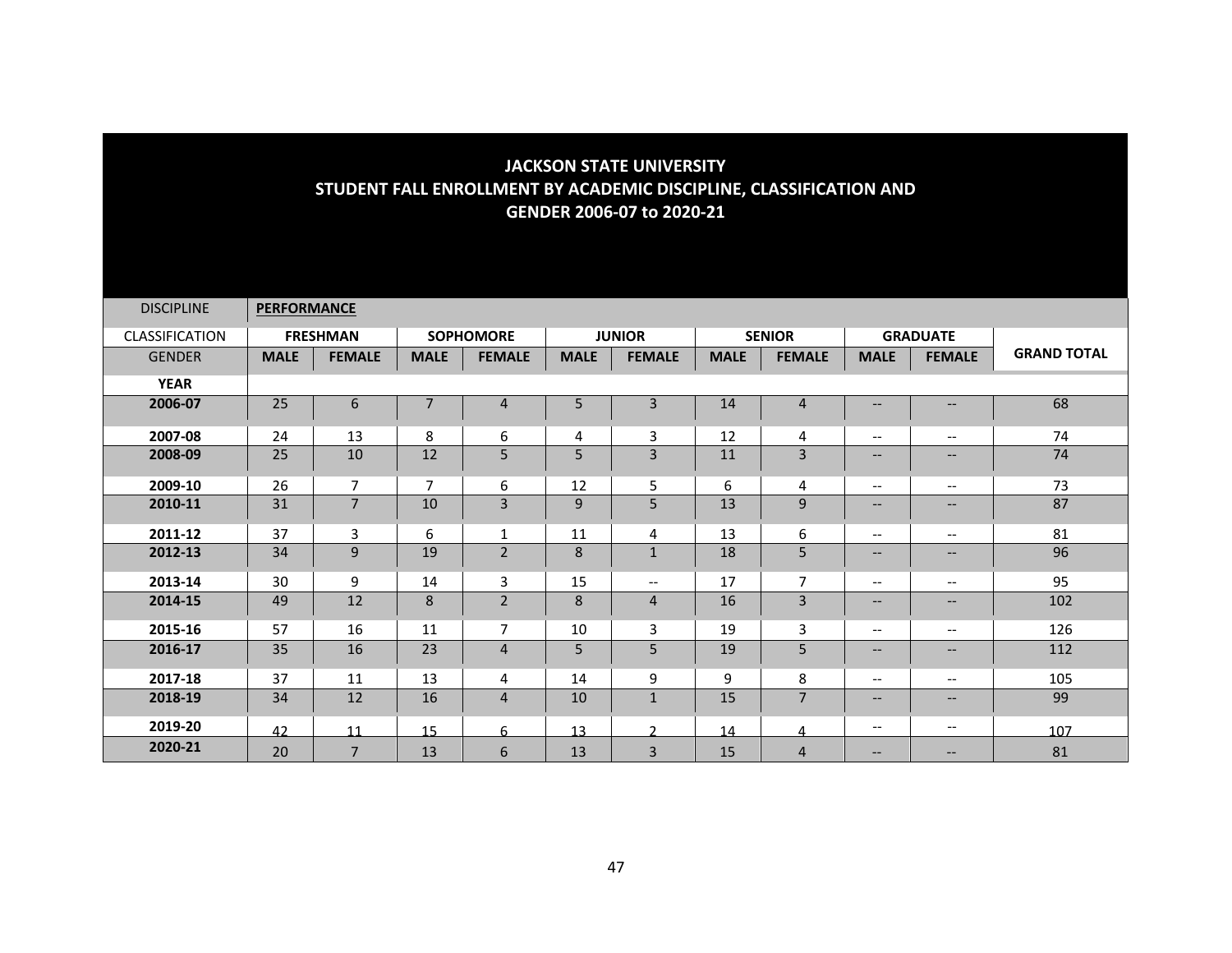| <b>DISCIPLINE</b> | <b>PHYSICS</b> |                 |                          |                  |                |                                                         |                          |                |                                                                                                   |                                                                                                                   |                    |
|-------------------|----------------|-----------------|--------------------------|------------------|----------------|---------------------------------------------------------|--------------------------|----------------|---------------------------------------------------------------------------------------------------|-------------------------------------------------------------------------------------------------------------------|--------------------|
| CLASSIFICATION    |                | <b>FRESHMAN</b> |                          | <b>SOPHOMORE</b> |                | <b>JUNIOR</b>                                           |                          | <b>SENIOR</b>  |                                                                                                   | <b>GRADUATE</b>                                                                                                   |                    |
| <b>GENDER</b>     | <b>MALE</b>    | <b>FEMALE</b>   | <b>MALE</b>              | <b>FEMALE</b>    | <b>MALE</b>    | <b>FEMALE</b>                                           | <b>MALE</b>              | <b>FEMALE</b>  | <b>MALE</b>                                                                                       | <b>FEMALE</b>                                                                                                     | <b>GRAND TOTAL</b> |
| <b>YEAR</b>       |                |                 |                          |                  |                |                                                         |                          |                |                                                                                                   |                                                                                                                   |                    |
| 2006-07           | 5              | $\overline{2}$  | $\overline{2}$           | $\mathbf{1}$     | $\mathbf{1}$   | $\overline{4}$                                          | 5                        | $\overline{2}$ | $\hspace{0.05cm} \ldots$                                                                          | $- -$                                                                                                             | 22                 |
| 2007-08           | 3              | 5               | $\overline{\phantom{m}}$ | 1                | $\mathbf{1}$   | $\overline{\phantom{a}}$                                | 5                        | 5              | $\overline{\phantom{m}}$                                                                          | $\hspace{0.05cm} \ldots$                                                                                          | 20                 |
| 2008-09           | 5              | 3               | $\overline{3}$           | $\overline{2}$   | $\mathbf 1$    | $\hspace{0.05cm} \hspace{0.02cm} \hspace{0.02cm} \dots$ | 3                        | $\overline{3}$ | $\qquad \qquad -$                                                                                 | $\qquad \qquad -$                                                                                                 | 20                 |
| 2009-10           | $\overline{2}$ | 8               | 3                        | 3                | 3              | $\overline{2}$                                          | 3                        | $\mathbf{1}$   | $--$                                                                                              | $\overline{\phantom{m}}$                                                                                          | 25                 |
| 2010-11           | $\overline{2}$ | 9               | $\overline{2}$           | 6                | $\overline{2}$ | $\overline{2}$                                          | $\overline{2}$           | $\overline{2}$ | $\qquad \qquad -$                                                                                 | $\qquad \qquad -$                                                                                                 | 27                 |
| 2011-12           | 4              | 5               | 3                        | 6                | $\overline{2}$ | 5                                                       | $\overline{\phantom{a}}$ | 4              | $\overline{\phantom{a}}$                                                                          | $\overline{\phantom{a}}$                                                                                          | 29                 |
| 2012-13           | $\overline{4}$ | 3               | 3                        | $\overline{2}$   | $\overline{2}$ | 4                                                       | 3                        | 8              | $\qquad \qquad -$                                                                                 | $\hspace{0.05cm} \hspace{0.02cm} \hspace{0.02cm} \hspace{0.02cm} \hspace{0.02cm} \hspace{0.02cm} \hspace{0.02cm}$ | 29                 |
| 2013-14           | $\overline{2}$ | 6               | 3                        | $\overline{2}$   | 1              | 5                                                       | 4                        | $\overline{7}$ | $\overline{\phantom{m}}$                                                                          | $\hspace{0.05cm} \ldots$                                                                                          | 30                 |
| 2014-15           | 3              | $\mathbf{1}$    | $\mathbf{1}$             | $\overline{4}$   | $\overline{2}$ | 1                                                       | 3                        | 8              | $- -$                                                                                             | $\overline{\phantom{a}}$                                                                                          | 23                 |
| 2015-16           | $\overline{7}$ | 6               | $\overline{2}$           | $\mathbf{1}$     | $\overline{2}$ | 3                                                       | $\overline{2}$           | 5              | $\overline{\phantom{m}}$                                                                          | --                                                                                                                | 28                 |
| 2016-17           | 6              | 10              | 5                        | 3                | 3              | $\overline{2}$                                          | $\overline{2}$           | 3              | $\qquad \qquad -$                                                                                 | $\qquad \qquad -$                                                                                                 | 34                 |
| 2017-18           | 6              | 4               | 4                        | 4                | $\overline{2}$ | $\overline{2}$                                          | 6                        | $\overline{2}$ | $\overline{\phantom{m}}$                                                                          | $\hspace{0.05cm} \ldots$                                                                                          | 30                 |
| 2018-19           | $\overline{4}$ | 6               | 3                        | 3                | 3              | $\overline{3}$                                          | $\overline{2}$           | 3              | $\hspace{0.05cm} \hspace{0.02cm} \hspace{0.02cm} \hspace{0.02cm} \hspace{0.02cm} \hspace{0.02cm}$ | $\hspace{0.05cm} \hspace{0.02cm} \hspace{0.02cm} \hspace{0.02cm} \hspace{0.02cm} \hspace{0.02cm} \hspace{0.02cm}$ | 27                 |
| 2019-20           | $\Lambda$      | 10 <sup>1</sup> |                          | 4                | $\mathbf{z}$   | 4                                                       | $\overline{a}$           | Δ              | $\overline{\phantom{m}}$                                                                          | $\overline{\phantom{a}}$                                                                                          | 35                 |
| 2020-21           | 4              | 3               | $\overline{3}$           | $\overline{4}$   |                | 4                                                       | 5                        | $\overline{3}$ | $\overline{\phantom{m}}$                                                                          | --                                                                                                                | 26                 |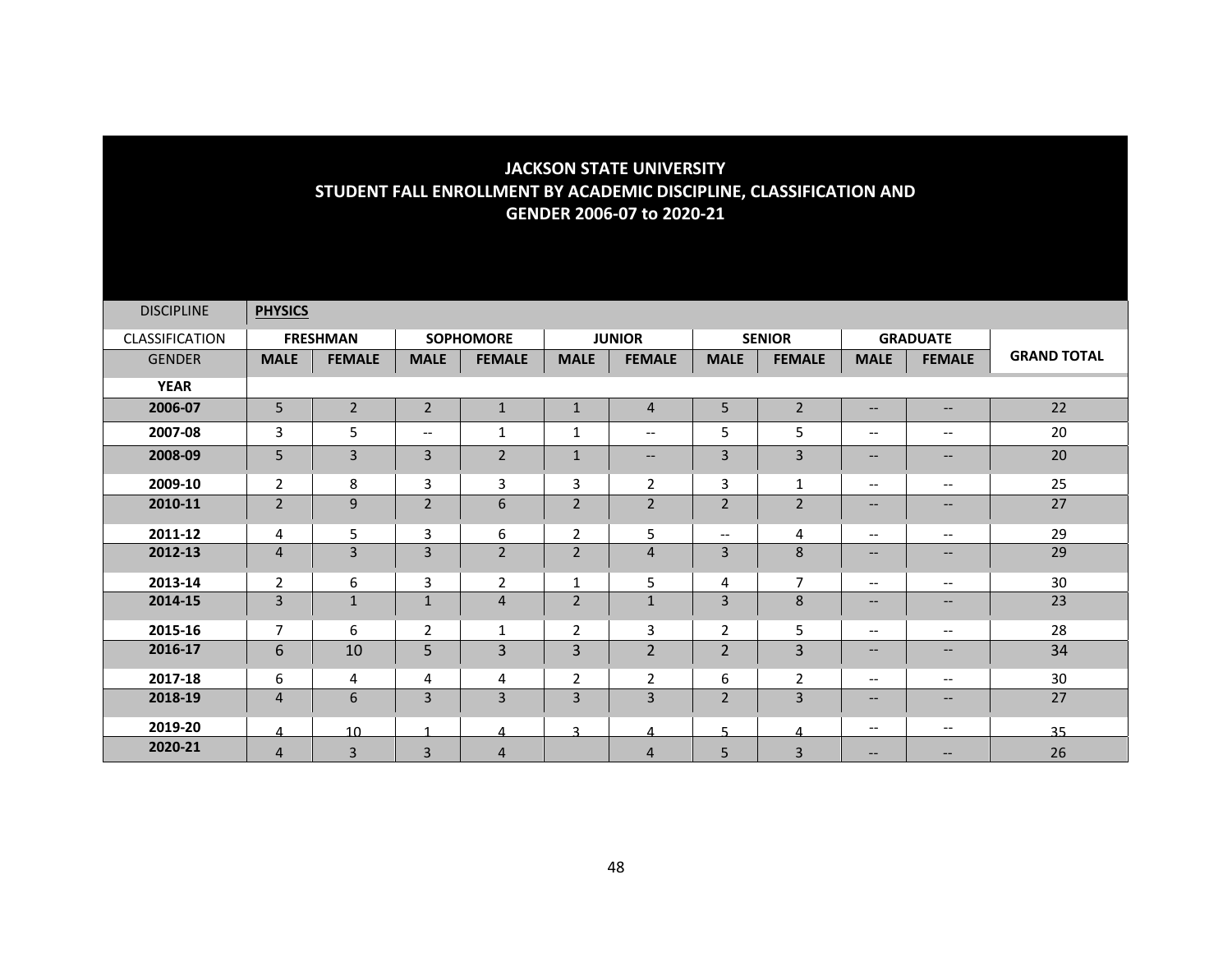| <b>DISCIPLINE</b>     |                | <b>POLITICAL SCIENCE</b> |                |                  |             |               |                |               |                          |                 |                    |
|-----------------------|----------------|--------------------------|----------------|------------------|-------------|---------------|----------------|---------------|--------------------------|-----------------|--------------------|
| <b>CLASSIFICATION</b> |                | <b>FRESHMAN</b>          |                | <b>SOPHOMORE</b> |             | <b>JUNIOR</b> |                | <b>SENIOR</b> |                          | <b>GRADUATE</b> |                    |
| <b>GENDER</b>         | <b>MALE</b>    | <b>FEMALE</b>            | <b>MALE</b>    | <b>FEMALE</b>    | <b>MALE</b> | <b>FEMALE</b> | <b>MALE</b>    | <b>FEMALE</b> | <b>MALE</b>              | <b>FEMALE</b>   | <b>GRAND TOTAL</b> |
| <b>YEAR</b>           |                |                          |                |                  |             |               |                |               |                          |                 |                    |
| 2006-07               | 20             | 24                       | 13             | 29               | 14          | 18            | 10             | 26            | 5                        | 13              | 172                |
| 2007-08               | 19             | 24                       | 16             | 22               | 9           | 27            | 19             | 23            | 6                        | 16              | 181                |
| 2008-09               | 10             | 25                       | 14             | 26               | 16          | 12            | 10             | 24            | 10                       | 17              | 164                |
| 2009-10               | 17             | 21                       | 11             | 17               | 18          | 22            | 18             | 21            | 9                        | 20              | 174                |
| 2010-11               | 11             | 18                       | 16             | 14               | 13          | 15            | 19             | 25            | 8                        | 14              | 153                |
| 2011-12               | 12             | 17                       | 16             | 10               | 16          | 17            | 22             | 19            | 11                       | 14              | 154                |
| 2012-13               | $\overline{7}$ | 10                       | 13             | 11               | 15          | 14            | 24             | 20            | 6                        | 12              | 132                |
| 2013-14               | 11             | 11                       | 9              | 17               | 16          | 12            | 15             | 12            | 5                        | 8               | 116                |
| 2014-15               | 11             | 11                       | 11             | 15               | 8           | 16            | 13             | 14            | $\boldsymbol{6}$         | 3               | 108                |
| 2015-16               | $\overline{7}$ | 19                       | 11             | 8                | 8           | 13            | 10             | 13            | 3                        | $\overline{2}$  | 94                 |
| 2016-17               | 10             | 20                       | 6              | 15               | 12          | 14            | 11             | 17            | $\overline{2}$           | $1\,$           | 108                |
| 2017-18               | 11             | 21                       | 4              | 12               | 8           | 13            | 9              | 12            | 3                        | 3               | 96                 |
| 2018-19               | 8              | 15                       | 8              | 15               | 3           | 8             | 11             | 12            | $\overline{2}$           | $\overline{3}$  | 85                 |
| 2019-20               | 5.             | 16                       | $\overline{7}$ | 16               | 5           | 16            | $\overline{ }$ | 12            |                          | 4               | 89                 |
| 2020-21               | 8              | 10                       | 5              | 20               | 9           | 13            | 8              | 17            | $\overline{\phantom{m}}$ | 4               | 94                 |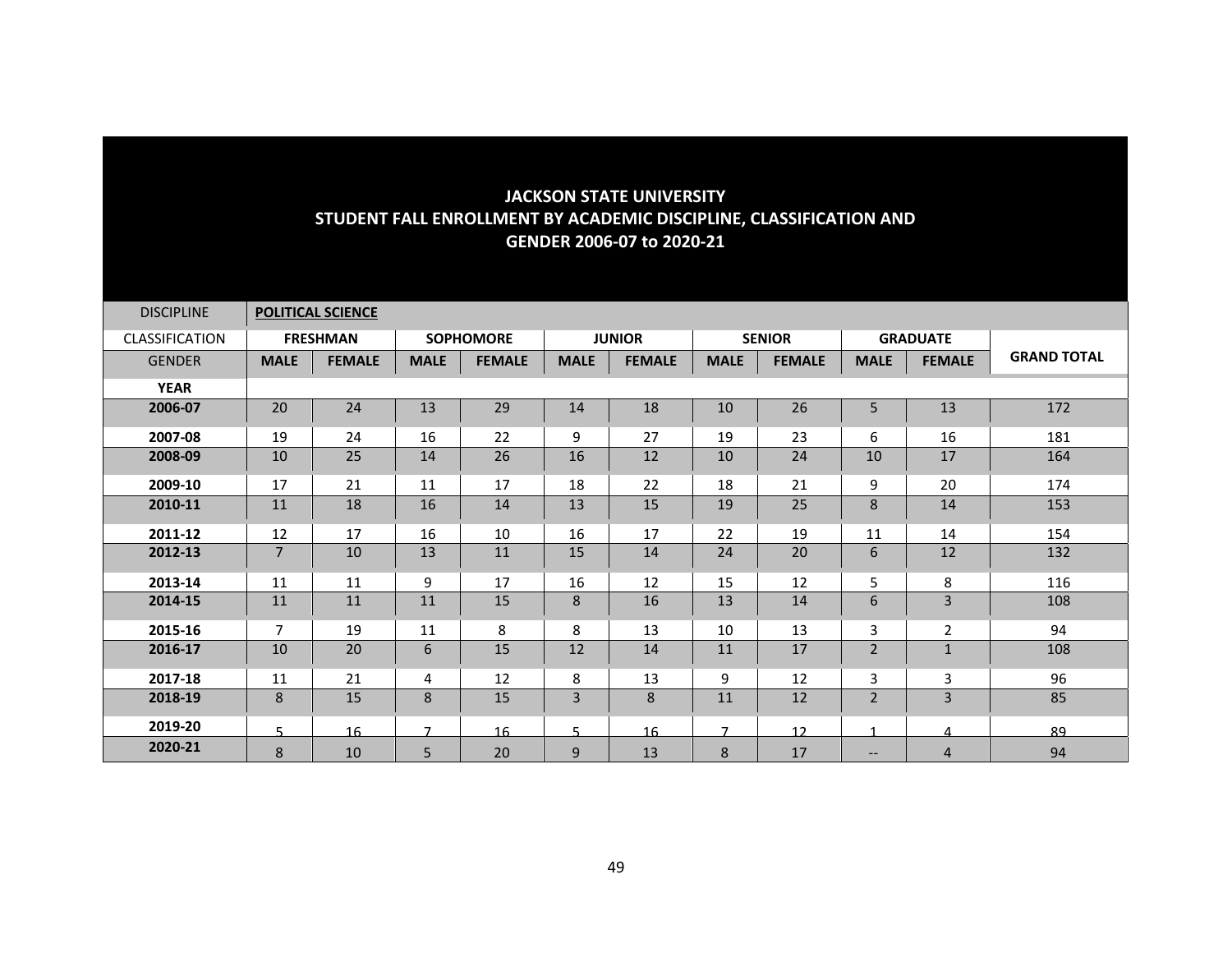| <b>DISCIPLINE</b>     | <b>PROFESSIONAL INTERDISCIPLINARY STUDIES</b> |                 |                |                  |                |               |                |               |                                       |                          |                    |  |
|-----------------------|-----------------------------------------------|-----------------|----------------|------------------|----------------|---------------|----------------|---------------|---------------------------------------|--------------------------|--------------------|--|
| <b>CLASSIFICATION</b> |                                               | <b>FRESHMAN</b> |                | <b>SOPHOMORE</b> |                | <b>JUNIOR</b> |                | <b>SENIOR</b> |                                       | <b>GRADUATE</b>          |                    |  |
| <b>GENDER</b>         | <b>MALE</b>                                   | <b>FEMALE</b>   | <b>MALE</b>    | <b>FEMALE</b>    | <b>MALE</b>    | <b>FEMALE</b> | <b>MALE</b>    | <b>FEMALE</b> | <b>MALE</b>                           | <b>FEMALE</b>            | <b>GRAND TOTAL</b> |  |
| <b>YEAR</b>           |                                               |                 |                |                  |                |               |                |               |                                       |                          |                    |  |
| 2006-07               | $\overline{2}$                                | 7               | $\mathbf{1}$   | $\mathbf{1}$     | $\mathbf 2$    | 8             | $\overline{2}$ | 10            | $\qquad \qquad -$                     | $\qquad \qquad -$        | 33                 |  |
| 2007-08               | 5.                                            | 16              | 3              | 9                | $\mathbf{3}$   | 17            | 14             | 51            | $\hspace{0.05cm}$ – $\hspace{0.05cm}$ | $\qquad \qquad -$        | 118                |  |
| 2008-09               | 4                                             | 12              | $\overline{3}$ | 18               | $\overline{7}$ | 34            | 36             | 80            | $\qquad \qquad -$                     | $-$                      | 194                |  |
| 2009-10               | $\mathbf{1}$                                  | 9               | 5              | 25               | 13             | 45            | 45             | 121           | $\overline{\phantom{a}}$              | --                       | 264                |  |
| 2010-11               | $\overline{2}$                                | 8               | $\overline{3}$ | 26               | 18             | 46            | 46             | 145           | $--$                                  | $-$                      | 294                |  |
| 2011-12               | 4                                             | 20              | 12             | 28               | 24             | 55            | 66             | 154           | $\overline{\phantom{m}}$              | --                       | 363                |  |
| 2012-13               | $\overline{4}$                                | 10              | 9              | 29               | 32             | 49            | 57             | 160           | --                                    | --                       | 350                |  |
| 2013-14               | 4                                             | 15              | 11             | 16               | 35             | 57            | 74             | 174           | $\overline{\phantom{a}}$              | $\overline{\phantom{a}}$ | 386                |  |
| 2014-15               | 8                                             | 22              | 15             | 21               | 32             | 72            | 82             | 177           | --                                    | --                       | 429                |  |
| 2015-16               | 4                                             | 17              | 10             | 26               | 31             | 59            | 67             | 173           | $\overline{\phantom{a}}$              | $\qquad \qquad -$        | 387                |  |
| 2016-17               | 6                                             | 19              | 16             | 20               | 20             | 60            | 76             | 152           | $\qquad \qquad -$                     | $\overline{\phantom{a}}$ | 369                |  |
| 2017-18               | 5                                             | 12              | 14             | 24               | 25             | 44            | 64             | 151           | $\overline{\phantom{a}}$              | $-$                      | 339                |  |
| 2018-19               | $\overline{2}$                                | $\overline{2}$  | 11             | 14               | 33             | 40            | 51             | 127           | $\qquad \qquad -$                     | --                       | 280                |  |
| 2019-20               | $\mathcal{D}$                                 | 4               | $\overline{ }$ | 13               | 28             | 45            | 53             | 82            | $--$                                  | $\qquad \qquad -$        | 234                |  |
| 2020-21               | $\overline{2}$                                | 3               | 11             | 20               | 24             | 37            | 43             | 81            | $\qquad \qquad -$                     | $\overline{\phantom{m}}$ | 221                |  |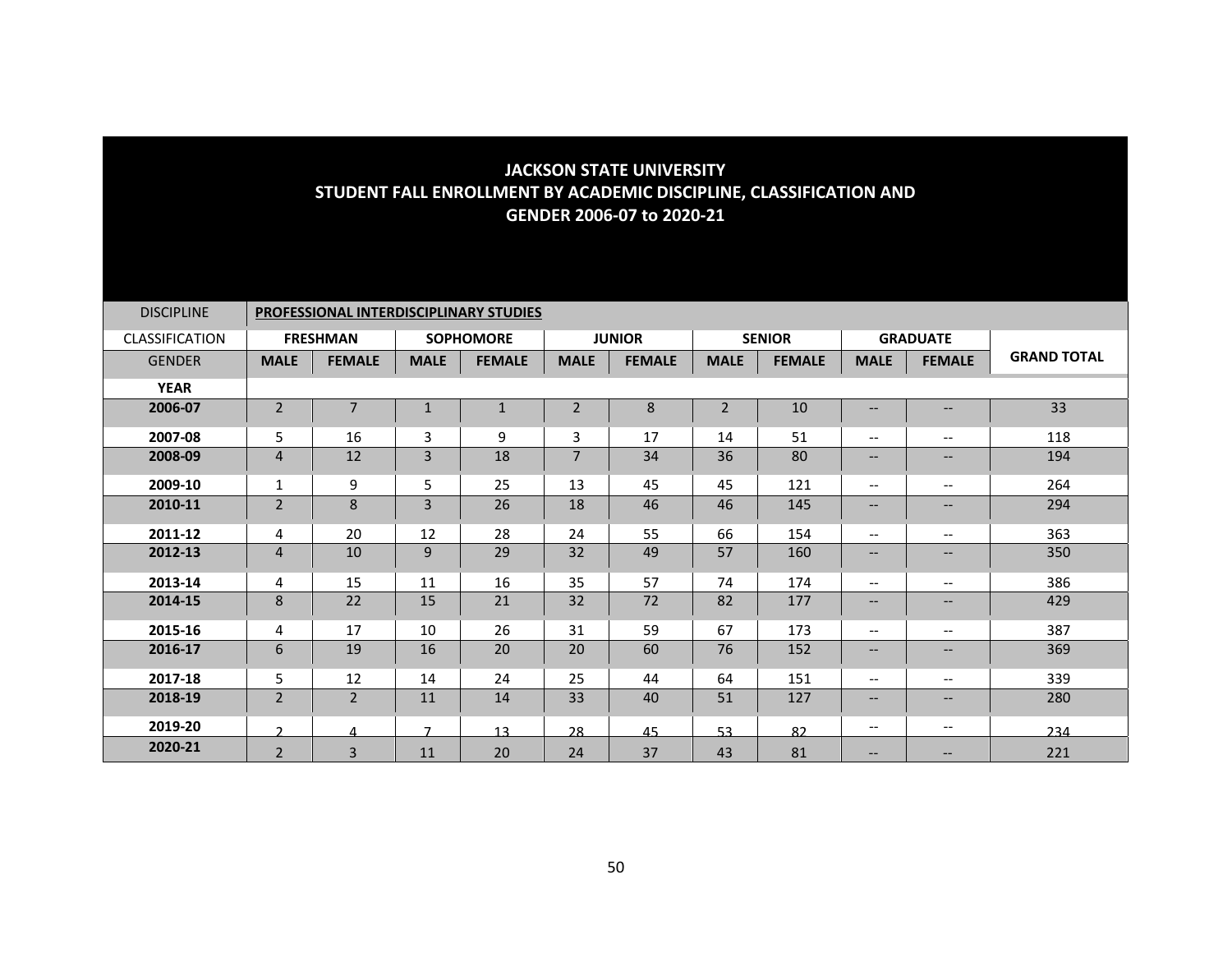| <b>DISCIPLINE</b>     | <b>PSYCHOLOGY</b> |                 |                |                  |                |               |             |               |                |                 |                    |
|-----------------------|-------------------|-----------------|----------------|------------------|----------------|---------------|-------------|---------------|----------------|-----------------|--------------------|
| <b>CLASSIFICATION</b> |                   | <b>FRESHMAN</b> |                | <b>SOPHOMORE</b> |                | <b>JUNIOR</b> |             | <b>SENIOR</b> |                | <b>GRADUATE</b> |                    |
| <b>GENDER</b>         | <b>MALE</b>       | <b>FEMALE</b>   | <b>MALE</b>    | <b>FEMALE</b>    | <b>MALE</b>    | <b>FEMALE</b> | <b>MALE</b> | <b>FEMALE</b> | <b>MALE</b>    | <b>FEMALE</b>   | <b>GRAND TOTAL</b> |
| <b>YEAR</b>           |                   |                 |                |                  |                |               |             |               |                |                 |                    |
| 2006-07               | 18                | 68              | 15             | 37               | 14             | 46            | 16          | 71            | 6              | 28              | 319                |
| 2007-08               | 20                | 79              | 18             | 35               | 21             | 38            | 15          | 59            | 6              | 30              | 321                |
| 2008-09               | 20                | 72              | 13             | 40               | 15             | 35            | 23          | 51            | 5              | 36              | 310                |
| 2009-10               | 14                | 61              | 14             | 40               | 17             | 42            | 25          | 61            | 6              | 32              | 312                |
| 2010-11               | 12                | 62              | 13             | 40               | 11             | 42            | 23          | 54            | $\overline{7}$ | 32              | 296                |
| 2011-12               | 14                | 60              | $\overline{7}$ | 50               | 14             | 40            | 13          | 55            | 9              | 31              | 293                |
| 2012-13               | 16                | 41              | 10             | 34               | 8              | 59            | 12          | 54            | 9              | 32              | 275                |
| 2013-14               | 17                | 58              | 8              | 43               | 13             | 46            | 9           | 68            | 8              | 30              | 300                |
| 2014-15               | 19                | 51              | $\overline{7}$ | 43               | 16             | 46            | 11          | 56            | 9              | 33              | 291                |
| 2015-16               | 32                | 86              | 13             | 35               | 11             | 45            | 12          | 69            | 10             | 28              | 341                |
| 2016-17               | 28                | 67              | 13             | 49               | 9              | 28            | 18          | 49            | 9              | 25              | 295                |
| 2017-18               | 17                | 61              | 9              | 39               | 16             | 58            | 8           | 42            | 6              | 26              | 282                |
| 2018-19               | 10                | 51              | 5              | 36               | 15             | 47            | 15          | 55            | 5              | 29              | 268                |
| 2019-20               | 20                | 49              | 10             | 51               | $\overline{7}$ | 45            | 13          | 56            | 6              | 27              | 284                |
| 2020-21               | 13                | 53              | 10             | 35               | 13             | 40            | 14          | 58            | 5              | 30              | 271                |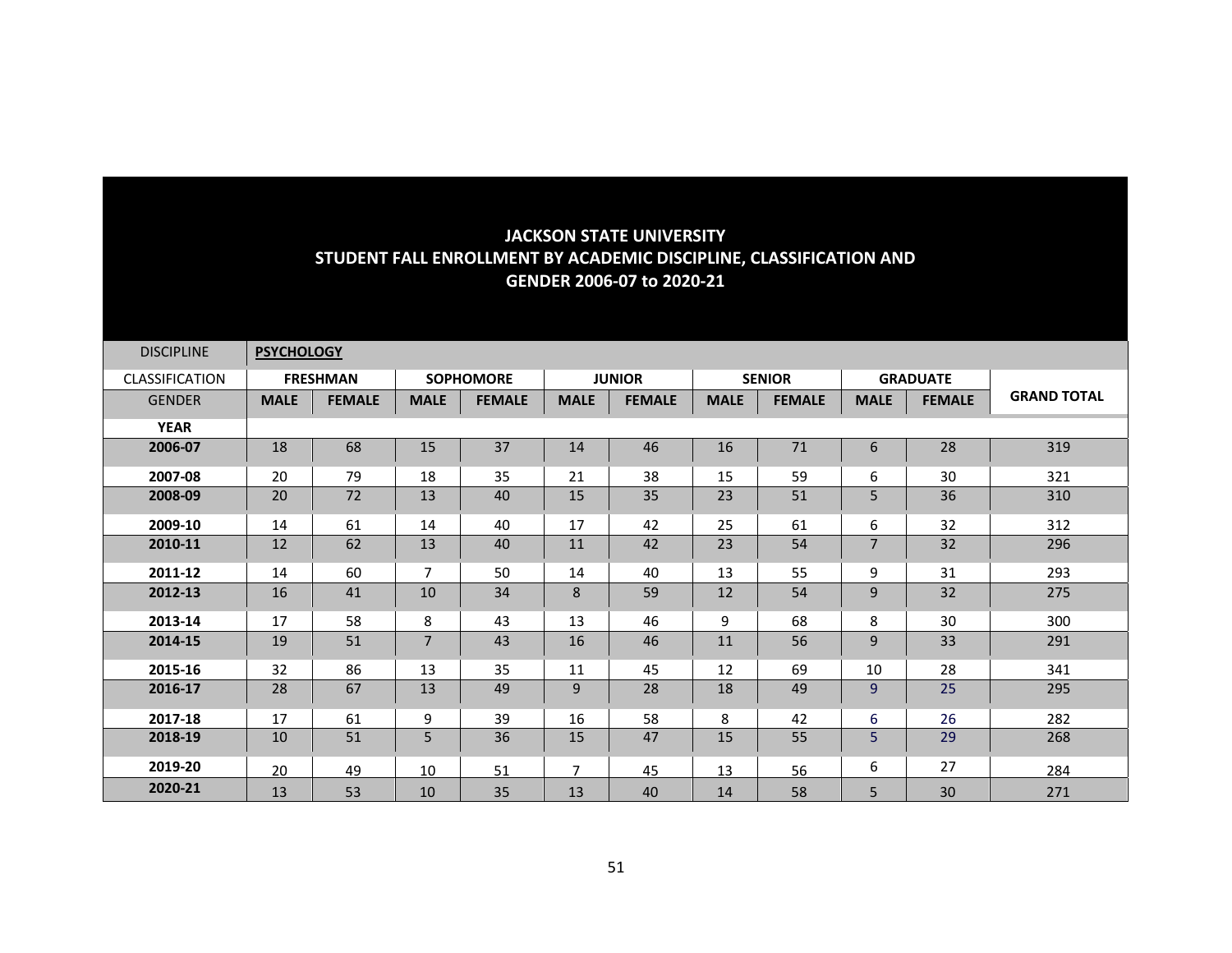| <b>DISCIPLINE</b> |                                                                                                                   | <b>PUBLIC ADMINISTRATION</b> |                                                                                                                   |                          |                                       |                                                         |                          |                                                         |             |                 |                    |
|-------------------|-------------------------------------------------------------------------------------------------------------------|------------------------------|-------------------------------------------------------------------------------------------------------------------|--------------------------|---------------------------------------|---------------------------------------------------------|--------------------------|---------------------------------------------------------|-------------|-----------------|--------------------|
| CLASSIFICATION    |                                                                                                                   | <b>FRESHMAN</b>              |                                                                                                                   | <b>SOPHOMORE</b>         |                                       | <b>JUNIOR</b>                                           |                          | <b>SENIOR</b>                                           |             | <b>GRADUATE</b> |                    |
| <b>GENDER</b>     | <b>MALE</b>                                                                                                       | <b>FEMALE</b>                | <b>MALE</b>                                                                                                       | <b>FEMALE</b>            | <b>MALE</b>                           | <b>FEMALE</b>                                           | <b>MALE</b>              | <b>FEMALE</b>                                           | <b>MALE</b> | <b>FEMALE</b>   | <b>GRAND TOTAL</b> |
| <b>YEAR</b>       |                                                                                                                   |                              |                                                                                                                   |                          |                                       |                                                         |                          |                                                         |             |                 |                    |
| 2006-07           | $\overline{\phantom{a}}$                                                                                          | $--$                         | $\overline{\phantom{a}}$                                                                                          | $\qquad \qquad -$        | --                                    | $\overline{\phantom{m}}$                                | $\qquad \qquad -$        | $\qquad \qquad -$                                       | 9           | 18              | 27                 |
| 2007-08           | $--$                                                                                                              | $--$                         | $\overline{\phantom{m}}$                                                                                          | $\overline{\phantom{a}}$ | $\hspace{0.05cm}$ – $\hspace{0.05cm}$ | $\hspace{0.05cm} \textbf{--}$                           | $\overline{\phantom{a}}$ | $--$                                                    | 13          | 16              | 29                 |
| 2008-09           | $\overline{\phantom{a}}$                                                                                          | $\qquad \qquad -$            | $\overline{\phantom{a}}$                                                                                          | $\qquad \qquad -$        | $\overline{\phantom{a}}$              | $\overline{\phantom{a}}$                                | $\qquad \qquad -$        | $\hspace{0.05cm} \hspace{0.02cm} \hspace{0.02cm} \dots$ | 15          | 21              | 36                 |
| 2009-10           | $--$                                                                                                              | $- -$                        | $\overline{\phantom{m}}$                                                                                          | $\qquad \qquad -$        | $\qquad \qquad -$                     | $\overline{\phantom{m}}$                                | $\overline{\phantom{a}}$ | $--$                                                    | 15          | 26              | 41                 |
| 2010-11           | $- -$                                                                                                             | --                           | $\qquad \qquad -$                                                                                                 | $\qquad \qquad -$        | $\overline{\phantom{a}}$              | $\hspace{0.05cm} \hspace{0.02cm} \hspace{0.02cm} \dots$ | $\qquad \qquad -$        | $\qquad \qquad -$                                       | 15          | 28              | 43                 |
| 2011-12           | $--$                                                                                                              | $- -$                        | $\overline{\phantom{m}}$                                                                                          | $\overline{\phantom{a}}$ | $\overline{\phantom{a}}$              | $\overline{\phantom{m}}$                                | $\overline{\phantom{a}}$ | $--$                                                    | 23          | 30              | 53                 |
| 2012-13           | $- -$                                                                                                             | $--$                         | $\hspace{0.05cm} \hspace{0.02cm} \hspace{0.02cm} \hspace{0.02cm} \hspace{0.02cm} \hspace{0.02cm} \hspace{0.02cm}$ | $\overline{\phantom{a}}$ | --                                    | $\overline{\phantom{a}}$                                | $\overline{\phantom{a}}$ | $--$                                                    | 18          | 29              | 47                 |
| 2013-14           | $--$                                                                                                              | $- -$                        | $\overline{\phantom{m}}$                                                                                          | $\overline{\phantom{a}}$ | $\overline{\phantom{m}}$              | $\overline{\phantom{m}}$                                | $\overline{\phantom{a}}$ | $--$                                                    | 21          | 41              | 62                 |
| 2014-15           | $\overline{\phantom{a}}$                                                                                          | $--$                         | $\overline{\phantom{a}}$                                                                                          | $\qquad \qquad -$        | $\overline{\phantom{a}}$              | $\overline{\phantom{m}}$                                | $\qquad \qquad -$        | $\overline{\phantom{a}}$                                | 27          | 53              | 80                 |
| 2015-16           | $--$                                                                                                              | $- -$                        | $\overline{\phantom{a}}$                                                                                          | $\overline{\phantom{a}}$ | $\hspace{0.05cm} \dashrightarrow$     | $\overline{\phantom{a}}$                                | $\overline{\phantom{a}}$ | $--$                                                    | 32          | 59              | 91                 |
| 2016-17           | $- -$                                                                                                             | $--$                         | $\overline{\phantom{a}}$                                                                                          | $\overline{\phantom{a}}$ | --                                    | $\hspace{0.05cm} \hspace{0.02cm} \hspace{0.02cm} \dots$ | $\overline{\phantom{a}}$ | $\qquad \qquad -$                                       | 32          | 59              | 91                 |
| 2017-18           | $\overline{\phantom{m}}$                                                                                          | $- -$                        | $\overline{\phantom{m}}$                                                                                          | $\overline{\phantom{a}}$ | $\hspace{0.05cm} \dashrightarrow$     | $\overline{\phantom{m}}$                                | $\overline{\phantom{a}}$ | $--$                                                    | 29          | 58              | 87                 |
| 2018-19           | $\overline{\phantom{a}}$                                                                                          | $\qquad \qquad -$            | $\overline{\phantom{a}}$                                                                                          | $\qquad \qquad -$        | $\overline{\phantom{a}}$              | $\overline{\phantom{a}}$                                | $\qquad \qquad -$        | $\overline{\phantom{a}}$                                | 27          | 58              | 85                 |
| 2019-20           | $\overline{\phantom{m}}$                                                                                          | $- -$                        | $\overline{\phantom{m}}$                                                                                          | $\qquad \qquad -$        | $\overline{\phantom{a}}$              | $\hspace{0.05cm} \textbf{--}$                           | $\overline{\phantom{a}}$ | $- -$                                                   | 26          | 55              | 81                 |
| 2020-21           | $\hspace{0.05cm} \hspace{0.02cm} \hspace{0.02cm} \hspace{0.02cm} \hspace{0.02cm} \hspace{0.02cm} \hspace{0.02cm}$ | $\qquad \qquad -$            | $\overline{\phantom{m}}$                                                                                          | $\overline{\phantom{a}}$ | --                                    | $\qquad \qquad -$                                       | $\qquad \qquad -$        | $\qquad \qquad -$                                       | 27          | 59              | 86                 |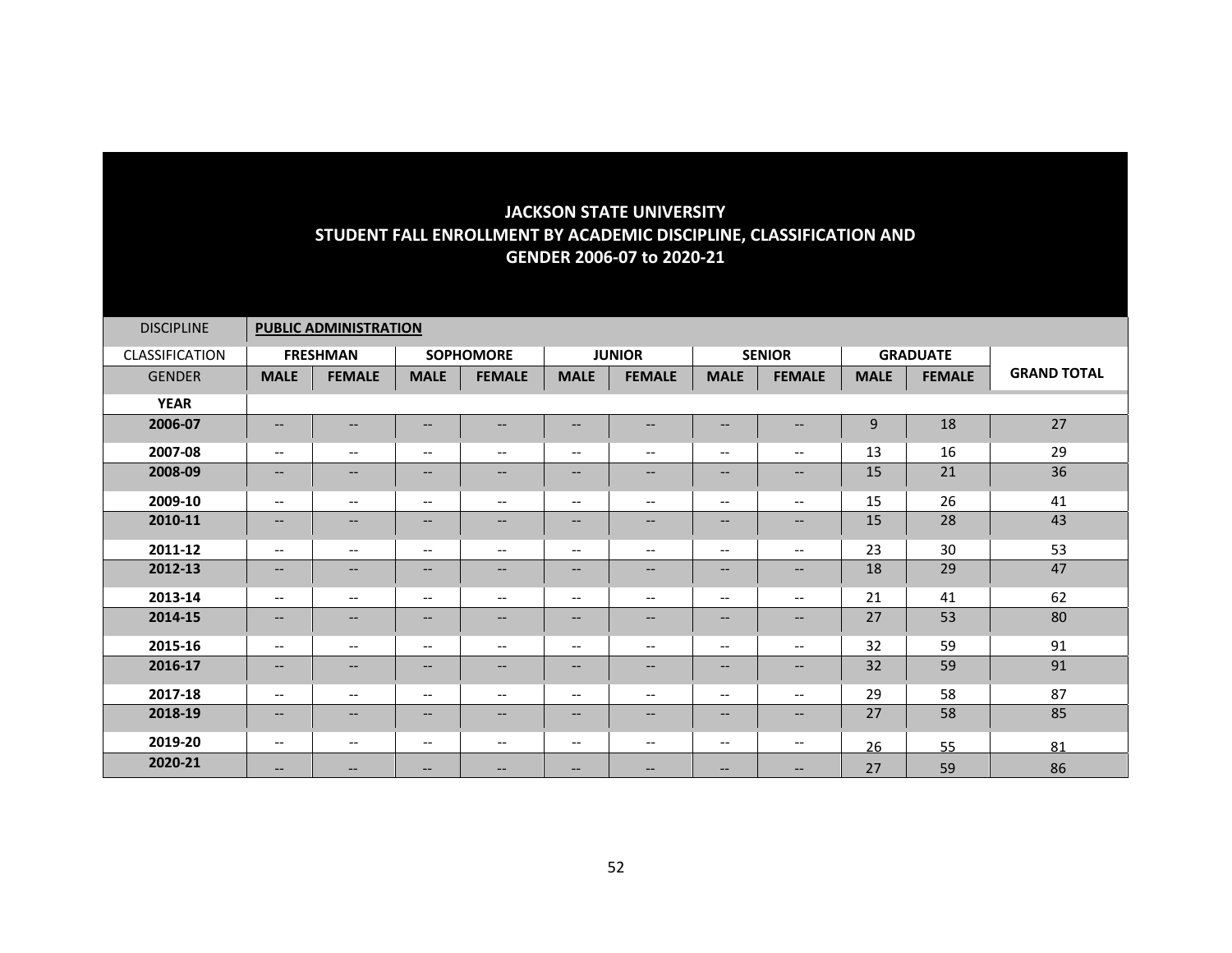| <b>DISCIPLINE</b>     | <b>PUBLIC HEALTH</b>     |                   |                          |                          |                                                     |                          |             |                                                                                                                   |             |                 |                    |
|-----------------------|--------------------------|-------------------|--------------------------|--------------------------|-----------------------------------------------------|--------------------------|-------------|-------------------------------------------------------------------------------------------------------------------|-------------|-----------------|--------------------|
| <b>CLASSIFICATION</b> |                          | <b>FRESHMAN</b>   |                          | <b>SOPHOMORE</b>         |                                                     | <b>JUNIOR</b>            |             | <b>SENIOR</b>                                                                                                     |             | <b>GRADUATE</b> |                    |
| <b>GENDER</b>         | <b>MALE</b>              | <b>FEMALE</b>     | <b>MALE</b>              | <b>FEMALE</b>            | <b>MALE</b>                                         | <b>FEMALE</b>            | <b>MALE</b> | <b>FEMALE</b>                                                                                                     | <b>MALE</b> | <b>FEMALE</b>   | <b>GRAND TOTAL</b> |
| <b>YEAR</b>           |                          |                   |                          |                          |                                                     |                          |             |                                                                                                                   |             |                 |                    |
| 2006-07               | $\overline{\phantom{a}}$ | $--$              | $\overline{\phantom{a}}$ | $\overline{\phantom{m}}$ | $\overline{\phantom{m}}$                            | $\qquad \qquad -$        |             | $\hspace{0.05cm} \ldots$                                                                                          | 14          | 97              | 111                |
| 2007-08               | $\overline{\phantom{m}}$ | --                | $\overline{\phantom{m}}$ | $\overline{\phantom{m}}$ | $\overline{\phantom{a}}$                            | $\overline{\phantom{m}}$ |             | $\hspace{0.05cm} \textbf{--}$                                                                                     | 15          | 81              | 96                 |
| 2008-09               | $\qquad \qquad -$        | --                | $\qquad \qquad -$        | $\qquad \qquad -$        | $\overline{\phantom{m}}$                            | $\overline{\phantom{a}}$ |             | $\hspace{0.05cm} \ldots$                                                                                          | 21          | 82              | 103                |
| 2009-10               | $\overline{\phantom{a}}$ | $- -$             | $\overline{\phantom{m}}$ | $\overline{\phantom{a}}$ | $\overline{\phantom{a}}$                            | $\overline{\phantom{a}}$ |             | $\overline{\phantom{m}}$                                                                                          | 30          | 111             | 141                |
| 2010-11               | $- -$                    | --                | $\qquad \qquad -$        | $\overline{\phantom{a}}$ | $\hspace{0.05cm} \textbf{--}$                       | $\overline{\phantom{a}}$ |             | $\hspace{0.05cm} \dashv$                                                                                          | 51          | 141             | 192                |
| 2011-12               | $\qquad \qquad -$        | $- -$             | $\overline{\phantom{m}}$ | $\overline{\phantom{a}}$ | $\overline{\phantom{m}}$                            | $\overline{\phantom{a}}$ |             | $\hspace{0.05cm} \ldots$                                                                                          | 45          | 134             | 179                |
| 2012-13               | $\overline{\phantom{a}}$ | --                | $\qquad \qquad -$        | $\qquad \qquad -$        | $\overline{\phantom{m}}$                            | $\overline{\phantom{a}}$ |             | $\hspace{0.05cm} \ldots$                                                                                          | 50          | 148             | 198                |
| 2013-14               | $--$                     | --                | $\overline{\phantom{a}}$ | $\overline{\phantom{m}}$ | $\overline{\phantom{a}}$                            | $\overline{\phantom{a}}$ |             | $\overline{\phantom{m}}$                                                                                          | 54          | 162             | 216                |
| 2014-15               | $\overline{\phantom{a}}$ | $--$              | $\qquad \qquad -$        | $\qquad \qquad -$        | $\hspace{0.05cm} \textbf{--}$                       | $\qquad \qquad -$        |             | $\hspace{0.05cm} \ldots$                                                                                          | 53          | 163             | 216                |
| 2015-16               | $\qquad \qquad -$        | $- -$             | $\overline{\phantom{m}}$ | $\overline{\phantom{a}}$ | $\hspace{0.05cm} \ldots$                            | $\qquad \qquad -$        |             | $\hspace{0.05cm} \ldots$                                                                                          | 43          | 173             | 216                |
| 2016-17               | $\overline{\phantom{a}}$ | $\qquad \qquad -$ | $\overline{\phantom{a}}$ | $\qquad \qquad -$        | $\hspace{0.05cm} \textbf{--}$                       | $\overline{\phantom{a}}$ | $- -$       | $\hspace{0.05cm} \hspace{0.02cm} \hspace{0.02cm} \hspace{0.02cm} \hspace{0.02cm} \hspace{0.02cm} \hspace{0.02cm}$ | 39          | 158             | 197                |
| 2017-18               | $\overline{\phantom{m}}$ | --                | $\overline{\phantom{m}}$ | $\overline{\phantom{a}}$ | $\overline{\phantom{a}}$                            | $\overline{\phantom{a}}$ | $- -$       | $\hspace{0.05cm} -\hspace{0.05cm} -\hspace{0.05cm}$                                                               | 22          | 142             | 164                |
| 2018-19               | $\qquad \qquad -$        | $\qquad \qquad -$ | $\qquad \qquad -$        | $\qquad \qquad -$        | $\qquad \qquad -$                                   | $\qquad \qquad -$        | $--$        | $\hspace{0.05cm} \ldots$                                                                                          | 22          | 127             | 149                |
| 2019-20               | $\overline{\phantom{m}}$ | --                | $\overline{\phantom{m}}$ | $\overline{\phantom{a}}$ | $\hspace{0.05cm} -\hspace{0.05cm} -\hspace{0.05cm}$ | $\overline{\phantom{a}}$ | --          | $--$                                                                                                              | 31          | 120             | 151                |
| 2020-21               | $\qquad \qquad -$        | --                | $-$                      | $- -$                    | $\qquad \qquad -$                                   | $\qquad \qquad -$        | $--$        | $\overline{\phantom{m}}$                                                                                          | 35          | 137             | 172                |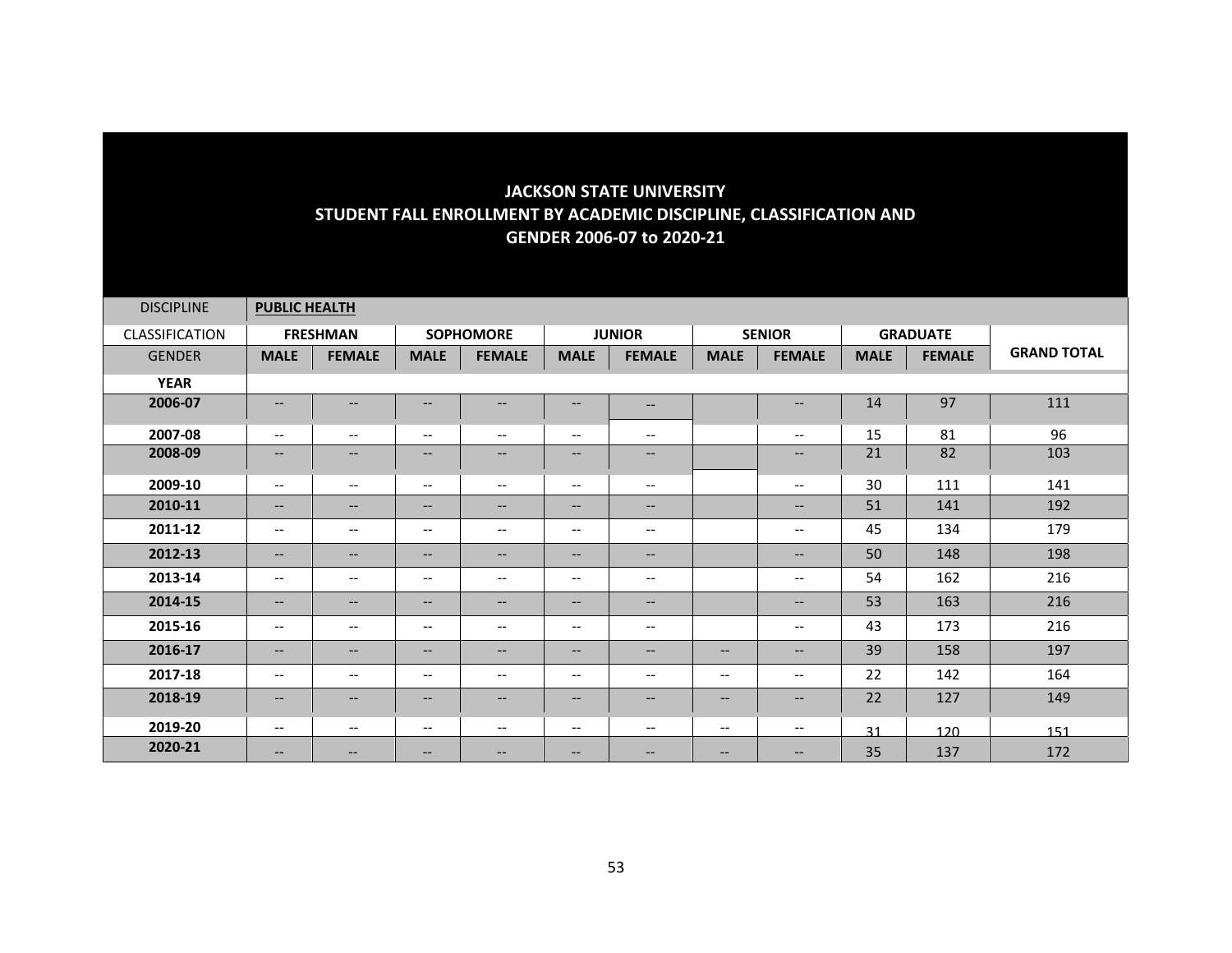| <b>DISCIPLINE</b> | PUBLIC POLICY AND ADMINISTRATION |                          |                               |                          |                                   |                                                                                                                   |                          |                          |                 |                 |                    |  |
|-------------------|----------------------------------|--------------------------|-------------------------------|--------------------------|-----------------------------------|-------------------------------------------------------------------------------------------------------------------|--------------------------|--------------------------|-----------------|-----------------|--------------------|--|
| CLASSIFICATION    |                                  | <b>FRESHMAN</b>          |                               | <b>SOPHOMORE</b>         |                                   | <b>JUNIOR</b>                                                                                                     |                          | <b>SENIOR</b>            |                 | <b>GRADUATE</b> |                    |  |
| <b>GENDER</b>     | <b>MALE</b>                      | <b>FEMALE</b>            | <b>MALE</b>                   | <b>FEMALE</b>            | <b>MALE</b>                       | <b>FEMALE</b>                                                                                                     | <b>MALE</b>              | <b>FEMALE</b>            | <b>MALE</b>     | <b>FEMALE</b>   | <b>GRAND TOTAL</b> |  |
| <b>YEAR</b>       |                                  |                          |                               |                          |                                   |                                                                                                                   |                          |                          |                 |                 |                    |  |
| 2006-07           | $\qquad \qquad -$                | $\overline{\phantom{a}}$ | $\overline{\phantom{a}}$      | $\qquad \qquad -$        | $\overline{\phantom{m}}$          | $\overline{\phantom{m}}$                                                                                          | $\qquad \qquad -$        | $\overline{\phantom{a}}$ | 14              | 27              | 41                 |  |
| 2007-08           | $\overline{\phantom{a}}$         | $- -$                    | $\qquad \qquad -$             | $\overline{\phantom{a}}$ | $\overline{\phantom{a}}$          | $\overline{\phantom{m}}$                                                                                          | $\overline{\phantom{a}}$ | $--$                     | 12              | 39              | 51                 |  |
| 2008-09           | $- -$                            | --                       | $\qquad \qquad -$             | $\overline{\phantom{a}}$ | $\overline{\phantom{a}}$          | $\qquad \qquad -$                                                                                                 | $\qquad \qquad -$        | $\qquad \qquad -$        | 10              | 34              | 44                 |  |
| 2009-10           | $--$                             | $--$                     | $\overline{\phantom{a}}$      | $\overline{\phantom{a}}$ | $\overline{\phantom{a}}$          | $\overline{\phantom{a}}$                                                                                          | $\overline{\phantom{a}}$ | $--$                     | 12              | 35              | 47                 |  |
| 2010-11           | $--$                             | $- -$                    | $\qquad \qquad -$             | $\qquad \qquad -$        | --                                | $\overline{\phantom{m}}$                                                                                          | $\qquad \qquad -$        | $- -$                    | 14              | 39              | 53                 |  |
| 2011-12           | $--$                             | $- -$                    | $\overline{\phantom{a}}$      | $\overline{\phantom{a}}$ | $\overline{\phantom{a}}$          | $\overline{\phantom{a}}$                                                                                          | $\qquad \qquad -$        | $--$                     | 15              | 39              | 54                 |  |
| 2012-13           | $- -$                            | $--$                     | $\qquad \qquad -$             | $\qquad \qquad -$        | $\qquad \qquad -$                 | $\hspace{0.05cm} \ldots$                                                                                          | $\qquad \qquad -$        | $--$                     | 19              | 38              | 57                 |  |
| 2013-14           | $--$                             | $\overline{\phantom{a}}$ | $\overline{\phantom{a}}$      | $\overline{\phantom{a}}$ | $\hspace{0.05cm} \dashrightarrow$ | $\overline{\phantom{m}}$                                                                                          | $\overline{\phantom{a}}$ | $\overline{\phantom{a}}$ | 22              | 45              | 67                 |  |
| 2014-15           | $- -$                            | $--$                     | $\overline{\phantom{a}}$      | $\overline{\phantom{a}}$ | --                                | $\hspace{0.05cm} \hspace{0.02cm} \hspace{0.02cm} \hspace{0.02cm} \hspace{0.02cm} \hspace{0.02cm} \hspace{0.02cm}$ | $\overline{\phantom{a}}$ | $- -$                    | 26              | 58              | 84                 |  |
| 2015-16           | $--$                             | $--$                     | $\overline{\phantom{a}}$      | $\overline{\phantom{a}}$ | $\overline{\phantom{a}}$          | $\overline{\phantom{m}}$                                                                                          | $\overline{\phantom{a}}$ | $--$                     | 23              | 56              | 79                 |  |
| 2016-17           | $\qquad \qquad -$                | $--$                     | $\qquad \qquad -$             | $\qquad \qquad -$        | $\qquad \qquad -$                 | $\qquad \qquad -$                                                                                                 | $\qquad \qquad -$        | $--$                     | 18              | 60              | 78                 |  |
| 2017-18           | $--$                             | --                       | $\overline{\phantom{m}}$      | $\overline{\phantom{a}}$ | $\overline{\phantom{a}}$          | $\overline{\phantom{m}}$                                                                                          | $\overline{\phantom{a}}$ | $--$                     | 13              | 31              | 44                 |  |
| 2018-19           | $\qquad \qquad -$                | $\overline{\phantom{a}}$ | $\qquad \qquad -$             | $\qquad \qquad -$        | $\qquad \qquad -$                 | $--$                                                                                                              | $\qquad \qquad -$        | $--$                     | 11              | 28              | 39                 |  |
| 2019-20           | $--$                             | --                       | $\overline{\phantom{m}}$      | $\overline{\phantom{a}}$ | $\overline{\phantom{a}}$          | $\hspace{0.05cm} \hspace{0.02cm} \hspace{0.02cm} \hspace{0.02cm} \hspace{0.02cm} \hspace{0.02cm} \hspace{0.02cm}$ | $\overline{\phantom{a}}$ | $--$                     | 10 <sup>1</sup> | 25              | 35                 |  |
| 2020-21           | $\qquad \qquad -$                | $\qquad \qquad -$        | $\hspace{0.05cm} \textbf{--}$ | --                       | --                                | --                                                                                                                | $--$                     | $\overline{\phantom{m}}$ | 13              | 23              | 36                 |  |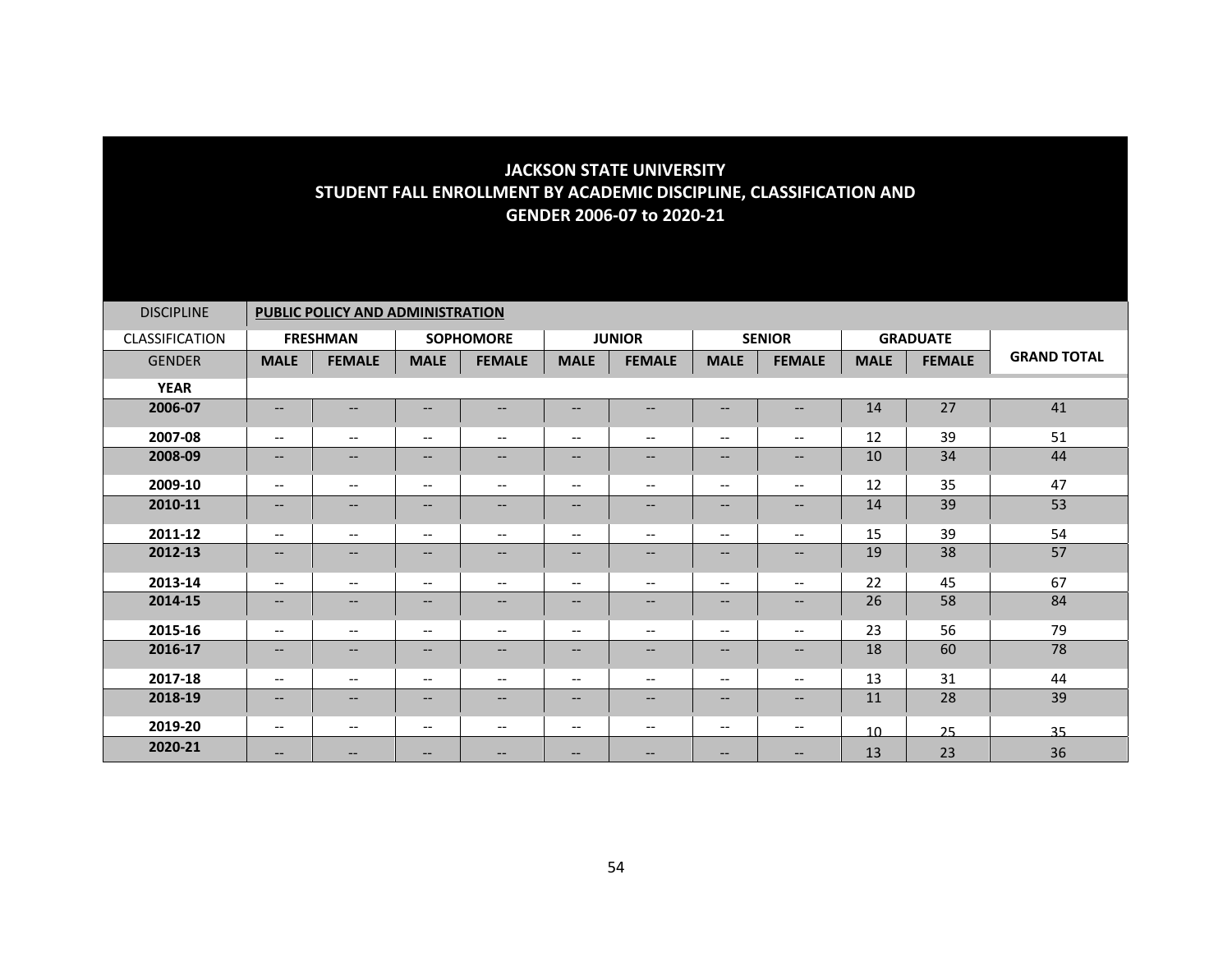| <b>DISCIPLINE</b>     | <b>READING</b>               |                          |                          |                          |                                   |                                                                                                                   |                          |                          |                          |                 |                    |
|-----------------------|------------------------------|--------------------------|--------------------------|--------------------------|-----------------------------------|-------------------------------------------------------------------------------------------------------------------|--------------------------|--------------------------|--------------------------|-----------------|--------------------|
| <b>CLASSIFICATION</b> |                              | <b>FRESHMAN</b>          |                          | <b>SOPHOMORE</b>         |                                   | <b>JUNIOR</b>                                                                                                     |                          | <b>SENIOR</b>            |                          | <b>GRADUATE</b> |                    |
| <b>GENDER</b>         | <b>MALE</b>                  | <b>FEMALE</b>            | <b>MALE</b>              | <b>FEMALE</b>            | <b>MALE</b>                       | <b>FEMALE</b>                                                                                                     | <b>MALE</b>              | <b>FEMALE</b>            | <b>MALE</b>              | <b>FEMALE</b>   | <b>GRAND TOTAL</b> |
| <b>YEAR</b>           |                              |                          |                          |                          |                                   |                                                                                                                   |                          |                          |                          |                 |                    |
| 2006-07               | $\qquad \qquad \blacksquare$ |                          |                          |                          | -                                 |                                                                                                                   |                          |                          |                          | 16              | 16                 |
| 2007-08               | $\overline{\phantom{m}}$     | $\overline{\phantom{a}}$ | $\qquad \qquad -$        | $\overline{\phantom{a}}$ | $\overline{\phantom{a}}$          | $\overline{\phantom{m}}$                                                                                          | $\overline{\phantom{a}}$ | $\overline{\phantom{a}}$ | $\overline{2}$           | 12              | 14                 |
| 2008-09               | $\qquad \qquad -$            | $--$                     | $\qquad \qquad -$        | $\qquad \qquad -$        | --                                | $\qquad \qquad -$                                                                                                 | $\qquad \qquad -$        | $--$                     | $\overline{2}$           | 10              | 12                 |
| 2009-10               | $--$                         | $--$                     | $\overline{\phantom{a}}$ | $\overline{\phantom{a}}$ | $\overline{\phantom{a}}$          | $\overline{\phantom{a}}$                                                                                          | $\overline{\phantom{a}}$ | $--$                     | $\overline{2}$           | 14              | 16                 |
| 2010-11               | $\qquad \qquad -$            | $\qquad \qquad -$        | $\qquad \qquad -$        | $\qquad \qquad -$        | $\qquad \qquad -$                 | $\overline{\phantom{m}}$                                                                                          | $\qquad \qquad -$        | $\overline{\phantom{a}}$ | $\mathbf{1}$             | 11              | 12                 |
| 2011-12               | $\overline{\phantom{m}}$     | $\overline{\phantom{a}}$ | $\overline{\phantom{m}}$ | $\overline{\phantom{a}}$ | $\hspace{0.05cm} \dashv$          | $\overline{\phantom{m}}$                                                                                          | $\overline{\phantom{a}}$ | $\overline{\phantom{a}}$ | $\overline{\phantom{m}}$ | 9               | 9                  |
| 2012-13               | $- -$                        | --                       | $--$                     | $\overline{\phantom{a}}$ | --                                | $\overline{\phantom{a}}$                                                                                          | --                       | $- -$                    | $\mathbf{1}$             | 10              | 11                 |
| 2013-14               | $--$                         | $- -$                    | $\overline{\phantom{a}}$ | $\overline{\phantom{a}}$ | $\overline{\phantom{a}}$          | $\overline{\phantom{a}}$                                                                                          | $\overline{\phantom{a}}$ | $--$                     | $\overline{2}$           | 13              | 15                 |
| 2014-15               | $\overline{\phantom{a}}$     | --                       | $--$                     | $\qquad \qquad -$        | $\overline{\phantom{a}}$          | $\hspace{0.05cm} \hspace{0.02cm} \hspace{0.02cm} \dots$                                                           | $\qquad \qquad -$        | $\qquad \qquad -$        | $\overline{2}$           | 16              | 18                 |
| 2015-16               | $--$                         | $\overline{\phantom{a}}$ | $\overline{\phantom{a}}$ | $\overline{\phantom{a}}$ | $\hspace{0.05cm} \dashrightarrow$ | $\overline{\phantom{a}}$                                                                                          | $\overline{\phantom{a}}$ | $--$                     | 4                        | 15              | 19                 |
| 2016-17               | $\qquad \qquad -$            | --                       | $\qquad \qquad -$        | $\qquad \qquad -$        | $\qquad \qquad -$                 | $\qquad \qquad -$                                                                                                 | $\qquad \qquad -$        | $--$                     | 3                        | 17              | 20                 |
| 2017-18               | $--$                         | $- -$                    | $\overline{\phantom{m}}$ | $\qquad \qquad -$        | $\overline{\phantom{a}}$          | $\overline{\phantom{m}}$                                                                                          | $\overline{\phantom{a}}$ | $\overline{\phantom{a}}$ | $\overline{2}$           | 11              | 13                 |
| 2018-19               | $\qquad \qquad -$            | $--$                     | $\qquad \qquad -$        | $\qquad \qquad -$        | $- -$                             | $\hspace{0.05cm} \hspace{0.02cm} \hspace{0.02cm} \dots$                                                           | $\qquad \qquad -$        | $\overline{\phantom{a}}$ | $\overline{2}$           | 12              | 14                 |
| 2019-20               | $--$                         | $- -$                    | $\overline{\phantom{a}}$ | $\overline{\phantom{a}}$ | $\hspace{0.05cm} \dashrightarrow$ | $\overline{\phantom{m}}$                                                                                          | $\overline{\phantom{a}}$ | $--$                     |                          | 10              | 11                 |
| 2020-21               | $\hspace{0.05cm} \ldots$     | $\qquad \qquad -$        | $\overline{\phantom{m}}$ | --                       | --                                | $\hspace{0.05cm} \hspace{0.02cm} \hspace{0.02cm} \hspace{0.02cm} \hspace{0.02cm} \hspace{0.02cm} \hspace{0.02cm}$ | $\qquad \qquad -$        | $\overline{\phantom{m}}$ | $\mathbf{1}$             | 6               | $\overline{7}$     |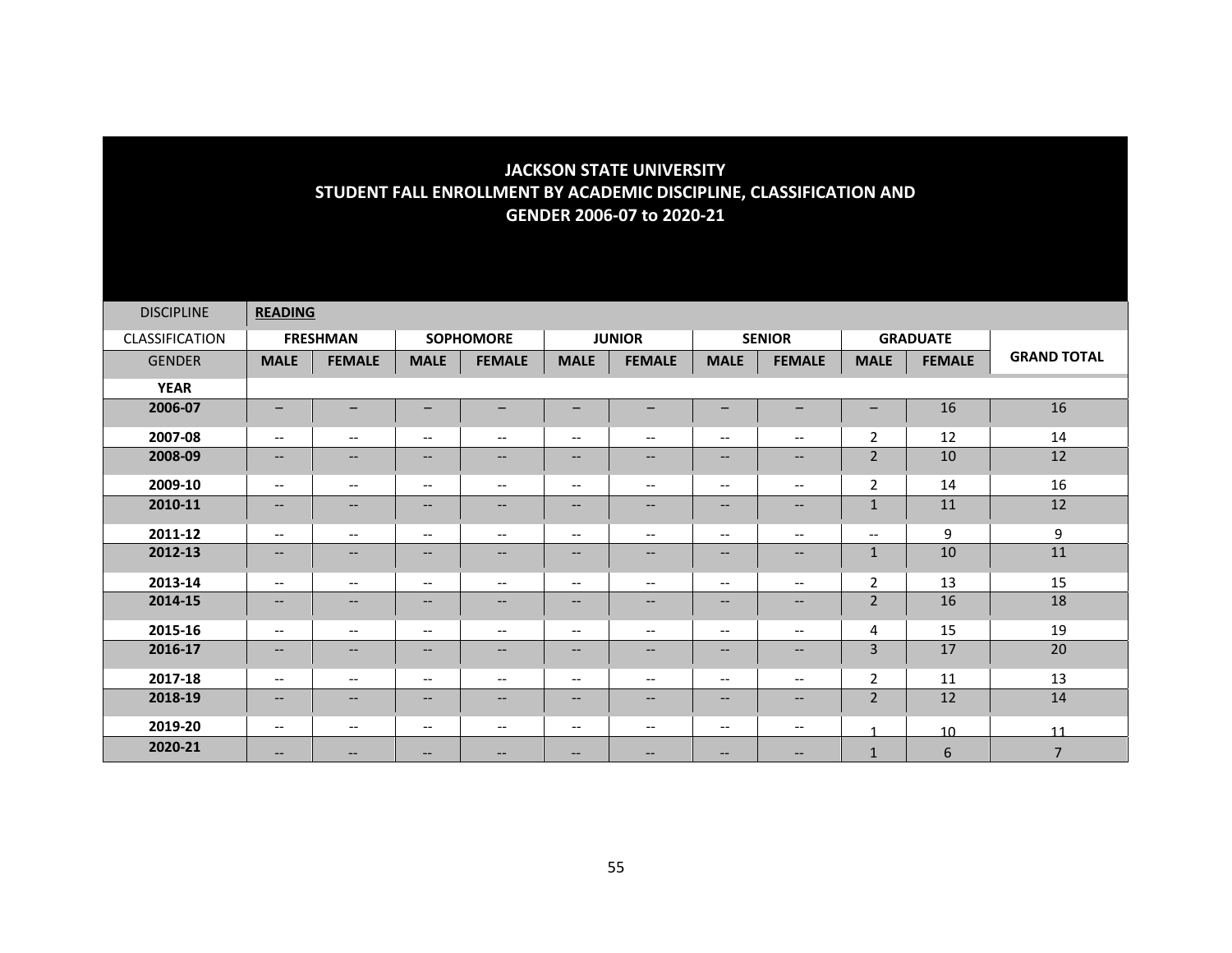| <b>DISCIPLINE</b> |                          | *SCHOOL COUNSELING       |                                                         |                                                     |                               |                                                                                                                   |                          |                          |                                                                                                                   |                 |                    |
|-------------------|--------------------------|--------------------------|---------------------------------------------------------|-----------------------------------------------------|-------------------------------|-------------------------------------------------------------------------------------------------------------------|--------------------------|--------------------------|-------------------------------------------------------------------------------------------------------------------|-----------------|--------------------|
| CLASSIFICATION    |                          | <b>FRESHMAN</b>          |                                                         | <b>SOPHOMORE</b>                                    |                               | <b>JUNIOR</b>                                                                                                     |                          | <b>SENIOR</b>            |                                                                                                                   | <b>GRADUATE</b> |                    |
| <b>GENDER</b>     | <b>MALE</b>              | <b>FEMALE</b>            | <b>MALE</b>                                             | <b>FEMALE</b>                                       | <b>MALE</b>                   | <b>FEMALE</b>                                                                                                     | <b>MALE</b>              | <b>FEMALE</b>            | <b>MALE</b>                                                                                                       | <b>FEMALE</b>   | <b>GRAND TOTAL</b> |
| <b>YEAR</b>       |                          |                          |                                                         |                                                     |                               |                                                                                                                   |                          |                          |                                                                                                                   |                 |                    |
| 2013-14           | $\overline{\phantom{a}}$ | $\qquad \qquad -$        | $\overline{\phantom{a}}$                                | $\overline{\phantom{a}}$                            | $\overline{\phantom{a}}$      | $--$                                                                                                              | $\overline{\phantom{a}}$ | $\overline{\phantom{a}}$ | 5                                                                                                                 | 62              | 67                 |
| 2014-15           | $--$                     | $\overline{\phantom{a}}$ | $\overline{\phantom{m}}$                                | $--$                                                | $\overline{\phantom{a}}$      | $\overline{\phantom{m}}$                                                                                          | $\overline{\phantom{m}}$ | $--$                     | 8                                                                                                                 | 68              | 76                 |
| 2015-16           | $- -$                    | $\qquad \qquad -$        | $\hspace{0.05cm} \ldots$                                | $\overline{\phantom{m}}$                            | $\hspace{0.05cm} \textbf{--}$ | $\overline{\phantom{m}}$                                                                                          | $-\!$ $\!-$              | $\qquad \qquad -$        | $1\,$                                                                                                             | 10              | 11                 |
| 2016-17           | $\overline{\phantom{m}}$ | $--$                     | $\hspace{0.05cm}$ – $\hspace{0.05cm}$                   | $\overline{\phantom{a}}$                            | $\overline{\phantom{a}}$      | $\hspace{0.05cm} \hspace{0.02cm} \hspace{0.02cm} \hspace{0.02cm} \hspace{0.02cm} \hspace{0.02cm} \hspace{0.02cm}$ | $\overline{\phantom{m}}$ | $\overline{\phantom{a}}$ | $\mathbf{1}$                                                                                                      | 14              | 15                 |
| 2017-18           | $\overline{\phantom{a}}$ | $\qquad \qquad -$        | $\hspace{0.05cm} \hspace{0.02cm} \hspace{0.02cm} \dots$ | $\hspace{0.05cm} -\hspace{0.05cm} -\hspace{0.05cm}$ | $\overline{\phantom{a}}$      | $\qquad \qquad -$                                                                                                 | $-\!$ $\!-$              | $\qquad \qquad -$        | $\mathbf{1}$                                                                                                      | 8               | $9\,$              |
| 2018-19           | $--$                     | $--$                     | $--$                                                    | $--$                                                | $--$                          | $--$                                                                                                              | $--$                     | $--$                     | $\mathbf{1}$                                                                                                      | $\overline{7}$  | 8                  |
| 2019-20           | $\overline{\phantom{a}}$ | $\qquad \qquad -$        | $\overline{\phantom{a}}$                                | $\qquad \qquad -$                                   | $\qquad \qquad -$             | $\qquad \qquad -$                                                                                                 | $-\!$ $\!-$              | $\qquad \qquad -$        | $\hspace{0.05cm} \hspace{0.02cm} \hspace{0.02cm} \hspace{0.02cm} \hspace{0.02cm} \hspace{0.02cm} \hspace{0.02cm}$ | 14              | 14                 |
| 2020-21           | $\overline{\phantom{m}}$ | $--$                     | $\overline{\phantom{m}}$                                | $\overline{\phantom{a}}$                            | $\overline{\phantom{a}}$      | $\overline{\phantom{a}}$                                                                                          | $\overline{\phantom{a}}$ | $\overline{\phantom{m}}$ | $\overline{2}$                                                                                                    | 18              | 20                 |
|                   |                          |                          |                                                         |                                                     |                               |                                                                                                                   |                          |                          |                                                                                                                   |                 |                    |
|                   |                          |                          |                                                         |                                                     |                               |                                                                                                                   |                          |                          |                                                                                                                   |                 |                    |
|                   |                          |                          |                                                         |                                                     |                               |                                                                                                                   |                          |                          |                                                                                                                   |                 |                    |
|                   |                          |                          |                                                         |                                                     |                               |                                                                                                                   |                          |                          |                                                                                                                   |                 |                    |
|                   |                          |                          |                                                         |                                                     |                               |                                                                                                                   |                          |                          |                                                                                                                   |                 |                    |
|                   |                          |                          |                                                         |                                                     |                               |                                                                                                                   |                          |                          |                                                                                                                   |                 |                    |
|                   |                          |                          |                                                         |                                                     |                               |                                                                                                                   |                          |                          |                                                                                                                   |                 |                    |

\*Guidance and Counseling MSED name changed to School Counseling MSED in 2011.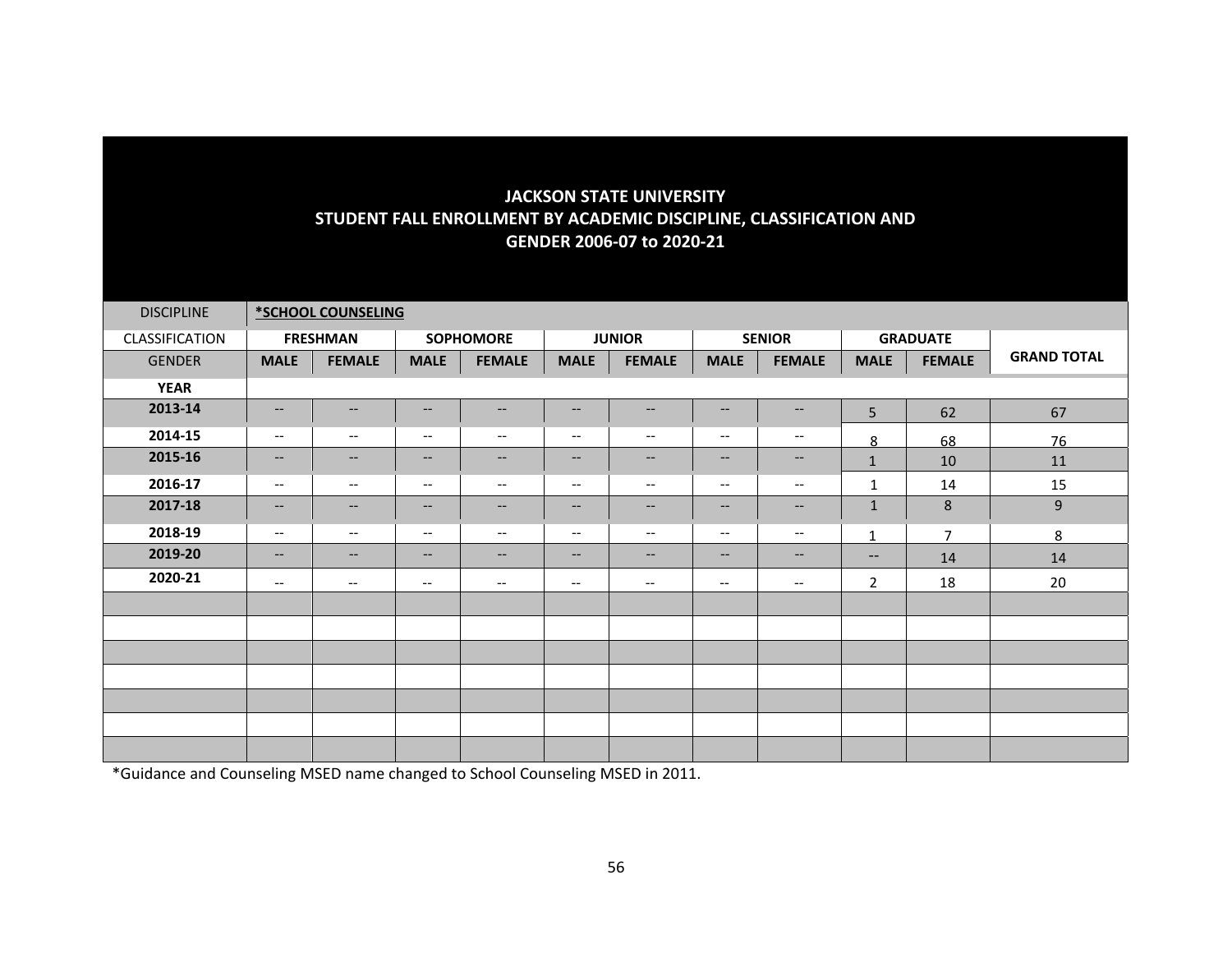| <b>DISCIPLINE</b> |                               | <b>SCIENCE EDUCATION</b> |                          |                                                                                                                   |                               |                                                                                                   |                          |                                                         |                                                                                                                   |                          |                          |
|-------------------|-------------------------------|--------------------------|--------------------------|-------------------------------------------------------------------------------------------------------------------|-------------------------------|---------------------------------------------------------------------------------------------------|--------------------------|---------------------------------------------------------|-------------------------------------------------------------------------------------------------------------------|--------------------------|--------------------------|
| CLASSIFICATION    |                               | <b>FRESHMAN</b>          |                          | <b>SOPHOMORE</b>                                                                                                  |                               | <b>JUNIOR</b>                                                                                     |                          | <b>SENIOR</b>                                           |                                                                                                                   | <b>GRADUATE</b>          |                          |
| <b>GENDER</b>     | <b>MALE</b>                   | <b>FEMALE</b>            | <b>MALE</b>              | <b>FEMALE</b>                                                                                                     | <b>MALE</b>                   | <b>FEMALE</b>                                                                                     | <b>MALE</b>              | <b>FEMALE</b>                                           | <b>MALE</b>                                                                                                       | <b>FEMALE</b>            | <b>GRAND TOTAL</b>       |
| <b>YEAR</b>       |                               |                          |                          |                                                                                                                   |                               |                                                                                                   |                          |                                                         |                                                                                                                   |                          |                          |
| 2006-07           | $\qquad \qquad$               | -                        | -                        | $\overline{\phantom{m}}$                                                                                          | $\qquad \qquad -$             | -                                                                                                 | $\qquad \qquad -$        | —                                                       | -                                                                                                                 | 5                        | 5                        |
| 2007-08           | $\overline{\phantom{a}}$      | $\overline{\phantom{a}}$ | $\overline{\phantom{m}}$ | $--$                                                                                                              | $\hspace{0.05cm} \ldots$      | $\overline{\phantom{m}}$                                                                          | $\overline{\phantom{a}}$ | $\overline{\phantom{m}}$                                | $\qquad \qquad -$                                                                                                 | $\overline{\phantom{0}}$ | $\overline{\phantom{a}}$ |
| 2008-09           | $- -$                         | $--$                     | --                       | $--$                                                                                                              | $\hspace{0.05cm} \ldots$      | $\hspace{0.05cm} \ldots$                                                                          | --                       | $\hspace{0.05cm} \ldots$                                | $\qquad \qquad$                                                                                                   | $-$                      | $\qquad \qquad -$        |
| 2009-10           | $\overline{\phantom{a}}$      | $\overline{\phantom{a}}$ | $\overline{\phantom{a}}$ | $--$                                                                                                              | $--$                          | $\overline{\phantom{a}}$                                                                          | $\overline{\phantom{a}}$ | $\overline{\phantom{a}}$                                | $\overline{\phantom{m}}$                                                                                          | $\qquad \qquad -$        | $\qquad \qquad -$        |
| 2010-11           | $- -$                         | $--$                     | $\qquad \qquad -$        | $--$                                                                                                              | $\hspace{0.05cm} \ldots$      | $\qquad \qquad -$                                                                                 | $\qquad \qquad -$        | $--$                                                    | $\hspace{0.05cm} \ldots$                                                                                          | $- -$                    | $--$                     |
| 2011-12           | $--$                          | $\qquad \qquad -$        | $--$                     | $--$                                                                                                              | $--$                          | $\qquad \qquad -$                                                                                 | $\overline{\phantom{a}}$ | $\overline{\phantom{a}}$                                | $\overline{\phantom{m}}$                                                                                          | $--$                     | $\overline{\phantom{a}}$ |
| 2012-13           | $\hspace{0.05cm} \textbf{--}$ | $\qquad \qquad -$        | $\qquad \qquad -$        | $--$                                                                                                              | $\hspace{0.05cm} \textbf{--}$ | $\hspace{0.05cm} \hspace{0.02cm} \hspace{0.02cm} \hspace{0.02cm} \hspace{0.02cm} \hspace{0.02cm}$ | $\qquad \qquad -$        | $\overline{\phantom{m}}$                                | $\hspace{0.05cm} \hspace{0.02cm} \hspace{0.02cm} \hspace{0.02cm} \hspace{0.02cm} \hspace{0.02cm} \hspace{0.02cm}$ | $--$                     | $\qquad \qquad -$        |
| 2013-14           | $\overline{\phantom{a}}$      | $\overline{\phantom{a}}$ | $- -$                    | $--$                                                                                                              | $--$                          | $\qquad \qquad -$                                                                                 | $\overline{\phantom{a}}$ | $--$                                                    | $\overline{\phantom{0}}$                                                                                          | $\overline{\phantom{0}}$ | $\overline{\phantom{a}}$ |
| 2014-15           | $\overline{\phantom{a}}$      | $\qquad \qquad -$        | $\qquad \qquad -$        | $--$                                                                                                              | $\hspace{0.05cm} \textbf{--}$ | $\hspace{0.05cm} \hspace{0.02cm} \hspace{0.02cm} \hspace{0.02cm} \hspace{0.02cm} \hspace{0.02cm}$ | $\overline{\phantom{m}}$ | $\hspace{0.05cm} \hspace{0.02cm} \hspace{0.02cm} \dots$ | $\overline{\phantom{m}}$                                                                                          | $--$                     | $\overline{\phantom{a}}$ |
| 2015-16           | $--$                          | $\overline{\phantom{a}}$ | $\overline{\phantom{a}}$ | $--$                                                                                                              | $\overline{\phantom{a}}$      | $\overline{\phantom{m}}$                                                                          | $\overline{\phantom{m}}$ | $\overline{\phantom{a}}$                                | $\overline{\phantom{m}}$                                                                                          | $--$                     | $\qquad \qquad -$        |
| 2016-17           | $\overline{\phantom{a}}$      | $\qquad \qquad -$        | $\overline{\phantom{a}}$ | $--$                                                                                                              | $\hspace{0.05cm} \ldots$      | $\hspace{0.05cm} \textbf{--}$                                                                     | $\qquad \qquad -$        | $\hspace{0.05cm} -\hspace{0.05cm} -\hspace{0.05cm}$     | $\hspace{0.05cm} -\hspace{0.05cm} -\hspace{0.05cm}$                                                               | $\qquad \qquad -$        | $\qquad \qquad -$        |
| 2017-18           | $\overline{\phantom{a}}$      | $\overline{\phantom{a}}$ | $- -$                    | $--$                                                                                                              | $--$                          | $\overline{\phantom{m}}$                                                                          | $\overline{\phantom{a}}$ | $\hspace{0.05cm} \ldots$                                | $\overline{\phantom{m}}$                                                                                          | $\qquad \qquad -$        | $\overline{\phantom{a}}$ |
| 2018-19           | $\hspace{0.05cm} \textbf{--}$ | $--$                     | $\overline{\phantom{m}}$ | $\hspace{0.05cm} \textbf{--}$                                                                                     | $\hspace{0.05cm} \textbf{--}$ | $\hspace{0.05cm} \hspace{0.02cm} \hspace{0.02cm} \hspace{0.02cm} \hspace{0.02cm} \hspace{0.02cm}$ | --                       | $\hspace{0.05cm} \hspace{0.02cm} \hspace{0.02cm} \dots$ | $\hspace{0.05cm} \hspace{0.02cm} \hspace{0.02cm} \hspace{0.02cm} \hspace{0.02cm} \hspace{0.02cm} \hspace{0.02cm}$ | $--$                     | $- -$                    |
| 2019-20           | $\overline{\phantom{a}}$      | $\overline{\phantom{a}}$ | $--$                     | $--$                                                                                                              | $--$                          | $\overline{\phantom{a}}$                                                                          | $\qquad \qquad -$        | $\overline{\phantom{a}}$                                | $\overline{\phantom{a}}$                                                                                          | $- -$                    | $\qquad \qquad -$        |
| 2020-21           | $\overline{\phantom{a}}$      | $--$                     | $- -$                    | $\hspace{0.05cm} \hspace{0.02cm} \hspace{0.02cm} \hspace{0.02cm} \hspace{0.02cm} \hspace{0.02cm} \hspace{0.02cm}$ | $\hspace{0.05cm} \ldots$      | $- -$                                                                                             | $\qquad \qquad -$        | $\overline{\phantom{m}}$                                | $\overline{\phantom{m}}$                                                                                          | $- -$                    | $- -$                    |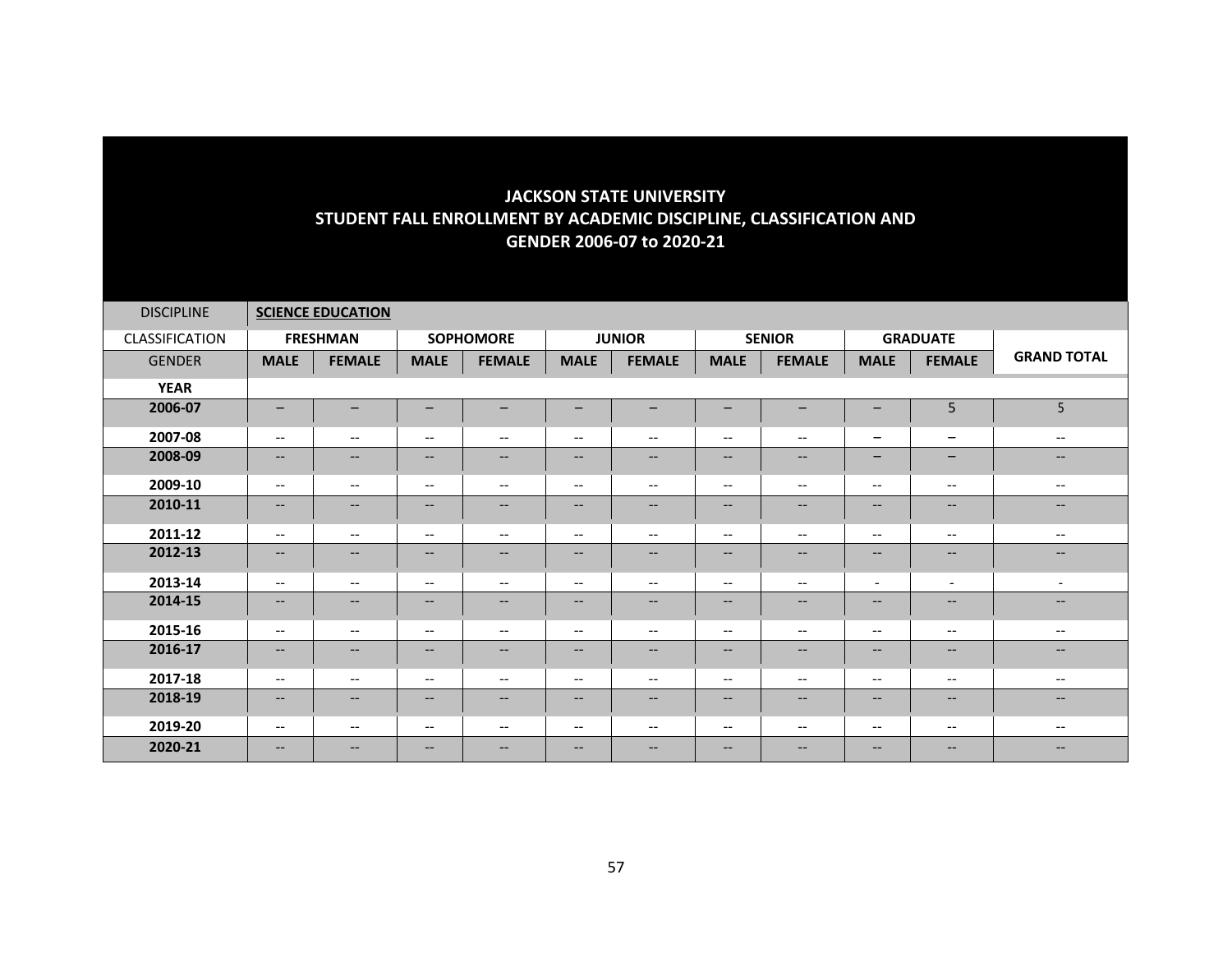| <b>DISCIPLINE</b>     | <b>SCIENCE AND MATHEMATICS TEACHING</b>                 |                          |                          |                                                                                                   |                               |                          |                          |                          |                          |                   |                    |
|-----------------------|---------------------------------------------------------|--------------------------|--------------------------|---------------------------------------------------------------------------------------------------|-------------------------------|--------------------------|--------------------------|--------------------------|--------------------------|-------------------|--------------------|
| <b>CLASSIFICATION</b> |                                                         | <b>FRESHMAN</b>          |                          | <b>SOPHOMORE</b>                                                                                  |                               | <b>JUNIOR</b>            |                          | <b>SENIOR</b>            |                          | <b>GRADUATE</b>   |                    |
| <b>GENDER</b>         | <b>MALE</b>                                             | <b>FEMALE</b>            | <b>MALE</b>              | <b>FEMALE</b>                                                                                     | <b>MALE</b>                   | <b>FEMALE</b>            | <b>MALE</b>              | <b>FEMALE</b>            | <b>MALE</b>              | <b>FEMALE</b>     | <b>GRAND TOTAL</b> |
| <b>YEAR</b>           |                                                         |                          |                          |                                                                                                   |                               |                          |                          |                          |                          |                   |                    |
| 2006-07               | $\qquad \qquad -$                                       | -                        |                          | -                                                                                                 | $\overline{\phantom{m}}$      | -                        | $\qquad \qquad$          | <u>.</u>                 | $\mathbf{1}$             | 6                 | $\overline{7}$     |
| 2007-08               | $\overline{\phantom{m}}$                                | $\overline{\phantom{a}}$ | $\overline{\phantom{a}}$ | $\overline{\phantom{m}}$                                                                          | $\overline{\phantom{m}}$      | $\overline{\phantom{a}}$ | $\overline{\phantom{m}}$ | --                       | 3                        | 8                 | 11                 |
| 2008-09               | $\hspace{0.05cm} \hspace{0.02cm} \hspace{0.02cm} \dots$ | $\overline{\phantom{a}}$ | $--$                     | $\hspace{0.05cm} -\hspace{0.05cm} -\hspace{0.05cm}$                                               | $\overline{\phantom{a}}$      | $--$                     | $\qquad \qquad -$        | --                       | 3                        | $\overline{7}$    | 10                 |
| 2009-10               | $\overline{\phantom{a}}$                                | $\overline{\phantom{a}}$ | $\qquad \qquad -$        | $\overline{\phantom{m}}$                                                                          | $\hspace{0.05cm} \textbf{--}$ | $\overline{\phantom{m}}$ | $\overline{\phantom{a}}$ | $\overline{\phantom{m}}$ | 4                        | 6                 | 10                 |
| 2010-11               | $\qquad \qquad -$                                       | $\qquad \qquad -$        | $--$                     | $\qquad \qquad -$                                                                                 | $\overline{\phantom{m}}$      | $\qquad \qquad -$        | $\qquad \qquad -$        | --                       | 5                        | 5                 | 10                 |
| 2011-12               | $\overline{\phantom{a}}$                                | $\overline{\phantom{a}}$ | $\qquad \qquad -$        | $--$                                                                                              | $\hspace{0.05cm} \textbf{--}$ | $\overline{\phantom{m}}$ | $\overline{\phantom{a}}$ | $\overline{\phantom{m}}$ | $\mathbf 2$              | 5                 | $\overline{7}$     |
| 2012-13               | $\overline{\phantom{a}}$                                | $\qquad \qquad -$        | $--$                     | $--$                                                                                              | $\hspace{0.05cm} \textbf{--}$ | $\qquad \qquad -$        | $\overline{\phantom{a}}$ | --                       | 3                        | $\overline{4}$    | $\overline{7}$     |
| 2013-14               | $\overline{\phantom{a}}$                                | $\overline{\phantom{a}}$ | $- -$                    | $\overline{\phantom{a}}$                                                                          | $--$                          | $\overline{\phantom{a}}$ | $\overline{\phantom{a}}$ | $\overline{\phantom{a}}$ | 2                        | 6                 | 8                  |
| 2014-15               | $\qquad \qquad -$                                       | $\qquad \qquad -$        | $--$                     | $--$                                                                                              | $\hspace{0.05cm} \textbf{--}$ | $\qquad \qquad -$        | $\qquad \qquad -$        | $\overline{\phantom{a}}$ | $\mathbf{1}$             | 4                 | 5 <sup>1</sup>     |
| 2015-16               | $\overline{\phantom{a}}$                                | $\overline{\phantom{a}}$ | $- -$                    | $--$                                                                                              | $\overline{\phantom{m}}$      | $\overline{\phantom{a}}$ | $\overline{\phantom{a}}$ | $\overline{\phantom{a}}$ | $\mathbf{1}$             | 7                 | 8                  |
| 2016-17               | $\hspace{0.05cm} \hspace{0.02cm} \hspace{0.02cm} \dots$ | $\qquad \qquad -$        | $--$                     | $\hspace{0.05cm} \hspace{0.02cm} \hspace{0.02cm} \hspace{0.02cm} \hspace{0.02cm} \hspace{0.02cm}$ | $\hspace{0.05cm} \textbf{--}$ | $--$                     | $\qquad \qquad -$        | $\overline{\phantom{a}}$ | 3                        | 8                 | 11                 |
| 2017-18               | $--$                                                    | $\overline{\phantom{a}}$ | $\qquad \qquad -$        | $\overline{\phantom{m}}$                                                                          | $--$                          | $\overline{\phantom{m}}$ | $\overline{\phantom{m}}$ | $\overline{\phantom{m}}$ | $\overline{2}$           | 12                | 14                 |
| 2018-19               | $\qquad \qquad -$                                       | $\overline{\phantom{a}}$ | $--$                     | $\overline{\phantom{m}}$                                                                          | $\qquad \qquad -$             | $\qquad \qquad -$        | $\qquad \qquad -$        | --                       | $\mathbf 1$              | 8                 | 9                  |
| 2019-20               | $\overline{\phantom{m}}$                                | $--$                     | $\qquad \qquad -$        | $\overline{\phantom{m}}$                                                                          | $\hspace{0.05cm} \textbf{--}$ | $--$                     | $\overline{\phantom{a}}$ | $--$                     | $\hspace{0.05cm} \ldots$ | $\mathcal{D}$     | $\overline{2}$     |
| 2020-21               | $\qquad \qquad -$                                       | $\qquad \qquad -$        | $- -$                    | $\overline{\phantom{m}}$                                                                          | $\overline{\phantom{m}}$      | $\qquad \qquad -$        | $\overline{\phantom{a}}$ | --                       | $\hspace{0.05cm} \ldots$ | $\qquad \qquad -$ | $\qquad \qquad -$  |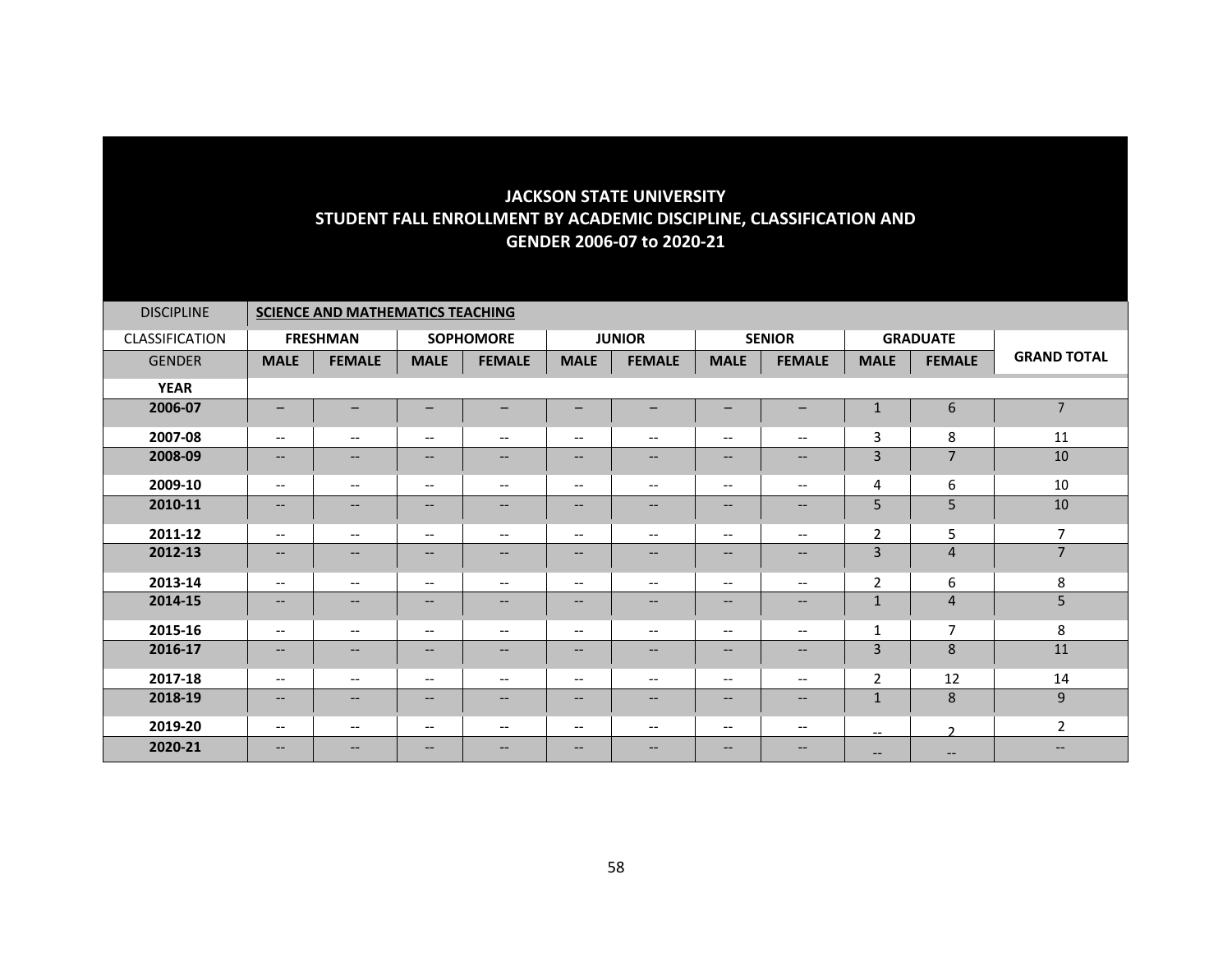| <b>DISCIPLINE</b> |                          | <b>SECONDARY EDUCATION</b>                                                                        |                               |                          |                                   |                   |                          |                          |                          |                          |                          |
|-------------------|--------------------------|---------------------------------------------------------------------------------------------------|-------------------------------|--------------------------|-----------------------------------|-------------------|--------------------------|--------------------------|--------------------------|--------------------------|--------------------------|
| CLASSIFICATION    |                          | <b>FRESHMAN</b>                                                                                   |                               | <b>SOPHOMORE</b>         |                                   | <b>JUNIOR</b>     |                          | <b>SENIOR</b>            |                          | <b>GRADUATE</b>          |                          |
| <b>GENDER</b>     | <b>MALE</b>              | <b>FEMALE</b>                                                                                     | <b>MALE</b>                   | <b>FEMALE</b>            | <b>MALE</b>                       | <b>FEMALE</b>     | <b>MALE</b>              | <b>FEMALE</b>            | <b>MALE</b>              | <b>FEMAL</b>             | <b>GRAND TOTAL</b>       |
| <b>YEAR</b>       |                          |                                                                                                   |                               |                          |                                   |                   |                          |                          |                          |                          |                          |
| 2006-07           | $-$                      |                                                                                                   | $\overline{\phantom{0}}$      | -                        | $\overline{\phantom{0}}$          |                   | —                        | -                        | $\bf 8$                  | 13                       | 21                       |
| 2007-08           | $\qquad \qquad -$        | $\overline{\phantom{a}}$                                                                          | $\overline{\phantom{a}}$      | $\overline{\phantom{a}}$ | $\hspace{0.05cm} \dashrightarrow$ | $- -$             | $\overline{\phantom{m}}$ | $\overline{\phantom{a}}$ | $\overline{7}$           | 12                       | 19                       |
| 2008-09           | $--$                     | $\qquad \qquad -$                                                                                 | $\qquad \qquad -$             | $\overline{\phantom{a}}$ | --                                | $--$              | $\qquad \qquad -$        | $- -$                    | $\overline{4}$           | 8                        | 12                       |
| 2009-10           | $\qquad \qquad -$        | $\overline{\phantom{a}}$                                                                          | $--$                          | $\overline{\phantom{a}}$ | $\hspace{0.05cm} \dashrightarrow$ | $- -$             | $\overline{\phantom{a}}$ | $--$                     | 3                        | 11                       | 14                       |
| 2010-11           | $--$                     | $\qquad \qquad -$                                                                                 | $\overline{\phantom{a}}$      | $\overline{\phantom{a}}$ | $\overline{\phantom{a}}$          | $- -$             | $\overline{\phantom{a}}$ | $- -$                    | $\overline{2}$           | 10                       | 12                       |
| 2011-12           | $- -$                    | $\qquad \qquad -$                                                                                 | $\overline{\phantom{m}}$      | $\overline{\phantom{a}}$ | $\hspace{0.05cm} \dashrightarrow$ | --                | $\overline{\phantom{a}}$ | $--$                     | 4                        | 10                       | 14                       |
| 2012-13           | $--$                     | $\qquad \qquad -$                                                                                 | $\overline{\phantom{a}}$      | $\overline{\phantom{a}}$ | $\overline{\phantom{m}}$          | $- -$             | --                       | $- -$                    | $\mathbf{1}$             | 5                        | 6                        |
| 2013-14           | $- -$                    | $--$                                                                                              | $\overline{\phantom{a}}$      | $\overline{\phantom{a}}$ | $\overline{\phantom{a}}$          | $- -$             | $\overline{\phantom{a}}$ | $- -$                    | $\mathbf{1}$             | 3                        | 4                        |
| 2014-15           | $--$                     | $\hspace{0.05cm} \hspace{0.02cm} \hspace{0.02cm} \hspace{0.02cm} \hspace{0.02cm} \hspace{0.02cm}$ | $\hspace{0.05cm} \textbf{--}$ | $\qquad \qquad -$        | $- -$                             | $\qquad \qquad -$ | $\qquad \qquad -$        | $\qquad \qquad -$        | $\mathbf{1}$             | 6                        | $\overline{7}$           |
| 2015-16           | $\qquad \qquad -$        | $\overline{\phantom{a}}$                                                                          | $--$                          | $\overline{\phantom{a}}$ | $\hspace{0.05cm} \dashrightarrow$ | $--$              | $\overline{\phantom{a}}$ | $--$                     | 3                        | $\mathbf{3}$             | 6                        |
| 2016-17           | $\overline{\phantom{a}}$ | $\qquad \qquad -$                                                                                 | $\overline{\phantom{a}}$      | $\overline{\phantom{a}}$ | $\overline{\phantom{a}}$          | --                | $\overline{\phantom{a}}$ | $- -$                    | $1\,$                    | $\overline{2}$           | $\overline{3}$           |
| 2017-18           | $\qquad \qquad -$        | $--$                                                                                              | $\overline{\phantom{m}}$      | $\overline{\phantom{a}}$ | $\overline{\phantom{a}}$          | --                | $\overline{\phantom{a}}$ | $--$                     | 2                        | $\mathbf{1}$             | 3                        |
| 2018-19           | $--$                     | $--$                                                                                              | $\qquad \qquad -$             | $\qquad \qquad -$        | $\qquad \qquad -$                 | $--$              | $\qquad \qquad -$        | $--$                     | $\overline{\phantom{a}}$ | $\mathbf{1}$             | $\mathbf{1}$             |
| 2019-20           | $\qquad \qquad -$        | $\overline{\phantom{a}}$                                                                          | $\overline{\phantom{m}}$      | $\overline{\phantom{m}}$ | $\overline{\phantom{m}}$          | --                | --                       | $--$                     | $\mathbf{1}$             | $\overline{\phantom{a}}$ | $\mathbf{1}$             |
| 2020-21           | $\qquad \qquad -$        | $--$                                                                                              | $\overline{\phantom{m}}$      | $\qquad \qquad -$        | --                                | $- -$             | --                       | --                       | $\overline{\phantom{m}}$ | $\qquad \qquad -$        | $\hspace{0.05cm} \ldots$ |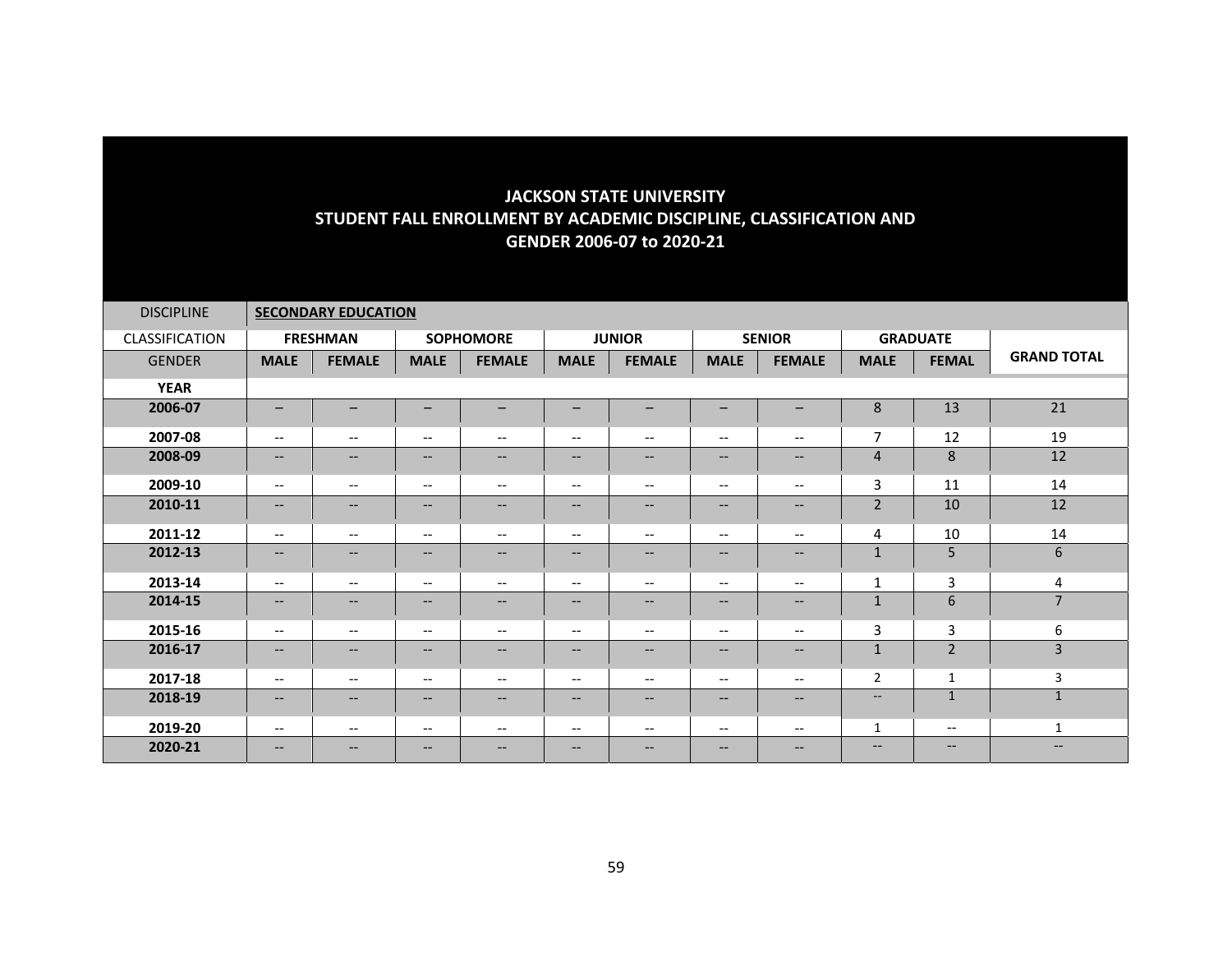| <b>DISCIPLINE</b> | <b>SOCIAL SCIENCE EDUCATION</b> |                          |                          |                          |                          |                          |                |                |                   |                   |                    |
|-------------------|---------------------------------|--------------------------|--------------------------|--------------------------|--------------------------|--------------------------|----------------|----------------|-------------------|-------------------|--------------------|
| CLASSIFICATION    | <b>FRESHMAN</b>                 |                          |                          | <b>SOPHOMORE</b>         |                          | <b>JUNIOR</b>            |                | <b>SENIOR</b>  |                   | <b>GRADUATE</b>   |                    |
| <b>GENDER</b>     | <b>MALE</b>                     | <b>FEMALE</b>            | <b>MALE</b>              | <b>FEMALE</b>            | <b>MALE</b>              | <b>FEMALE</b>            | <b>MALE</b>    | <b>FEMALE</b>  | <b>MALE</b>       | <b>FEMALE</b>     | <b>GRAND TOTAL</b> |
| <b>YEAR</b>       |                                 |                          |                          |                          |                          |                          |                |                |                   |                   |                    |
| 2006-07           | $\mathbf{1}$                    | $\overline{2}$           | $\overline{4}$           | 6                        | $\overline{2}$           | $\,8\,$                  | 6              | 11             |                   |                   | 40                 |
| 2007-08           | 1                               | $\overline{\phantom{m}}$ | $\overline{2}$           | 4                        | 1                        | 8                        | $\overline{7}$ | 15             | $- -$             | $--$              | 38                 |
| 2008-09           | $\qquad \qquad -$               | $\overline{3}$           | $\mathbf{1}$             | $\mathbf{1}$             | 3                        | 5                        | 4              | 12             | $--$              | $\qquad \qquad -$ | 29                 |
| 2009-10           | $\overline{\phantom{a}}$        | $\overline{2}$           | 1                        | $\overline{2}$           | $\overline{\phantom{a}}$ | $\overline{\phantom{a}}$ | 5              | 8              | $- -$             | $- -$             | 18                 |
| 2010-11           | $\overline{4}$                  | 5                        | $\mathbf{1}$             | $\overline{4}$           | 5                        | 3                        | $\overline{7}$ | 12             | $\qquad \qquad -$ | $--$              | 41                 |
| 2011-12           | $\overline{2}$                  | $\overline{3}$           | $\overline{\phantom{a}}$ | $\overline{7}$           | 6                        | 3                        | 6              | 10             | $- -$             | $- -$             | 37                 |
| 2012-13           | $\overline{2}$                  | $\mathbf{1}$             | 3                        | $\mathbf{1}$             | 3                        | 6                        | 11             | 9              | $--$              | $\qquad \qquad -$ | 36                 |
| 2013-14           | $\overline{2}$                  | 3                        | 5                        | $\overline{\phantom{a}}$ | 4                        | 8                        | 8              | 11             | $- -$             | $- -$             | 41                 |
| 2014-15           | $\mathbf{1}$                    | $\overline{2}$           | $\mathbf{1}$             | 3                        | 6                        | $\overline{2}$           | 5              | 9              | --                | --                | 29                 |
| 2015-16           | $--$                            | $\overline{3}$           | 1                        | $\overline{2}$           | 4                        | $\overline{2}$           | 4              | $\overline{2}$ | $- -$             | $- -$             | 18                 |
| 2016-17           | $\overline{2}$                  | $\mathbf{1}$             | $\overline{\phantom{a}}$ | $\overline{2}$           | --                       | $\overline{2}$           | $\overline{2}$ | 6              | -                 | $\qquad \qquad -$ | 15                 |
| 2017-18           | 1                               | $\overline{\phantom{m}}$ | $\overline{\phantom{a}}$ | $\overline{2}$           | $- -$                    | $\overline{2}$           | 3              | 3              | $- -$             | $--$              | 11                 |
| 2018-19           | $\qquad \qquad -$               | $\qquad \qquad -$        | $\mathbf{1}$             | $\overline{\phantom{a}}$ | $\mathbf{1}$             | $\overline{2}$           | 3              | $\overline{2}$ | $\qquad \qquad -$ | $\qquad \qquad -$ | $9\,$              |
| 2019-20           | 1                               | $\overline{ }$           | $\blacktriangleleft$     | $\Omega$                 |                          | $\Omega$                 | 6              | 4              | --                | --                | 14                 |
| 2020-21           | $- -$                           | --                       | $\mathbf{1}$             | $\overline{3}$           | $\overline{2}$           | $\mathbf{1}$             | $\mathbf{1}$   | $\overline{2}$ | --                | --                | 10                 |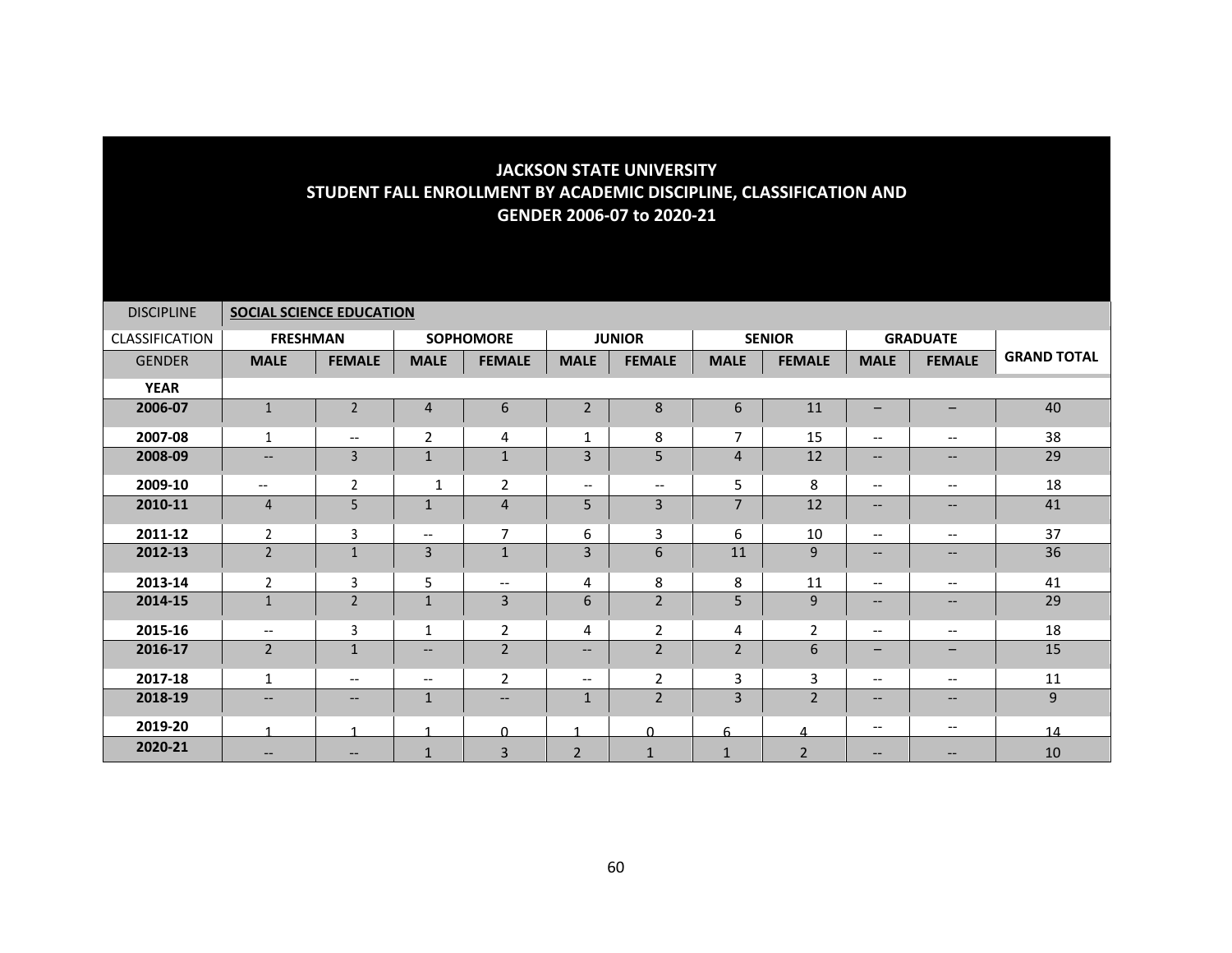| <b>DISCIPLINE</b>     | <b>SOCIAL WORK</b> |                 |                |                  |                |               |                |               |             |                 |                    |
|-----------------------|--------------------|-----------------|----------------|------------------|----------------|---------------|----------------|---------------|-------------|-----------------|--------------------|
| <b>CLASSIFICATION</b> |                    | <b>FRESHMAN</b> |                | <b>SOPHOMORE</b> |                | <b>JUNIOR</b> |                | <b>SENIOR</b> |             | <b>GRADUATE</b> |                    |
| <b>GENDER</b>         | <b>MALE</b>        | <b>FEMALE</b>   | <b>MALE</b>    | <b>FEMALE</b>    | <b>MALE</b>    | <b>FEMALE</b> | <b>MALE</b>    | <b>FEMALE</b> | <b>MALE</b> | <b>FEMALE</b>   | <b>GRAND TOTAL</b> |
| <b>YEAR</b>           |                    |                 |                |                  |                |               |                |               |             |                 |                    |
| 2006-07               | 5                  | 35              | $\overline{4}$ | 44               | 8              | 52            | 5              | 95            | 17          | 67              | 332                |
| 2007-08               | $\overline{7}$     | 49              | 4              | 46               | 4              | 53            | $\overline{7}$ | 104           | 14          | 71              | 359                |
| 2008-09               | 4                  | 33              | 9              | 50               | 3              | 43            | 6              | 99            | 16          | 83              | 346                |
| 2009-10               | 5                  | 34              | 5              | 52               | 6              | 65            | 8              | 99            | 17          | 118             | 409                |
| 2010-11               | 4                  | 43              | 11             | 56               | 6              | 72            | 8              | 112           | 22          | 146             | 480                |
| 2011-12               | 5.                 | 52              | 4              | 55               | 9              | 81            | 12             | 132           | 17          | 137             | 504                |
| 2012-13               | $\overline{2}$     | 47              | 5              | 56               | 11             | 82            | 16             | 148           | 26          | 154             | 547                |
| 2013-14               | 9                  | 45              | 3              | 41               | $\overline{7}$ | 101           | 18             | 149           | 25          | 174             | 572                |
| 2014-15               | 4                  | 57              | $\mathsf 9$    | 53               | 8              | 99            | 14             | 157           | 30          | 194             | 625                |
| 2015-16               | 10                 | 61              | $\overline{7}$ | 51               | 12             | 108           | 13             | 166           | 35          | 221             | 684                |
| 2016-17               | 8                  | 59              | 11             | 46               | 16             | 114           | 21             | 166           | 28          | 231             | 700                |
| 2017-18               | 7                  | 45              | 5              | 55               | 14             | 89            | 20             | 150           | 22          | 195             | 602                |
| 2018-19               | 6                  | 41              | 6              | 52               | 6              | 71            | 14             | 127           | 21          | 160             | 504                |
| 2019-20               | 5.                 | 36              | 5              | 52               | q              | 70            | 10             | 116           | 19          | 163             | 485                |
| 2020-21               | 3                  | 31              | $\overline{3}$ | 39               | 5              | 59            | 9              | 102           | 28          | 217             | 496                |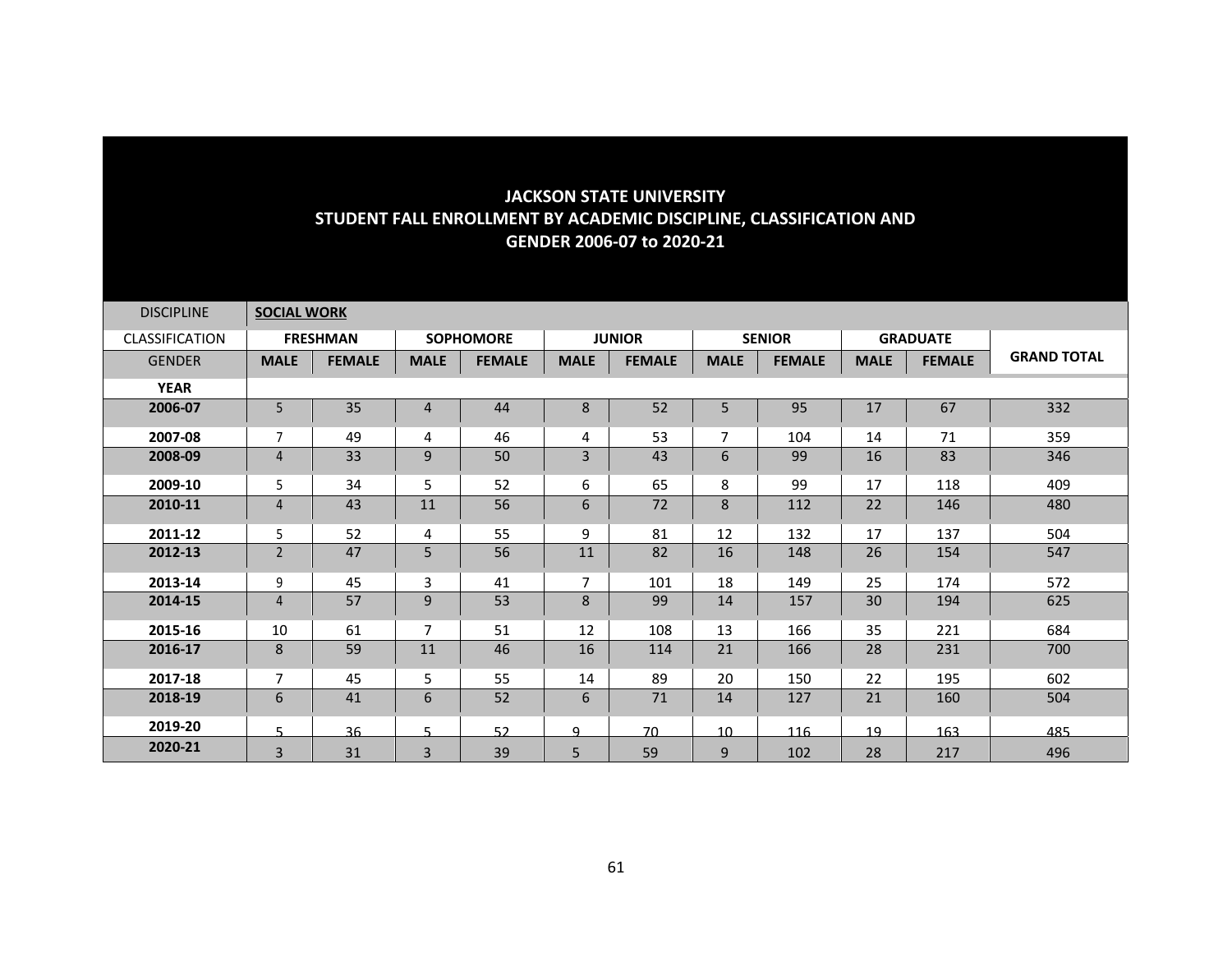| <b>DISCIPLINE</b>     | <b>SOCIOLOGY</b>         |                          |                          |                  |                          |               |                |               |                |                 |                    |
|-----------------------|--------------------------|--------------------------|--------------------------|------------------|--------------------------|---------------|----------------|---------------|----------------|-----------------|--------------------|
| <b>CLASSIFICATION</b> |                          | <b>FRESHMAN</b>          |                          | <b>SOPHOMORE</b> |                          | <b>JUNIOR</b> |                | <b>SENIOR</b> |                | <b>GRADUATE</b> |                    |
| <b>GENDER</b>         | <b>MALE</b>              | <b>FEMALE</b>            | <b>MALE</b>              | <b>FEMALE</b>    | <b>MALE</b>              | <b>FEMALE</b> | <b>MALE</b>    | <b>FEMALE</b> | <b>MALE</b>    | <b>FEMALE</b>   | <b>GRAND TOTAL</b> |
| <b>YEAR</b>           |                          |                          |                          |                  |                          |               |                |               |                |                 |                    |
| 2006-07               | 3                        | 8                        | 5                        | 8                | 5                        | 8             | 8              | 29            | 16             | 44              | 134                |
| 2007-08               | $\overline{2}$           | 7                        | 3                        | 10               | 6                        | 9             | 11             | 20            | 19             | 34              | 121                |
| 2008-09               | $\overline{2}$           | 12                       | $\overline{4}$           | 12               | $\overline{4}$           | 12            | 16             | 25            | 17             | 45              | 149                |
| 2009-10               | 5                        | 8                        | 4                        | 6                | 6                        | 19            | 16             | 30            | 14             | 46              | 154                |
| 2010-11               | $\overline{2}$           | 4                        | $\overline{4}$           | 10               | 8                        | 13            | 12             | 34            | 8              | 44              | 139                |
| 2011-12               | $\overline{\phantom{a}}$ | 4                        | $\overline{2}$           | 9                | 4                        | 11            | 9              | 22            | $\overline{7}$ | 27              | 95                 |
| 2012-13               | $\mathbf{1}$             | $\overline{\mathbf{3}}$  | $\mathbf{1}$             | 3                | $\mathbf{1}$             | 17            | $\overline{7}$ | 20            | $\overline{7}$ | 26              | 86                 |
| 2013-14               | $\mathbf{1}$             | $\mathbf{3}$             | $\mathbf{1}$             | 11               | $\overline{\phantom{m}}$ | 15            | 8              | 27            | 10             | 26              | 102                |
| 2014-15               | $\mathbf{1}$             | 3                        | $\overline{2}$           | 3                | $\overline{2}$           | 16            | $\overline{3}$ | 24            | 4              | 19              | 77                 |
| 2015-16               | $\overline{\phantom{a}}$ | $\overline{2}$           | $\overline{\phantom{m}}$ | $\mathbf{1}$     | $\overline{2}$           | 9             | 6              | 26            | $\overline{7}$ | 18              | 71                 |
| 2016-17               | $\mathbf{1}$             | 5                        | $\mathbf{1}$             | 1                | $\mathsf{3}$             | 6             | $\overline{3}$ | 11            | $\overline{2}$ | 13              | 46                 |
| 2017-18               | $\mathbf{1}$             | $\overline{2}$           | 0                        | $\mathbf{1}$     | 1                        | 6             | 4              | 7             | 2              | 8               | 32                 |
| 2018-19               | $\mathbf{1}$             | $\overline{\phantom{a}}$ | $\overline{4}$           | $\overline{3}$   | 6                        | 5             | $\overline{2}$ | 10            | $\mathbf{1}$   | $\overline{5}$  | 37                 |
| 2019-20               | $\mathbf{1}$             | 5                        | $\mathbf{1}$             | 4                | $\mathsf{3}$             | 4             | $\overline{7}$ | 8             | --             | 3               | 36                 |
| 2020-21               | $\overline{2}$           | $\overline{2}$           | $\qquad \qquad -$        | $\mathbf{1}$     | $\overline{3}$           | 5             | $\overline{2}$ | 6             | --             | 5               | 26                 |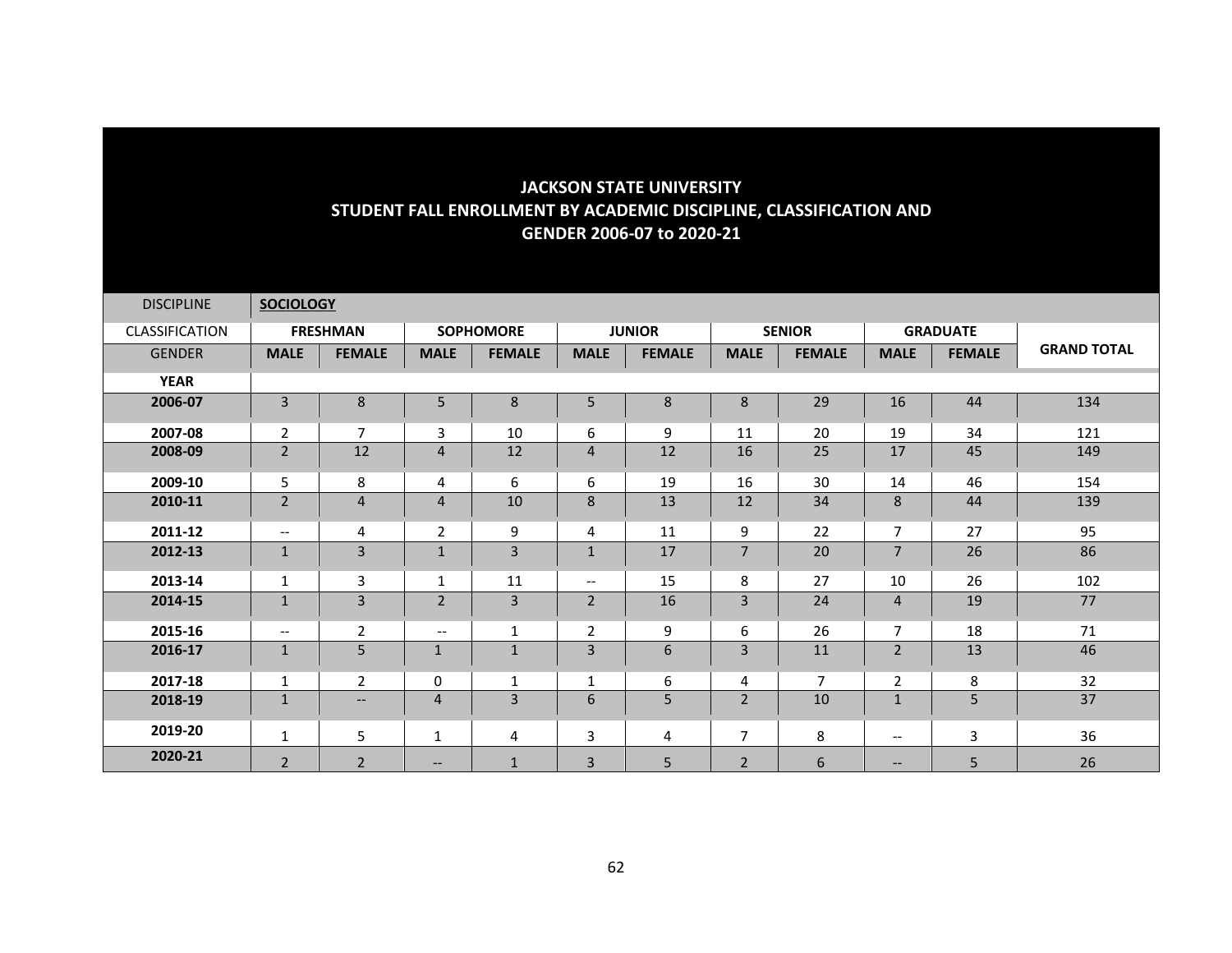| <b>DISCIPLINE</b>     |                   | <b>SPECIAL EDUCATION</b> |                          |                  |                               |                |                |                |                          |                 |                    |
|-----------------------|-------------------|--------------------------|--------------------------|------------------|-------------------------------|----------------|----------------|----------------|--------------------------|-----------------|--------------------|
| <b>CLASSIFICATION</b> |                   | <b>FRESHMAN</b>          |                          | <b>SOPHOMORE</b> |                               | <b>JUNIOR</b>  |                | <b>SENIOR</b>  |                          | <b>GRADUATE</b> |                    |
| <b>GENDER</b>         | <b>MALE</b>       | <b>FEMALE</b>            | <b>MALE</b>              | <b>FEMALE</b>    | <b>MALE</b>                   | <b>FEMALE</b>  | <b>MALE</b>    | <b>FEMALE</b>  | <b>MALE</b>              | <b>FEMALE</b>   | <b>GRAND TOTAL</b> |
| <b>YEAR</b>           |                   |                          |                          |                  |                               |                |                |                |                          |                 |                    |
| 2006-07               | $\qquad \qquad -$ | 6                        | $\mathbf{1}$             | 5                | 6                             | 10             | 4              | 39             | 3                        | 16              | 90                 |
| 2007-08               | $\overline{2}$    | 7                        | 1                        | 6                | $\overline{\phantom{a}}$      | 12             | 8              | 31             | 8                        | 22              | 97                 |
| 2008-09               | $\mathbf{1}$      | 3                        | $\overline{2}$           | 5                | $\mathbf{1}$                  | $\overline{7}$ | 8              | 21             | 8                        | 27              | 83                 |
| 2009-10               | $\overline{2}$    | 5                        | $\overline{\phantom{a}}$ | $\overline{7}$   | 1                             | 10             | $\overline{7}$ | 26             | $\overline{7}$           | 53              | 118                |
| 2010-11               | $\mathbf{1}$      | 5                        | $\qquad \qquad -$        | 9                | $\mathbf{1}$                  | 9              | 5              | 21             | $\overline{7}$           | 54              | 112                |
| 2011-12               | $\mathbf{1}$      | 4                        | $\overline{\phantom{a}}$ | 8                | $\overline{2}$                | 8              | 3              | 27             | 3                        | 46              | 102                |
| 2012-13               | $\qquad \qquad -$ | $\overline{2}$           | $\overline{2}$           | 6                | $\overline{2}$                | $\overline{7}$ | $\overline{3}$ | 19             | $\overline{4}$           | 31              | 76                 |
| 2013-14               | $\mathbf{1}$      | $\overline{2}$           | $\overline{\phantom{m}}$ | 3                | $\overline{2}$                | 5              | 6              | 18             | $\overline{2}$           | 17              | 56                 |
| 2014-15               | $\overline{2}$    | $\overline{2}$           | $\overline{2}$           | $\overline{2}$   | $\overline{\phantom{m}}$      | 4              | 5              | 14             | $\overline{2}$           | 10              | 43                 |
| 2015-16               | $--$              | 3                        | 1                        | 3                | 1                             | 4              | $\overline{2}$ | 11             | $\mathbf{1}$             | 5               | 31                 |
| 2016-17               | $\mathbf{1}$      | 5                        | $\mathbf{1}$             | $\overline{4}$   | $\mathbf{1}$                  | $\overline{4}$ | $\overline{2}$ | 8              | $\qquad \qquad -$        | 3               | 29                 |
| 2017-18               | $\mathbf{1}$      | 3                        | $\mathbf{1}$             | $\overline{2}$   | 1                             | 6              | 3              | $\overline{7}$ | $\overline{\phantom{m}}$ | 2               | 26                 |
| 2018-19               | $\mathbf{1}$      | $\overline{2}$           | $\qquad \qquad -$        | 3                | $\hspace{0.05cm} \textbf{--}$ | 8              | $\overline{2}$ | 11             | 3                        | 2               | 32                 |
| 2019-20               | $\Omega$          | 4                        | $\Omega$                 | $\mathbf{r}$     | $\Omega$                      | 4              | 1              | 10             | 5                        | 6               | 32                 |
| 2020-21               | $--$              | $\mathbf{1}$             | $\qquad \qquad -$        | $\overline{2}$   | $\overline{\phantom{m}}$      | $\overline{2}$ | $--$           | 9              | $\overline{4}$           | 10              | 28                 |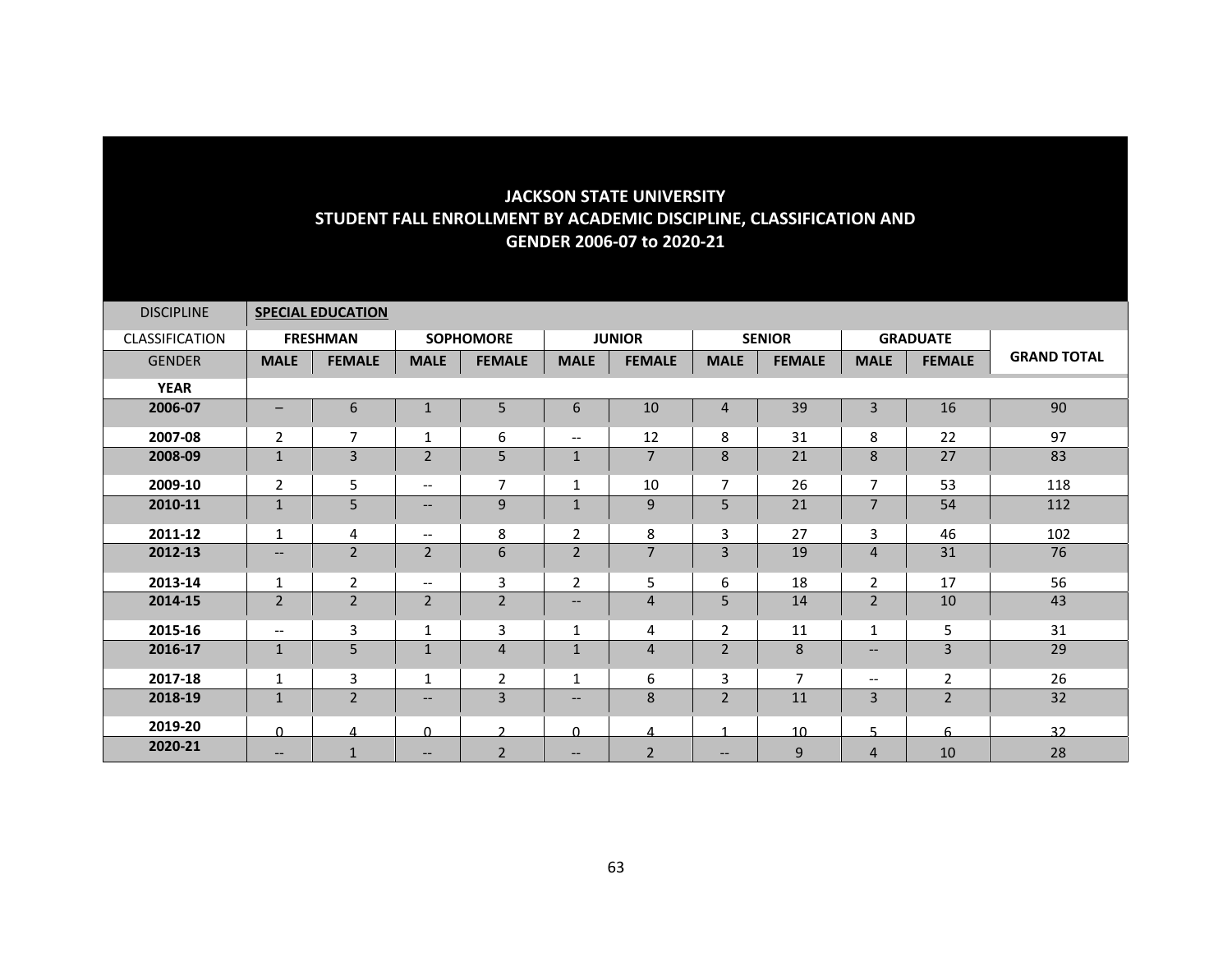| <b>DISCIPLINE</b>     | <b>SPEECH</b>                                       |                |                |                  |                |               |                |                |                                                     |                                                                                                   |                    |
|-----------------------|-----------------------------------------------------|----------------|----------------|------------------|----------------|---------------|----------------|----------------|-----------------------------------------------------|---------------------------------------------------------------------------------------------------|--------------------|
| <b>CLASSIFICATION</b> | <b>FRESHMAN</b>                                     |                |                | <b>SOPHOMORE</b> |                | <b>JUNIOR</b> |                | <b>SENIOR</b>  | <b>GRADUATE</b>                                     |                                                                                                   |                    |
| <b>GENDER</b>         | <b>MALE</b>                                         | <b>FEMALE</b>  | <b>MALE</b>    | <b>FEMALE</b>    | <b>MALE</b>    | <b>FEMALE</b> | <b>MALE</b>    | <b>FEMALE</b>  | <b>MALE</b>                                         | <b>FEMALE</b>                                                                                     | <b>GRAND TOTAL</b> |
| <b>YEAR</b>           |                                                     |                |                |                  |                |               |                |                |                                                     |                                                                                                   |                    |
| 2006-07               | $\overline{2}$                                      | 16             | 5              | 12               | 6              | 10            | 3              | 18             | $\qquad \qquad -$                                   | $\qquad \qquad -$                                                                                 | 72                 |
| 2007-08               | 3                                                   | 3              | 4              | 8                | 4              | 8             | 5              | 9              | $\hspace{0.05cm} \ldots$                            | $\overline{\phantom{m}}$                                                                          | 44                 |
| 2008-09               | $\overline{2}$                                      | 3              | $\mathbf 2$    | 3                | $\overline{2}$ | 4             | 7              | 13             | $\hspace{0.05cm} -\hspace{0.05cm} -\hspace{0.05cm}$ | $\hspace{0.05cm} \hspace{0.02cm} \hspace{0.02cm} \hspace{0.02cm} \hspace{0.02cm} \hspace{0.02cm}$ | 36                 |
| 2009-10               | $\overline{2}$                                      | 8              | 3              | 5                | $\overline{2}$ | 6             | 6              | $\overline{7}$ | $\hspace{0.05cm} \ldots$                            | $\overline{\phantom{m}}$                                                                          | 39                 |
| 2010-11               | 5                                                   | 5              | $\overline{2}$ | $\overline{7}$   | 5              | 8             | 9              | 6              | $\hspace{0.05cm} \cdots$                            | $\qquad \qquad -$                                                                                 | 47                 |
| 2011-12               | $\overline{2}$                                      | 9              | 9              | 9                | 5              | 9             | 6              | 6              | $--$                                                | $\overline{\phantom{a}}$                                                                          | 55                 |
| 2012-13               | $\overline{2}$                                      | $\mathbf{1}$   | 3              | 8                | 8              | 6             | 5              | 8              | $\hspace{0.05cm} -\hspace{0.05cm} -\hspace{0.05cm}$ | $\hspace{0.05cm} \hspace{0.02cm} \hspace{0.02cm} \hspace{0.02cm} \hspace{0.02cm} \hspace{0.02cm}$ | 41                 |
| 2013-14               | $\overline{2}$                                      | $\overline{2}$ | 3              | 9                | 4              | 8             | 9              | 9              | $--$                                                | $--$                                                                                              | 46                 |
| 2014-15               | 6                                                   | 9              | $\overline{7}$ | 5                | 4              | 9             | 9              | 8              | $\hspace{0.05cm} \ldots$                            | $\qquad \qquad -$                                                                                 | 57                 |
| 2015-16               | 6                                                   | 12             | 4              | 5                | 6              | 7             | 4              | 5              | $--$                                                | $\hspace{0.05cm} -\hspace{0.05cm} -\hspace{0.05cm}$                                               | 49                 |
| 2016-17               | $\bf 8$                                             | 8              | $\overline{7}$ | 12               | 3              | 4             | 7              | 6              | $\hspace{0.05cm} \ldots$                            | $\overline{\phantom{a}}$                                                                          | 55                 |
| 2017-18               | 4                                                   | 9              | 3              | 6                | 4              | 10            | 10             | 9              | $\hspace{0.05cm} \ldots$                            | $\overline{\phantom{m}}$                                                                          | 55                 |
| 2018-19               | $\hspace{0.05cm} -\hspace{0.05cm} -\hspace{0.05cm}$ | 3              | $\overline{2}$ | 6                | $\overline{4}$ | 6             | 5              | $\mathsf g$    | $\hspace{0.05cm} \ldots$                            | $- -$                                                                                             | 35                 |
| 2019-20               | 5                                                   | 5              | $\mathbf{a}$   | 5                | $\mathbf{D}$   |               | $\mathcal{D}$  | 10             | $\overline{\phantom{m}}$                            | $--$                                                                                              | 33                 |
| 2020-21               | $\overline{2}$                                      | $\mathbf 1$    | 5              | $--$             | $\overline{4}$ | $\mathbf{1}$  | $\overline{2}$ | $\overline{4}$ | $\hspace{0.05cm} \ldots$                            | $\hspace{0.05cm} \ldots$                                                                          | 19                 |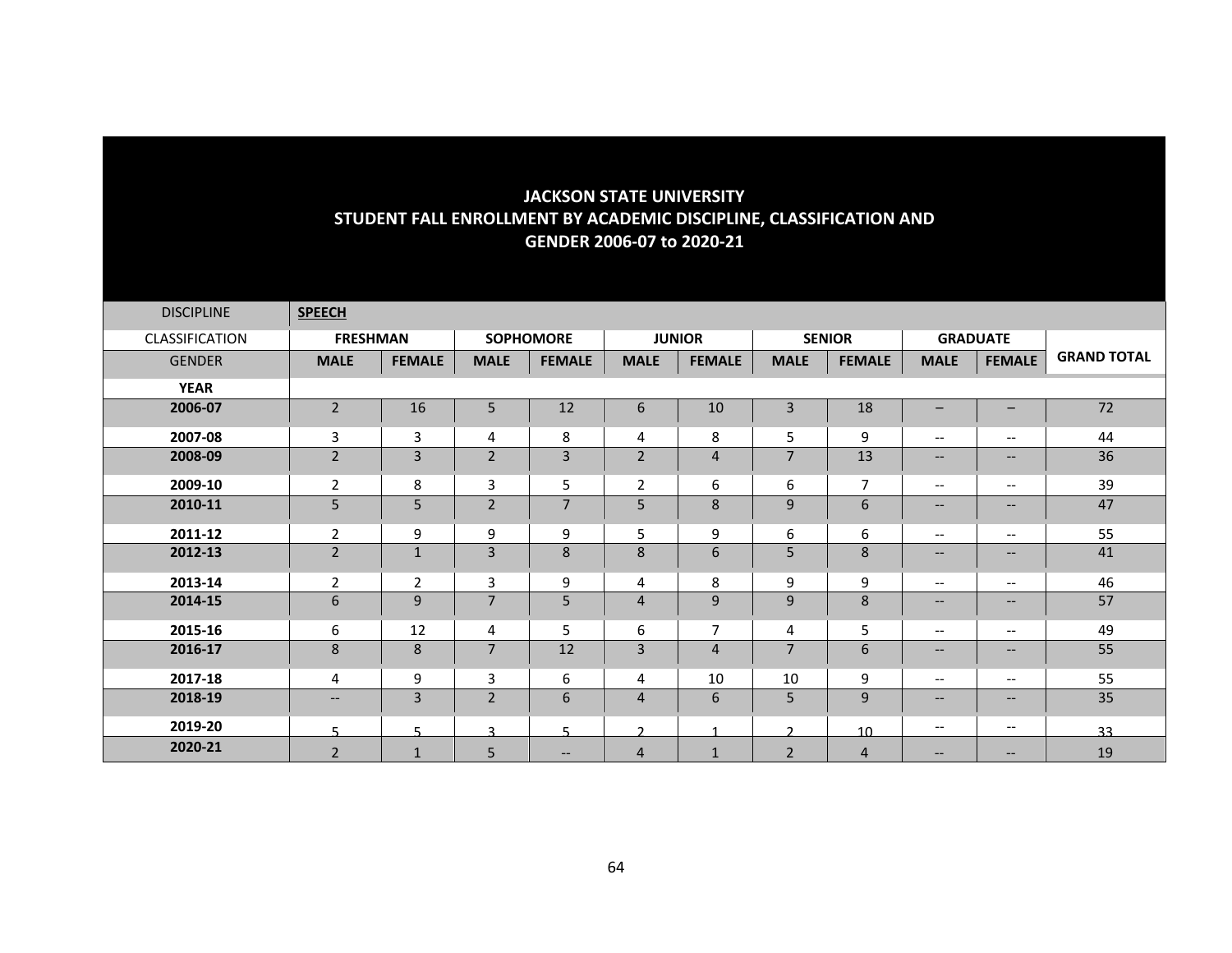| <b>DISCIPLINE</b>     | <b>SPORT SCIENCE</b>     |                   |                               |                                                                                                                   |                          |                          |                                                                                                   |                          |                                                     |                               |                          |
|-----------------------|--------------------------|-------------------|-------------------------------|-------------------------------------------------------------------------------------------------------------------|--------------------------|--------------------------|---------------------------------------------------------------------------------------------------|--------------------------|-----------------------------------------------------|-------------------------------|--------------------------|
| <b>CLASSIFICATION</b> |                          | <b>FRESHMAN</b>   |                               | <b>SOPHOMORE</b>                                                                                                  |                          | <b>JUNIOR</b>            |                                                                                                   | <b>SENIOR</b>            |                                                     | <b>GRADUATE</b>               |                          |
| <b>GENDER</b>         | <b>MALE</b>              | <b>FEMALE</b>     | <b>MALE</b>                   | <b>FEMALE</b>                                                                                                     | <b>MALE</b>              | <b>FEMALE</b>            | <b>MALE</b>                                                                                       | <b>FEMALE</b>            | <b>MALE</b>                                         | <b>FEMALE</b>                 | <b>GRAND TOTAL</b>       |
| <b>YEAR</b>           |                          |                   |                               |                                                                                                                   |                          |                          |                                                                                                   |                          |                                                     |                               |                          |
| 2006-07               | $-$                      | -                 | $\overline{\phantom{m}}$      | $\qquad \qquad -$                                                                                                 | -                        | $\overline{\phantom{m}}$ | -                                                                                                 | -                        | $\hspace{0.05cm} -\hspace{0.05cm} -\hspace{0.05cm}$ | $\hspace{0.05cm} \textbf{--}$ | $- -$                    |
| 2007-08               | $\overline{\phantom{m}}$ | --                | $\hspace{0.05cm} \ldots$      | $\overline{\phantom{m}}$                                                                                          | $\overline{\phantom{a}}$ | $\overline{\phantom{m}}$ | $\overline{\phantom{m}}$                                                                          | $--$                     | $\overline{\phantom{m}}$                            | $\overline{\phantom{a}}$      | $\overline{\phantom{m}}$ |
| 2008-09               | $\qquad \qquad -$        | $--$              | $\hspace{0.05cm} \ldots$      | $\qquad \qquad -$                                                                                                 | --                       | $\qquad \qquad -$        | $\qquad \qquad -$                                                                                 | $--$                     | $\qquad \qquad -$                                   | $\qquad \qquad -$             | $\qquad \qquad -$        |
| 2009-10               | $\overline{\phantom{m}}$ | --                | $\hspace{0.05cm} \ldots$      | $\overline{\phantom{m}}$                                                                                          | $\hspace{0.05cm} \ldots$ | $\overline{\phantom{m}}$ | $\hspace{0.05cm} \ldots$                                                                          | $\overline{\phantom{a}}$ | $\overline{\phantom{a}}$                            | $\overline{\phantom{a}}$      | $\hspace{0.05cm} \ldots$ |
| 2010-11               | $\qquad \qquad -$        | $--$              | $\hspace{0.05cm} \ldots$      | $\qquad \qquad -$                                                                                                 | --                       | $\qquad \qquad -$        | $\qquad \qquad -$                                                                                 | $--$                     | 10                                                  | 14                            | 24                       |
| 2011-12               | $\overline{\phantom{m}}$ | --                | $\hspace{0.05cm} \ldots$      | $\overline{\phantom{m}}$                                                                                          | $\overline{\phantom{a}}$ | $\overline{\phantom{a}}$ | $\hspace{0.05cm} \ldots$                                                                          | $--$                     | 22                                                  | 12                            | 34                       |
| 2012-13               | $- -$                    | --                | $\hspace{0.05cm} \ldots$      | $\qquad \qquad -$                                                                                                 | --                       | $\overline{\phantom{a}}$ | $- -$                                                                                             | $- -$                    | 31                                                  | 14                            | 45                       |
| 2013-14               | $--$                     | $- -$             | $\overline{\phantom{a}}$      | $\overline{\phantom{a}}$                                                                                          | $\overline{\phantom{a}}$ | $\overline{\phantom{a}}$ | $\overline{\phantom{a}}$                                                                          | $\overline{\phantom{a}}$ | 35                                                  | 21                            | 56                       |
| 2014-15               | $\qquad \qquad -$        | $--$              | $\overline{\phantom{m}}$      | $\qquad \qquad -$                                                                                                 | --                       | $\qquad \qquad -$        | $--$                                                                                              | $--$                     | 36                                                  | 23                            | 59                       |
| 2015-16               | $--$                     | $- -$             | $\overline{\phantom{a}}$      | $\overline{\phantom{a}}$                                                                                          | $\overline{\phantom{a}}$ | $\overline{\phantom{a}}$ | $--$                                                                                              | $--$                     | 39                                                  | 42                            | 81                       |
| 2016-17               | $- -$                    | $--$              | $\overline{\phantom{m}}$      | $\hspace{0.05cm} \hspace{0.02cm} \hspace{0.02cm} \hspace{0.02cm} \hspace{0.02cm} \hspace{0.02cm} \hspace{0.02cm}$ | --                       | $\overline{\phantom{m}}$ | $\hspace{0.05cm} \hspace{0.02cm} \hspace{0.02cm} \hspace{0.02cm} \hspace{0.02cm} \hspace{0.02cm}$ | $--$                     | 34                                                  | 35                            | 69                       |
| 2017-18               | $--$                     | --                | $\hspace{0.05cm} \textbf{--}$ | $\overline{\phantom{m}}$                                                                                          | $\overline{\phantom{a}}$ | $\overline{\phantom{m}}$ | $\overline{\phantom{m}}$                                                                          | $\overline{\phantom{a}}$ | 23                                                  | 30                            | 53                       |
| 2018-19               | $\qquad \qquad -$        | $--$              | $\overline{\phantom{m}}$      | $\qquad \qquad -$                                                                                                 | $--$                     | $\overline{\phantom{a}}$ | $\qquad \qquad -$                                                                                 | $\qquad \qquad -$        | 31                                                  | 32                            | 63                       |
| 2019-20               | $--$                     | --                | $\overline{\phantom{m}}$      | $\overline{\phantom{m}}$                                                                                          | --                       | $\overline{\phantom{m}}$ | $\overline{\phantom{m}}$                                                                          | --                       | 37                                                  | 30                            | 67                       |
| 2020-21               | $\qquad \qquad -$        | $\qquad \qquad -$ | $\overline{\phantom{m}}$      | --                                                                                                                | --                       | --                       | $- -$                                                                                             | $\qquad \qquad -$        | 36                                                  | 26                            | 62                       |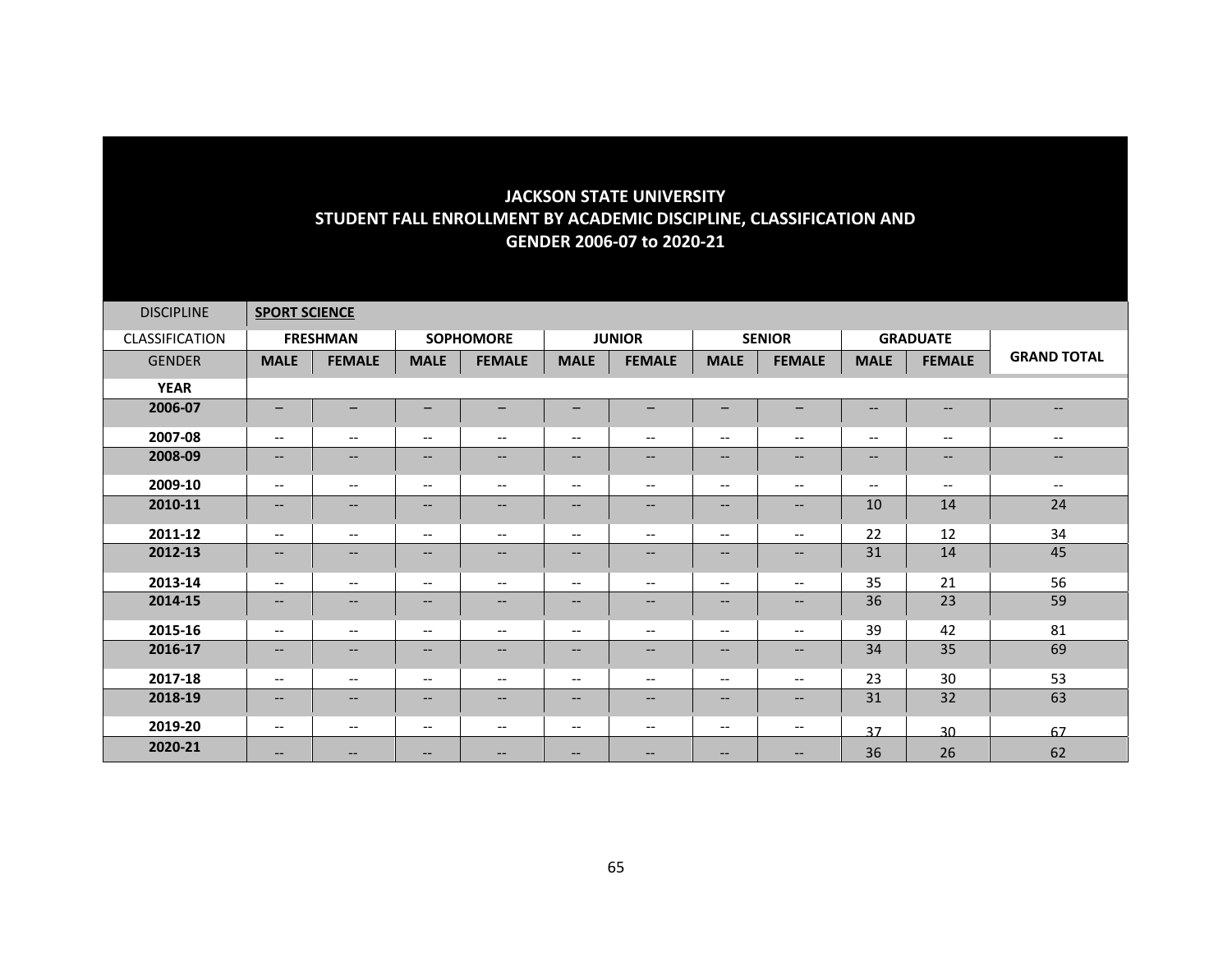| <b>DISCIPLINE</b> | <b>STATISTICS</b> |                                                                                                   |              |                          |                          |                          |                          |                                                         |                                                     |                                                                                                                   |                         |
|-------------------|-------------------|---------------------------------------------------------------------------------------------------|--------------|--------------------------|--------------------------|--------------------------|--------------------------|---------------------------------------------------------|-----------------------------------------------------|-------------------------------------------------------------------------------------------------------------------|-------------------------|
| CLASSIFICATION    |                   | <b>FRESHMAN</b>                                                                                   |              | <b>SOPHOMORE</b>         |                          | <b>JUNIOR</b>            |                          | <b>SENIOR</b>                                           |                                                     | <b>GRADUATE</b>                                                                                                   |                         |
| <b>GENDER</b>     | <b>MALE</b>       | <b>FEMALE</b>                                                                                     | <b>MALE</b>  | <b>FEMALE</b>            | <b>MALE</b>              | <b>FEMALE</b>            | <b>MALE</b>              | <b>FEMALE</b>                                           | <b>MALE</b>                                         | <b>FEMALE</b>                                                                                                     | <b>GRAND TOTAL</b>      |
| <b>YEAR</b>       |                   |                                                                                                   |              |                          |                          |                          |                          |                                                         |                                                     |                                                                                                                   |                         |
| 2015-16           | $\qquad \qquad -$ | $\mathbf{1}$                                                                                      | $\mathbf{1}$ | $\mathbf{1}$             | -                        | $\qquad \qquad -$        | -                        | $\hspace{0.05cm} \hspace{0.02cm} \hspace{0.02cm} \dots$ | $- -$                                               | $\qquad \qquad -$                                                                                                 | $\overline{\mathbf{3}}$ |
| 2016-17           | $\mathbf{1}$      | $--$                                                                                              | 1            | $--$                     | $\overline{\phantom{m}}$ | $\mathbf{1}$             | $\overline{\phantom{m}}$ | -                                                       | $\overline{\phantom{m}}$                            | $\overline{\phantom{m}}$                                                                                          | $\mathbf{3}$            |
| 2017-18           | $\mathbf{1}$      | $\hspace{0.05cm} \hspace{0.02cm} \hspace{0.02cm} \hspace{0.02cm} \hspace{0.02cm} \hspace{0.02cm}$ | $\mathbf{1}$ | $\overline{\phantom{a}}$ | $\mathbf{1}$             | $\overline{\phantom{a}}$ | $- -$                    | $\mathbf{1}$                                            | $--$                                                | $\hspace{0.05cm} \ldots$                                                                                          | $\overline{4}$          |
| 2018-19           | $--$              | $--$                                                                                              | $\mathbf{1}$ | $--$                     | $\mathbf{1}$             | $-\!$                    | $\mathbf{1}$             | $--$                                                    | $\hspace{0.05cm} -\hspace{0.05cm} -\hspace{0.05cm}$ | $\overline{\phantom{a}}$                                                                                          | $\mathbf{3}$            |
| 2019-20           | $\mathbf{1}$      | $\mathbf 0$                                                                                       | $\mathbf 0$  | $\mathbf{0}$             | $\mathbf{1}$             | $\mathbf 0$              | $\overline{2}$           | $\mathbf{0}$                                            | $- -$                                               | $\hspace{0.05cm} \hspace{0.02cm} \hspace{0.02cm} \hspace{0.02cm} \hspace{0.02cm} \hspace{0.02cm} \hspace{0.02cm}$ | $\overline{4}$          |
| 2020-21           | $\mathbf{1}$      | $\hspace{0.05cm} -\hspace{0.05cm} -\hspace{0.05cm}$                                               | $\mathbf{1}$ | $--$                     | $--$                     | $\overline{\phantom{a}}$ | $\mathbf{1}$             | $--$                                                    | $\overline{\phantom{a}}$                            | $\overline{\phantom{a}}$                                                                                          | $\mathsf{3}$            |
|                   |                   |                                                                                                   |              |                          |                          |                          |                          |                                                         |                                                     |                                                                                                                   |                         |
|                   |                   |                                                                                                   |              |                          |                          |                          |                          |                                                         |                                                     |                                                                                                                   |                         |
|                   |                   |                                                                                                   |              |                          |                          |                          |                          |                                                         |                                                     |                                                                                                                   |                         |
|                   |                   |                                                                                                   |              |                          |                          |                          |                          |                                                         |                                                     |                                                                                                                   |                         |
|                   |                   |                                                                                                   |              |                          |                          |                          |                          |                                                         |                                                     |                                                                                                                   |                         |
|                   |                   |                                                                                                   |              |                          |                          |                          |                          |                                                         |                                                     |                                                                                                                   |                         |
|                   |                   |                                                                                                   |              |                          |                          |                          |                          |                                                         |                                                     |                                                                                                                   |                         |
|                   |                   |                                                                                                   |              |                          |                          |                          |                          |                                                         |                                                     |                                                                                                                   |                         |
|                   |                   |                                                                                                   |              |                          |                          |                          |                          |                                                         |                                                     |                                                                                                                   |                         |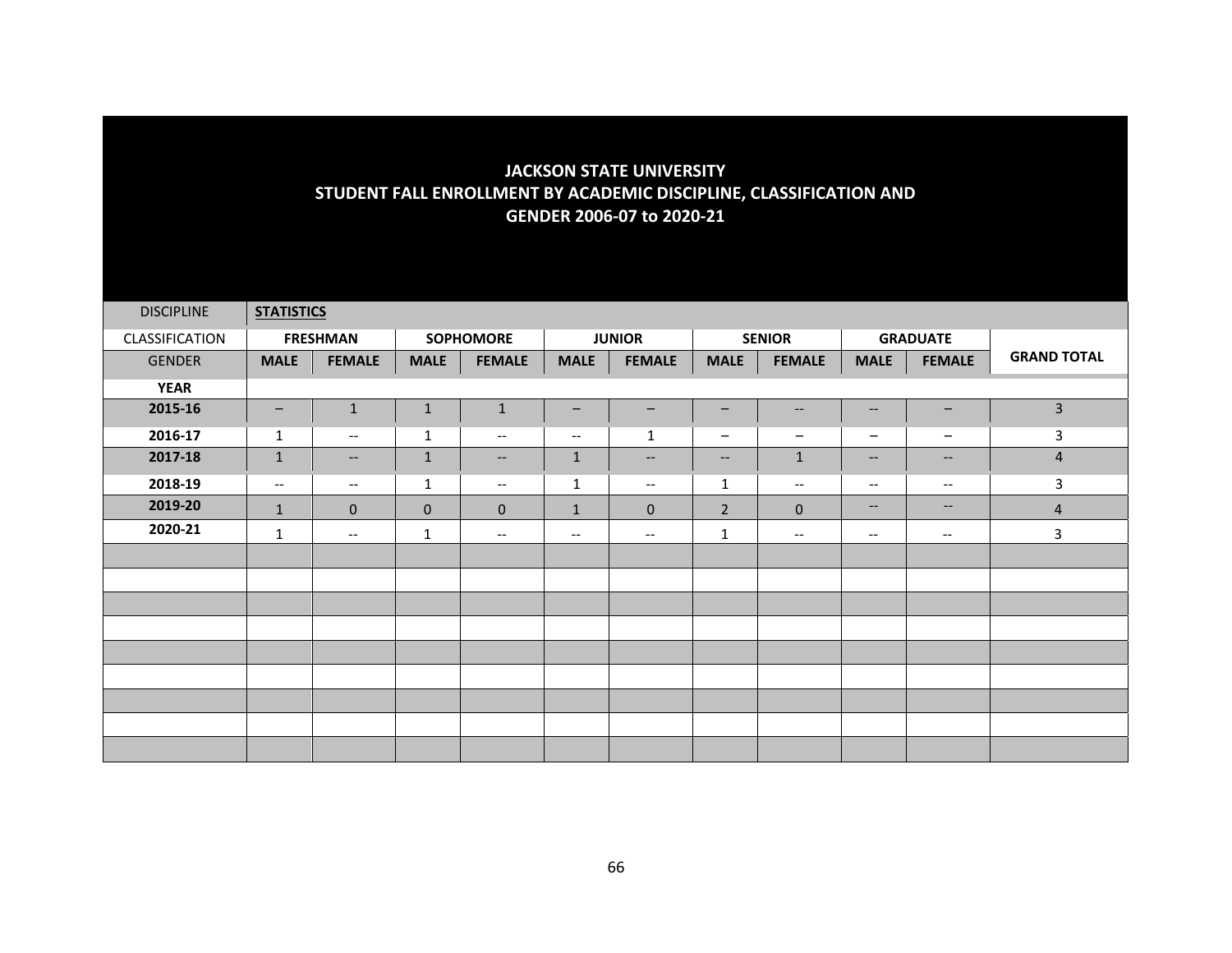| <b>DISCIPLINE</b> |                          | <b>TEACHING (ALTERNATE ROUTE)</b> |                          |                                                                                                   |                                                     |                               |                          |                                                                                                                                                   |             |                 |                    |
|-------------------|--------------------------|-----------------------------------|--------------------------|---------------------------------------------------------------------------------------------------|-----------------------------------------------------|-------------------------------|--------------------------|---------------------------------------------------------------------------------------------------------------------------------------------------|-------------|-----------------|--------------------|
| CLASSIFICATION    |                          | <b>FRESHMAN</b>                   |                          | <b>SOPHOMORE</b>                                                                                  |                                                     | <b>JUNIOR</b>                 |                          | <b>SENIOR</b>                                                                                                                                     |             | <b>GRADUATE</b> |                    |
| <b>GENDER</b>     | <b>MALE</b>              | <b>FEMALE</b>                     | <b>MALE</b>              | <b>FEMALE</b>                                                                                     | <b>MALE</b>                                         | <b>FEMALE</b>                 | <b>MALE</b>              | <b>FEMALE</b>                                                                                                                                     | <b>MALE</b> | <b>FEMALE</b>   | <b>GRAND TOTAL</b> |
| <b>YEAR</b>       |                          |                                   |                          |                                                                                                   |                                                     |                               |                          |                                                                                                                                                   |             |                 |                    |
| 2006-07           | $\overline{\phantom{0}}$ | $-$                               |                          |                                                                                                   | $\overline{\phantom{m}}$                            | -                             | —                        | —                                                                                                                                                 | 10          | 49              | 59                 |
| 2007-08           | $\overline{\phantom{a}}$ | $\overline{\phantom{a}}$          | $- -$                    | $\overline{\phantom{a}}$                                                                          | $\overline{\phantom{a}}$                            | $\overline{\phantom{m}}$      | $\overline{\phantom{a}}$ | $\overline{\phantom{a}}$                                                                                                                          | 12          | 54              | 66                 |
| 2008-09           | $\overline{\phantom{a}}$ | $\qquad \qquad -$                 | $- -$                    | $\overline{\phantom{m}}$                                                                          | $\hspace{0.05cm} \ldots$                            | --                            | $\qquad \qquad -$        | $\overline{\phantom{a}}$                                                                                                                          | 21          | 42              | 63                 |
| 2009-10           | $\overline{\phantom{a}}$ | $\overline{\phantom{a}}$          | $--$                     | $--$                                                                                              | $--$                                                | $\overline{\phantom{a}}$      | $\overline{\phantom{a}}$ | $\overline{\phantom{a}}$                                                                                                                          | 31          | 50              | 81                 |
| 2010-11           | $\overline{\phantom{a}}$ | $\qquad \qquad -$                 | $\qquad \qquad -$        | $\overline{\phantom{m}}$                                                                          | $\hspace{0.05cm} \ldots$                            | $\hspace{0.05cm} \ldots$      | --                       | $\qquad \qquad -$                                                                                                                                 | 29          | 63              | 92                 |
| 2011-12           | $\overline{\phantom{a}}$ | $\overline{\phantom{a}}$          | $- -$                    | $--$                                                                                              | $\overline{\phantom{a}}$                            | $\overline{\phantom{a}}$      | $\overline{\phantom{a}}$ | $\overline{\phantom{a}}$                                                                                                                          | 28          | 71              | 99                 |
| 2012-13           | $\overline{\phantom{a}}$ | $\qquad \qquad -$                 | $\qquad \qquad -$        | $\overline{\phantom{a}}$                                                                          | $\hspace{0.05cm} \ldots$                            | $--$                          | $\qquad \qquad -$        | $\qquad \qquad -$                                                                                                                                 | 30          | 69              | 99                 |
| 2013-14           | $\overline{\phantom{a}}$ | $\overline{\phantom{m}}$          | $\overline{\phantom{a}}$ | $\overline{\phantom{m}}$                                                                          | $\hspace{0.05cm} \dashrightarrow$                   | $\overline{\phantom{a}}$      | $\overline{\phantom{m}}$ | $\hspace{0.05cm} -\hspace{0.05cm} -\hspace{0.05cm}$                                                                                               | 32          | 67              | 99                 |
| 2014-15           | $\overline{\phantom{a}}$ | $\qquad \qquad -$                 | --                       | $\overline{\phantom{a}}$                                                                          | $\hspace{0.05cm} \textbf{--}$                       | $\hspace{0.05cm} \textbf{--}$ | $\overline{\phantom{m}}$ | $\overline{\phantom{a}}$                                                                                                                          | 24          | 63              | 87                 |
| 2015-16           | $\overline{\phantom{a}}$ | $--$                              | --                       | $\hspace{0.05cm} \textbf{--}$                                                                     | $\overline{\phantom{a}}$                            | $\overline{\phantom{a}}$      | $\overline{\phantom{m}}$ | $\overline{\phantom{m}}$                                                                                                                          | 22          | 56              | 78                 |
| 2016-17           | $\overline{\phantom{a}}$ | $\overline{\phantom{a}}$          | $\qquad \qquad -$        | $--$                                                                                              | $\overline{\phantom{a}}$                            | $\qquad \qquad -$             | $\overline{\phantom{a}}$ | $\overline{\phantom{a}}$                                                                                                                          | 26          | 78              | 104                |
| 2017-18           | $\overline{\phantom{m}}$ | $--$                              | $\overline{\phantom{a}}$ | $\hspace{0.05cm} \textbf{--}$                                                                     | $\hspace{0.05cm} -\hspace{0.05cm} -\hspace{0.05cm}$ | $\overline{\phantom{a}}$      | $\overline{\phantom{m}}$ | $\overline{\phantom{m}}$                                                                                                                          | 18          | 44              | 62                 |
| 2018-19           | $\overline{\phantom{a}}$ | $\qquad \qquad -$                 | $\qquad \qquad -$        | $\hspace{0.05cm} \hspace{0.02cm} \hspace{0.02cm} \hspace{0.02cm} \hspace{0.02cm} \hspace{0.02cm}$ | $\hspace{0.05cm} \textbf{--}$                       | $\qquad \qquad -$             | $\qquad \qquad -$        | $\overline{\phantom{a}}$                                                                                                                          | 19          | 45              | 64                 |
| 2019-20           | $\overline{\phantom{a}}$ | $--$                              | $- -$                    | $\overline{\phantom{a}}$                                                                          | $\overline{\phantom{a}}$                            | $\overline{\phantom{m}}$      | $\overline{\phantom{a}}$ | $\hspace{0.05cm} \ldots$                                                                                                                          | 15          | 57              | 72                 |
| 2020-21           | $\hspace{0.05cm} \ldots$ | --                                | --                       | $\qquad \qquad -$                                                                                 | $\overline{\phantom{m}}$                            | --                            | $\overline{\phantom{m}}$ | $\hspace{0.05cm} \hspace{0.02cm} \hspace{0.02cm} \hspace{0.02cm} \hspace{0.02cm} \hspace{0.02cm} \hspace{0.02cm} \hspace{0.02cm} \hspace{0.02cm}$ | 75          | 380             | 455                |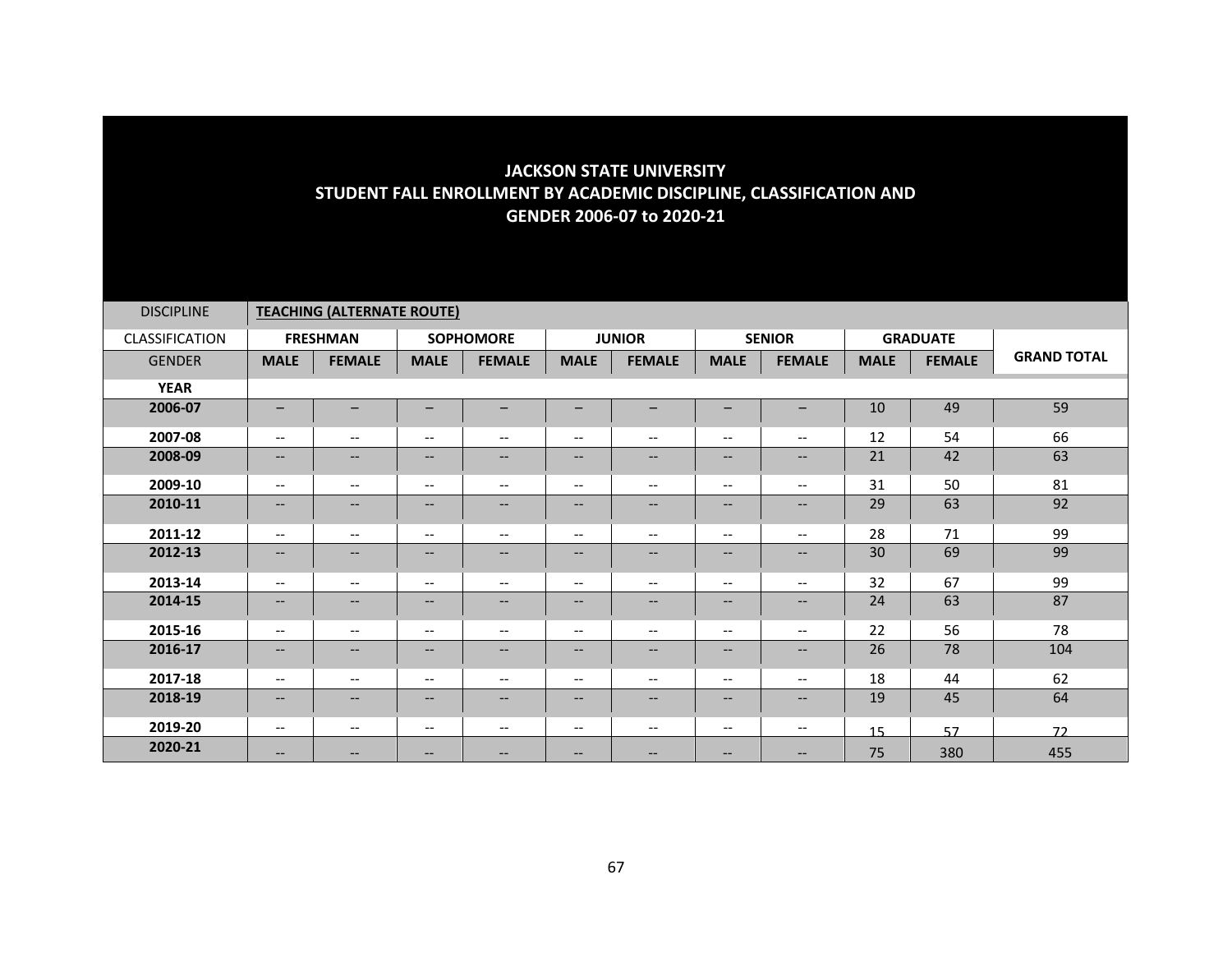| <b>DISCIPLINE</b>     |                               | <b>TECHNOLOGY EDUCATION</b>                                                                       |                                                                                                                   |                                                                                                                   |                               |                                                                                                   |                               |                          |                 |               |                    |  |  |
|-----------------------|-------------------------------|---------------------------------------------------------------------------------------------------|-------------------------------------------------------------------------------------------------------------------|-------------------------------------------------------------------------------------------------------------------|-------------------------------|---------------------------------------------------------------------------------------------------|-------------------------------|--------------------------|-----------------|---------------|--------------------|--|--|
| <b>CLASSIFICATION</b> |                               | <b>FRESHMAN</b>                                                                                   | <b>SOPHOMORE</b>                                                                                                  |                                                                                                                   | <b>JUNIOR</b>                 |                                                                                                   | <b>SENIOR</b>                 |                          | <b>GRADUATE</b> |               |                    |  |  |
| <b>GENDER</b>         | <b>MALE</b>                   | <b>FEMALE</b>                                                                                     | <b>MALE</b>                                                                                                       | <b>FEMALE</b>                                                                                                     | <b>MALE</b>                   | <b>FEMALE</b>                                                                                     | <b>MALE</b>                   | <b>FEMALE</b>            | <b>MALE</b>     | <b>FEMALE</b> | <b>GRAND TOTAL</b> |  |  |
| <b>YEAR</b>           |                               |                                                                                                   |                                                                                                                   |                                                                                                                   |                               |                                                                                                   |                               |                          |                 |               |                    |  |  |
| 2006-07               | $\overline{\phantom{m}}$      | $\overline{\phantom{m}}$                                                                          | -                                                                                                                 | -                                                                                                                 | $\overline{\phantom{m}}$      |                                                                                                   | $\overline{\phantom{0}}$      | $\mathbf{1}$             | 28              | 32            | 60                 |  |  |
| 2007-08               | $--$                          | $\qquad \qquad -$                                                                                 | $\overline{\phantom{a}}$                                                                                          | $\overline{\phantom{a}}$                                                                                          | $\overline{\phantom{a}}$      | $\mathbf{1}$                                                                                      | $\overline{\phantom{a}}$      | $\mathbf{1}$             | 19              | 34            | 55                 |  |  |
| 2008-09               | $\hspace{0.05cm} \dashv$      | $\mathbf{1}$                                                                                      | $\hspace{0.05cm} \ldots$                                                                                          | $\qquad \qquad -$                                                                                                 | $\qquad \qquad -$             | $\hspace{0.05cm} \ldots$                                                                          | $\hspace{0.05cm} \textbf{--}$ | $\overline{2}$           | 15              | 24            | 42                 |  |  |
| 2009-10               | $\mathbf{1}$                  | $\mathbf{1}$                                                                                      | $\overline{\phantom{a}}$                                                                                          | $\overline{\phantom{a}}$                                                                                          | $\overline{\phantom{a}}$      | 1                                                                                                 | $\mathbf{1}$                  | $\overline{\phantom{a}}$ | 13              | 22            | 39                 |  |  |
| 2010-11               | $\overline{\phantom{a}}$      | $\qquad \qquad -$                                                                                 | $\hspace{0.05cm} \ldots$                                                                                          | $\qquad \qquad -$                                                                                                 | $\qquad \qquad -$             | $\qquad \qquad -$                                                                                 | $\qquad \qquad -$             | $- -$                    | 20              | 32            | 52                 |  |  |
| 2011-12               | $\overline{\phantom{a}}$      | $\overline{\phantom{a}}$                                                                          | $\overline{\phantom{a}}$                                                                                          | $\overline{\phantom{a}}$                                                                                          | $--$                          | $\overline{\phantom{a}}$                                                                          | $\overline{\phantom{a}}$      | $- -$                    | 24              | 53            | 77                 |  |  |
| 2012-13               | $--$                          | $\qquad \qquad -$                                                                                 | $\qquad \qquad -$                                                                                                 | $\qquad \qquad -$                                                                                                 | $\overline{\phantom{a}}$      | $\qquad \qquad -$                                                                                 | $\qquad \qquad -$             | $- -$                    | 27              | 61            | 88                 |  |  |
| 2013-14               | $--$                          | $\overline{\phantom{a}}$                                                                          | $\overline{\phantom{m}}$                                                                                          | $\overline{\phantom{m}}$                                                                                          | $--$                          | $\overline{\phantom{m}}$                                                                          | $\overline{\phantom{m}}$      | $\overline{\phantom{a}}$ | 19              | 62            | 81                 |  |  |
| 2014-15               | $\hspace{0.05cm} \textbf{--}$ | $\hspace{0.05cm} \hspace{0.02cm} \hspace{0.02cm} \hspace{0.02cm} \hspace{0.02cm} \hspace{0.02cm}$ | $\hspace{0.05cm} \textbf{--}$                                                                                     | $\overline{\phantom{a}}$                                                                                          | $\overline{\phantom{a}}$      | $\hspace{0.05cm} \hspace{0.02cm} \hspace{0.02cm} \hspace{0.02cm} \hspace{0.02cm} \hspace{0.02cm}$ | $\overline{\phantom{m}}$      | --                       | 22              | 64            | 86                 |  |  |
| 2015-16               | $--$                          | $\overline{\phantom{a}}$                                                                          | $\overline{\phantom{m}}$                                                                                          | $-\!$ $\!-$                                                                                                       | $\qquad \qquad -$             | $--$                                                                                              | $\overline{\phantom{m}}$      | --                       | 24              | 76            | 100                |  |  |
| 2016-17               | $\overline{\phantom{a}}$      | $\qquad \qquad -$                                                                                 | $\hspace{0.05cm} \ldots$                                                                                          | $\overline{\phantom{a}}$                                                                                          | $- -$                         | $\hspace{0.05cm} \dashrightarrow$                                                                 | $\overline{\phantom{a}}$      | $- -$                    | 18              | 68            | 86                 |  |  |
| 2017-18               | $\hspace{0.05cm} \ldots$      | $\hspace{0.05cm} \ldots$                                                                          | $\overline{\phantom{m}}$                                                                                          | $\overline{\phantom{a}}$                                                                                          | $\overline{\phantom{a}}$      | $- -$                                                                                             | $\hspace{0.05cm} \ldots$      | $\qquad \qquad -$        | 52              | 18            | 70                 |  |  |
| 2018-19               | $\hspace{0.05cm} \textbf{--}$ | $\qquad \qquad -$                                                                                 | $\hspace{0.05cm} \textbf{--}$                                                                                     | $\hspace{0.05cm} \hspace{0.02cm} \hspace{0.02cm} \hspace{0.02cm} \hspace{0.02cm} \hspace{0.02cm} \hspace{0.02cm}$ | $\qquad \qquad -$             | $\hspace{0.05cm} \hspace{0.02cm} \hspace{0.02cm} \hspace{0.02cm} \hspace{0.02cm} \hspace{0.02cm}$ | $\overline{\phantom{m}}$      | $\qquad \qquad -$        | 14              | 44            | 58                 |  |  |
| 2019-20               | $\hspace{0.05cm} \textbf{--}$ | --                                                                                                | $\hspace{0.05cm} \textbf{--}$                                                                                     | $\overline{\phantom{a}}$                                                                                          | $\hspace{0.05cm} \textbf{--}$ | $\hspace{0.05cm} \textbf{--}$                                                                     | $\overline{\phantom{m}}$      | --                       | 11              | 30            | 41                 |  |  |
| 2020-21               | $\qquad \qquad -$             | --                                                                                                | $\hspace{0.05cm} \hspace{0.02cm} \hspace{0.02cm} \hspace{0.02cm} \hspace{0.02cm} \hspace{0.02cm} \hspace{0.02cm}$ | $\overline{\phantom{m}}$                                                                                          | $\qquad \qquad -$             | $\overline{\phantom{m}}$                                                                          | --                            | --                       | 5               | 18            | 23                 |  |  |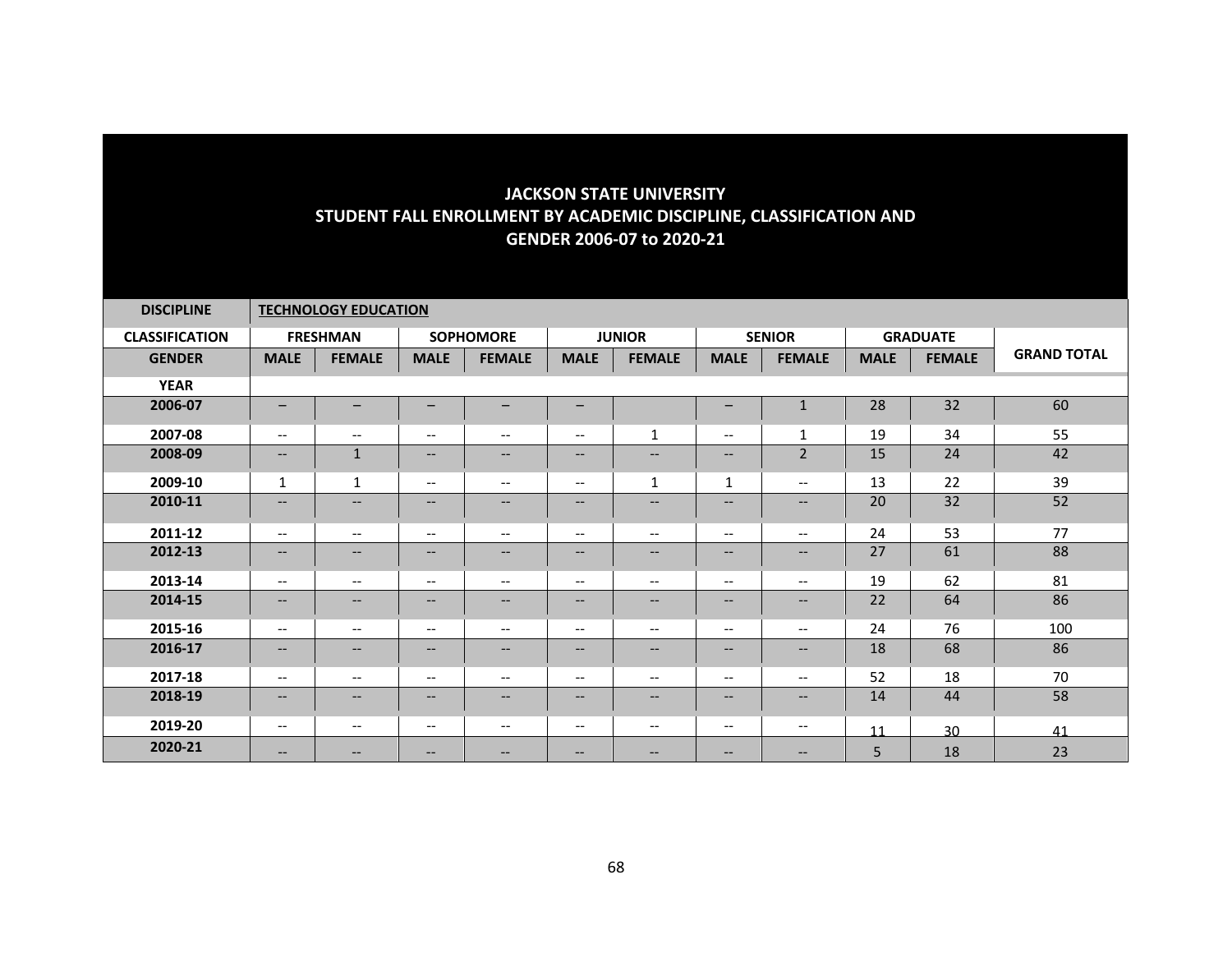| <b>DISCIPLINE</b>     | <b>TELECOMMUNICATION ENGINEERING</b> |                          |                   |                                                                                                                   |                                                                                                                   |                          |                                                     |                          |                          |                                                                                                                   |                                                     |  |
|-----------------------|--------------------------------------|--------------------------|-------------------|-------------------------------------------------------------------------------------------------------------------|-------------------------------------------------------------------------------------------------------------------|--------------------------|-----------------------------------------------------|--------------------------|--------------------------|-------------------------------------------------------------------------------------------------------------------|-----------------------------------------------------|--|
| <b>CLASSIFICATION</b> |                                      | <b>FRESHMAN</b>          | <b>SOPHOMORE</b>  |                                                                                                                   | <b>JUNIOR</b>                                                                                                     |                          | <b>SENIOR</b>                                       |                          | <b>GRADUATE</b>          |                                                                                                                   |                                                     |  |
| <b>GENDER</b>         | <b>MALE</b>                          | <b>FEMALE</b>            | <b>MALE</b>       | <b>FEMALE</b>                                                                                                     | <b>MALE</b>                                                                                                       | <b>FEMALE</b>            | <b>MALE</b>                                         | <b>FEMALE</b>            | <b>MALE</b>              | <b>FEMALE</b>                                                                                                     | <b>GRAND TOTAL</b>                                  |  |
| <b>YEAR</b>           |                                      |                          |                   |                                                                                                                   |                                                                                                                   |                          |                                                     |                          |                          |                                                                                                                   |                                                     |  |
| 2006-07               | 6                                    | $\mathbf{1}$             |                   |                                                                                                                   |                                                                                                                   |                          | $\overline{2}$                                      | $\mathbf{1}$             | -                        |                                                                                                                   | 9                                                   |  |
| 2007-08               | $\overline{2}$                       | $\overline{\phantom{m}}$ | 3                 | $\qquad \qquad -$                                                                                                 | $\overline{\phantom{m}}$                                                                                          | 1                        | $\overline{2}$                                      | $\qquad \qquad -$        | $\qquad \qquad -$        | $\overline{\phantom{a}}$                                                                                          | 8                                                   |  |
| 2008-09               | 5                                    | $\mathbf 1$              | $\overline{2}$    | $\mathbf{1}$                                                                                                      | 2                                                                                                                 | $\overline{\phantom{a}}$ | $\overline{2}$                                      | $\qquad \qquad -$        | $--$                     | $\overline{\phantom{a}}$                                                                                          | 13                                                  |  |
| 2009-10               | 1                                    | $\overline{\phantom{m}}$ | $\mathbf{1}$      | $\overline{\phantom{a}}$                                                                                          | $\overline{2}$                                                                                                    | $\overline{\phantom{m}}$ | 3                                                   | $\overline{\phantom{a}}$ | $\overline{\phantom{a}}$ | $\hspace{0.05cm} \cdots$                                                                                          | $\overline{7}$                                      |  |
| 2010-11               | $\mathbf{1}$                         | $\qquad \qquad -$        | $\mathbf{1}$      | $\qquad \qquad -$                                                                                                 | $\overline{2}$                                                                                                    | $\qquad \qquad -$        | 3                                                   | $\qquad \qquad -$        | $\qquad \qquad -$        | $\qquad \qquad -$                                                                                                 | $\overline{7}$                                      |  |
| 2011-12               | 1                                    | $\mathbf{1}$             | $- -$             | $\hspace{0.05cm} \hspace{0.02cm} \hspace{0.02cm} \hspace{0.02cm} \hspace{0.02cm} \hspace{0.02cm} \hspace{0.02cm}$ | $\mathbf{1}$                                                                                                      | $\overline{\phantom{a}}$ | 4                                                   | $\overline{\phantom{a}}$ | $--$                     | $--$                                                                                                              | 7                                                   |  |
| 2012-13               | $\mathbf{1}$                         | $\mathbf 1$              | $\mathbf{1}$      | $\hspace{0.05cm} \hspace{0.02cm} \hspace{0.02cm} \hspace{0.02cm} \hspace{0.02cm} \hspace{0.02cm}$                 | $\overline{2}$                                                                                                    | $\qquad \qquad -$        | $\overline{2}$                                      | $\overline{\phantom{a}}$ | $\qquad \qquad -$        | $\overline{\phantom{a}}$                                                                                          | $\overline{7}$                                      |  |
| 2013-14               | $- -$                                | $\overline{\phantom{m}}$ | $- -$             | $\overline{\phantom{a}}$                                                                                          | $\overline{\phantom{m}}$                                                                                          | $\overline{\phantom{a}}$ | $\overline{2}$                                      | $\overline{\phantom{a}}$ | $\overline{\phantom{a}}$ | $\hspace{0.05cm}$ – $\hspace{0.05cm}$                                                                             | $\overline{2}$                                      |  |
| 2014-15               | $-$                                  | $\qquad \qquad -$        | $\qquad \qquad -$ | $--$                                                                                                              | $\hspace{0.05cm} \ldots$                                                                                          | $\qquad \qquad -$        | $\mathbf{1}$                                        | $\qquad \qquad -$        | $\qquad \qquad -$        | $\overline{\phantom{m}}$                                                                                          | $\mathbf{1}$                                        |  |
| 2015-16               | $- -$                                | $\overline{\phantom{m}}$ | $- -$             | $\overline{\phantom{a}}$                                                                                          | $--$                                                                                                              | $\overline{\phantom{a}}$ | $\overline{\phantom{a}}$                            | $\overline{\phantom{a}}$ | $\overline{\phantom{a}}$ | $-$                                                                                                               | $\overline{\phantom{a}}$                            |  |
| 2016-17               | $--$                                 | $\qquad \qquad -$        | $\qquad \qquad -$ | $\qquad \qquad -$                                                                                                 | $\overline{\phantom{a}}$                                                                                          | $\qquad \qquad -$        | $\hspace{0.05cm} \ldots$                            | $\qquad \qquad -$        | $\qquad \qquad -$        | $\overline{\phantom{a}}$                                                                                          | $--$                                                |  |
| 2017-18               | $--$                                 | $\overline{\phantom{m}}$ | $- -$             | $\qquad \qquad -$                                                                                                 | $--$                                                                                                              | $\overline{\phantom{a}}$ | $\overline{\phantom{a}}$                            | $- -$                    | $\overline{\phantom{a}}$ | $--$                                                                                                              | $\hspace{0.05cm} -\hspace{0.05cm} -\hspace{0.05cm}$ |  |
| 2018-19               | $\qquad \qquad -$                    | $\overline{\phantom{a}}$ | $\qquad \qquad -$ | --                                                                                                                | $\hspace{0.05cm} \hspace{0.02cm} \hspace{0.02cm} \hspace{0.02cm} \hspace{0.02cm} \hspace{0.02cm} \hspace{0.02cm}$ | $\qquad \qquad -$        | $\overline{\phantom{m}}$                            | $\overline{\phantom{a}}$ | $\qquad \qquad -$        | $\hspace{0.05cm} \hspace{0.02cm} \hspace{0.02cm} \hspace{0.02cm} \hspace{0.02cm} \hspace{0.02cm} \hspace{0.02cm}$ | $- -$                                               |  |
| 2019-20               | $--$                                 | $--$                     | $--$              | $--$                                                                                                              | $--$                                                                                                              | $\qquad \qquad -$        | $\hspace{0.05cm} -\hspace{0.05cm} -\hspace{0.05cm}$ | $\overline{\phantom{a}}$ | $--$                     | $--$                                                                                                              | $\overline{\phantom{a}}$                            |  |
| 2020-21               | $- -$                                | $\overline{\phantom{m}}$ | $\qquad \qquad -$ | $\qquad \qquad -$                                                                                                 | $\overline{\phantom{a}}$                                                                                          | $\qquad \qquad -$        | $\qquad \qquad -$                                   | $\qquad \qquad -$        | $\qquad \qquad -$        | $- -$                                                                                                             | $- -$                                               |  |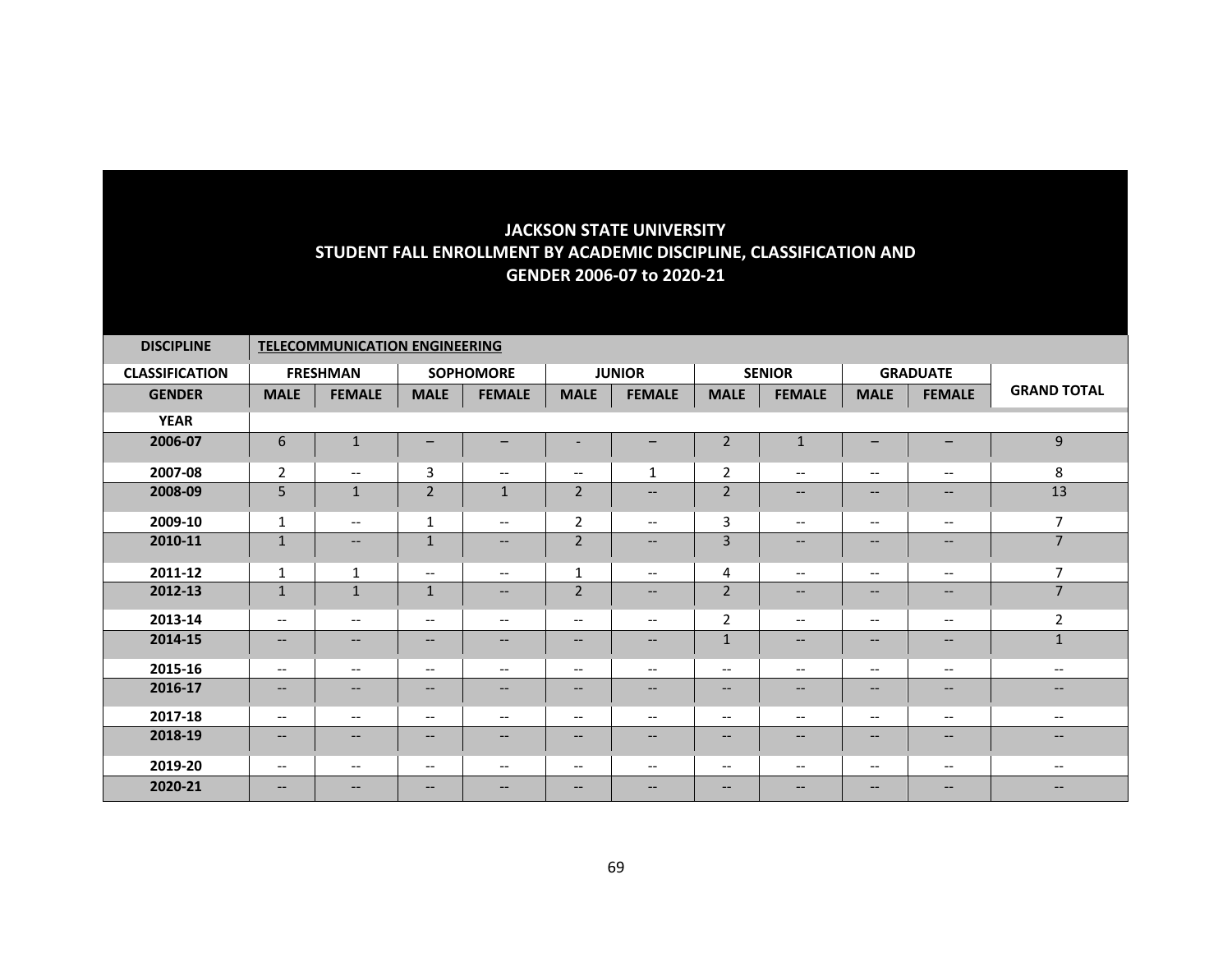| <b>DISCIPLINE</b>     | UNIVERSITY STUDIES (C2C) |               |                   |               |               |               |               |               |             |                          |                    |  |  |
|-----------------------|--------------------------|---------------|-------------------|---------------|---------------|---------------|---------------|---------------|-------------|--------------------------|--------------------|--|--|
| <b>CLASSIFICATION</b> | <b>FRESHMAN</b>          |               | <b>SOPHOMORE</b>  |               | <b>JUNIOR</b> |               | <b>SENIOR</b> |               |             | <b>GRADUATE</b>          |                    |  |  |
| <b>GENDER</b>         | <b>MALE</b>              | <b>FEMALE</b> | <b>MALE</b>       | <b>FEMALE</b> | <b>MALE</b>   | <b>FEMALE</b> | <b>MALE</b>   | <b>FEMALE</b> | <b>MALE</b> | <b>FEMALE</b>            | <b>GRAND TOTAL</b> |  |  |
| <b>YEAR</b>           |                          |               |                   |               |               |               |               |               |             |                          |                    |  |  |
| 2018-19               | --                       | $- -$         | --                | $- -$         | $- -$         |               | 4             | 28            | $- -$       | $- -$                    | 33                 |  |  |
| 2019-20               |                          |               | $- -$             |               |               |               |               | 50            | $- -$       | $\hspace{0.05cm} \cdots$ | 62                 |  |  |
| 2020-21               | $\qquad \qquad -$        |               | $\qquad \qquad -$ | $- -$         |               |               | 12            | 31            | --          | $- -$                    | 46                 |  |  |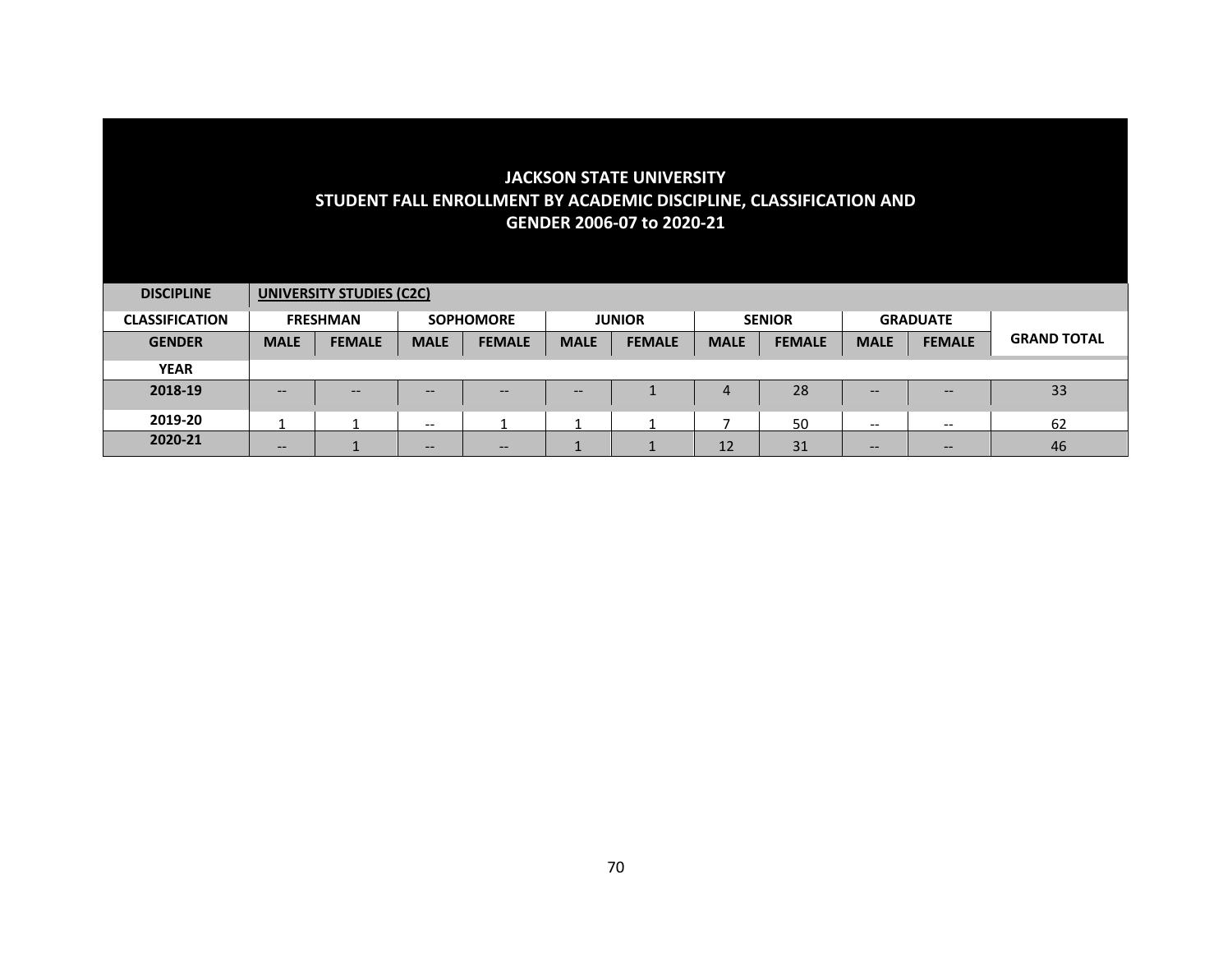| <b>DISCIPLINE</b>     | <b>URBAN AND REGIONAL PLANNING</b> |                          |                          |                          |                                                         |                   |                          |                          |                 |               |                    |  |
|-----------------------|------------------------------------|--------------------------|--------------------------|--------------------------|---------------------------------------------------------|-------------------|--------------------------|--------------------------|-----------------|---------------|--------------------|--|
| <b>CLASSIFICATION</b> | <b>FRESHMAN</b>                    |                          | <b>SOPHOMORE</b>         |                          | <b>JUNIOR</b>                                           |                   | <b>SENIOR</b>            |                          | <b>GRADUATE</b> |               |                    |  |
| <b>GENDER</b>         | <b>MALE</b>                        | <b>FEMALE</b>            | <b>MALE</b>              | <b>FEMALE</b>            | <b>MALE</b>                                             | <b>FEMALE</b>     | <b>MALE</b>              | <b>FEMALE</b>            | <b>MALE</b>     | <b>FEMALE</b> | <b>GRAND TOTAL</b> |  |
| <b>YEAR</b>           |                                    |                          |                          |                          |                                                         |                   |                          |                          |                 |               |                    |  |
| 2006-07               | $\qquad \qquad$                    | -                        |                          |                          | $\overline{\phantom{0}}$                                |                   | -                        |                          | 17              | 16            | 33                 |  |
| 2007-08               | $\overline{\phantom{a}}$           | $\overline{\phantom{m}}$ | $\qquad \qquad -$        | $\overline{\phantom{m}}$ | $\overline{\phantom{m}}$                                | $- -$             | $\hspace{0.05cm} \ldots$ | $\qquad \qquad -$        | 16              | 16            | 32                 |  |
| 2008-09               | --                                 | $\overline{\phantom{a}}$ | --                       | $\qquad \qquad -$        | $\qquad \qquad -$                                       | --                | $\overline{\phantom{m}}$ | $\qquad \qquad -$        | 18              | 22            | 40                 |  |
| 2009-10               | $\overline{\phantom{a}}$           | $\overline{\phantom{a}}$ | $\qquad \qquad -$        | $--$                     | $\overline{\phantom{a}}$                                | $- -$             | $\overline{\phantom{a}}$ | $\qquad \qquad -$        | 24              | 34            | 58                 |  |
| 2010-11               | $\qquad \qquad -$                  | $\overline{\phantom{a}}$ | $\qquad \qquad -$        | $\qquad \qquad -$        | $\hspace{0.05cm} \hspace{0.02cm} \hspace{0.02cm} \dots$ | $\qquad \qquad -$ | $\overline{\phantom{m}}$ | $\qquad \qquad -$        | 28              | 45            | 73                 |  |
| 2011-12               | $\overline{\phantom{a}}$           | $\overline{\phantom{a}}$ | $\overline{\phantom{a}}$ | $--$                     | $--$                                                    | $- -$             | $\overline{\phantom{a}}$ | $\qquad \qquad -$        | 29              | 39            | 68                 |  |
| 2012-13               | $\qquad \qquad -$                  | $\overline{\phantom{a}}$ | $\qquad \qquad -$        | $--$                     | $\hspace{0.05cm} \hspace{0.02cm} \hspace{0.02cm} \dots$ | $\qquad \qquad -$ | $-\!$ $\!-$              | $\qquad \qquad -$        | 28              | 43            | 71                 |  |
| 2013-14               | $- -$                              | $\overline{\phantom{m}}$ | $- -$                    | $\overline{\phantom{a}}$ | $\overline{\phantom{m}}$                                | $- -$             | $\overline{\phantom{m}}$ | $- -$                    | 24              | 42            | 66                 |  |
| 2014-15               | $-$                                | $\qquad \qquad -$        | $\qquad \qquad -$        | $\qquad \qquad -$        | $\qquad \qquad -$                                       | $\qquad \qquad -$ | $\hspace{0.05cm} \ldots$ | $\qquad \qquad -$        | 20              | 51            | 71                 |  |
| 2015-16               | $\overline{\phantom{a}}$           | $\overline{\phantom{a}}$ | $- -$                    | $\overline{\phantom{a}}$ | $\overline{\phantom{a}}$                                | $- -$             | $\overline{\phantom{a}}$ | $- -$                    | 18              | 53            | 71                 |  |
| 2016-17               | $\overline{\phantom{a}}$           | $\qquad \qquad -$        | $\qquad \qquad -$        | $\overline{\phantom{a}}$ | $\overline{\phantom{m}}$                                | $- -$             | $\hspace{0.05cm} \ldots$ | $\qquad \qquad -$        | 22              | 47            | 69                 |  |
| 2017-18               | $\overline{\phantom{a}}$           | $\overline{\phantom{m}}$ | $- -$                    | $--$                     | $\overline{\phantom{a}}$                                | $- -$             | $\overline{\phantom{m}}$ | $\overline{\phantom{a}}$ | 27              | 52            | 79                 |  |
| 2018-19               | $\qquad \qquad -$                  | $\qquad \qquad -$        | $\qquad \qquad -$        | $\overline{\phantom{a}}$ | $\overline{\phantom{m}}$                                | $--$              | $\hspace{0.05cm} \ldots$ | $\qquad \qquad -$        | 21              | 42            | 63                 |  |
| 2019-20               | $\overline{\phantom{a}}$           | $\overline{\phantom{m}}$ | $\qquad \qquad -$        | $--$                     | $--$                                                    | --                | $\overline{\phantom{m}}$ | $\qquad \qquad -$        | 17              | 34            | 51                 |  |
| 2020-21               | $\overline{\phantom{a}}$           | $\overline{\phantom{m}}$ | $--$                     | $\hspace{0.05cm} \ldots$ | $\qquad \qquad -$                                       | --                | $\qquad \qquad -$        | $\qquad \qquad -$        | 19              | 35            | 54                 |  |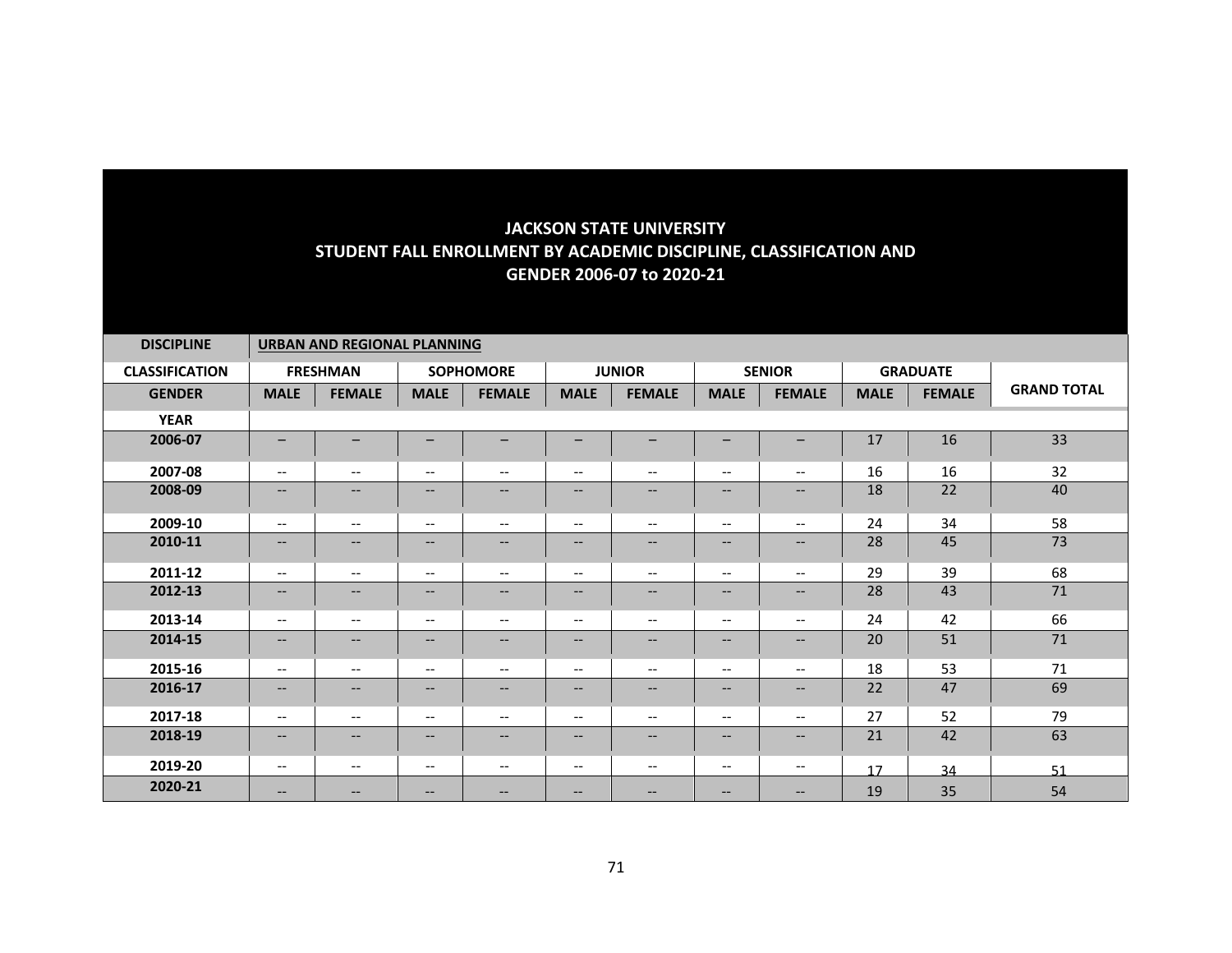| <b>DISCIPLINE</b>     | <b>URBAN HIGHER EDUCATION</b> |                                                                                                                   |                          |                                                                                                                   |                                                         |                          |                               |                          |                 |               |                    |  |
|-----------------------|-------------------------------|-------------------------------------------------------------------------------------------------------------------|--------------------------|-------------------------------------------------------------------------------------------------------------------|---------------------------------------------------------|--------------------------|-------------------------------|--------------------------|-----------------|---------------|--------------------|--|
| <b>CLASSIFICATION</b> |                               | <b>FRESHMAN</b>                                                                                                   | <b>SOPHOMORE</b>         |                                                                                                                   | <b>JUNIOR</b>                                           |                          | <b>SENIOR</b>                 |                          | <b>GRADUATE</b> |               |                    |  |
| <b>GENDER</b>         | <b>MALE</b>                   | <b>FEMALE</b>                                                                                                     | <b>MALE</b>              | <b>FEMALE</b>                                                                                                     | <b>MALE</b>                                             | <b>FEMALE</b>            | <b>MALE</b>                   | <b>FEMALE</b>            | <b>MALE</b>     | <b>FEMALE</b> | <b>GRAND TOTAL</b> |  |
| <b>YEAR</b>           |                               |                                                                                                                   |                          |                                                                                                                   |                                                         |                          |                               |                          |                 |               |                    |  |
| 2006-07               | $\qquad \qquad -$             | $\qquad \qquad -$                                                                                                 | $\qquad \qquad -$        | $\qquad \qquad -$                                                                                                 | $\qquad \qquad -$                                       | $\qquad \qquad -$        | -                             | $-$                      | 17              | 27            | 44                 |  |
| 2007-08               | $\overline{\phantom{a}}$      | $\overline{\phantom{a}}$                                                                                          | $- -$                    | $--$                                                                                                              | $\overline{\phantom{a}}$                                | $- -$                    | $\overline{\phantom{a}}$      | $\overline{\phantom{a}}$ | 16              | 25            | 41                 |  |
| 2008-09               | --                            | $\overline{\phantom{a}}$                                                                                          | $\qquad \qquad -$        | $\qquad \qquad -$                                                                                                 | $\qquad \qquad -$                                       | $--$                     | $-\!$ $\!-$                   | $\qquad \qquad -$        | 13              | 30            | 43                 |  |
| 2009-10               | $\overline{\phantom{a}}$      | $\overline{\phantom{m}}$                                                                                          | $- -$                    | $--$                                                                                                              | $\overline{\phantom{a}}$                                | $- -$                    | $\overline{\phantom{m}}$      | $\overline{\phantom{a}}$ | 12              | 34            | 46                 |  |
| 2010-11               | $-$                           | $\overline{\phantom{a}}$                                                                                          | $\qquad \qquad -$        | $\qquad \qquad -$                                                                                                 | $\qquad \qquad -$                                       | --                       | $\overline{\phantom{m}}$      | $--$                     | 18              | 36            | 54                 |  |
| 2011-12               | $\overline{\phantom{0}}$      | $\qquad \qquad -$                                                                                                 | $\overline{\phantom{0}}$ | —                                                                                                                 | $\qquad \qquad -$                                       | $\overline{\phantom{0}}$ | $\qquad \qquad -$             | $\overline{\phantom{0}}$ | 19              | 39            | 58                 |  |
| 2012-13               | --                            | $\overline{\phantom{a}}$                                                                                          | $\overline{\phantom{a}}$ | $\qquad \qquad -$                                                                                                 | $\overline{\phantom{a}}$                                | --                       | $\overline{\phantom{a}}$      | $\qquad \qquad -$        | 26              | 52            | 78                 |  |
| 2013-14               | $--$                          | $\overline{\phantom{a}}$                                                                                          | $\overline{\phantom{a}}$ | $--$                                                                                                              | $--$                                                    | $- -$                    | $\overline{\phantom{m}}$      | $\qquad \qquad -$        | 22              | 54            | 76                 |  |
| 2014-15               | $- -$                         | $\overline{\phantom{a}}$                                                                                          | $\qquad \qquad -$        | $--$                                                                                                              | $\overline{\phantom{a}}$                                | $\qquad \qquad -$        | $\overline{\phantom{m}}$      | $\qquad \qquad -$        | 24              | 58            | 82                 |  |
| 2015-16               | $\overline{\phantom{a}}$      | $\overline{\phantom{a}}$                                                                                          | $\overline{\phantom{a}}$ | $--$                                                                                                              | $\overline{\phantom{a}}$                                | $- -$                    | $\overline{\phantom{m}}$      | $\qquad \qquad -$        | 28              | 53            | 81                 |  |
| 2016-17               | $\qquad \qquad -$             | $\hspace{0.05cm} \hspace{0.02cm} \hspace{0.02cm} \hspace{0.02cm} \hspace{0.02cm} \hspace{0.02cm} \hspace{0.02cm}$ | $--$                     | $\hspace{0.05cm} \hspace{0.02cm} \hspace{0.02cm} \hspace{0.02cm} \hspace{0.02cm} \hspace{0.02cm} \hspace{0.02cm}$ | $\hspace{0.05cm} \hspace{0.02cm} \hspace{0.02cm} \dots$ | $\qquad \qquad -$        | $\overline{\phantom{m}}$      | --                       | 32              | 52            | 84                 |  |
| 2017-18               | $- -$                         | $\overline{\phantom{a}}$                                                                                          | $- -$                    | $\overline{\phantom{a}}$                                                                                          | $\overline{\phantom{a}}$                                | $- -$                    | $\overline{\phantom{a}}$      | $- -$                    | 28              | 49            | 77                 |  |
| 2018-19               | $- -$                         | $\qquad \qquad -$                                                                                                 | $- -$                    | $\overline{\phantom{a}}$                                                                                          | $\qquad \qquad -$                                       | $- -$                    | $\qquad \qquad -$             | $- -$                    | 28              | 42            | 70                 |  |
| 2019-20               | $\overline{\phantom{m}}$      | $\overline{\phantom{m}}$                                                                                          | $\overline{\phantom{a}}$ | $\overline{\phantom{m}}$                                                                                          | $\overline{\phantom{m}}$                                | --                       | $\overline{\phantom{m}}$      | $--$                     | 26              | 44            | 70                 |  |
| 2020-21               | $\qquad \qquad -$             | $\qquad \qquad -$                                                                                                 | $- -$                    | $\qquad \qquad -$                                                                                                 | $\hspace{0.05cm} \ldots$                                | --                       | $\hspace{0.05cm} \textbf{--}$ | $- -$                    | 36              | 48            | 84                 |  |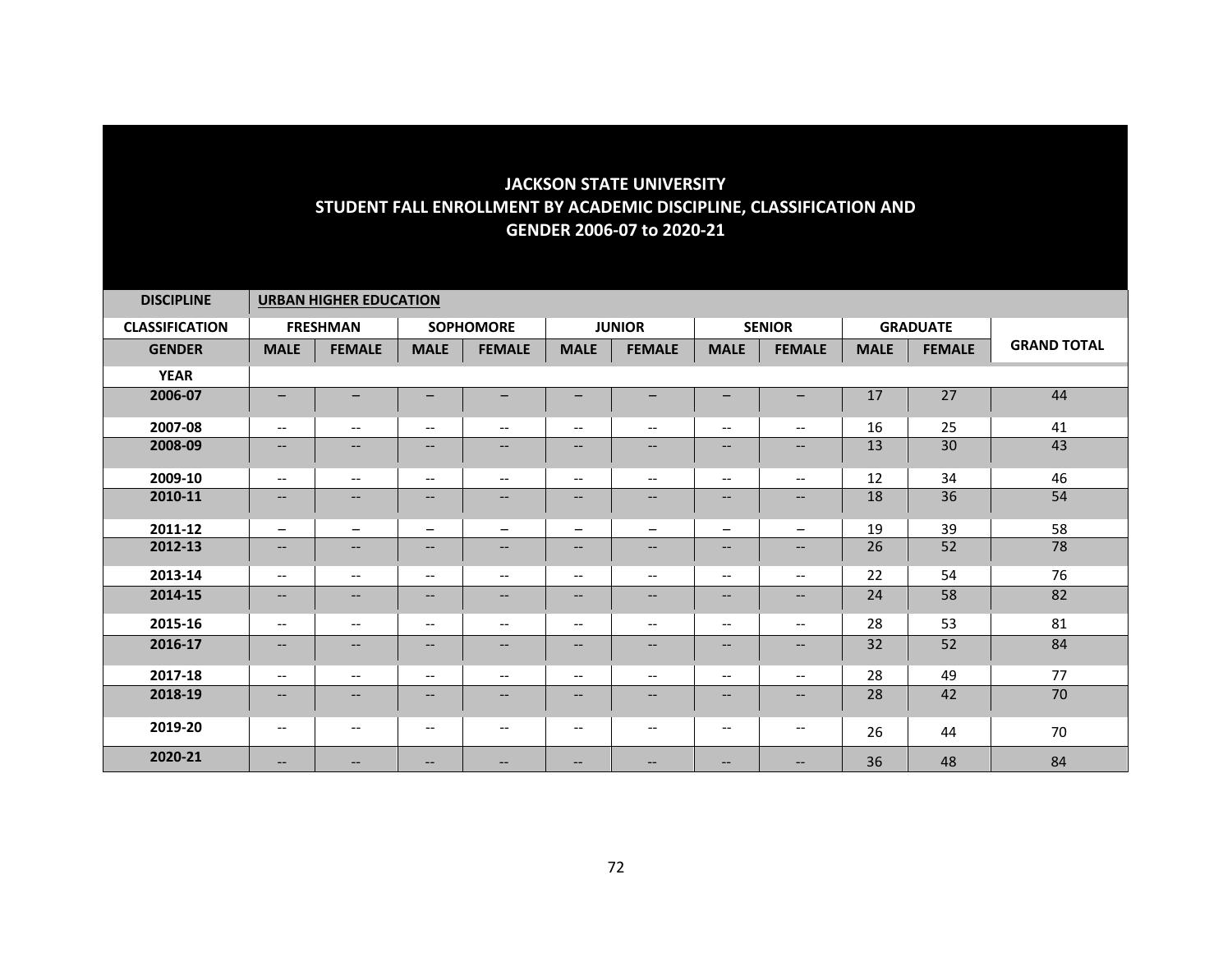| <b>DISCIPLINE</b>     | <b>URBAN STUDIES</b>     |                                                                                                   |                          |                          |                          |                               |                          |                          |                                                                                                                   |                          |                    |
|-----------------------|--------------------------|---------------------------------------------------------------------------------------------------|--------------------------|--------------------------|--------------------------|-------------------------------|--------------------------|--------------------------|-------------------------------------------------------------------------------------------------------------------|--------------------------|--------------------|
| <b>CLASSIFICATION</b> |                          | <b>FRESHMAN</b>                                                                                   | <b>SOPHOMORE</b>         |                          | <b>JUNIOR</b>            |                               | <b>SENIOR</b>            |                          | <b>GRADUATE</b>                                                                                                   |                          |                    |
| <b>GENDER</b>         | <b>MALE</b>              | <b>FEMALE</b>                                                                                     | <b>MALE</b>              | <b>FEMALE</b>            | <b>MALE</b>              | <b>FEMALE</b>                 | <b>MALE</b>              | <b>FEMALE</b>            | <b>MALE</b>                                                                                                       | <b>FEMALE</b>            | <b>GRAND TOTAL</b> |
| <b>YEAR</b>           |                          |                                                                                                   |                          |                          |                          |                               |                          |                          |                                                                                                                   |                          |                    |
| 2006-07               | $\mathbf{1}$             | $\mathbf{1}$                                                                                      | $\overline{2}$           | $\mathbf{1}$             | $\qquad \qquad -$        | $\mathbf 1$                   | $\overline{3}$           | 3                        | $\qquad \qquad -$                                                                                                 | $\qquad \qquad -$        | 12                 |
| 2007-08               | $\mathbf{1}$             | $\mathbf{1}$                                                                                      | 3                        | 1                        | $\mathbf{1}$             | $\overline{\phantom{a}}$      | 1                        | $\overline{2}$           | $\overline{\phantom{m}}$                                                                                          | $\overline{\phantom{a}}$ | 10                 |
| 2008-09               | $\overline{2}$           | $--$                                                                                              | $\overline{2}$           | $\mathbf 1$              | $--$                     | $\overline{\phantom{a}}$      | $\overline{2}$           | $\overline{2}$           | $--$                                                                                                              | $\overline{\phantom{a}}$ | 9                  |
| 2009-10               | $\overline{2}$           | $\mathbf{1}$                                                                                      | $\overline{\phantom{a}}$ | $\mathbf{1}$             | $\mathbf{1}$             | $\mathbf{1}$                  | $\overline{\phantom{m}}$ | $\overline{\phantom{a}}$ | $\overline{\phantom{m}}$                                                                                          | $- -$                    | 6                  |
| 2010-11               | $\overline{2}$           | $\hspace{0.05cm} \ldots$                                                                          | 3                        | 3                        | $\qquad \qquad -$        | $\mathbf 1$                   | 3                        | $\qquad \qquad -$        | $\qquad \qquad -$                                                                                                 | $\qquad \qquad -$        | 12                 |
| 2011-12               | $\mathbf 1$              | $\overline{\phantom{m}}$                                                                          | $\overline{2}$           | $\mathbf 1$              | $\mathbf{1}$             | 3                             | $\overline{2}$           | 3                        | $\overline{\phantom{m}}$                                                                                          | $\overline{\phantom{a}}$ | 13                 |
| 2012-13               | $\mathbf{1}$             | $\hspace{0.05cm} \hspace{0.02cm} \hspace{0.02cm} \hspace{0.02cm} \hspace{0.02cm} \hspace{0.02cm}$ | $\overline{2}$           | $\mathbf{1}$             | $\mathbf{1}$             | $\overline{2}$                | 3                        | 3                        | $\hspace{0.05cm} \hspace{0.02cm} \hspace{0.02cm} \hspace{0.02cm} \hspace{0.02cm} \hspace{0.02cm} \hspace{0.02cm}$ | $\qquad \qquad -$        | 13                 |
| 2013-14               | 3                        | $\overline{\phantom{a}}$                                                                          | $\overline{\phantom{a}}$ | $\overline{\phantom{a}}$ | $-$                      | $\overline{2}$                | 3                        | $\overline{2}$           | $\overline{\phantom{a}}$                                                                                          | $- -$                    | 10                 |
| 2014-15               | $\qquad \qquad -$        | $\overline{2}$                                                                                    | 4                        | $\overline{\phantom{a}}$ | $\qquad \qquad -$        | $\mathbf 1$                   | $\mathbf{1}$             | 3                        | $\overline{\phantom{a}}$                                                                                          | $\overline{\phantom{a}}$ | 11                 |
| 2015-16               | $\overline{\phantom{a}}$ | $\mathbf{1}$                                                                                      | 1                        | 1                        | 3                        | 1                             | $\overline{2}$           | 5                        | $\overline{\phantom{m}}$                                                                                          | $- -$                    | 14                 |
| 2016-17               | $\overline{2}$           | $\mathbf 1$                                                                                       | 1                        | $\overline{3}$           | $\mathbf{0}$             | $\mathbf 1$                   | $\overline{4}$           | $\mathbf{1}$             | $\hspace{0.05cm} \hspace{0.02cm} \hspace{0.02cm} \hspace{0.02cm} \hspace{0.02cm} \hspace{0.02cm} \hspace{0.02cm}$ | $\overline{\phantom{a}}$ | 13                 |
| 2017-18               | $\overline{\phantom{a}}$ | 1                                                                                                 | $\mathbf{1}$             | $\overline{\phantom{a}}$ | $\qquad \qquad -$        | $\mathbf 2$                   | 3                        | 4                        | $\overline{\phantom{m}}$                                                                                          | $\overline{\phantom{m}}$ | 11                 |
| 2018-19               | $\overline{\phantom{a}}$ | $\mathbf 1$                                                                                       | $\overline{\phantom{a}}$ | $\overline{\phantom{a}}$ | $\qquad \qquad -$        | $\hspace{0.05cm} \textbf{--}$ | $\mathbf{1}$             | --                       | $\overline{\phantom{m}}$                                                                                          | $\overline{\phantom{a}}$ | $\overline{2}$     |
| 2019-20               | $\overline{\phantom{a}}$ | 1                                                                                                 | $\overline{\phantom{a}}$ | $\overline{\phantom{a}}$ | $\overline{\phantom{a}}$ | $\overline{\phantom{m}}$      | $\overline{\phantom{a}}$ | $- -$                    | $\overline{\phantom{a}}$                                                                                          | $- -$                    | 1                  |
| 2020-21               | $\qquad \qquad -$        |                                                                                                   | $\qquad \qquad -$        | $--$                     | $\overline{\phantom{a}}$ | $\qquad \qquad -$             | $\qquad \qquad -$        | $\qquad \qquad -$        | $\hspace{0.05cm} -\hspace{0.05cm} -\hspace{0.05cm}$                                                               | $\qquad \qquad -$        |                    |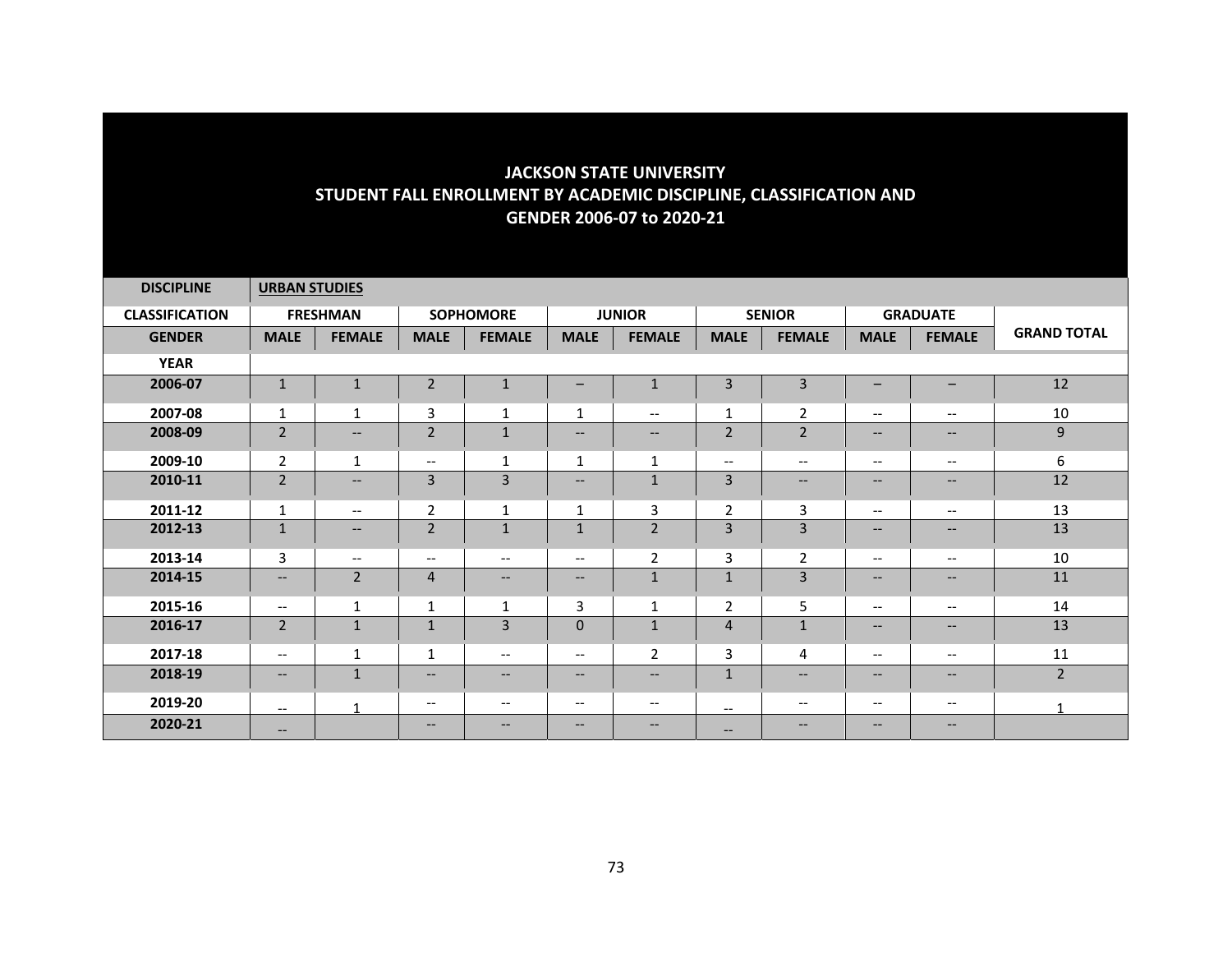| <b>DISCIPLINE</b>     |             | <b>UNDECIDED MAJORS</b> |              |                  |                |                |                          |                |                   |                          |                    |
|-----------------------|-------------|-------------------------|--------------|------------------|----------------|----------------|--------------------------|----------------|-------------------|--------------------------|--------------------|
| <b>CLASSIFICATION</b> |             | <b>FRESHMAN</b>         |              | <b>SOPHOMORE</b> |                | <b>JUNIOR</b>  |                          | <b>SENIOR</b>  |                   | <b>GRADUATE</b>          |                    |
| <b>GENDER</b>         | <b>MALE</b> | <b>FEMALE</b>           | <b>MALE</b>  | <b>FEMALE</b>    | <b>MALE</b>    | <b>FEMALE</b>  | <b>MALE</b>              | <b>FEMALE</b>  | <b>MALE</b>       | <b>FEMALE</b>            | <b>GRAND TOTAL</b> |
| <b>YEAR</b>           |             |                         |              |                  |                |                |                          |                |                   |                          |                    |
| 2006-07               | 196         | 206                     | 60           | 72               | 32             | 38             | 19                       | 31             | 40                | 51                       | 745                |
| 2007-08               | 193         | 258                     | 71           | 60               | 35             | 36             | 24                       | 37             | 43                | 95                       | 852                |
| 2008-09               | 164         | 186                     | 42           | 65               | 30             | 25             | 15                       | 24             | 38                | 90                       | 679                |
| 2009-10               | 165         | 153                     | 34           | 40               | 18             | 22             | 24                       | 19             | 47                | 69                       | 591                |
| 2010-11               | 103         | 107                     | 42           | 33               | 21             | 23             | 17                       | 20             | 29                | 57                       | 452                |
| 2011-12               | 108         | 129                     | 30           | 25               | 15             | 25             | 12                       | 25             | 22                | 47                       | 438                |
| 2012-13               | 117         | 102                     | 26           | 25               | 18             | 16             | 10                       | 26             | 19                | 46                       | 405                |
| 2013-14               | 101         | 103                     | 21           | 28               | 18             | 18             | 14                       | 15             | 21                | 22                       | 361                |
| 2014-15               | 115         | 93                      | 17           | 31               | 14             | 16             | 8                        | 11             | 22                | 23                       | 350                |
| 2015-16               | 52          | 56                      | 14           | 19               | 6              | 8              | 9                        | 9              | 6                 | 15                       | 194                |
| 2016-17               | 53          | 44                      | 11           | 13               | 5              | 5              | $\overline{7}$           | 8              | $\overline{3}$    | $\overline{7}$           | 156                |
| 2017-18               | 35          | 32                      | 3            | 6                | 3              | 1              | 6                        | 6              | 9                 | 5                        | 106                |
| 2018-19               | 38          | 25                      | $\mathbf{1}$ | 3                | $\mathbf{1}$   | 3              | $\overline{\phantom{a}}$ | --             | 5                 | $\overline{7}$           | 83                 |
| 2019-20               | 24          | 24                      | 4            | 3                | 4              | 1              | $--$                     | $\overline{2}$ | $\overline{2}$    | 9                        | 73                 |
| 2020-21               | 66          | 87                      | 1            | 4                | $\overline{2}$ | $\overline{1}$ | $\mathbf{1}$             | $\mathbf{1}$   | $\qquad \qquad -$ | $\overline{\phantom{a}}$ | 163                |